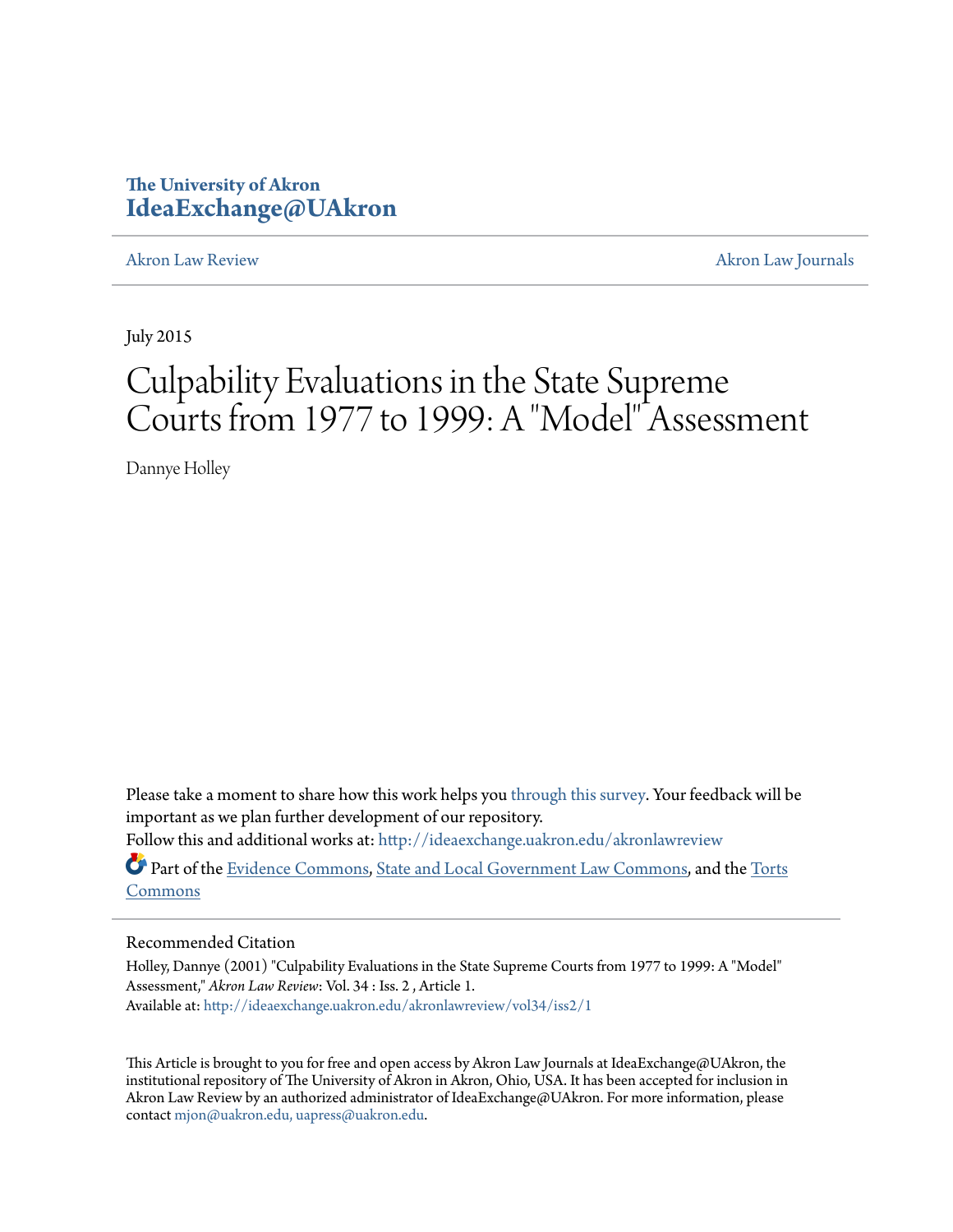# **CULPABILITY EVALUATIONS IN THE STATE SUPREME COURTS FROM 1977 TO 1999: A "MODEL" ASSESSMENT**

by

Dannye Holley<sup>∗</sup>

#### I. INTRODUCTION

*A. Overview*

The purpose of this article is to assess the performance of state supreme courts over the last 23 years (1977 to 1999) with regard to culpability evaluations. Part One of this article defines "culpability evaluation," summarizes state legislatures' culpability evaluation performances, and, in light of that definition and summary, establishes the criteria for and organization of the assessment.<sup>1</sup> Part Two of the article begins by explaining how cases were identified and qualified for inclusion in the study, and performs the assessment -- evaluating 174 decisions from state supreme courts in 46 jurisdictions.<sup>2</sup> Part Three of the article provides perspectives based on the assessment by identifying significant findings and implications for substantive criminal law and related fields.<sup>3</sup>

*B. Defining "Culpability Evaluation" and Summarizing State Legislatures' Culpability Evaluation Performances*

Ideally, every state legislature, in enacting a new crime or in re-enacting or modifying an existing crime, would first identify the "objective elements" of the crime, and then carefully assess and assign a culpable mental state that it deems appropriate to each "objective" element.<sup>4</sup> This deliberative policy identification, assessment, and prioritization process is what this article characterizes as a culpability evaluation.<sup>5</sup> If the text of the crime as enacted clearly reflected the culpability evaluation decision(s) of the legislature, reasonably competent law students, practicing lawyers, trial and intermediate appellate judges, and the subject of this study, state supreme courts, would never have to make an independent culpability evaluation.<sup>6</sup> These legally trained persons and entities would simply identify the appropriate

1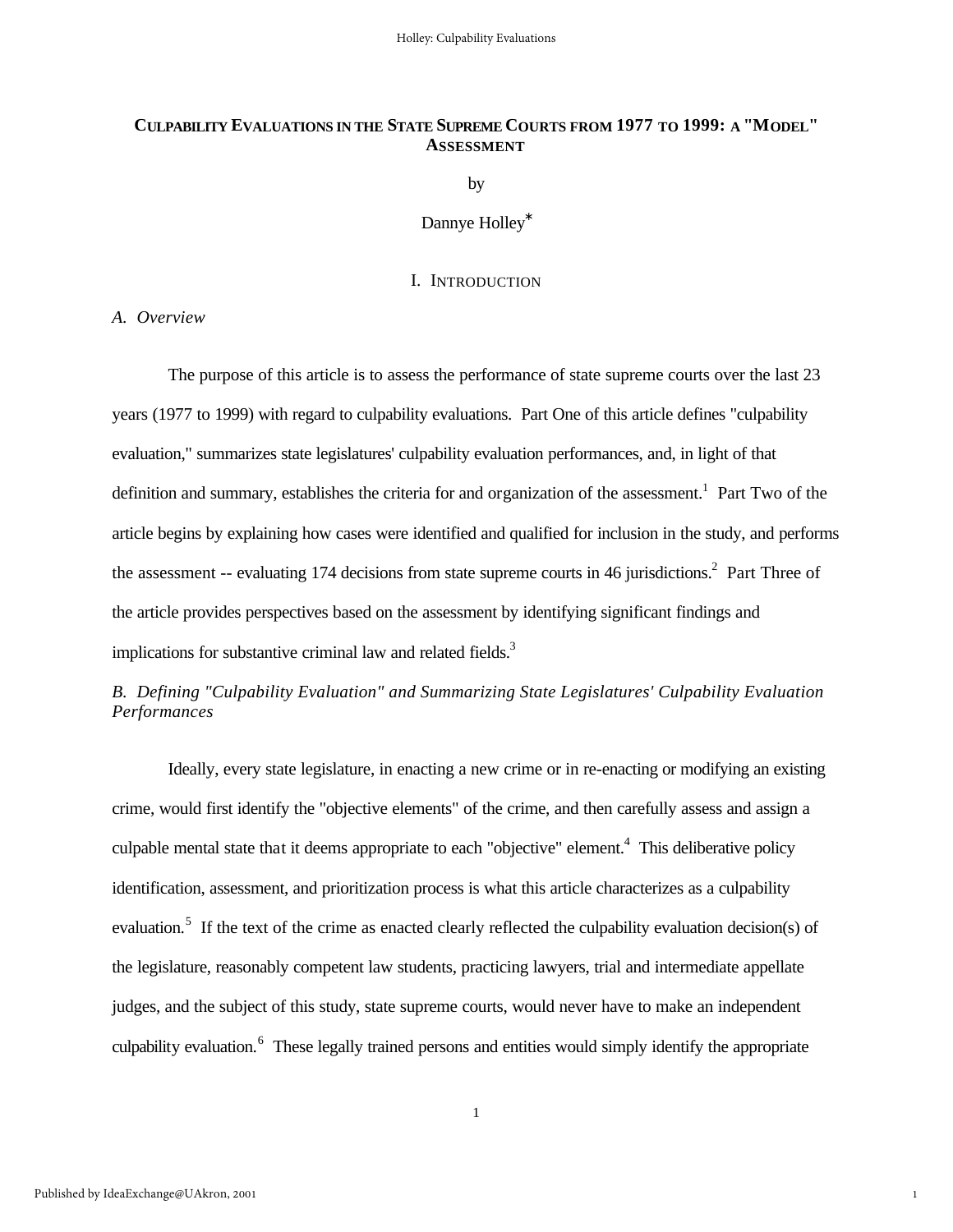culpable mental state assigned to each objective element and apply that concept to the accused's state of mind at the time of the occurrence of the facts constituting each such objective element of the crime(s) charged.<sup>7</sup>

Unfortunately, the available evidence suggests that state legislatures, historically and in enacting today's complex penal codes, replete with hundreds and perhaps even thousands of crimes (as well as hundreds of additional crimes enacted in other statutes), almost never completely perform a culpability evaluation for each of the objective elements of any new, reenacted, or modified crime.<sup>8</sup> A state legislature may not systematically undertake culpability evaluations because it never adopted a set of specifically defined and hierarchically related culpability concepts. A majority of the state codes suffer from this deficiency.<sup>10</sup>

In lieu of complete culpability evaluations for each crime, a state legislature could attempt to enact -- or could delegate to an administrative agency the authority to enact -- comprehensive culpability evaluation guidelines.<sup>11</sup> Existing evidence supports the conclusion that no state legislature has adopted such a scheme.<sup>12</sup> Instead, various states have enacted a hodgepodge of culpability identification gap-filling guidelines, most of which mimic Model Penal Code provisions.<sup>13</sup>

A minority of states have enacted a statutory guideline, the operation of which is triggered in fact by the legislature's failure to undertake or complete a culpability evaluation for each objective element of each new crime. This approach nevertheless directs lawyers to assume that, for every objective element, the legislature partially evaluated culpability and that it determined that some unspecified level of culpability was appropriate, unless it expressly indicated no culpability is required for at least one objective element of the crime.<sup>14</sup> A smaller minority of states have enacted another guideline that requires the criminal law bar and judges to pretend (assume) that when the legislature fails to include a culpability concept in the definition of a crime, the legislature had, nevertheless, performed a culpability evaluation and concluded that a single culpability concept was the appropriate culpable mental state for every objective element of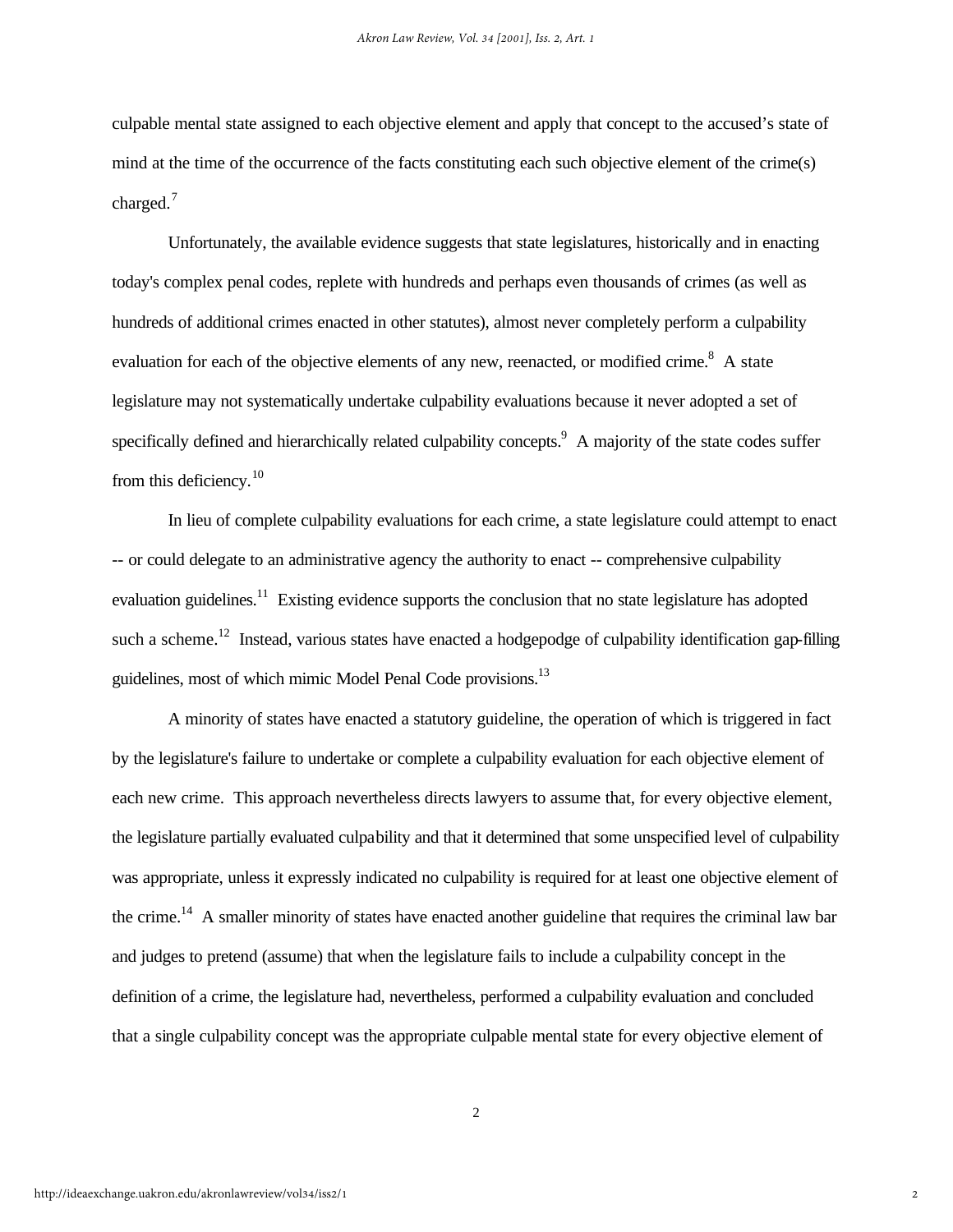that crime.<sup>15</sup> Yet another minority of states have enacted a guideline that requires the criminal law bar and judges to pretend (assume) that when the legislature includes a single culpability concept in a crime, most frequently at the beginning of the set of objective elements, it had, in fact, determined that this was the appropriate culpable mental state for every objective element of that crime.<sup>16</sup> Finally, a majority of state legislatures have adopted penal code "defense" provisions, most notably certain so-called "mistakeof-fact" provisions, the very existence and "defense" characterization of which are misleading. A legislature which enacts such a provision is, by implication, directing the criminal law bar and judges to ignore the rarely completed culpability evaluation, and instead pretend (assume) that the legislature really decided that a lesser level of culpability was appropriate.<sup>17</sup>

Hence most of the states' legislatures have failed to perform or complete culpability evaluations for most objective elements of crimes, and the substitute guidelines that are law in a minority of states are, in fact, admissions that no such evaluations were specifically made. Therefore, the task of making culpability evaluations ultimately, but haphazardly, falls to the states' supreme courts.<sup>18</sup>

A key premise of this article is that a fair assessment of the performance of state supreme court judges with regard to culpability evaluations must begin by differentiating among the states based upon the relative quality of statutory guidance available to each court on this crucial substantive criminal law issue. In light of the above discussion defining culpability evaluation and legislative action with regard thereto, this article categorizes states based on relative improvement in their statutory culpability evaluation scheme: first are those states with a set of hierarchical culpability concepts, which are specifically defined in relation to types of objective elements, provided that the legislature did not negate that improvement by enacting a conflicting "mistake-of-fact" provision. Second are those states with a mistake-of-fact statute that expressly subordinates that doctrine to culpability analysis.<sup>19</sup> In an earlier article, the author found that half the states' legislatures arguably satisfied one of these two standards.<sup>20</sup>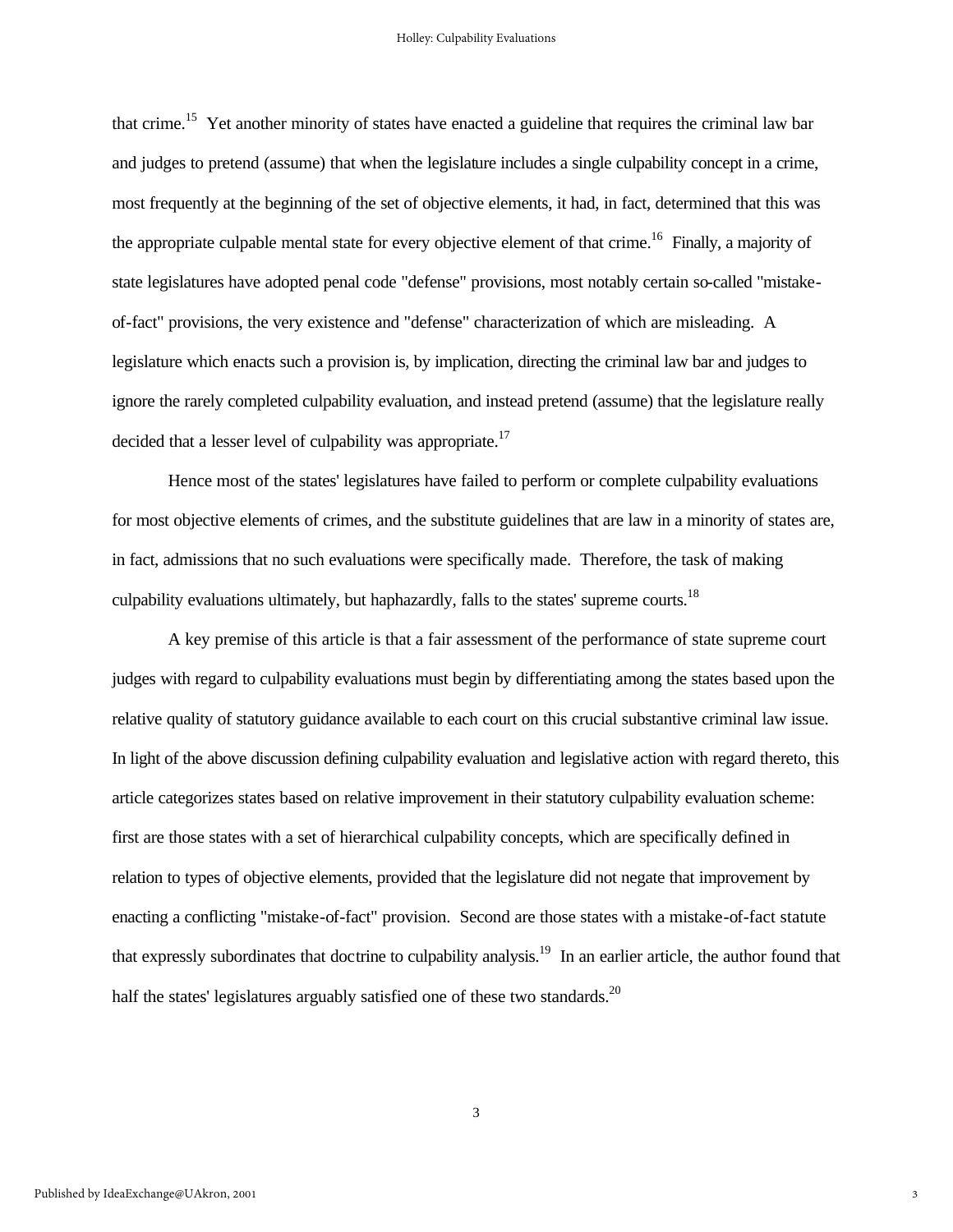#### *C. The Assessment Model*

In light of the discussion in the preceding sub-section, state supreme courts' culpability evaluations will be assessed based on the following criteria. A state supreme court's culpability evaluation decision should focus first on identifying the objective elements of the crime and possibly categorizing them by type.<sup>21</sup> A state supreme court's culpability evaluation decision should focus next on the definitions and hierarchical relationship of the culpable mental state options that exist in the jurisdiction.<sup>22</sup> The third step in a state supreme court's culpability evaluation should be to determine if the legislature made a culpability evaluation, i.e. whether the legislature had expressly decided what culpable mental state level (as identified in step two), if any, was the appropriate culpable mental state for the crime as a whole, or for each objective element, or, more specifically, for the objective element the culpability of which is in dispute in the case. $23$ 

Next, a state supreme court's culpability evaluation could take two alternative paths, depending on the outcome of the first part of step three. First, if the court concludes that there is adequate evidence that the legislature expressly decided upon an appropriate culpable mental state for the objective element(s) under scrutiny, then the court should move all the way to the last step (step four in this case), and evaluate the appellate record to determine if there was evidence based on which a reasonable trier of fact could conclude that the prosecution proved beyond a reasonable doubt that the defendant had that culpable mental state with regard to the objective element(s) under scrutiny.<sup>24</sup> If, however, at the end of the first sub-step of step three, the state supreme court concludes the legislature did not expressly decide an appropriate culpable mental state for the objective element(s) in question, the court should use express penal code guidelines and general rules of statutory construction to determine the appropriate culpable mental state for those objective element(s).  $25$ 

If the court is able to satisfy itself through study of these guidelines and rules of construction that the legislature, at least by implication, identified an appropriate mental state for the objective element(s)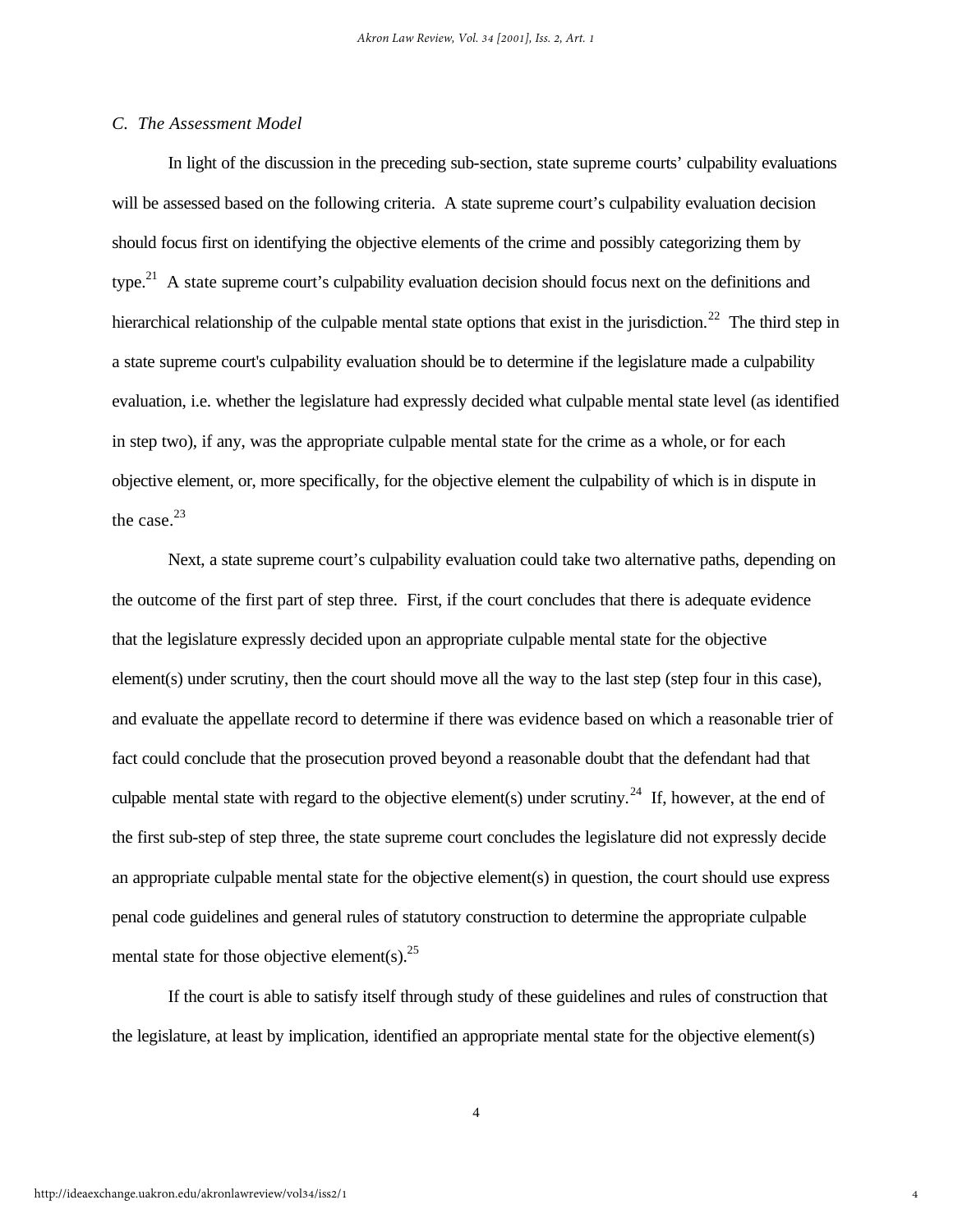under scrutiny, then the court should move to the final step (step four here), and evaluate the appellate record to determine if there was evidence sufficient to justify a reasonable trier of fact's concluding that the prosecution proved beyond a reasonable doubt that the defendant had that culpable mental state with regard to the objective element(s) under scrutiny.<sup>26</sup> If the legislative sources fail to yield a basis for concluding that the legislature has decided an appropriate culpable mental state, the state supreme court should, in step four, expressly employ principle, precedent, and policy analysis to determine the appropriate culpable mental state.<sup>27</sup> Upon completion of this analysis and the selection of the appropriate culpability level, a state supreme court should then proceed in step five to examine the appellate record to determine if it includes evidence based on which a reasonable trier of fact could conclude that the prosecution proved beyond a reasonable doubt that the defendant had this appropriate culpable mental state.<sup>28</sup> Finally, a state supreme court decision should demonstrate that the court understood that culpability evaluations can be distorted and confused when independent reliance is placed upon the "mistake-of-fact" doctrine.<sup>29</sup> Hence the presence of six, and in most other instances five, interrelated -- and for the most part sequential - factors are used in this article to evaluate each qualifying state supreme court decision.<sup>30</sup> In the next section of the article, each of the 174 state supreme court decisions was evaluated based on an application of this assessment model.

# II. ASSESSMENT OF THE CULPABILITY EVALUATIONS OF THE STATE SUPREME COURTS: 1977 TO 1999

#### *A. Qualifying Cases for Inclusion in this Study*

This sub-section of the article first identifies the criteria used to qualify cases for inclusion within this study. To qualify for inclusion within this study, a state supreme court case had to involve a culpability evaluation that mattered -- the accused in the case must have claimed expressly, or by implication, that if the culpable mental state was of a particular level, he was innocent.<sup>31</sup> In addition, to qualify as a decision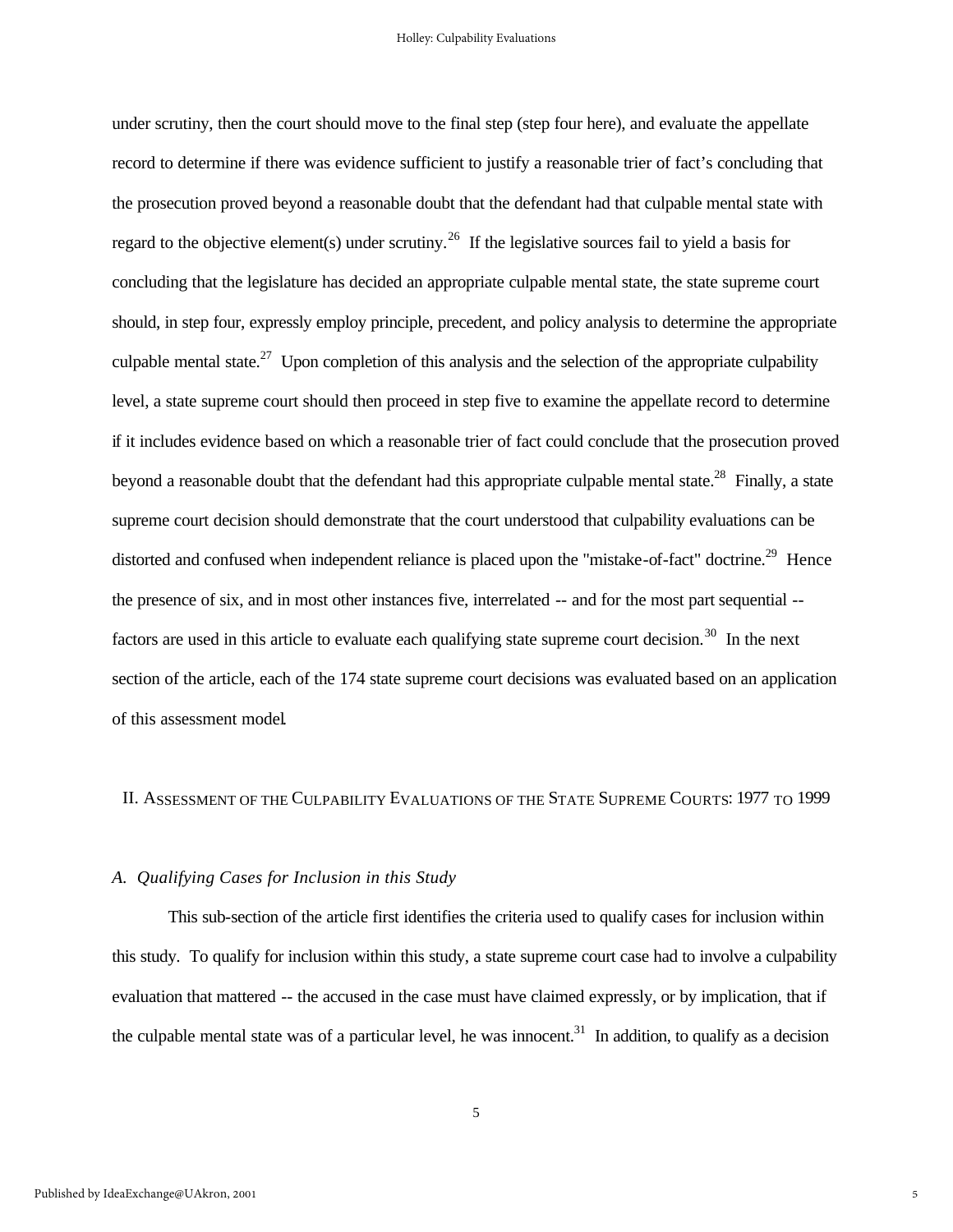within the study, the state supreme court decision had to have been made between 1977 and 1999.<sup>32</sup>

A variety of searches were conducted in each state to identify its supreme court's culpability evaluation decisions.<sup>33</sup> The next sub-section of this part assesses the culpability evaluation decisions of the state supreme courts with arguably a statutory advancement in their culpability provisions that could facilitate identification of the appropriate culpable mental state.<sup>34</sup> These jurisdictions are characterized in this study as category 1 decisions.

This will be followed by a sub-section that evaluates the state supreme court decisions from the 25 states that arguably made no such statutory advancement.<sup>35</sup> These jurisdictions are characterized in this study as category 2 decisions. A third sub-section will then compare and contrast the findings from these two sets of jurisdictions.<sup>36</sup>

# *B. Assessment of the Culpability Evaluations of Category 1 (Improved Statutory Culpability Schemes) State Supreme Courts: 1977 to 1999*

The total number of category 1 decisions examined in this sub-section is 87, from 23 of the 25 jurisdictions, and the average point score for category 1 decisions was 2.14 points (maximum possible point score per case was five or six given the assessment model).<sup>37</sup> Seven decisions, constituting approximately eight percent of category 1 cases, received a point score between 4 and 6 points.<sup>38</sup> Forty-four decisions, constituting approximately 51 percent of category 1 cases, received a point-per-case score between 2 and 3.5 points.<sup>39</sup> Thirty-six decisions, constituting approximately 41 percent of category 1 cases received a point-per-case score between 0 and 1.5 points.<sup>40</sup>

Seventeen percent of the category 1 jurisdictions' decisions made express reference to, and recognized the significance of, identifying the objective element(s) of the crime as a prelude to ascertaining the culpable mental state for each of those elements, or at least those objective elements the culpability of which was debated by the prosecution and defense.<sup>41</sup> Thirty-four percent of the category 1 jurisdictions'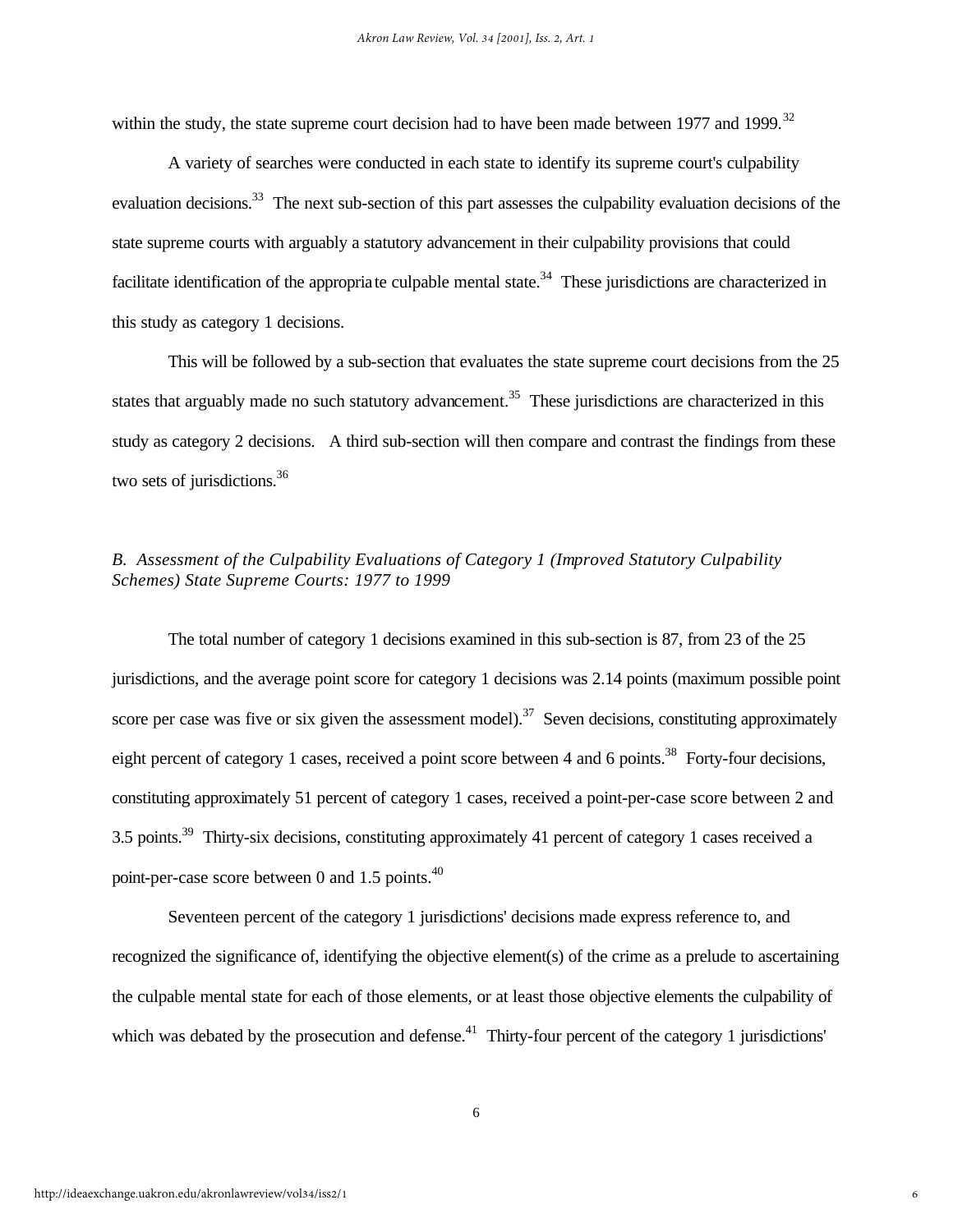decisions made express reference to culpability concept(s) definition(s), and some also made reference to the concepts' hierarchical interrelationship.<sup>42</sup> Seventy percent of the category 1 jurisdictions' decisions expressly examined statutory culpability ascertaining guidelines, legislative history, and other legislative sources from that jurisdiction to determine what, if any, culpability level the legislature intended to assign to an objective element(s) of the crime.<sup>43</sup> Fifty-four percent of the category 1 jurisdictions' decisions made a precedent-principal-policy analysis to identify the appropriate culpable mental state.<sup>44</sup> Thirty-two percent of the category 1 jurisdictions' decisions, once the state supreme court determined the appropriate culpable mental state, made an express evaluation of whether the record provided evidence sufficient to convince a reasonable trier of fact of guilt beyond a reasonable doubt.<sup>45</sup>

Finally, five percent of the category 1 jurisdictions' decisions expressly, or by implication, recognized that the mistake-of-fact doctrine is not a viable independent defense doctrine.<sup>46</sup> There was implicit recognition of the lack of utility of the doctrine when state supreme courts asserted that an instruction on mistake-of-fact related to culpability was superfluous.<sup>47</sup> However, even some of these state supreme courts with improved statutory culpability provisions took the erroneous contra position, insisting that a mistake-of-fact instruction was required even when the trial judge had properly instructed the jury on the appropriate or requisite culpability for the objective element of the crime the culpability of which was in dispute.<sup>48</sup>

# *C. Assessment of the Culpability Evaluations of Category 2 (Unimproved Statutory Culpability Schemes) State Supreme Courts: 1977 to 1999*

The total number of category 2 decisions evaluated in this sub-section was 87 from 23 of the 25 jurisdictions, and the average point score for category 2 decisions was 1.67 of a possible average point score of 5 or  $6.49$  Four decisions, constituting five percent of category 2 cases, received a point-per-case score between 4 and 6 points.<sup>50</sup> Thirty-two decisions, constituting 36 percent of the category 2 cases,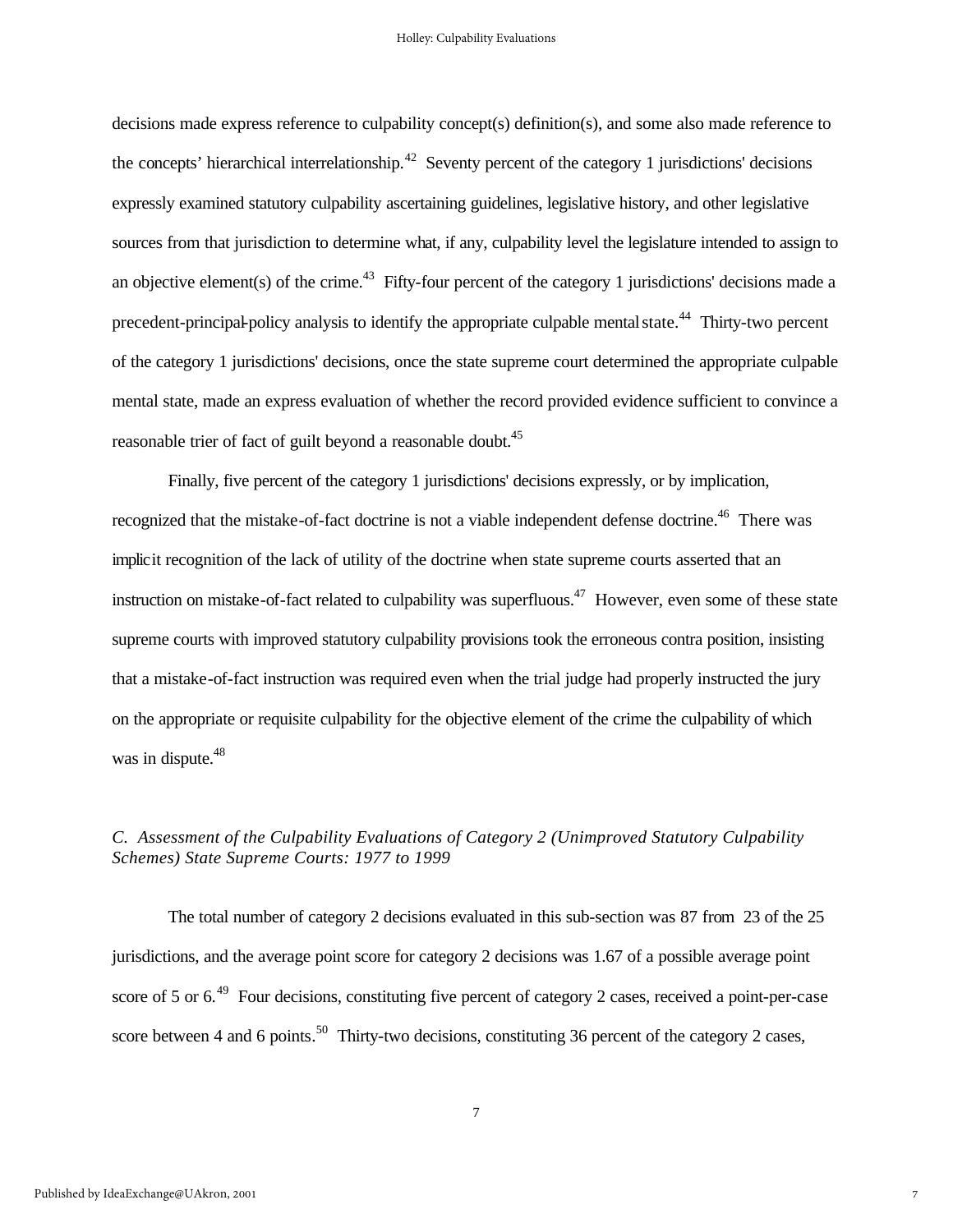received a point-per-case score between 2 and 3.5 points.<sup>51</sup> Fifty-one decisions, constituting 59 percent of category 2 cases, received a point-per-case score between 0 and 1.5 points.<sup>52</sup>

Nineteen percent of category 2 jurisdictions' decisions made express reference to the objective element(s) of the crime for which the defense and prosecution were arguing about the attendant culpability and/or whether the accused had that culpability at the time of the crime.<sup>53</sup> Forty-seven percent of category 2 jurisdictions' decisions made express reference to culpability definitions, and some of these decisions made reference to their hierarchical interrelationship, where the statutes or the common law of the states created such a hierarchical relationship.<sup>54</sup> Forty-five percent of category 2 jurisdictions' decisions expressly examined statutory culpability ascertaining guidelines, legislative history, and other legislative sources from that jurisdiction to determine what, if any, culpability level the legislature intended to assign to the objective elements of the crime.<sup>55</sup> Fifty-eight percent of category 2 jurisdictions' decisions made an express precedent-principle-policy analysis to identify the appropriate culpable mental state.<sup>56</sup> Thirty-four percent of category 2 jurisdictions' decisions made an express evaluation of whether the trial record provided evidence sufficient to convince a reasonable trier of fact beyond a reasonable doubt that the accused possessed the culpable mental state identified by the court as appropriate for the crime or the element of the crime focused upon in the litigation. $57$ 

Finally, only three percent of category 2 jurisdictions' decisions expressly, or by implication, recognized that the mistake-of-fact doctrine was not a viable independent doctrine.<sup>58</sup> Implicit recognition included a state supreme court's acknowledgement that an instruction on mistake of fact related to culpability is superfluous. $59$ 

*D. Comparing and Contrasting Culpability Evaluation Performance of Category 1 State Supreme Courts with the Performance of Category 2 State Supreme Courts*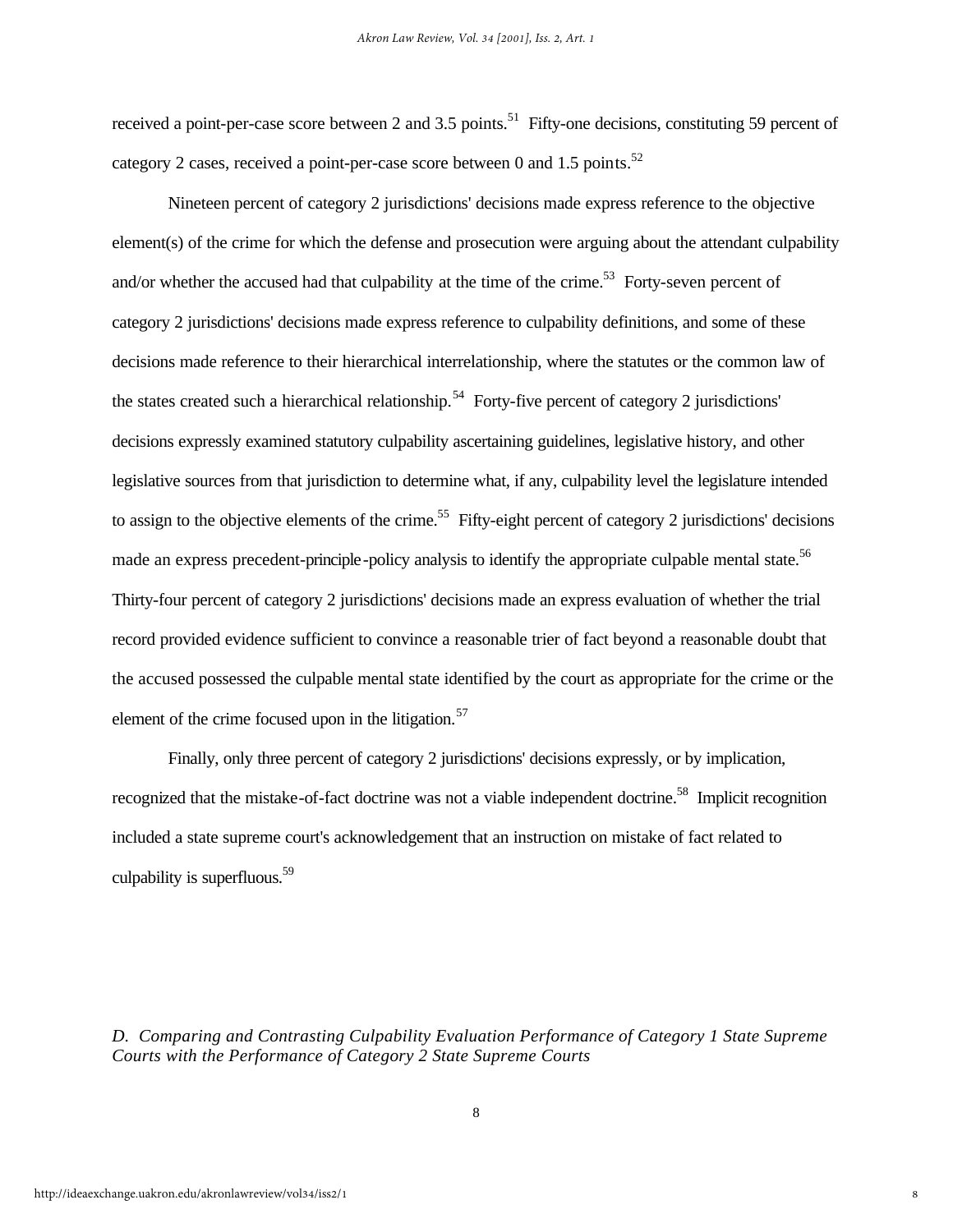The total number of category 1 decisions was 87 from 23 of the 25 jurisdictions, and the average point score for category 1 decisions was 2.14 of a possible maximum average point score of 5 to 6 points. In contrast, the total number of category 2 decisions was 87 from 23 of the 25 jurisdictions, and the average point score for category 2 decisions was  $1.66$ .<sup>60</sup> Hence, category 1 state supreme courts, as expected, performed somewhat better culpability evaluations than did the supreme courts of the category 2 states.

Nineteen percent of category 1 jurisdictions' decisions made express reference to and recognized the significance of identifying the objective element(s) of the crime as a prelude to ascertaining the culpable mental state for each of those elements -- or at least those objective elements for which the culpability was debated by the prosecution and the defense. Simila rly, 19 percent of category 2 jurisdictions' decisions also made such express reference.<sup>61</sup> Thirty-two percent of category 1 jurisdictions' decisions made express reference to culpability concept(s) definition(s), and some also made reference to the concepts' hierarchical interrelationship, while 47 percent of category 2 jurisdictions' decisions made such express reference.<sup>62</sup> Sixty-seven percent of category 1 jurisdictions' decisions expressly examined statutory culpability ascertaining guidelines, legislative history, and other legislative sources from that jurisdiction to determine what, if any, culpability level the legislature intended to assign to the objective elements of the crime, while 45 percent of category 2 jurisdictions' decisions made such express reference.<sup>63</sup>

Fifty-one percent of category 1 jurisdictions' decisions made an express precedent-principle-policy analysis to identify the appropriate culpable mental state, while 58 percent of category 2 jurisdictions' decisions made such an express analysis.<sup>64</sup> Thirty-two percent of category 1 jurisdictions' decisions, once the state supreme court determined the appropriate or requisite culpable mental state, made an express evaluation of whether the record provided evidence sufficient to convince a reasonable trier of fact of guilt beyond a reasonable doubt, while 34 percent of category 2 jurisdictions' decisions also made such an

9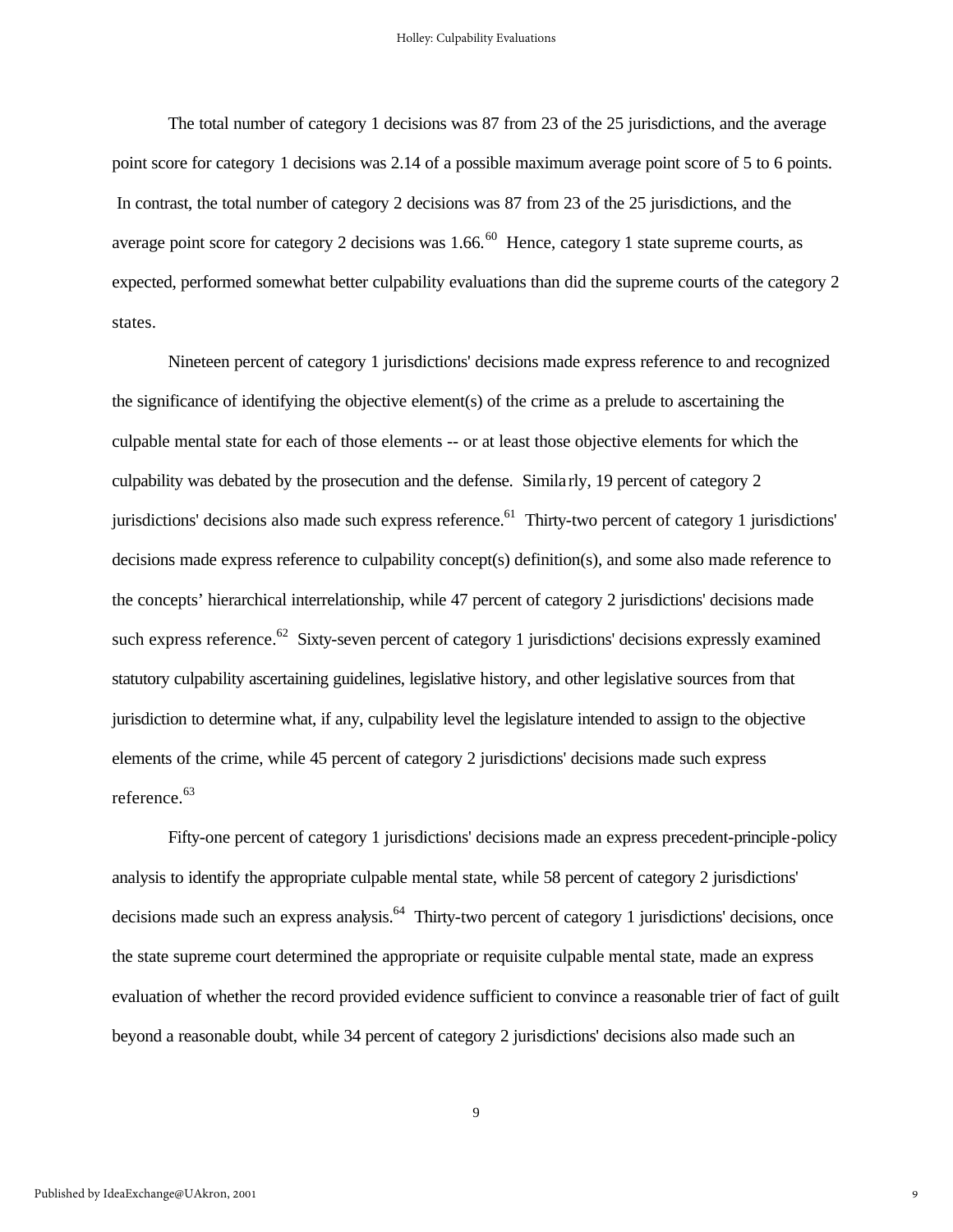express sufficiency-of-the-evidence evaluation.<sup>65</sup> Finally, five percent of category 1 jurisdictions' decisions expressly or by implication recognized that the mistake-of-fact doctrine is not a viable independent defense doctrine, while three percent of category 2 jurisdictions' decisions expressly or by implication recognized this key conceptual culpability evaluation point.<sup>66</sup> Hence, the somewhat better culpability evaluation performance of category 1 states seems principally attributable to their more frequent focus on legislative guidelines, and on the depth of their analysis of culpability evaluations, because approximately the same percentage of the two sets of jurisdictions seemed to have at least touched upon four of the six points in the culpability evaluation assessment model. $67$ 

# III. FINDINGS AND IMPLICATIONS BASED UPON THE RESULTS OF THE ASSESSMENT OF CULPABILITY EVALUATIONS OF THE STATE SUPREME COURTS FROM 1977 TO 1999

#### *A. Findings*

Overwhelmingly, during the period of 1977 to 1999, state supreme courts failed to perform step one of a quality culpability evaluation -- the identification of the objective elements of the crime; categorizing those elements as conduct, circumstance, or result elements; and identifying the specific objective element for which lawyers in the case were contesting the appropriate culpable mental state.<sup>68</sup> This failure was outcome-determinative in several decisions.<sup>69</sup> Many of these outcomes were very disturbing because state supreme courts were, in effect, holding that at least one objective element, significant to justifying felony criminalization, was a strict-liability element.<sup>70</sup>

The failure to focus first on the identification of objective elements also resulted in significant conceptual problems, even if they were not outcome-determinative. For example, state supreme courts concluded that their legislatures intended to impose strict liability, without evaluating whether that intent included all objective elements of the crime, or only a single objective element of the crime.<sup>71</sup> Second, state supreme courts, even with revised culpability statutes, referred to a culpable mental state as if it were only one additional element of a crime, instead of multiple elements, the exact number dependent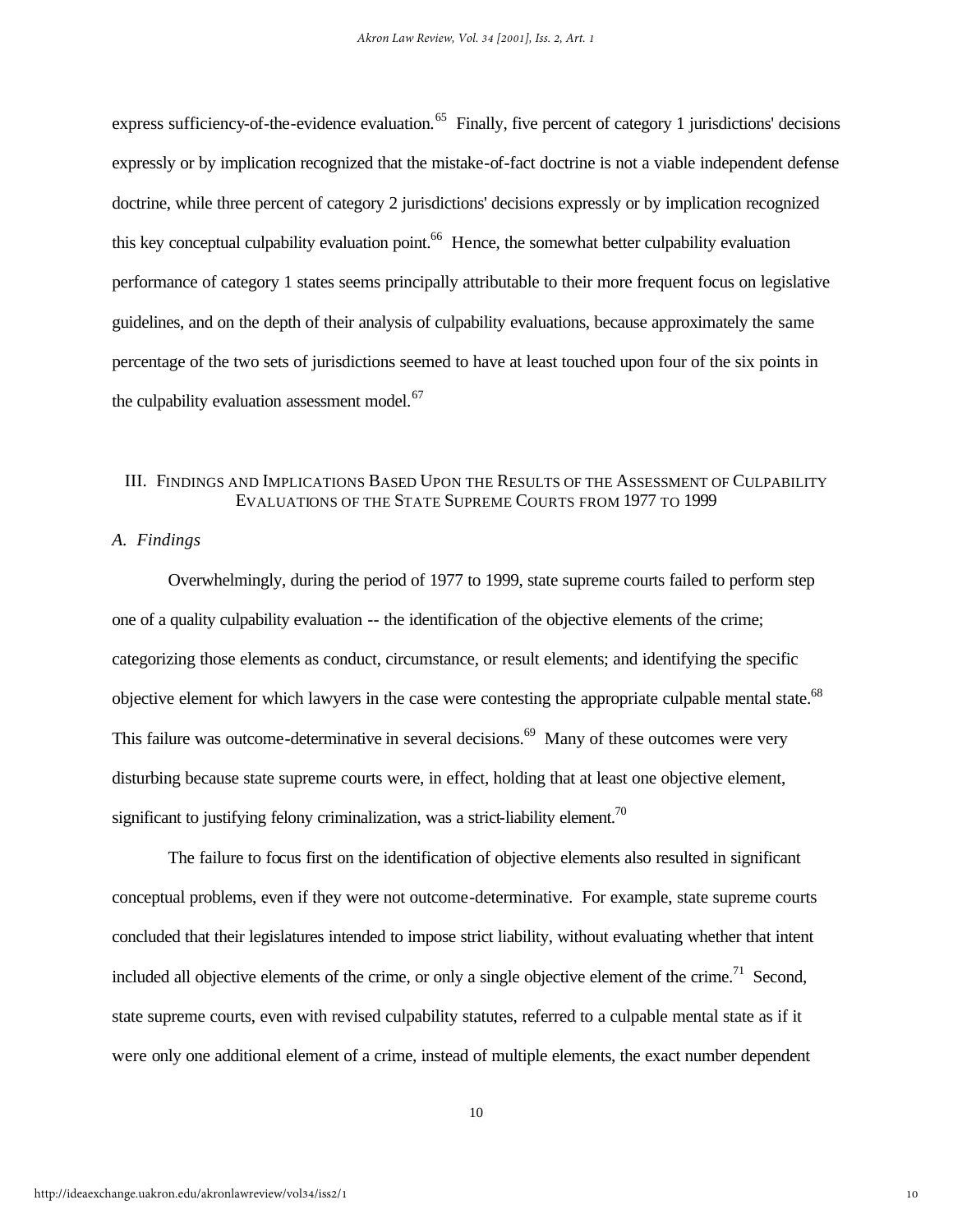upon how many objective elements to which a culpability level must be assigned.<sup>72</sup> The Texas Court of Criminal Appeals, however, went too far in the other direction. In several cases, that court ruled in several cases that not only must the appropriate culpability be assigned to the most significant objective element(s) warranting criminalization, but that there were crimes for which the culpability assignment should be limited in the jury instruction to only that objective element.<sup>73</sup>

In states that continued to use common-law culpability concepts, it was no more likely that objective elements would be clearly identified and categorized prior to culpability analysis.<sup>74</sup> Controversy over the appropriate culpable mental state most frequently occurs in state supreme court decisions with regard to circumstantial elements of the crime.<sup>75</sup>

Only about four of every ten state supreme court culpability evaluation decisions in this study made express reference to culpability concept(s) definition(s), and even fewer made reference to the concepts' hierarchical interrelationship.<sup>76</sup> Ironically, a smaller percentage of states with culpability concept definition advancements made reference to these concepts than did states without such modernization.<sup>77</sup> Hence, in category 1 states, statutory advancement in the definition of culpability definitions was no guarantee that the parties or the state supreme court would use them.<sup>78</sup> This failure to make such reference was outcome-determinative in certain category 1 decisions. One state supreme court, for example, made no reference to its penal code's four levels of culpability, including criminal negligence, and ruled that no level of culpability had to be proven with regard to an objective element of a crime, which was crucial to justifying criminalization.<sup>79</sup> Another state supreme court held that, at most, negligence was the appropriate culpable mental state that the state must prove for the lack of consent of the victim in a rape prosecution, despite the facts that this objective element was crucial to justifying felony criminalization, and that the crime's definition contained a subjective culpability requirement.<sup>80</sup> This state's highest appellate court erroneously relied on its view of the facts of the case in relation to culpability standards to conclude there was no basis for the accused to believe that the victim had consented to his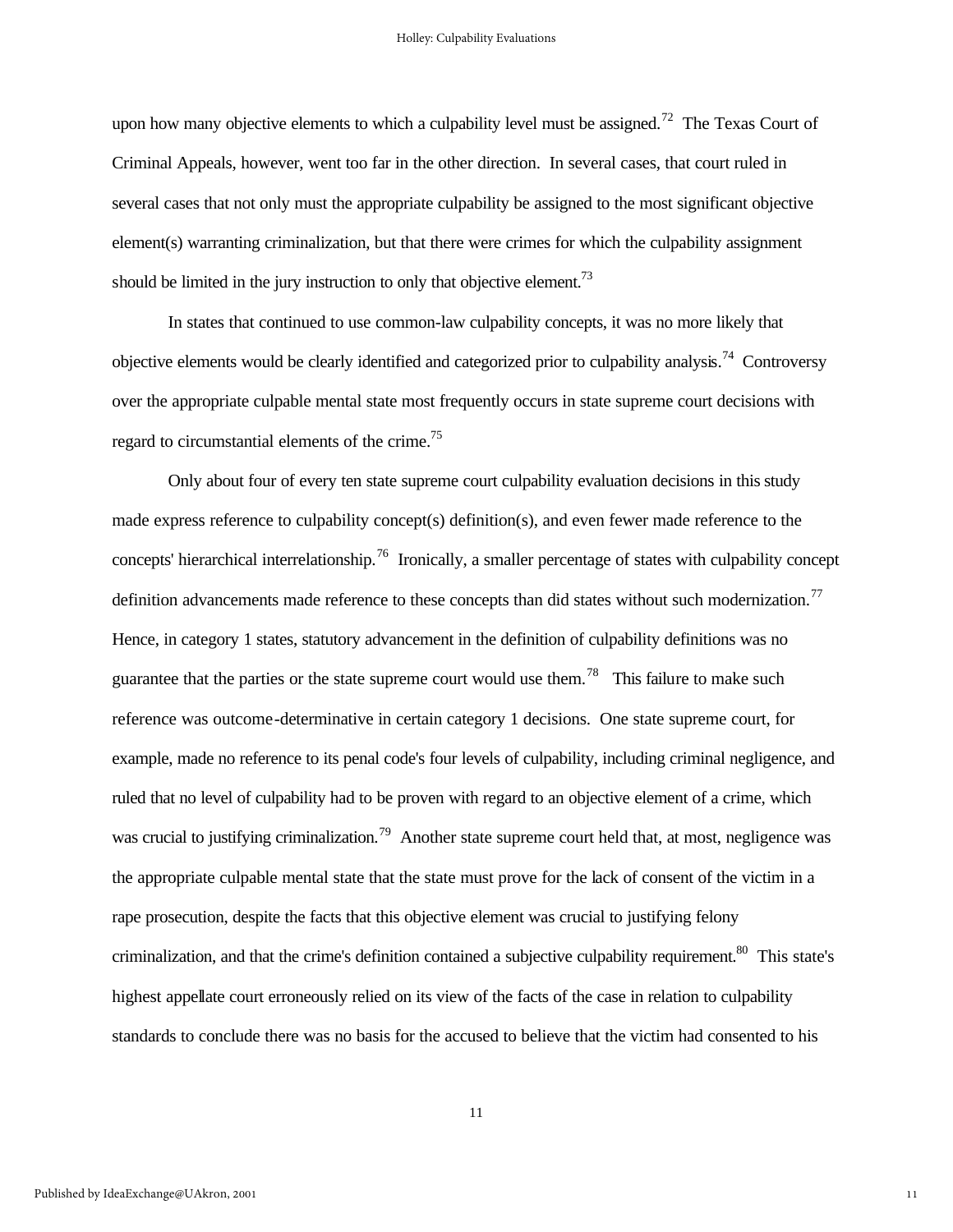sexual contact, and therefore the consent element must be held to be objective only, and not dependent on the defendant's state of mind.<sup>81</sup>

Category 1 state supreme courts' references to statutory culpability improvements did not guarantee that these courts would correctly apply such provisions. For example, state supreme courts, after referring to a specific culpability concept and its specific statutory definition, failed to correctly apply it to the objective elements of the crime and the facts in the appellate record.<sup>82</sup> One state supreme court, where the state legislature had adopted Model Penal Code culpability definitions and hierarchical interrelationship, made inherently contradictory statements about the appropriate culpable mental state.<sup>83</sup> Another state supreme court, which had several culpability level options, nevertheless, viewed its culpability evaluation task as all or nothing, i.e., either its state legislature intended the prosecution to prove knowledge with regard to a specific objective element of the crime, or the legislature intended that this element be a strict-liability element.<sup>84</sup>

On occasion, state supreme courts did expressly recognize that the revised codes' new culpability concepts eliminated the use of such traditional common-law culpability concepts as general intent and specific intent.<sup>85</sup> Certain supreme courts, however, when they omitted reference to some significant aspect of statutory culpability advancement, compounded the flawed reasoning by expressly making reference to, and using, common-law culpability definitions, or other concepts abandoned by the legislature of that jurisdiction.<sup>86</sup> Even more egregiously, state supreme courts, after making express reference to modern culpability concepts, proceeded to decide the case by resorting to common-law culpability concepts.<sup>87</sup> It should be noted, however, that in some of these states, the state legislatures retained or reintroduced the confusing common-law culpability concepts in the penal code.<sup>88</sup> Retention of commonlaw culpability concepts by the legislature also created the risk of significant conceptual confusion by a state supreme court with regard to the relationship between such a concept and the hierarchical culpability concepts.<sup>89</sup>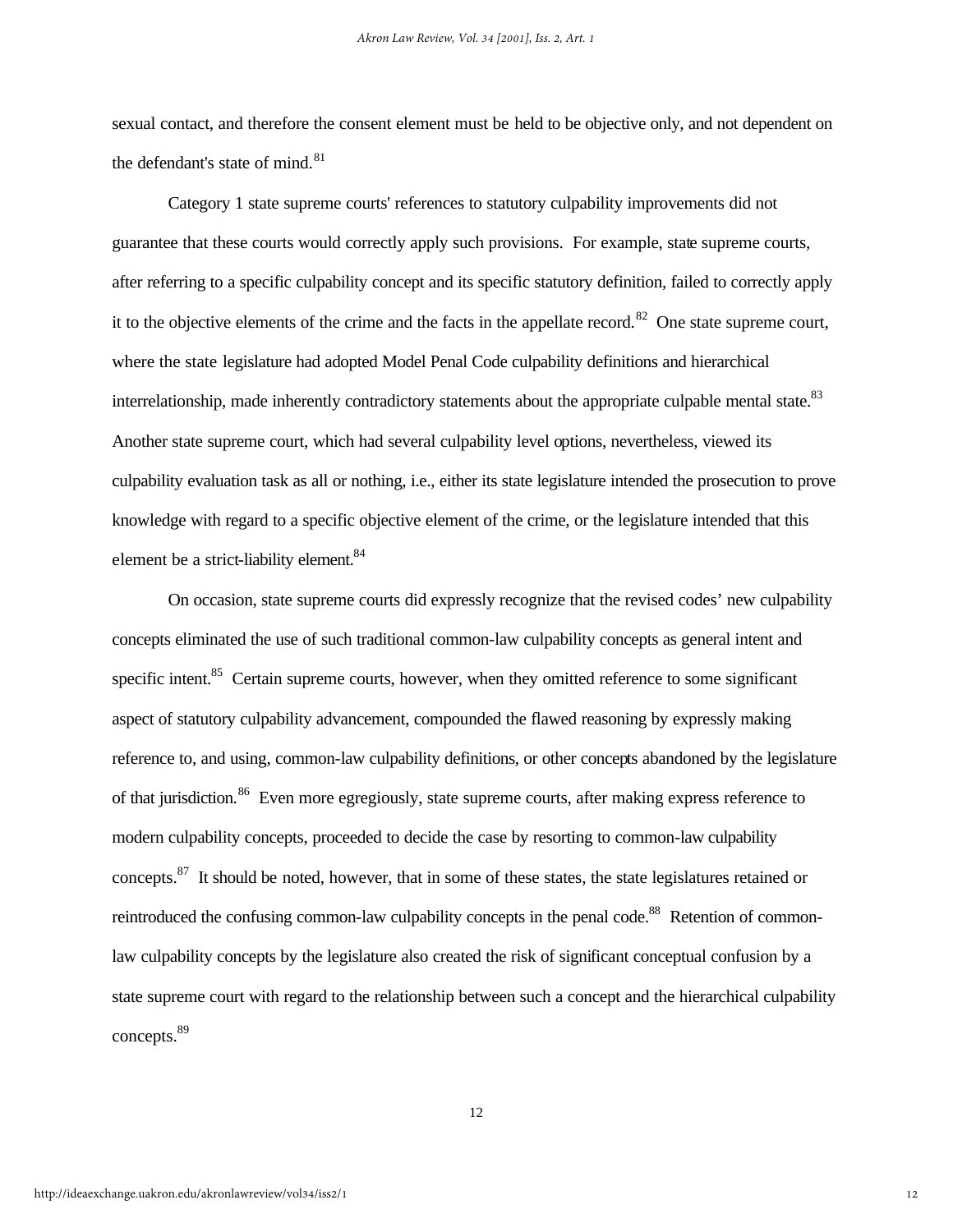A state supreme court that recognized that some level of culpability was warranted for a crime failed to identify what level of culpability was appropriate.<sup>90</sup> Even more significant to this study is the finding that state supreme courts in states where the legislature had adopted Model Penal Code culpability definitions and its hierarchical interrelationship failed to explain, even if it selected one of the culpability levels, why that level was the appropriate culpable mental state.<sup>91</sup> One state supreme court demonstrated the danger in failing to articulate a reason for choosing a culpability level by subsequently choosing, as the appropriate culpable mental state, another level of culpability for the same objective element of the same crime without recognizing the conflict. $92$ 

In states in which the legislatures failed to enact a hierarchy of specifically defined culpability concepts (principally category 2 states), common-law culpability confusion continued in state supreme court decisions.<sup>93</sup> In some cases, that continuing confusion was outcome-determinative.<sup>94</sup> In other states, where culpability evaluations continued to include reference to common-law culpability concepts, state supreme courts attempted to define and refine those concepts, asserted that there was no inherent difference between the concepts, assumed that such concepts were self-defining, or gave them conflicting definitions.<sup>95</sup> For example, when a state legislature failed to enact multiple levels of culpability, a state supreme court viewed its task as "all or nothing," i.e., either the state legislature intended the prosecution to prove knowledge with regard to the crime or a specific objective element, or the legislature intended this to be a strict-liability crime or element.<sup>96</sup> Other such state supreme courts borrowed more specific definitions by referring to Model Penal Code culpability concepts.<sup>97</sup> Sometimes such a state supreme court would attempt to equate common-law culpability concepts to Model Penal Code culpability concepts.<sup>98</sup> This attempt to equate culpability schemes and concepts which, in truth, have no comparability, was done without reference to legislative guidelines or policy factors.<sup>99</sup>

This study's findings with regard to state supreme courts' interpretations of culpability definitions and their infrequent reference to the hierarchical relationship among these concepts suggest the following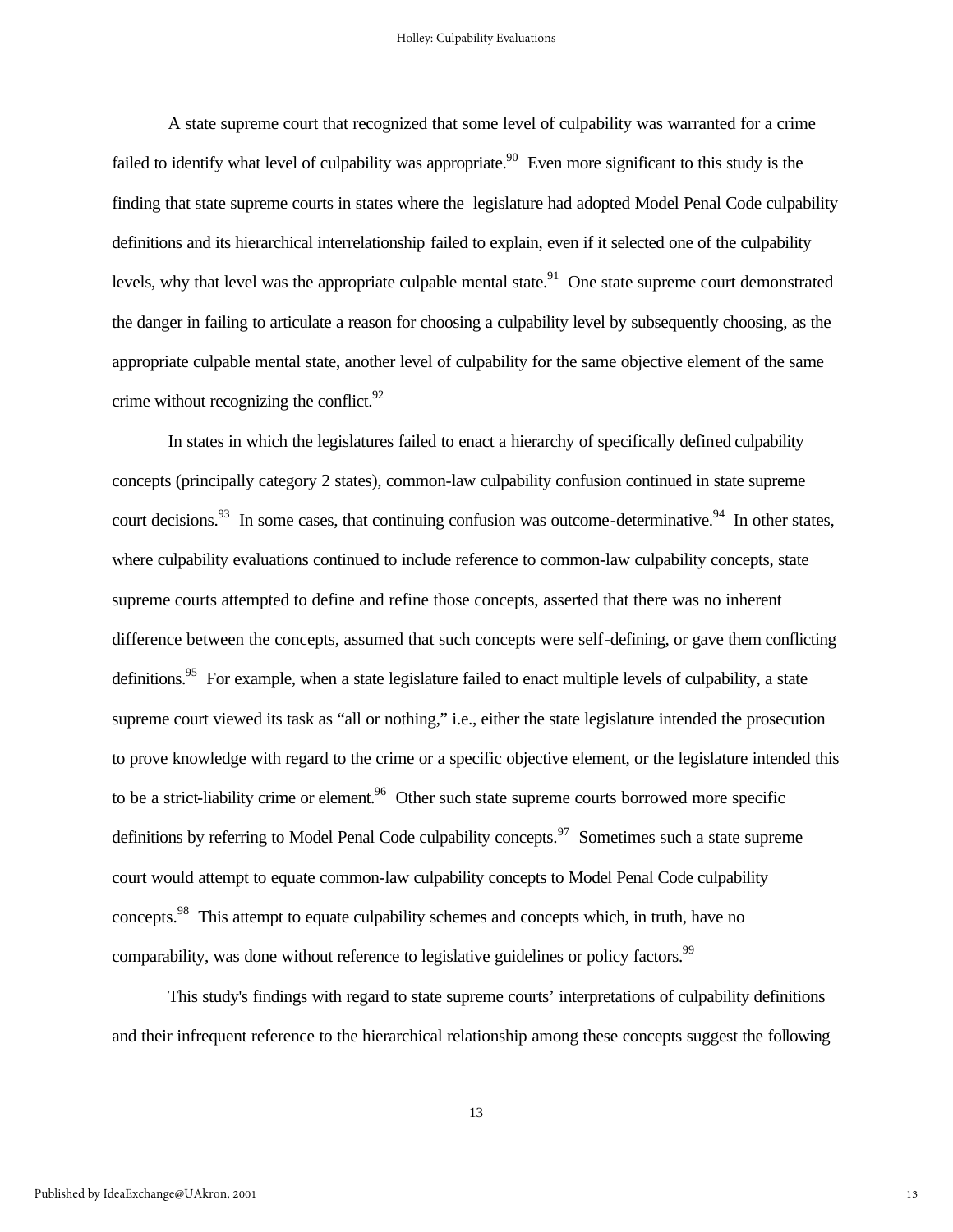general legislative drafting guidelines. First, state legislatures should avoid the inclusion of multiple and illdefined culpability concepts in the definition of a single crime and should avoid defining such concepts in more than one way.<sup>100</sup> Second, state legislatures should generally avoid the inclusion of multiple -- even well-defined and hierarchically related -- culpability concepts in a single crime, unless they have expressly decided that different culpability concepts were appropriate for different objective elements of that  $\text{ crime.}^{101}$ 

Many of the express and implied rules of statutory construction currently employed by state supreme courts to identify the appropriate culpable mental state should be abandoned.<sup>102</sup> Most pervasively, omissions by state legislatures of culpable mental states must be acknowledged in most instances as just that -- a failure to conduct a culpability evaluation for the crime or for one or more objective elements of the crime. State supreme courts reached conflicting conclusions as to what such an omission signaled with regard to the appropriate culpable mental state, if any, for the crime and/or for a given element of a crime under culpability evaluation scrutiny.<sup>103</sup> These conflicting decisions are evidence that omission of a culpable mental state should create no presumption that knowledge, recklessness, or negligence is the appropriate culpable mental state. It is also not warranted, in most instances, to construe legislative omission of a culpable mental state as a legislative policy decision that strict liability was appropriate, particularly for an objective element crucial to criminalization or to a significant grading increase.<sup>104</sup> It is not even warranted to infer a legislative decision to impose strict liability solely because a culpability concept is omitted from a misdemeanor -- at least one that carries a potential term of imprisonment.<sup>105</sup>

Also of little merit is the rule of construction that the culpability level, which was not identified for at least one element of a given crime, should be the same as the level previously assigned by the legislature to either antecedent versions of the same crime, or to other definitions of the same crime.<sup>106</sup> This rule has little merit, unless the objective elements of the antecedent crime were identical, or the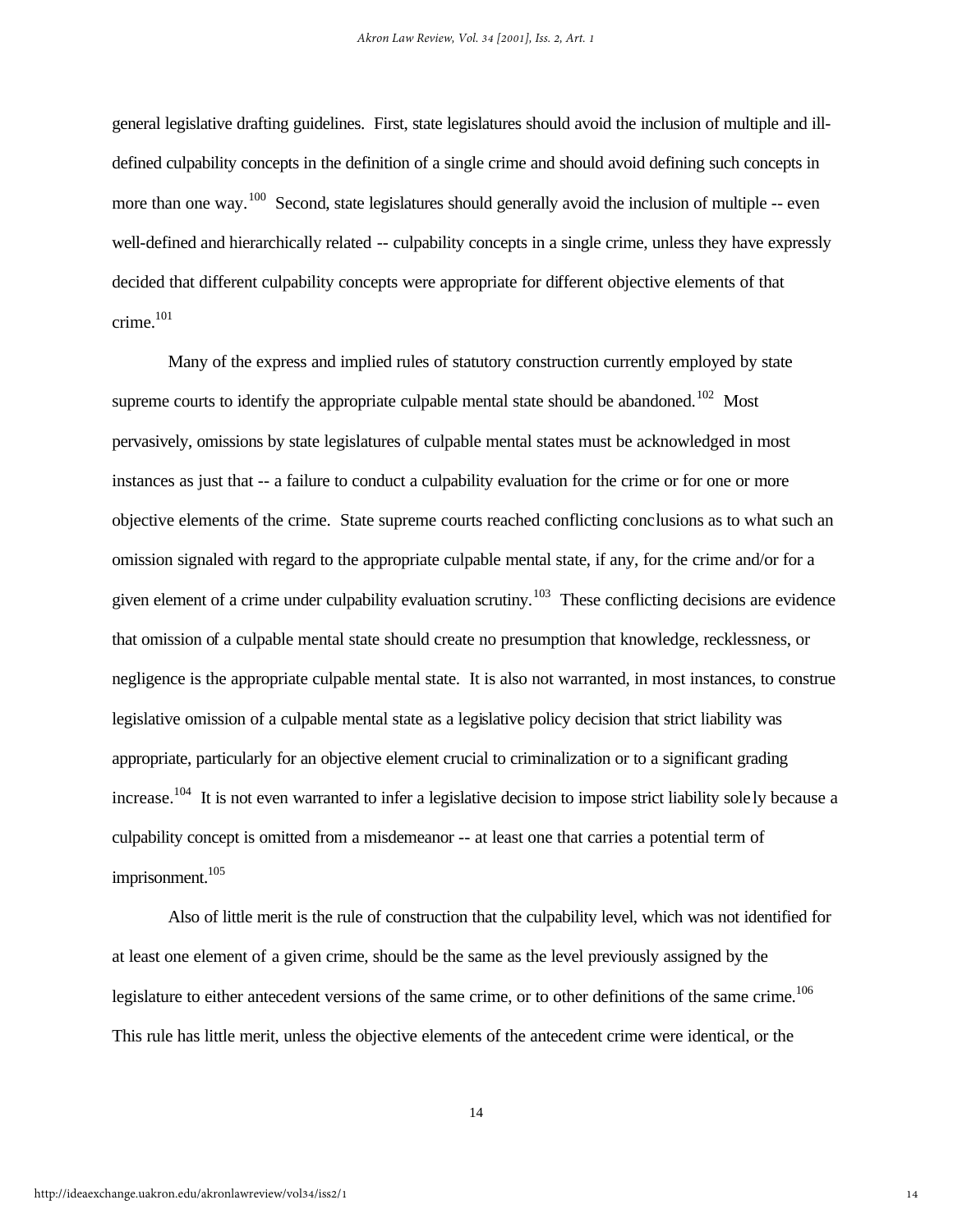different objective element(s) of the different versions of the same or similar crime played the same role in justifying criminalization (and its scope) as that played by the element under evaluation in the current case.<sup>107</sup> There is not much merit, for the same reason, in a related rule of construction, that the culpability that is in question for a crime of a certain grade should be at least as high as the culpability level for the same type of crime(s) with lesser penalties. $108$ 

When it is applied to an objective element of a crime, the traditional rule of construction that persons are presumed to know the law is equally suspect.<sup>109</sup> Also of little merit is the borrowing of an assigned culpability concept from other state legislatures or from federal court interpretations of the same or similar crime, unless such a prior policy decision from another jurisdiction was expressly adopted by the state legislature during its culpability evaluation.<sup>110</sup>

Hence, state supreme courts, despite their own protestations to the contrary, and while purporting to interpret legislative guidelines, often evaluate and decide what culpable mental state is appropriate.<sup>111</sup> State supreme courts expressly, or by implication, recognize this reality.<sup>112</sup> One state supreme court, for example, employed improved statutory guidelines for identifying the culpable mental state to interpret crimes enacted by the legislature long before the guidelines were enacted.<sup>113</sup>

Other evidence that state supreme courts make appropriate culpable mental state evaluations can be seen in decisions by these courts with improved statutory guidelines for identifying the appropriate culpable mental state. In these decisions, the courts failed to use those advancements to aid in resolving the issue of the appropriate culpability.<sup>114</sup> One state supreme court, for example, made no reference to its legislature's specific culpable mental state culpability guidelines and instead used its culpability analysis to define a specific circumstantial element of a crime, rather than identifying the appropriate culpable mental state for that element.<sup>115</sup> Another state supreme court expressly held that the adoption by the legislature of Model Penal Code emulating guidelines for ascertaining the appropriate culpable mental state, including focusing the inquiry individually on each objective element, simply restated the common law of that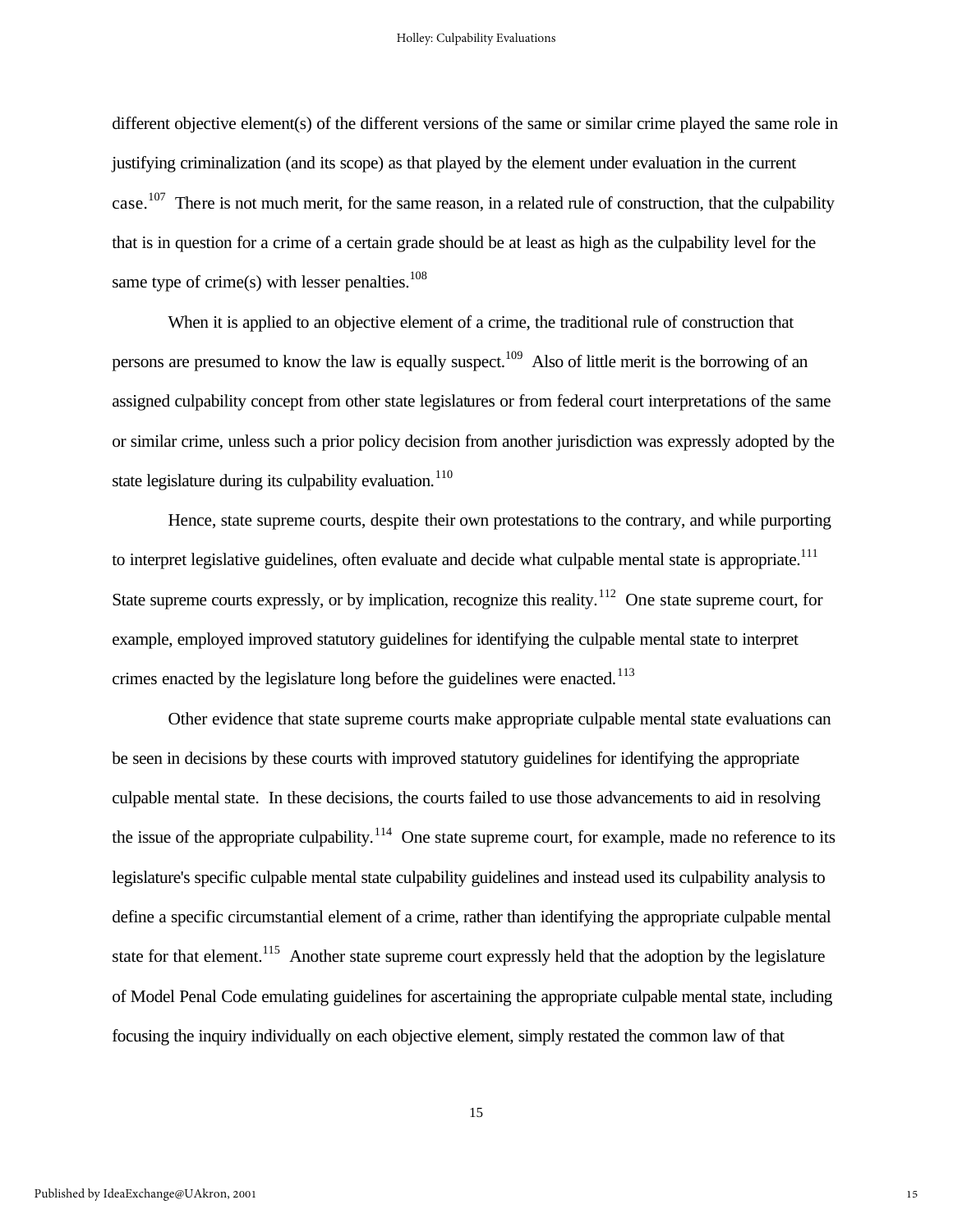state.<sup>116</sup>

It is not clear if improved statutory guidelines to resolve appropriate culpability debates will be used by the courts when those guidelines conflict with prior judicial policy on the appropriate culpability level.<sup>117</sup> Another state supreme court, where the state legislature had adopted Model Penal Code culpability definitions and hierarchical interrelationship, as well as culpability identifying guidelines, ignored those advancements and confirmed the conviction of an accused who was arguably innocent.<sup>118</sup> Another state supreme court, where the legislature had adopted a Model Penal Code guideline for identifying the culpable mental state, failed to recognize that the provision should be applied in light of the reality that a different culpable mental state may be appropriate for different objective elements in the same crime.<sup>119</sup> Hence, a statutory guideline restricting strict liability to instances in which a legislature clearly manifests intent to do so, must be read in light of the fact that the legislature may have intended strict liability for only one of several objective elements.<sup>120</sup>

Without such statutory guidelines, state supreme courts also broadly construed their authority to interpret legislative history to make a culpability evaluation.<sup>121</sup> One state supreme court decided that its legislature intended strict liability for an element of the crime (the age of the victim) that justified felony criminalization.<sup>122</sup> The court erred in relying on the inclusion of a culpable mental state in other subsections of a series of child pornography crimes to conclude that the absence of the same culpability concept in the subsection which was the basis of the conviction of the accused in this case meant that the legislature intended strict liability with regard to the age of the victim for that charge.<sup>123</sup> Other state supreme courts assigned culpability by relying on their own prior authority to assert that the legislature acquiesced to such decisions when it reenacted the crime but continued to omit express culpability concepts. $^{124}$ 

Finally, states with or without new guidelines are divided on the issue of whether culpability guidelines should apply to crimes defined outside of the penal code.<sup>125</sup> These conflicting decisions make it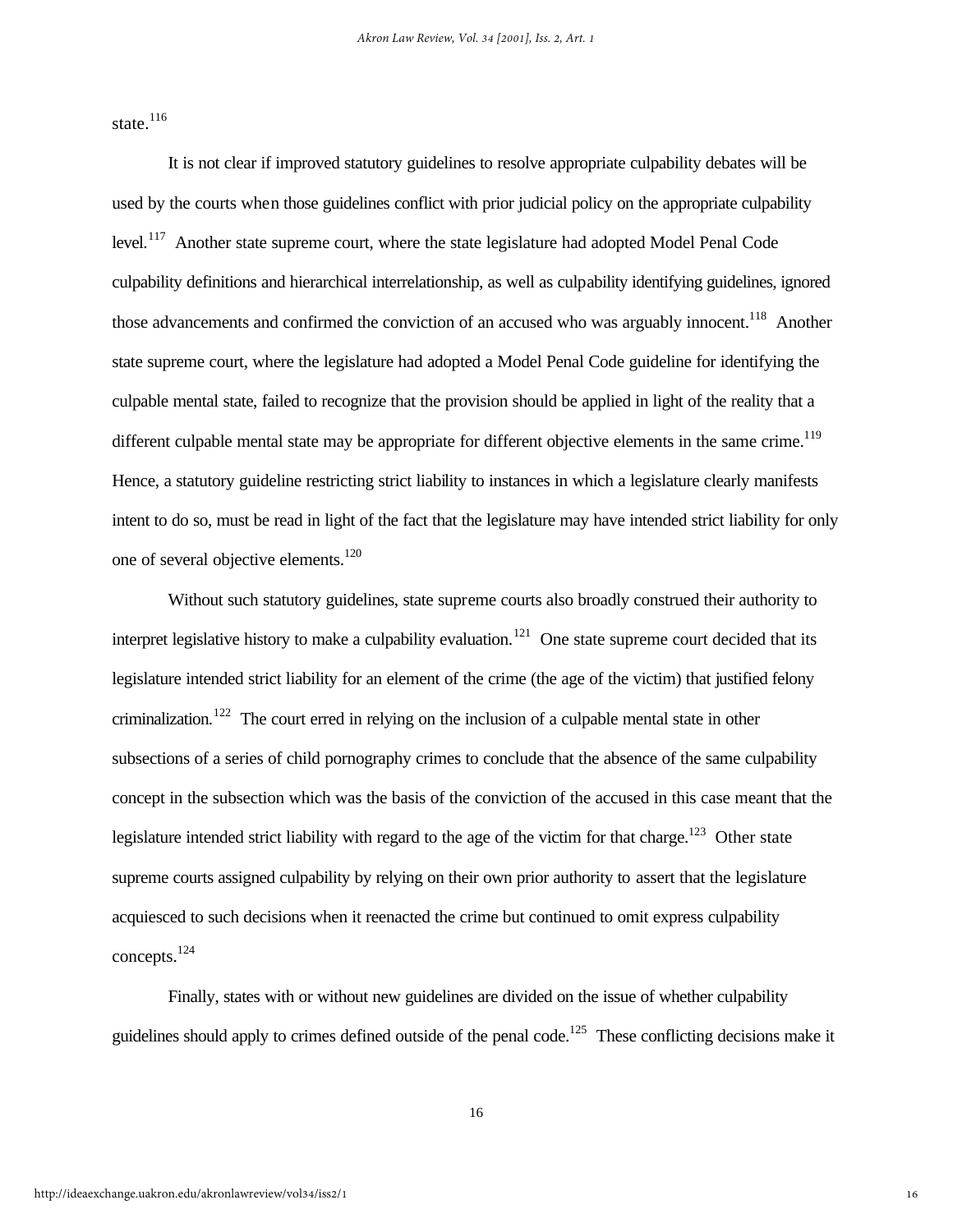clear that, with regard to such crimes, courts make appropriate culpable mental state evaluations. Of course, if culpability evaluations were done for each element of each new crime, no matter in which statutory scheme the crime was deemed properly located, this issue would not arise.

Over half of the state supreme court culpability evaluation cases examined in this study resorted to policy factors to determine the appropriate culpable mental state.<sup>126</sup> This fact is significant because it further documents that, given inconsistent legislative attention to this issue, state supreme courts very often have no choice but to undertake culpability evaluations in order to determine the appropriate culpable mental state for a specific crime or for a given element of a specific crime.<sup>127</sup> One state supreme court resorted to its own policy analysis to conclude that no or very little culpability was required with regard to the only objective element which justified criminalization as a felony, despite the fact that its legislature had apparently proscribed a subjective culpable mental state for all circumstantial elements that followed the culpability concept of "intentionally" in the definition of the crime.<sup>128</sup>

Despite this widespread resort to policy -- and frequently to multiple policy factors -- these courts identified comparatively few policy principles that could serve as good guidance to future lawyers faced with the task of making a culpability evaluation.<sup>129</sup> The useful policy guidelines these courts did suggest are restated in the following paragraph.

Some of these courts recognized that, when their legislatures failed to provide adequate evidence of the appropriate culpable mental state for a crime or an element of a given crime, resorting to identifying the reasons for the criminalization was warranted.<sup>130</sup> These courts sometimes searched for evidence of legislative reasons for the criminalization, but more often ended up relying on their own analysis to identify the likely rationale for the crime. Only the Texas Court of Criminal Appeals, however, consistently recognized that courts could always use the particular configuration of the objective elements of a crime as guidance in determining which element(s) was the basis for justifying criminalization or the particular severity of the grading of a crime.<sup>131</sup> Decisions from that court, therefore, suggest the first workable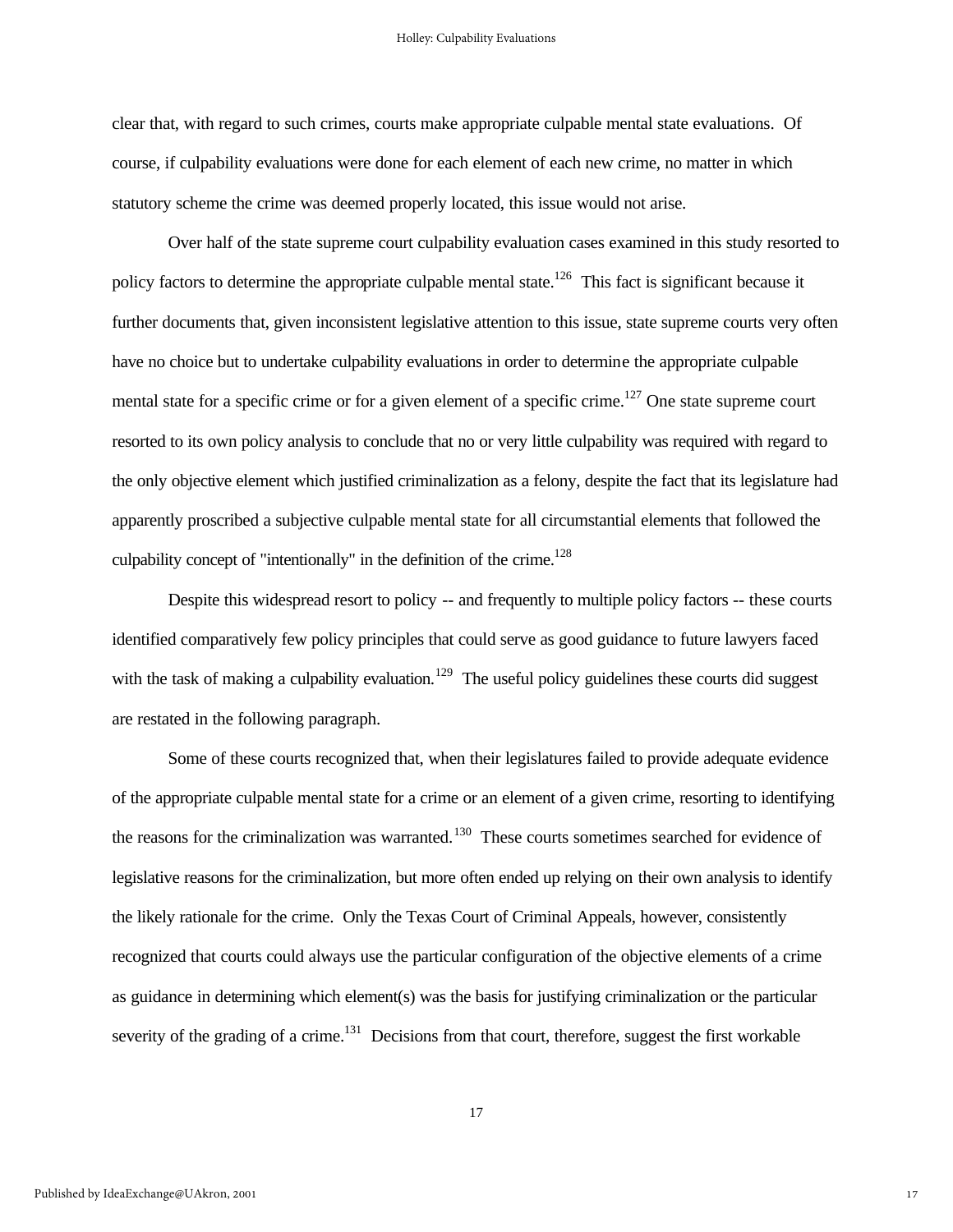policy guideline for courts and other lawyers to employ in determining the appropriate culpable mental state: when an objective element represents the reason for criminalization, a person should not be threatened with imprisonment unless the state is required to prove that the accused has some subjective level of culpability with regard to that element(s).<sup>132</sup> For example, some level of culpability is appropriate for any circumstantial element of a crime when the reason for criminalization or a significant crime grade increase is based on the occurrence of that circumstantial element, even a circumstantial element with legal connotations.<sup>133</sup>

A second related policy guideline is also suggested by some of these state courts. Some level of subjective culpability is appropriate to avoid the harsh outcome of potentially depriving a person of their liberty, when the existence of the same objective element plays the same role in justifying a non-subjective fault civil sanction. $134$ 

Conversely, decisions in this study identify as a policy guideline favoring a finding that low or no culpability is appropriate for a circumstantial element of a crime, that the purpose of the criminalization is to maximize protection of a category of especially vulnerable victims, when that victim's vulnerability is easily observable by potential offenders and constitutes the circumstantial element of the crime.<sup>135</sup> One state supreme court also suggested that low or no culpability is also appropriate to maximize protection of government law enforcement officials when those officials' performance of their duties is a circumstantial element of the crime.<sup>136</sup> Another state supreme court held that low or no culpability is appropriate when the only persons whose conduct is criminalized are government or other officials with a fiduciary relationship to the public or a segment of the public.<sup>137</sup> Finally, state supreme courts in this study have held that low or no culpability is appropriate to maximize the protection of the public.<sup>138</sup>

Cases in this study suggest that reconciliation of the low or no culpability favoring policies with the policies favoring some level of culpability should turn first to any applicable constitutional (federal or state) constraints on criminalization of the specific objective element(s) without culpability.<sup>139</sup> Second,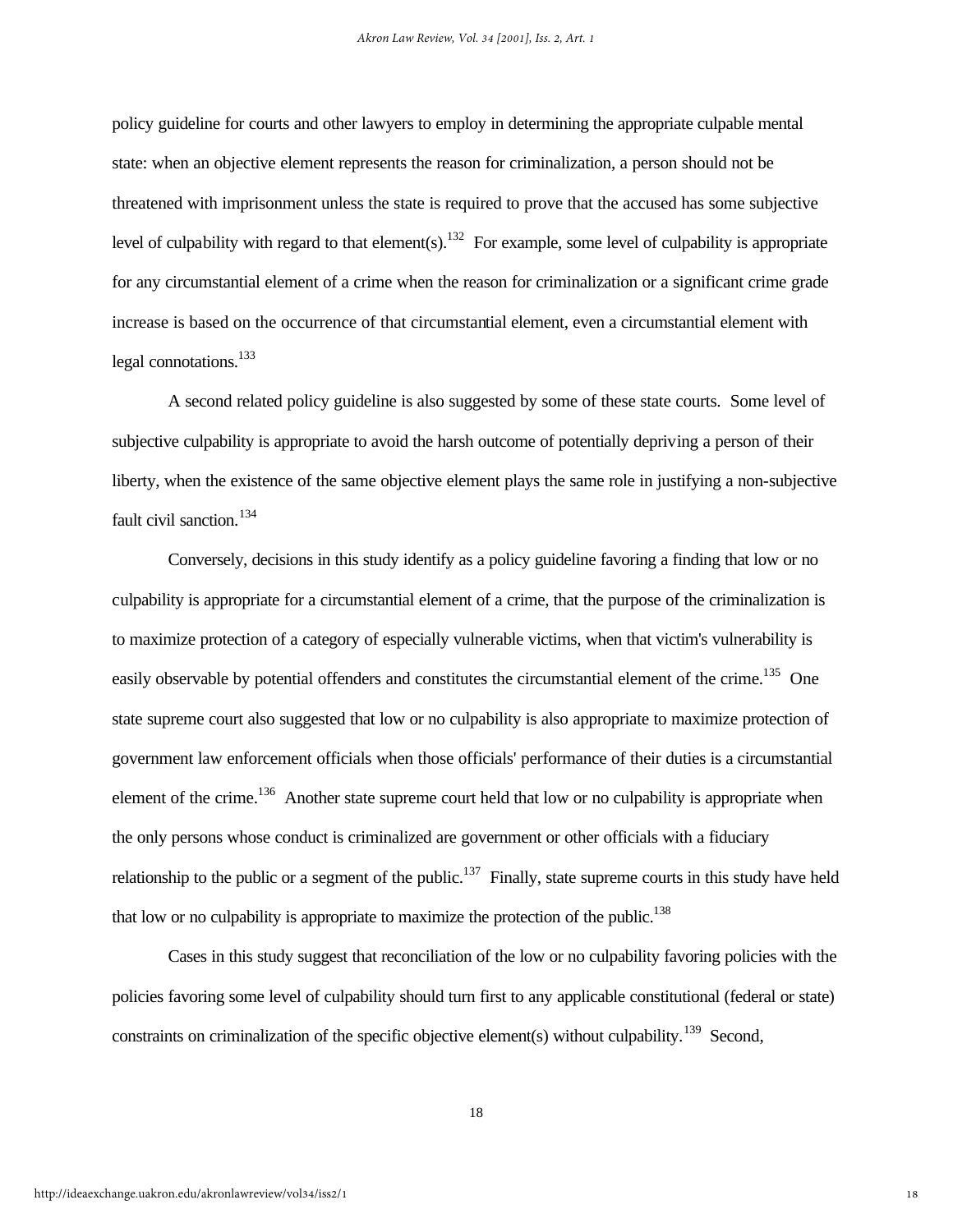reconciliation of these competing policies should be based upon giving supremacy to the policy that an "innocent" person should never be threatened with or deprived of her liberty.<sup>140</sup> Similarly, a person guilty of one crime should not suffer significant additional deprivation of his liberty because of the existence or occurrence of an additional objective element of which he is innocent.<sup>141</sup>

When state supreme courts continued to use the mistake-of-fact doctrine as a separate defense doctrine, the result was conceptual confusion in their culpability evaluations, some of which contributed to affirmance of improper convictions of arguably innocent persons.<sup>142</sup> These decisions were from category 1 and 2 state supreme courts.<sup>143</sup> One of these courts required that the mistake be reasonable, even when, by its own admission, the requisite culpability for the objective element at issue was at least knowingly.<sup>144</sup> Another state supreme court went even further by upholding the constitutionality of shifting the burden of production to the accused to introduce evidence that he reasonably believed in the non-existence of a critical circumstantial element of a felony.<sup>145</sup> However, a state supreme court, where the legislature had preserved a badly flawed provision limiting the use of the mistake-of-fact doctrine as a defense to only reasonable mistakes, but where the legislature had also enacted culpability improvements, was able to ignore the former provision and focus on improved culpability definitions and guidelines.<sup>146</sup>

#### *B. Implications*

In this sub-section, the broader implications of and the reasons for the failure of the state legislatures and supreme courts to consistently perform quality culpability evaluations are examined. First, the article has already identified several instances when state supreme courts failed to employ legislatively adopted, albeit imperfect, guidelines for identifying the appropriate culpable mental state.<sup>147</sup> Such failures may have even broader implications. For example, one state supreme court, where the legislature had adopted such guidelines, ignored the significance of these implications and retained the "Pinkerton" doctrine, thereby reducing to only negligence the culpability for those co-conspirators not actually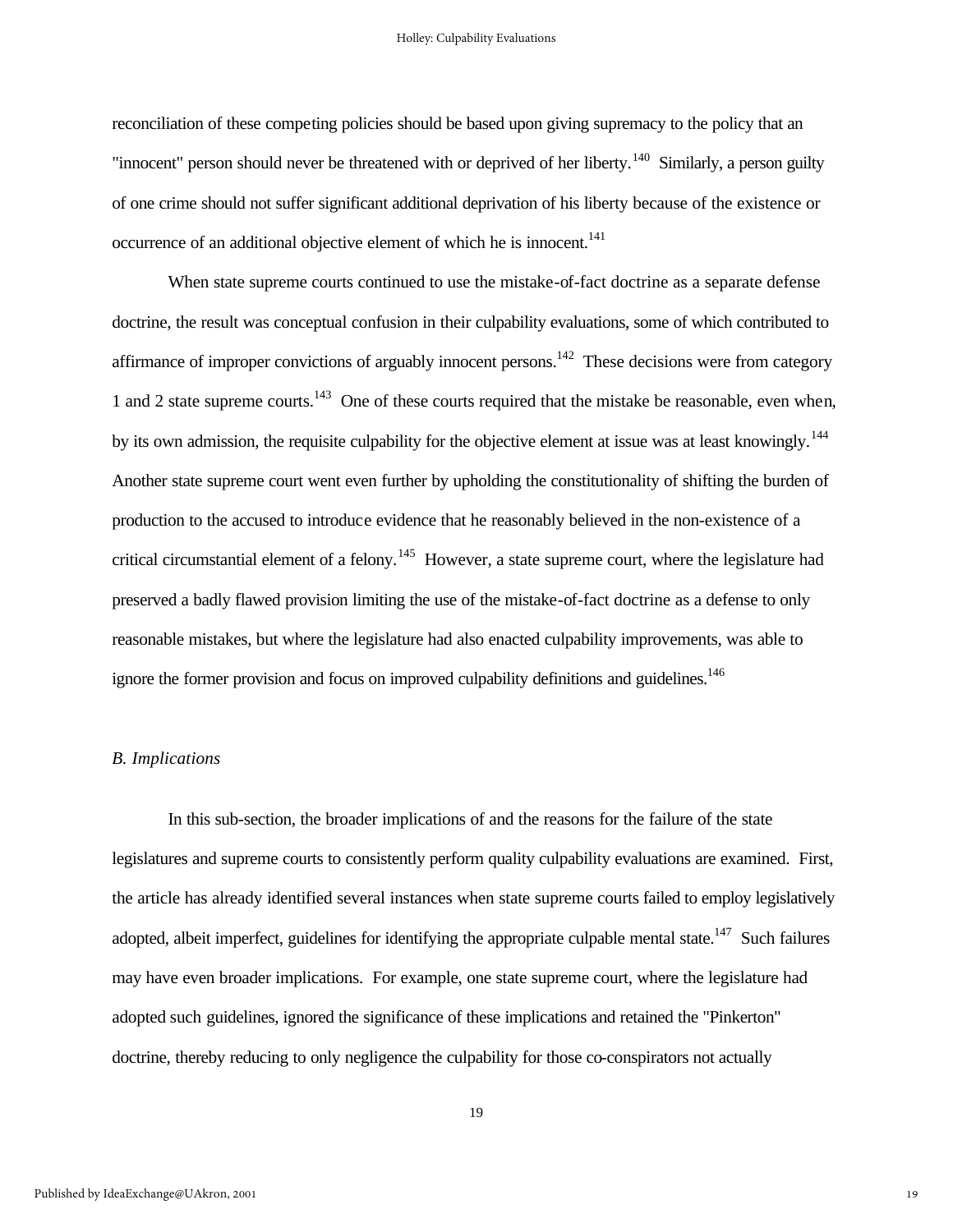participating in the crime for all serious crimes committed during the course of and in furtherance of the conspiracy.<sup>148</sup>

Errors of similar magnitude can occur, however, when these courts rely on a guideline which is a mechanical, universal rule that identifies a single level of culpability as presumptively requisite for all elements of all crimes because such reliance increases the likelihood that the court will not undertake the legislatively omitted culpability evaluation.<sup>149</sup> The Ohio Supreme Court, for example, relied on such a guideline to mechanically find that the prosecution need only prove that the accused recklessly possessed child pornography when, traditionally, the overwhelming legislative and policy position required the state to prove "knowing" possession.<sup>150</sup>

Decisions examined in this study illustrate the danger of the legislature's stringing together apparently alternative conduct or result objective elements in defining a crime, without enacting specific distinguishing definitions of these concepts and without giving individual consideration to the appropriate culpable mental state for each alternative.<sup>151</sup> Decisions examined in this study also illustrate the danger of a state legislature's enacting a crime that includes an objective element the definition of which might require a legal reference. The legislature's failing to make a culpability evaluation with regard to that element leaves its supreme court with the very difficult task of trying to ascertain what and how to assign an appropriate culpability to such an objective element.<sup>152</sup> Hence, state legislatures could better assist courts and the bar if they drafted a narrative culpability attachment subsection for each new or reenacted crime, in which they specifically state which culpability concept should be attached to each objective element of the crime.

State supreme courts failed to perform culpability evaluations in the sequential steps outlined in this article's assessment model, and this resulted in a variety of poor culpability decisions during the period from 1977 to 1999.<sup>153</sup> For example, only rarely did a state supreme court consistently recognize that objective elements could be categorized and that, thereafter, the primary task of culpability evaluation was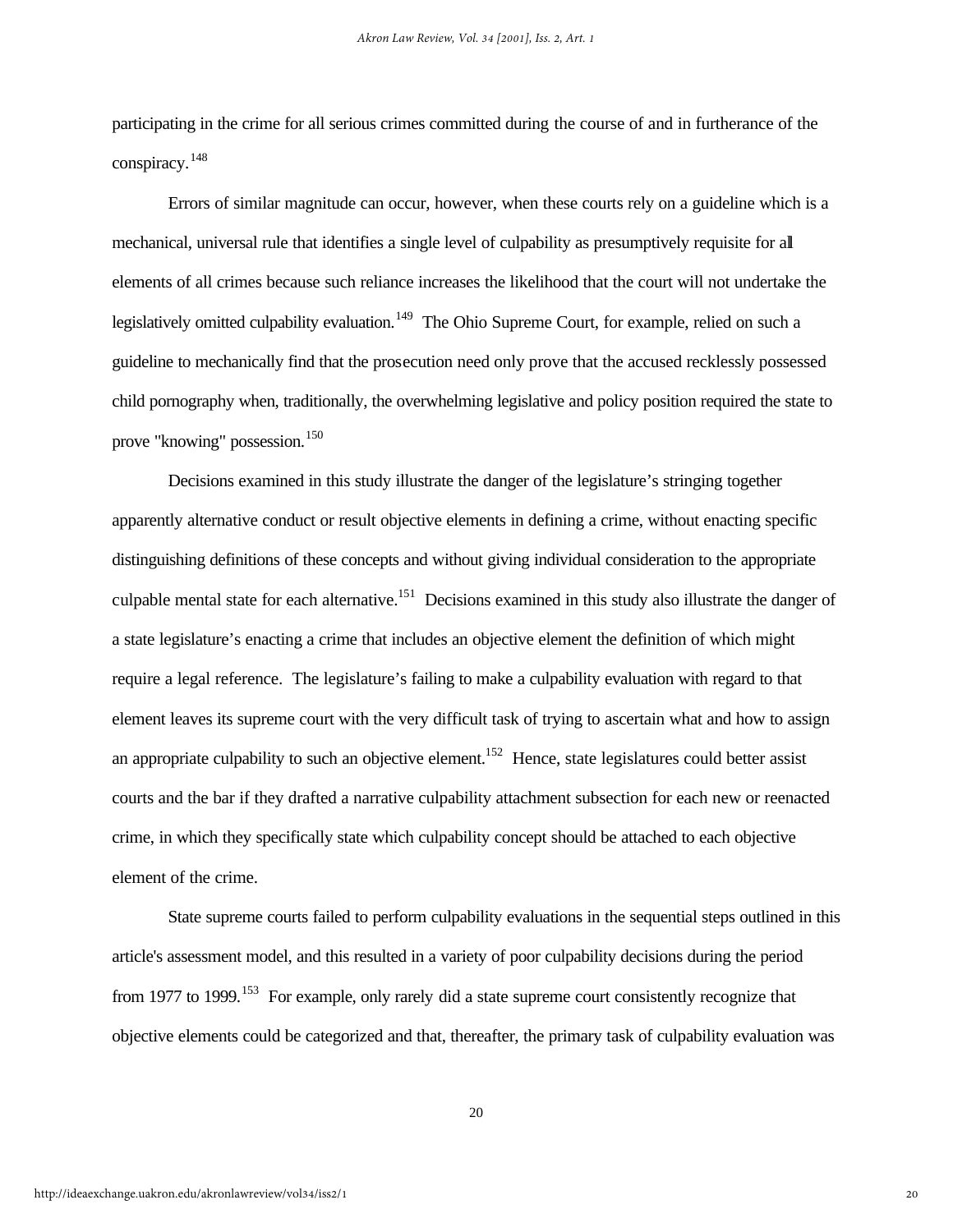to then assign the appropriate culpable mental state to each such identified objective element.<sup>154</sup> With regard to the second sequential step, state supreme courts encountered such difficult culpability definition problems with certain crimes, that these courts decided either to eliminate or substantially rewrite these crimes.<sup>155</sup>

Other state supreme courts continued to use mistake of fact as an independent doctrine and thereby interjected confusion into their culpability evaluations.<sup>156</sup> This error can produce related conceptual culpability evaluation errors. For example, one state supreme court accepted an accused's erroneous characterization of his theory of defense as mistake of law when, in substance, the accused was only arguing that he lacked the appropriate culpable mental state.<sup>157</sup>

Non-adoption, omission of reference to, and misuse of imperfect and misguided legislative provisions as well as common-law culpability identification doctrines were not the primary reasons that state supreme courts had so much difficulty in making quality culpability evaluations. The primary reason was that only rarely did a state supreme court during the period from 1977 to 1999 expressly recognize that some level of culpability is appropriate to assign to the objective element(s) which is crucial to justifying the criminalization or significant increase in the grading of a crime.<sup>158</sup> Courts reasoned that the general penal goal of avoiding punishment of the innocent would be violated by a failure to assign some culpability level to the objective element crucial to justifying criminalization.<sup>159</sup> Inferentially, these courts also recognized the related principle that requiring some level of culpability for other innocuous objective elements, or for objective elements of the same crime which would only warrant criminalization of a lesser crime, does not obviate the policy need to require culpability for the objective element that is the justification for criminalization or for a significant increase in the grading of the crime.<sup>160</sup> This crucial point, however, was not consistently recognized by even these state supreme courts.<sup>161</sup>

Other state supreme courts recognized the related principle that sometimes the constitutionality of a criminalization decision required the court to read into a crime a culpable mental state with regard to the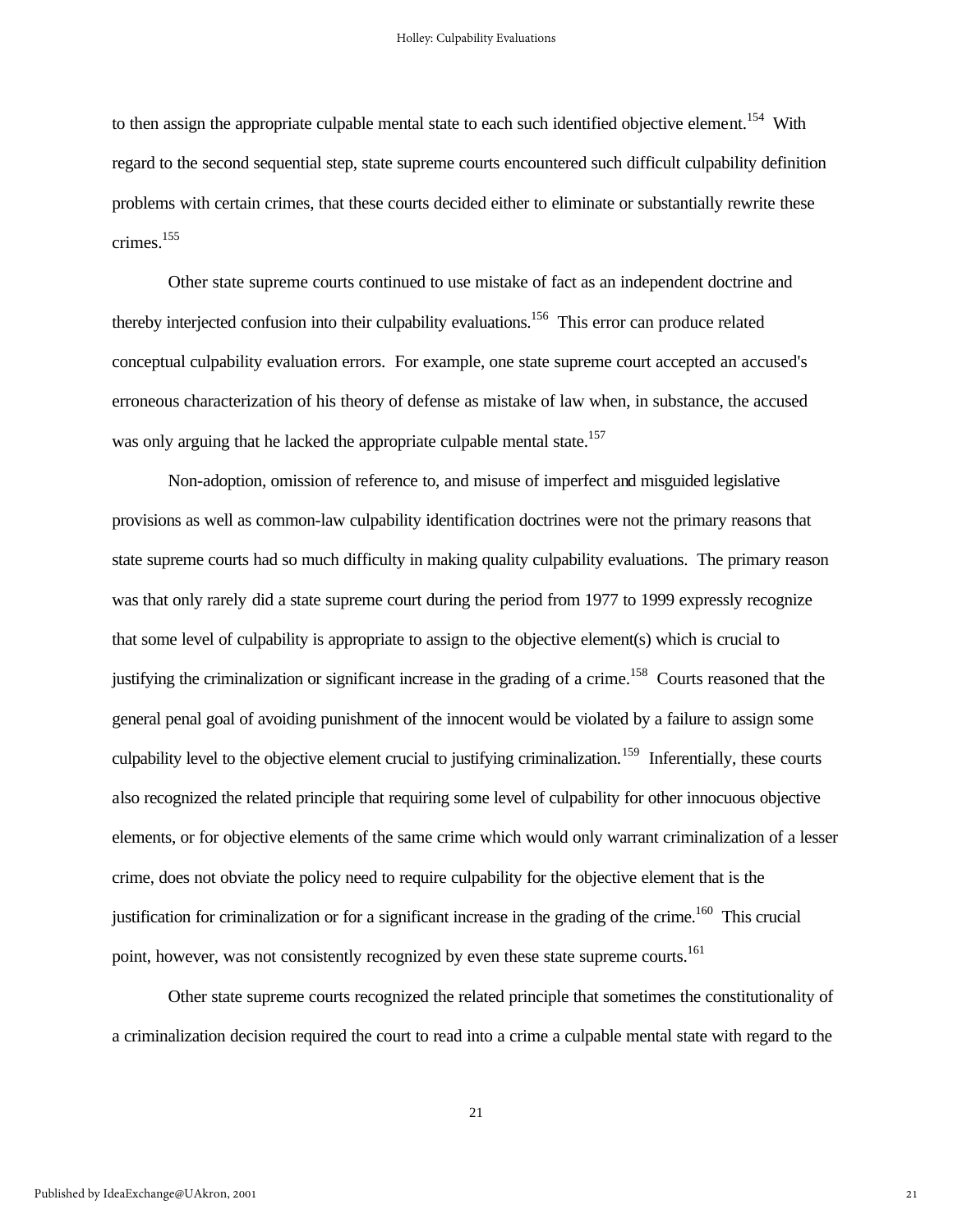objective element at the core of criminalization.<sup>162</sup> Other state supreme courts, on the other hand, let convictions stand for crimes that are potentially punishable by jail terms by expressly or unwittingly holding that the crucial criminalization justifying the objective element of the crime was a strict-liability element, or by holding that at least no more than negligence had to be proven to with respect to that objective element.<sup>163</sup> The Colorado Supreme Court, where the legislature had adopted revised culpability concepts, apparently interpreted these changes to justify less culpability for a specific objective element of several common-law crimes, even though that objective element was crucial to the justification of serious criminalization.<sup>164</sup> Some of these holdings were outcome-determinative.<sup>165</sup> The decisions and discussion in this sub-section support a recommendation that state legislators responsible for drafting criminal legislation should assign culpability levels appropriate to the role that a given objective element plays with regard to justifying criminalization or increasing the grade of a crime.

Poor culpability evaluations create the risk that other related doctrines cannot or will not be properly interpreted by these same courts. A crucial example of this interrelationship is based upon the reality that culpability evaluations are a condition precedent to proper lesser-included-offense analysis.<sup>166</sup> This is because the most narrow and accurate definition of a lesser-included offense is that it has the identical objective and accompanying culpability elements as the greater crime, except it has either at least one fewer objective and/or accompanying culpability element(s), or a lower level of culpability for at least one of the shared objective elements, or it has both of these features.<sup>167</sup> Lesser-included-offense analysis, therefore, requires a close comparison of the objective elements of the two crimes and the culpable mental states that were deemed appropriate to assign to each such objective element of each crime.<sup>168</sup>

In turn, lesser-included-offense evaluations are constitutionally mandated under the Double Jeopardy Clauses of the federal Constitution and of most state constitutions. This is because conviction of one of the crimes bars simultaneous conviction of the other, and conviction or acquittal of the greater or lesser crime bars subsequent prosecution of the other crime.<sup>169</sup> This constitutional mandate is particularly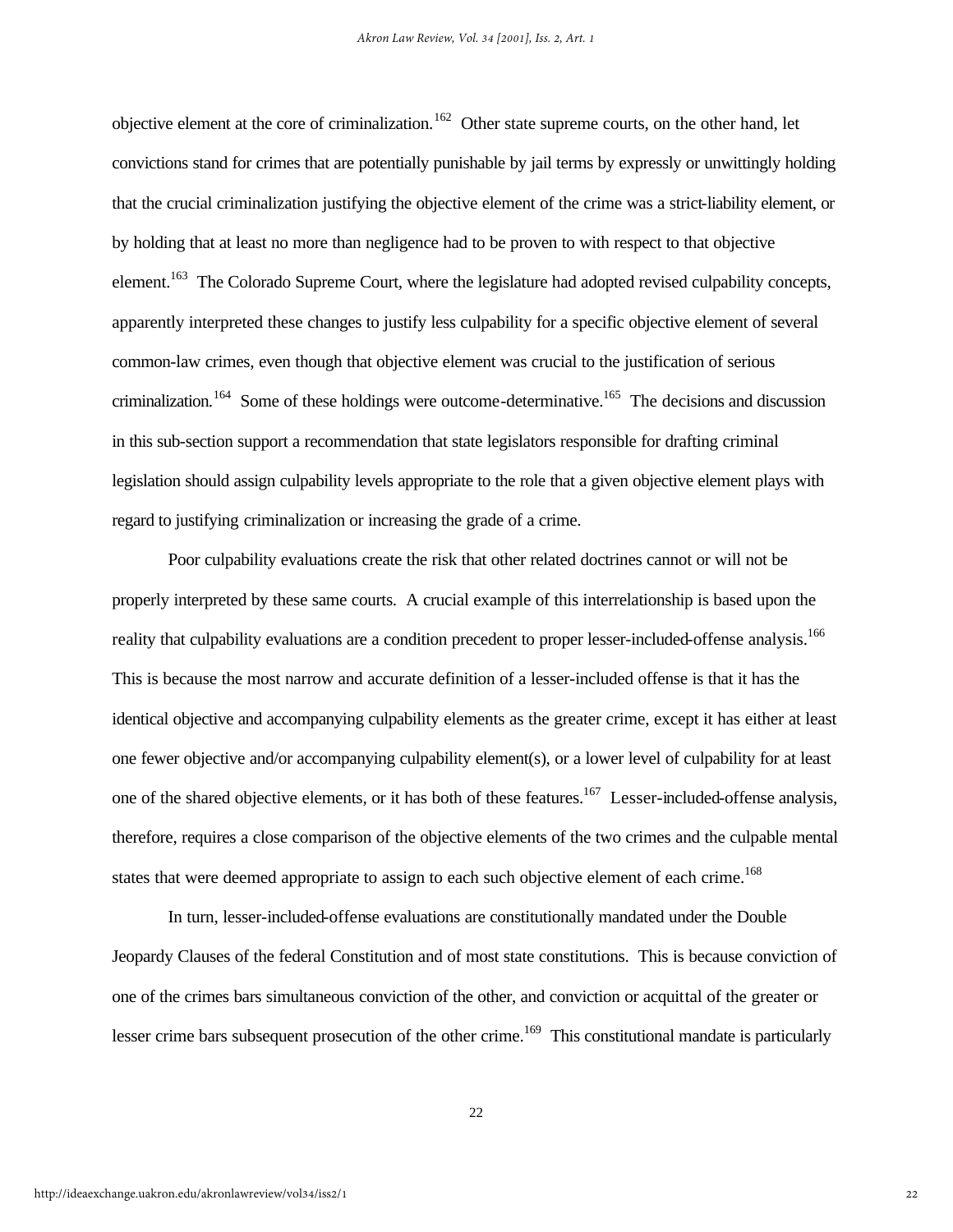appropriate when the only difference between the two crimes is that the lesser crime has no or a lower level of culpability for at least one of the shared objective elements, or the greater crime has a second culpability requirement for a shared objective element.<sup>170</sup>

Therefore, a state supreme court that fails to carefully evaluate the appropriate culpable mental state for each objective element of both crimes, cannot possibly resolve the lesser-included-offense issue correctly. The state supreme courts in this study failed to recognize that a requested instruction by an accused on a lesser-included offense that varies from the greater crime only with respect to a higher culpability level for one objective element of the crime is always appropriate and must be given.<sup>171</sup> Failure to adopt modern culpability concepts and their hierarchical relationship made it impossible for these state supreme courts to consistently perform lesser-included-offense analysis properly.<sup>172</sup> A final related point should be made: in one of the state supreme court decisions that was evaluated in the course of preparing this study, the court failed to appreciate that, because two closely related crimes did not, in fact, have the same objective elements, it was therefore possible for the legislature to assign different culpability levels. The result is that an accused will be subjected to one level of culpability for the objective elements of one crime, and to another level of culpability for the distinguishing objective element of the other crime.<sup>173</sup>

Poor culpability evaluations, which in turn produce poor lesser-included-offense evaluations, significantly increase the difficulty of the prosecutor's daily task of drafting an accurate and informative charging instrument. This study, however, has identified state supreme court decisions that held that even if the state must prove a specific level of culpability for the objective elements of a crime, that specific culpability need not be alleged in the charging instrument.<sup>174</sup> Similarly, one state supreme court, during the period of this study, decided that with regard to the charging instrument, incest was a crime of general - and not specific  $-$  intent and hence, no specific culpability level need be alleged.<sup>175</sup>

Such poor culpability evaluations also significantly increase the risk of erroneous or misleading jury instructions. A substantial majority of the state supreme court decisions reviewed in this study failed to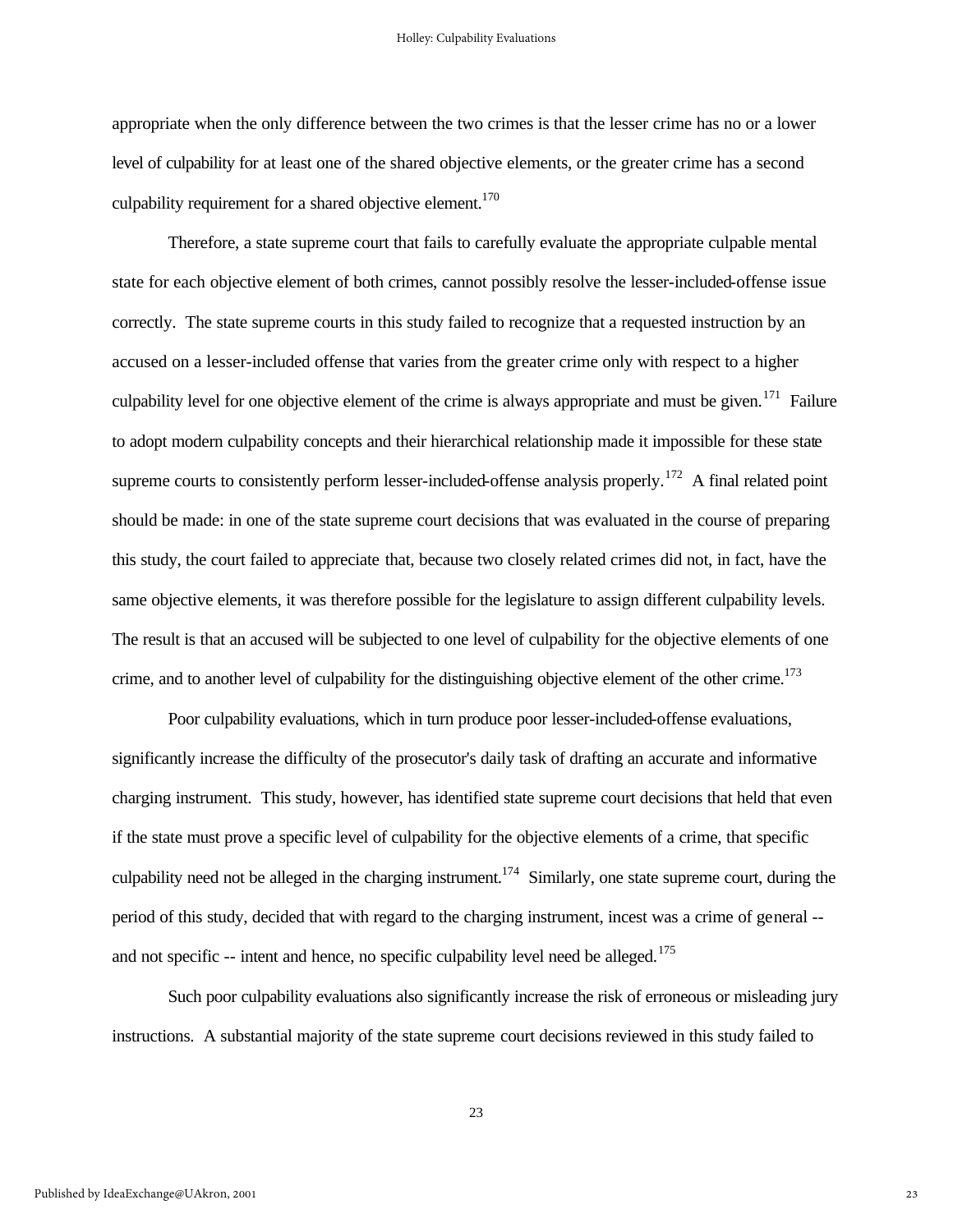even review the trial record to identify the culpability instruction given by the trial judge with regard to the objective element the culpability of which was at issue on appeal.<sup>176</sup> Even when such instruction was reviewed, its significance was sometimes ignored.<sup>177</sup> The California Supreme Court, which did review the instruction, committed a flagrant (and perhaps unconstitutional) policy error when it held that a culpability instruction need only be given when the accused raises a "mental state defense."<sup>178</sup> In another recent case, this court also sanctioned a jury instruction that reduced the express culpability concept of knowledge that was stated in the statute to criminal negligence, a mental state that was not stated in the definition of the crime.<sup>179</sup> Ironically, another state supreme court in this study allowed a defense attorney's statement of the culpability level to serve as the jury's instruction on the culpable mental state, so as to make the trial judge's failure to instruct on the culpable mental state harmless error.<sup>180</sup>

Finally, poor culpability evaluations risk poor analysis of related evidentiary issues. For example, one state supreme court's failure to properly identify the objective elements of the crime charged -- and the appropriate culpability for each of those objective elements -- resulted in a significant error in an analysis of the admissibility of "similar crime" evidence to prove culpability for the charged crime under the state's equivalent to Federal Rule of Evidence 404(b).<sup>181</sup> The state supreme courts in this study also failed to adhere to the constitutionally mandated rule that the state must bear the burden of persuasion with regard to the identified culpable mental state. $182$ 

### IV. CONCLUSION

An earlier article by the author and empirical research conducted in conjunction with this article have provided evidence to support the conclusion that state legislatures should, but do not, systematically conduct culpability evaluations in which they would use a policy analysis to assign an appropriate culpable mental state to each objective element of every new, reenacted, or modified crime.<sup>183</sup> Despite their protestations, this article has presented evidence that the result of this legislative failure is that state supreme courts have no choice but to perform culpability evaluations.<sup>184</sup>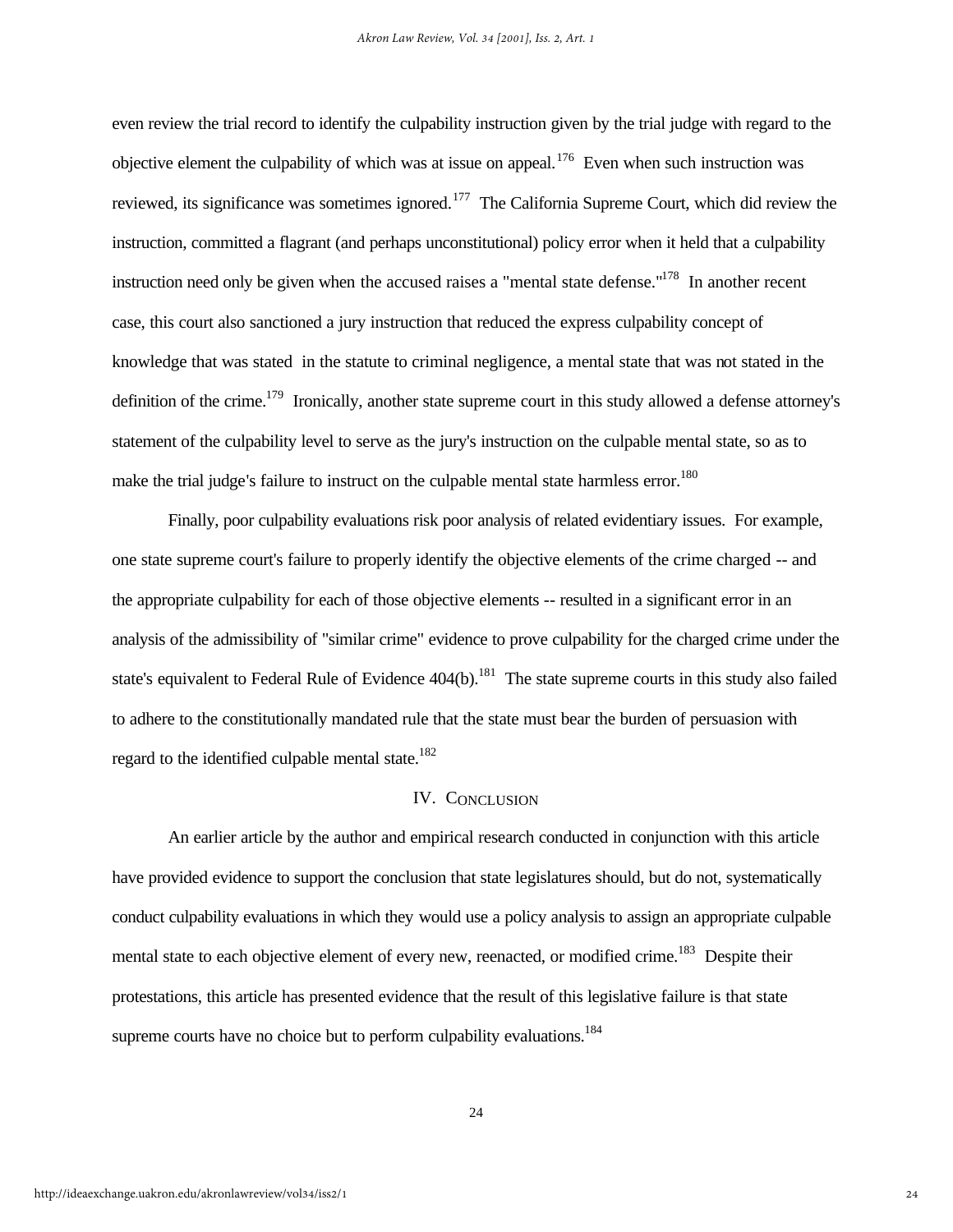This article has established that state supreme courts, from 1977 to 1999, when given the intermittent opportunity to make culpability evaluations, have overall failed to perform this task in the sequence and with the depth that is ideally required.<sup>185</sup> While states with arguably improved statutory culpability schemes performed culpability evaluations better than states without such improvement, both groups of state supreme courts performed at a level of less than 50 percent efficiency, and it is not apparent that the difference between the two groups of states was significant.<sup>186</sup>

There is evidence that the most significant reason for this failure with regard to performing quality culpability evaluations is that fewer than 20 percent of all the state supreme courts examined in the study performed the critical first step of such an evaluation: express reference to and recognition of the significance of identifying the objective element(s) of the crime as a prelude to ascertaining the appropriate culpable mental state for each of those elements, or at least for those objective elements culpability of which was debated by the prosecution and the defense.<sup>187</sup> This failure has several significant consequences.<sup>188</sup> First, state supreme courts often failed to individually evaluate and assign a culpability level to each objective element of a crime, and conversely one such court limited jury instructions on appropriate culpability to only those objective elements that justified criminalization.<sup>189</sup> Second, this failure to identify objective elements, to which culpability would then be assigned, determined the outcomes of appeals, including decisions in which state supreme courts held that elements crucial to the criminalization of or to the grading of felony crimes were strict-liability elements.<sup>190</sup> Most importantly, only a few of these courts during the period from 1977 to 1999 expressly recognized that determining which, if any, culpable mental state was the appropriate level of culpability for a particular objective element, required the evaluation to focus upon the degree to which that objective element was crucial to justifying the criminalization of the offense, or to significantly increasing the grade of the crime.<sup>191</sup>

A second reason for this less-than-outstanding performance with regard to culpability evaluations is that only approximately four of every ten state supreme court cases analyzed in this study performed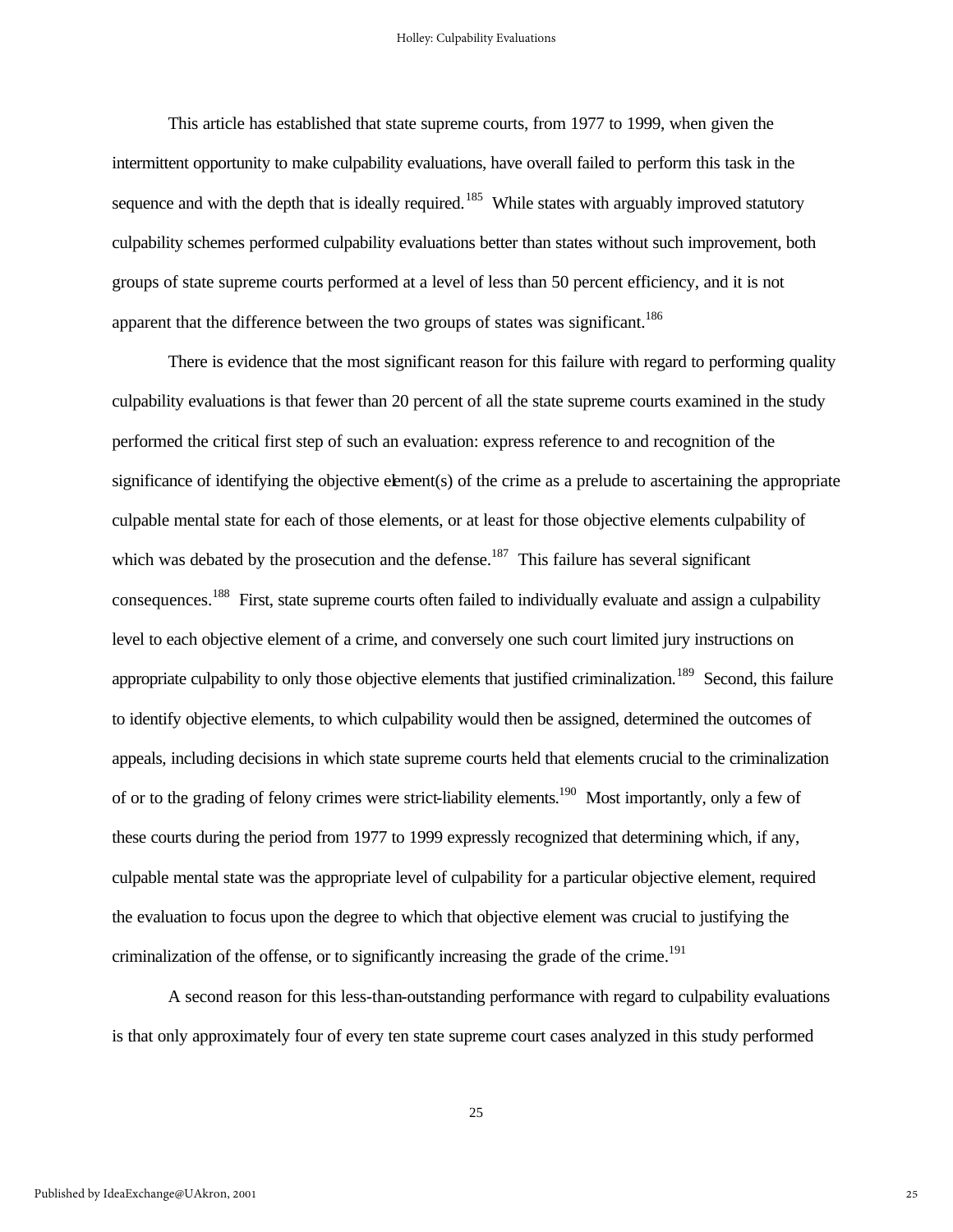step two of a quality culpability evaluation: making express reference to the definitions of culpability concepts.<sup>192</sup> Advancement in the definition of culpability definitions was no guarantee that the parties or the state supreme court would use or correctly interpret them.<sup>193</sup> Furthermore, it did not insure that illdefined common-law culpability concepts would not be employed.<sup>194</sup> Similarly, these modern definitions were no guarantee that, when a state supreme court selected one of the culpability levels, it would explain that selection or hold to that selection in subsequent cases.<sup>195</sup>

In states in which the legislatures failed to enact a hierarchy of specifically defined culpability concepts (principally category 2 states), common-law culpability confusion continued in state supreme court decisions and was sometimes outcome-determinative.<sup>196</sup> Such state supreme courts sometimes resorted to the alternative of borrowing or attempting to equate their concepts with more specific definitions of culpability by referring to Model Penal Code culpability concepts.<sup>197</sup>

A third reason for this less-than-stellar performance with regard to culpability evaluations -- and a reason that goes beyond the numerical performance of these courts -- is that, while over half of these state supreme court decisions relied upon statutory culpability guidelines or other legislative sources, this reliance was often placed on guidelines, rules, and sources that are not effective tools for assisting in identifying the appropriate culpability for a crime or, more significantly, for a particular objective element of a given crime.<sup>198</sup> Most critically, when the legislature omitted culpability concepts for a given crime or for elements of that crime, these courts employed guidelines that conflict with the reality that, often, the legislature had simply failed to make a culpability evaluation.<sup>199</sup>

A fourth reason for this relatively poor performance of culpability evaluations by state supreme courts is the inability of these courts to articulate good policy guidelines for determining the appropriate culpable mental state for a given crime.<sup>200</sup> The policies that were identified generally remained remarkably similar during the entire quarter century, and almost all of the policies that provided some good guidance were with regard to the issue of whether some or no subjective level of culpability was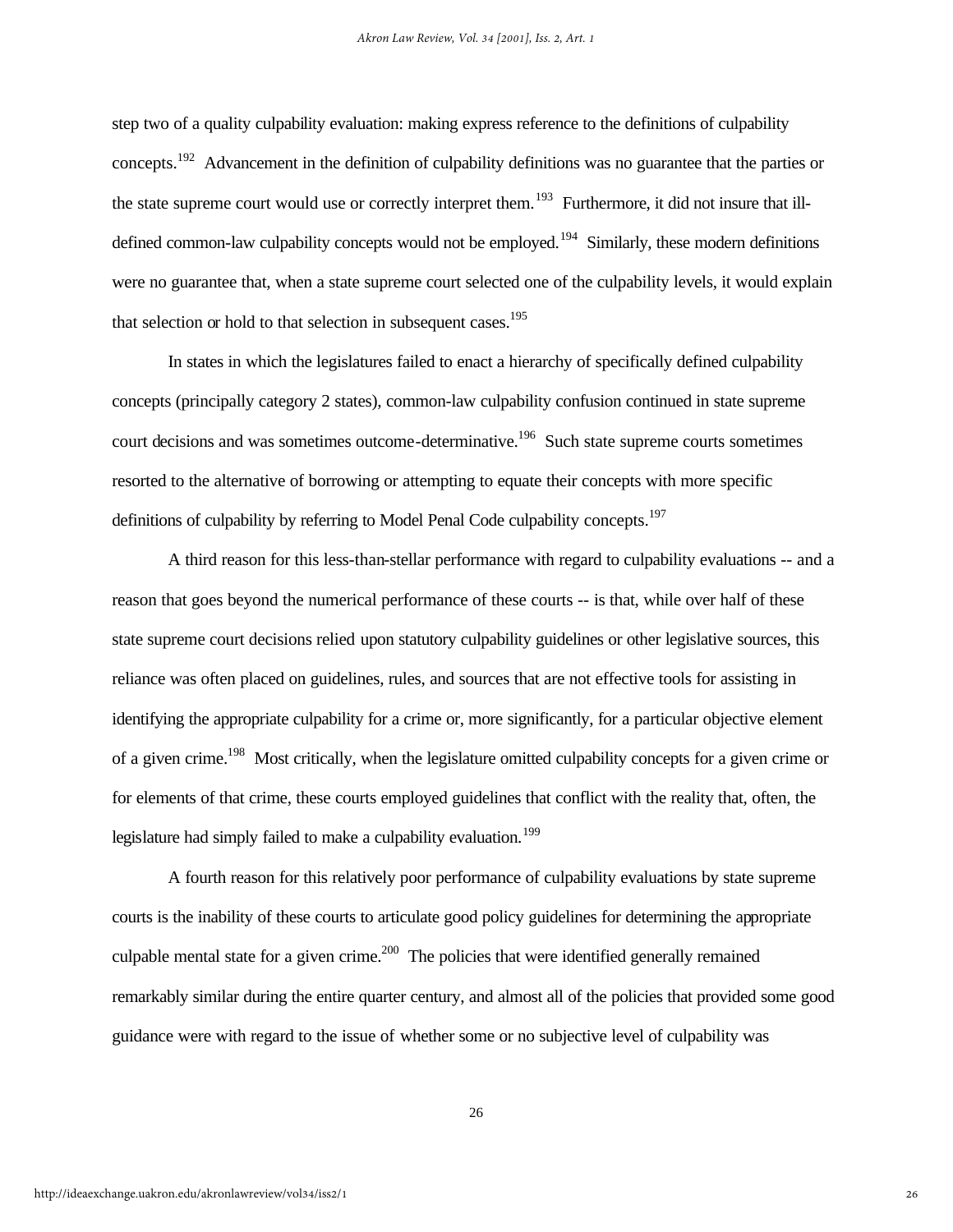warranted.<sup>201</sup> Hence, little policy guidance can be gleaned from these decisions with regard to the more subtle question of choosing among culpability concepts or level options once it is determined that some level of culpability is appropriate. $^{202}$ 

Fifth, only about one third of these state supreme courts' culpability evaluation decisions performed step five in a quality culpability evaluation by making an express evaluation of whether the appellate record provided evidence sufficient to convince a reasonable trier of fact of guilt beyond a reasonable doubt with regard to the culpable mental state that is appropriate for the particular crime or element of that crime.<sup>203</sup> Finally, only a small percentage of these state supreme court decisions expressly -- or by implication -- recognized that the mistake-of-fact doctrine is subsumed in a quality culpability evaluation and therefore is normally not a viable independent defense doctrine.<sup>204</sup> However, use of the doctrine continued to produce improper -- and even unconstitutional -- culpability evaluations by these state supreme courts.<sup>205</sup>

The state legislatures' and state supreme courts' failures documented in this study occurred despite the fact that there is some basis to argue that such culpability evaluations are constitutionally mandated.<sup>206</sup> This article has also presented evidence that poor culpability evaluations have resulted in arguably innocent persons being convicted of serious felonies and in the upholding of these convictions on appeal.<sup>207</sup>

State legislatures should avoid randomly including multiple and undefined or ill-defined alternative objective elements and culpability concepts in the constructions of the elements of the same crime and should avoid defining such concepts in more than one way.<sup>208</sup> State legislatures should also generally avoid including multiple definitions -- even if they are well defined -- and hierarchically related culpability concepts in a single crime, unless it is expressly intended that different culpability concepts be deemed appropriate for different objective elements of that crime.<sup>209</sup> State legislatures could better assist courts and the bar by drafting for each new or reenacted crime narrative culpability subsections, in which the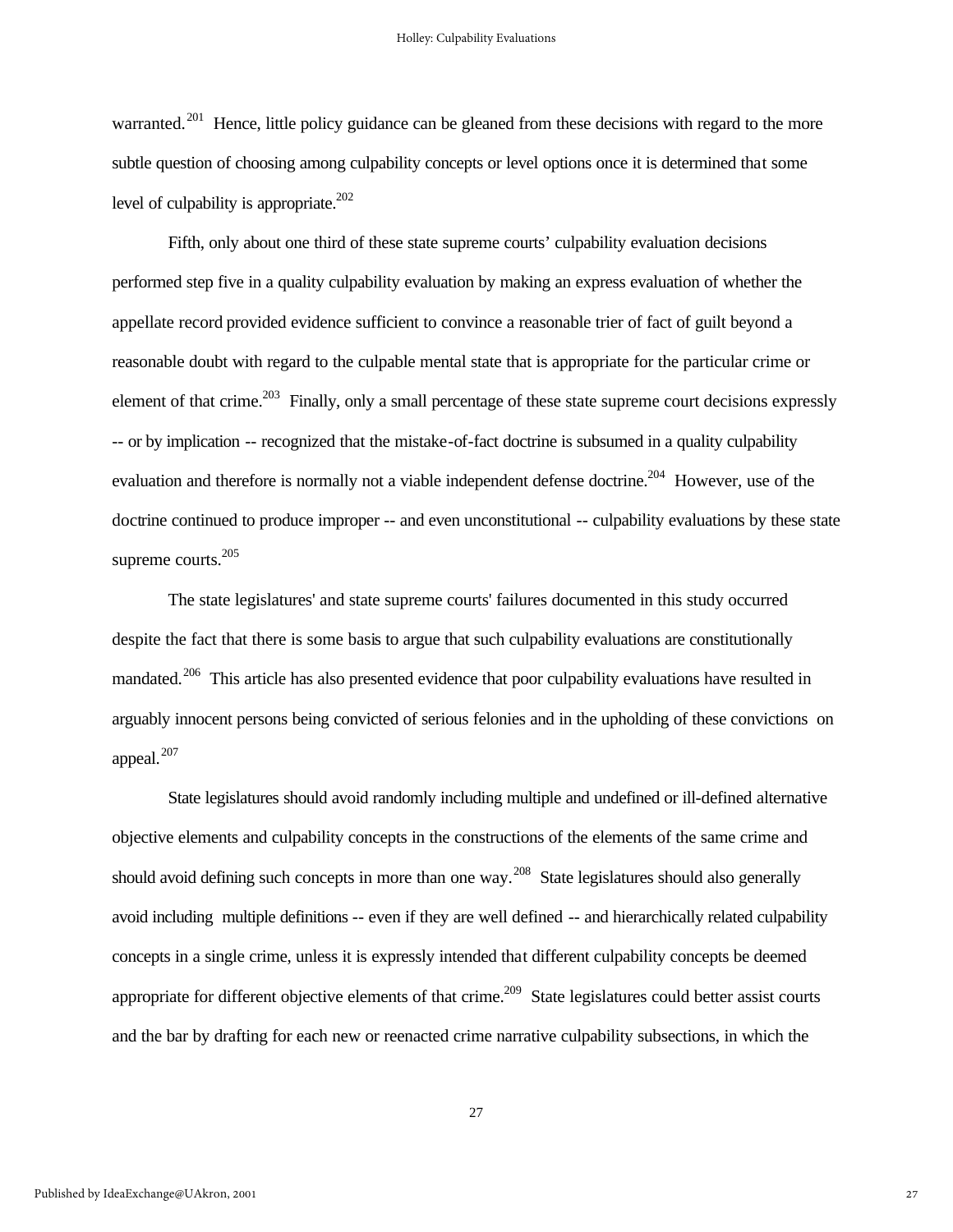lawmakers specifically state which culpability concept should be attached to each objective element of that crime.<sup>210</sup> State legislatures and state supreme courts should also make culpability evaluations of the same detail when they are enacting or interpreting crimes that are outside of the state penal code.<sup>211</sup>

State supreme courts would improve their culpability evaluations if they employed the assessment model proposed in Part One of this article.<sup>212</sup> For example, these courts should carefully review the culpability instruction given by trial judges, encourage trial judges to forego giving a separate mistake-offact instruction, and should urge trial judges to focus upon giving an instruction that specifically assigns an appropriate or requisite culpable mental state to each objective element of the crime(s) charged.<sup>213</sup> State supreme courts would also improve their culpability evaluations if they focused upon the purpose for criminalization or for significant increases in the grading of a crime, and which objective elements embody that purpose.<sup>214</sup> For the policy reasons identified in this article, it is appropriate, except in rare situations, to assign a subjective level of culpability to such elements when the accused, if convicted, faces a substantial deprivation of his or her liberty.<sup>215</sup> State supreme courts should take these steps to reduce significant omissions in their culpability evaluations and thereby minimize potential constitutional violations that include the affirming of convictions of possibly innocent persons.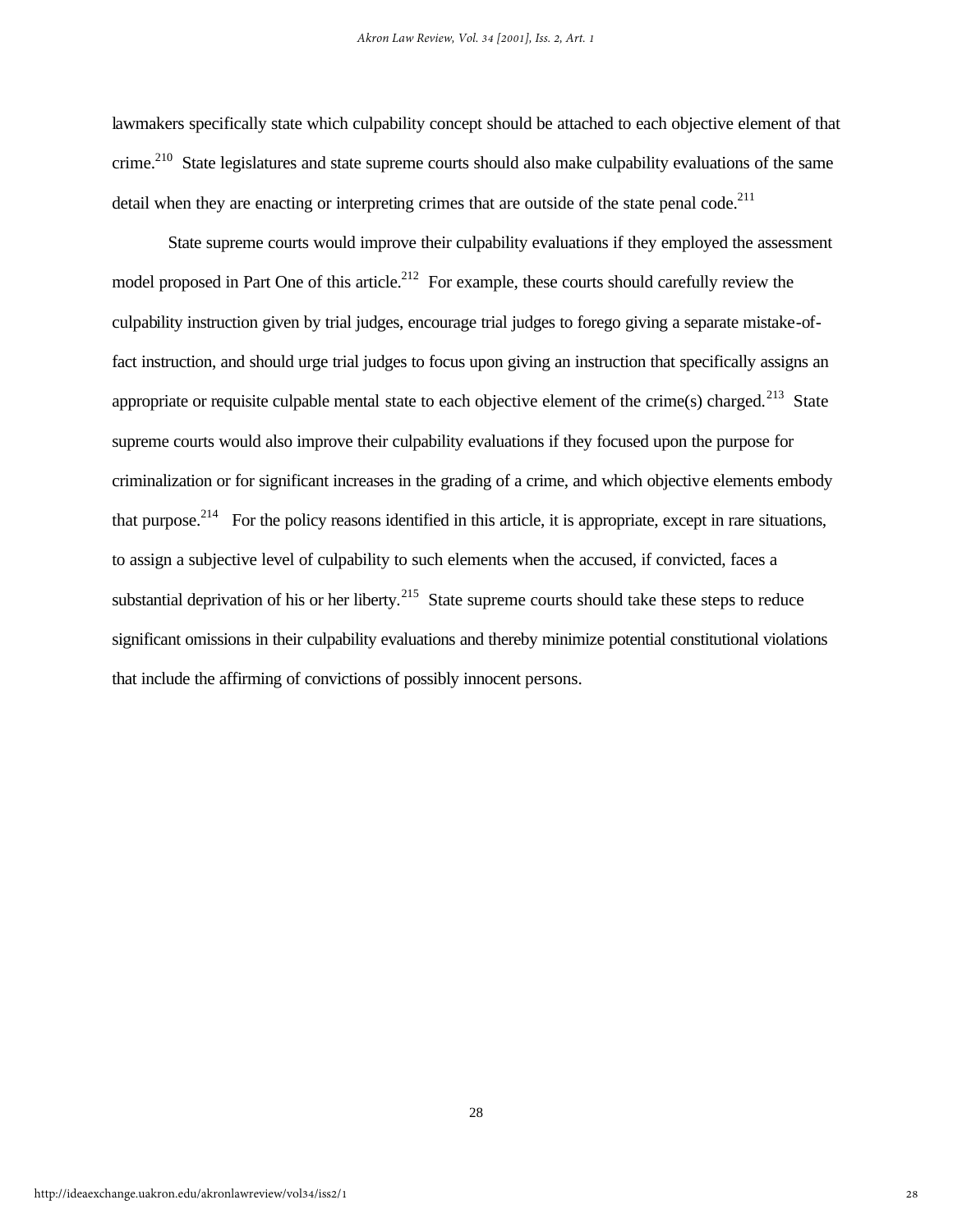#### **ENDNOTES**

∗ B.A., J.D., State University of New York, Buffalo; LL.M., University of California, Berkeley. Mr. Holley is a Professor of Law at Texas Southern University, Thurgood Marshall School of Law.

<sup>1</sup> See infra notes 4-30 and accompanying text.

<sup>2</sup> See infra notes 31-67 and accompanying text.

<sup>3</sup> See infra notes 68-182 and accompanying text.

<sup>4</sup> The Model Penal Code essentially agrees that this is the essence of the drafting task with regard to attaching culpability to each objective element, and that the proper drafting approach is that an independent evaluation should be made of which level of culpability is appropriate for each objective element. *See* MODEL PENAL CODE and Commentaries § 2.02, Comment 1 (Officia l Draft and Revised Comments 1985) [hereinafter "Commentaries"]. The Code, however, fails to provide systematic guidance to drafters regarding how to evaluate which culpability level, if any, is appropriate for a specific objective element. *See* Dannye Holley, *The Influence of the Model Penal Code's Culpability Provisions on State Legislatures: A Study of Lost Opportunities, Including Abolishing The Mistake of Fact Doctrine*, 27 SW. L. REV. 229, 258-62 (1997).

The Model Penal Code also defines each level of culpability with regard to three categories of objective elements of a crime: conduct, circumstance, and result. MODEL PENAL CODE § 2.02 and Comments 2-4. The Code, however, provides only a specific definition of "conduct" in section 1.13(5). *Id.* at § 1.13(5).

While the Model Penal Code identifies these three categories of "objective" elements of crimes, other primary and secondary authorities have used and some continue to use "conduct" to encompass acts, circumstances, and result elements. *See, e.g.,* Bruno v. State, 845 S.W.2d 910, 912 (Tex. Crim. App. 1993) (stating that the offense of the unauthorized use of a motor vehicle has two conduct elements, one of which was identified as the attendant circumstance of "without the effective consent of the owner").

Among the most well-recognized commentaries agreeing with the basic premise of individually evaluating the appropriate culpability level for each objective element of a crime is Paul H. Robinson & Jane A. Grall, *Element Analysis in Defining Criminal Liability: The Model Penal Code and Beyond*, 35 STAN. L. REV. 681 (1982). Other commentators have disagreed that the attachment of mens rea as an additional element(s) to the objective elements of a crime is "ideal." *See, e.g.*, LADY BARBARA WOOTTON, CRIME AND CRIMINAL LAW: REFLECTIONS OF A MAGISTRATE AND SOCIAL SCIENTIST 51- 53 (1963).

To provide an example of what a properly-enacted crime would look like after the attachment of an appropriate culpable mental state to each objective element, one can examine the crime of "Unauthorized Use of a Motor Vehicle." The crime consists of an act element, "Use," and two circumstantial elements, "unauthorized" and "motor vehicle." Hence, the legislature must determine whether it has or should specifically define each of these objective elements, and then it must make three culpability evaluations. Employing an array of legislative, precedential, and other policies, *see infra* notes 43-44 and 55-56 and accompanying text, let us assume for purposes of this preliminary discussion that the legislature decided that the appropriate culpable mental states are respectively "purpose," "knowledge," and "recklessness." Hence, the prosecution must prove six elements beyond a reasonable doubt, and the crime looks like the following: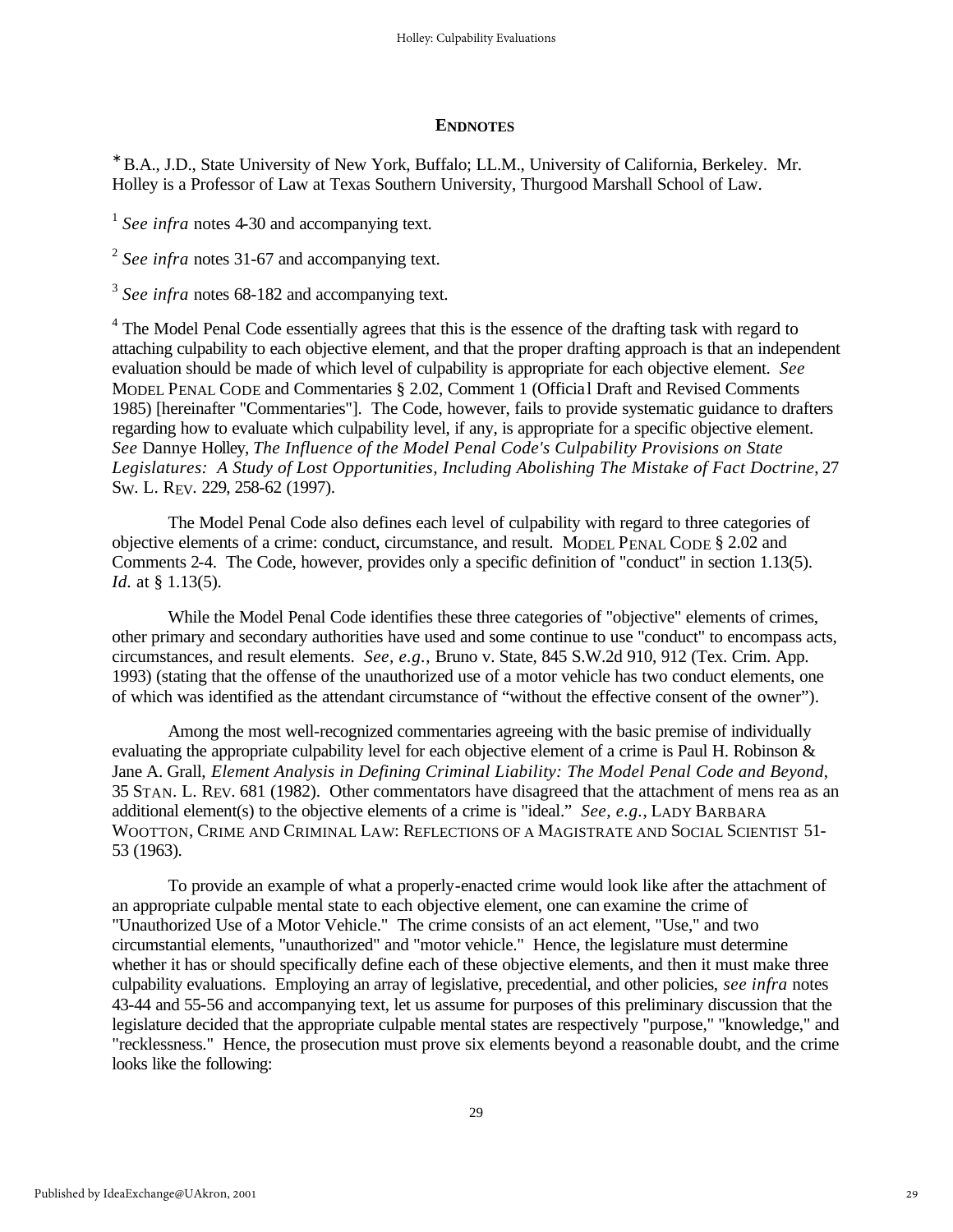"Use" -----------------"Purposefully"

"Unauthorized"---------"Knowingly"

"Motor Vehicle"--------"Recklessly"

For the actual analysis of one state's supreme court regarding the appropriate culpable mental states for the elements of this crime, see *infra* note 56 and accompanying text. *See also infra* notes 70-71, 130-33, 156-63 and accompanying text (discussing how the role of a given objective element in justifying criminalization and/or the grade of crime should be a major consideration in helping to determine the appropriate culpable mental state).

For an empirically-based conclusion that community standards with regard to culpability evaluations should be researched to determine if they exist and if they exist used by legislatures in determining the appropriate culpable mental state for the elements of crimes, see P<sub>AUL</sub> H. ROBINSON  $\&$ JOHN M. DARLEY, JUSTICE, LIABILITY, AND BLAME 11, 86-96 (1995). Other commentators have expressly and by implication concluded, if not comprehensively documented, that historically and currently legislatures fall far short with regard to culpability evaluations. *See* Susan L. Pilcher, *Ignorance, Discretion, and the Fairness of Notice: Confronting "Apparent Innocence" in the Criminal Law*, 33 AM. CRIM. L. REV. 1, 15, and 29-30 (1995). Because the historical and current reality of our criminal law jurisprudence is perceived as falling so far short on this issue, other commentators believe that the culpability consequence of a mistake are determined by or should be determined by case specifics. *See, e.g.*, Norman J. Finkel & Jennifer Groscup, *When Mistakes Happen: Common Sense Rules of Culpability*, 3 PSYCHOL. PUB. POL'Y & L. 65, 66 (1997); Pilcher, *supra*, at 37. For a commentator's view that even if a culpable mental state was attached to each objective element the evaluation is too atomistic because it fails to reflect the subtlety of our moral judgments, see Kenneth W. Simons, *When is Strict Criminal Liability Just?*, 87 J. CRIM. L. & CRIMINOLOGY 1075, 1135 (1997). Simons uses historical common law murder sub-categories as his primary example. In fact, intent to do serious bodily injury murder, depraved heart murder, and felony murder, represent a historical (and current) policy controversy over whether the appropriate culpable mental state for the objective result element - the death of another human being -- should minimally be "knowledge" or "belief," or perhaps some lesser level of culpability in limited circumstances, for this most heinous(seriously-graded) form of homicide.

 $<sup>5</sup>$  Again because the historical and current reality of our criminal law jurisprudence is perceived as falling</sup> so far short of this ideal, a commentator has suggested that when the legislature has not chosen an appropriate culpable mental state, the legal system should create a mechanism for consideration of the specific community's view of the appropriate culpable mental state in the form of jury deliberations on this issue. Pilcher, *supra* note 4, at 50-53. Other recent commentators' works can also be characterized as focusing upon at least an aspect of the range of culpability evaluations. Simons, *supra* note 4.

 $6$  For a commentator's view that attempts to fine-tune culpability attachments with regard to each individual objective element or rewriting objective elements might prove cumbersome and fail to garner sufficient political support, see Pilcher, *supra* note 4, at 29 n.231. Regarding recommendations in this article to enhance the likelihood that the text of the crime as drafted clearly reflects the culpability evaluations of the legislature, see *infra* notes 208-11 and accompanying text.

<sup>7</sup> Criminal juries would also have an easier task because the judge's instructions would specify each objective element, the definition of the culpability concept(s), and which concept must be proven beyond a reasonable doubt with regard to each objective element of the crime. *See infra* notes 169-71 and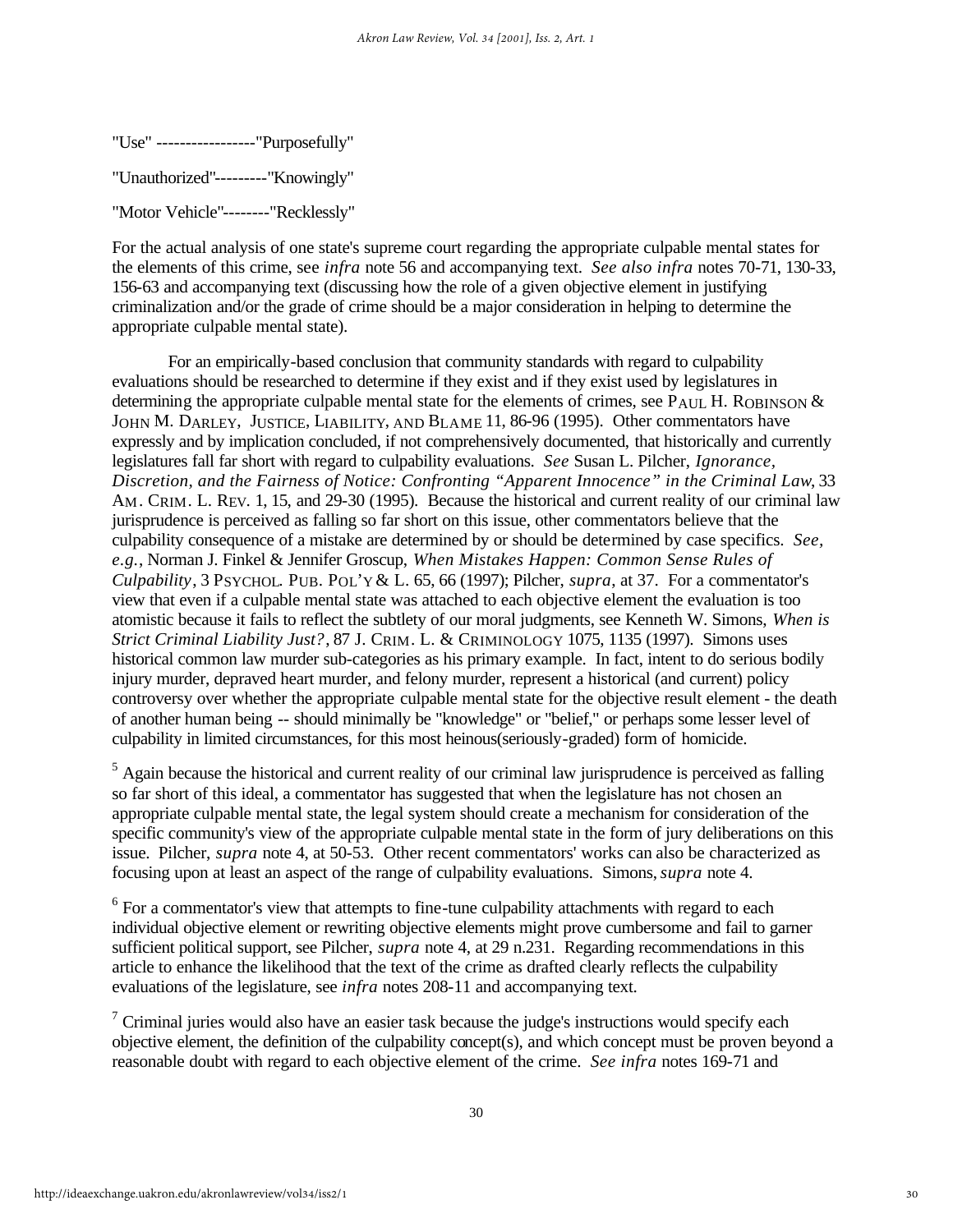accompanying text. With regard to the implications for jury instructions of the results of this study, *see id.*

 $8$  For over thirty years, commentators have made reference to "overcriminalization" in modern penal codes. In 1967, Professor Kadish made qualitative analyses of the penal codes of that era to conclude that consensual sex among adults, consensual gambling and drug use among adults, pubic intoxication, and police enforcement enhancement crimes such as disorderly conduct and vagrancy should be decriminalized or reduced in scope. Sanford Kadish, *The Crisis of Overcriminalization*, *in* 374 ANNALS AM. ACAD. POL. & SOC. SCI. 173 (1967). Professor Kadish also noted the proliferation of crimes outside of the penal code. *Id.* at 158-59. *See also* John C. Coffee Jr., *Does "Unlawful" Mean "Criminal?": Reflections on the Disappearing Tort/Crime Distinction in American Law*, 71 B.U. L. REV. 193, 216 (1991). Coffee made reference to an estimate that there are over 300,000 federal regulations that may be enforced criminally. The authority cited, however, to support this assertion was only the estimate of a commentator at a conference. No reference was made to the authority relied upon by that commentator (reference is made to commentator's practice experience regarding white-collar crimes) for this estimate.

The lack of hard data with regard to the degree to which modern state penal codes reflected both the quantitative and qualitative concerns with regard to overcriminalization prompted the author to survey state legislative service agencies. These agencies assist state legislatures in the drafting of statutes, including the drafting of criminal statutes. Twenty-seven states responded to the survey. Each agency was asked if it or any other state agency had ever made a count of the number of crimes currently in the penal code, as well as the number of crimes located outside of the penal code. Eight states (Arkansas, Iowa, Kansas, Louisiana, Maine, Mississippi, New Mexico, and Wisconsin) responded that such an assessment had been made or was currently in the process of being made (Maine and Mississippi). A few states responded that some attempt was made to identify the number of crimes outside of the penal code. Wisconsin, for example, reported that an effort to determine the number of felonies outside the penal code resulted in a determination that approximately 200 felonies were criminalized outside the penal code, in contrast to 270 felonies in the code. The number of crimes identified in the penal codes ranged from 203 (Arkansas) to 1050 (Iowa). Some of these counts were conducted by the legislative service agency surveyed but more were conducted by state agencies charged with implementing some type of sentencing reform (Arkansas and Louisiana).

With regard to the qualitative aspect of the overcriminalization debate, the survey asked each agency to identify the five most recent new crimes enacted into the penal code, the date of the enactment, and whether the agency had drafting responsibility for the crimes. The response to this question provided data on what was being newly criminalized (the 1996-1998 state legislative sessions were principally referred to with most respondents making reference to 1998 or 1997 sessions) as well as whether there were five or more new crimes created in the last state legislative session. In almost all of the states, at least five new crimes were enacted in the last legislative session. In the substantial majority of states, the agency contacted claimed to have been the principal drafter for most of the new crimes identified.

The survey also defined culpability evaluations (the same definition employed in this article, *see supra* notes 4-5 and accompanying text) for the agencies and then asked them to comment upon whether culpability evaluations had been undertaken for the five most recent new crimes added to the penal code. This inquiry provided the respondents with a specific focus in answering whether culpability evaluations were undertaken as a matter of practice in the particular state. About half of the responding states reported culpability evaluations were done for all or most of the new crimes (a few respondents indicated that sometimes considerable time was spent making a culpability evaluation for one or two but not the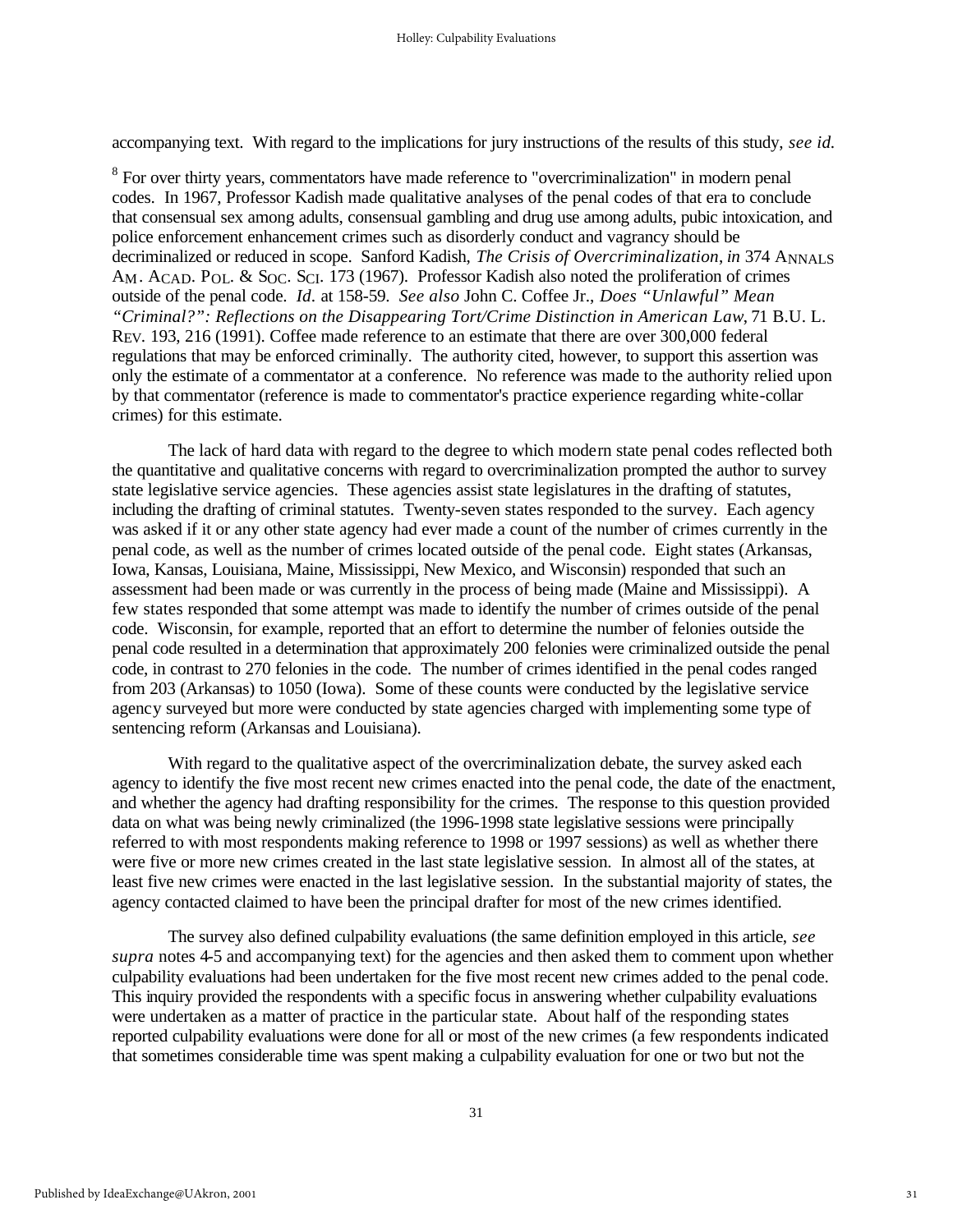other newly-enacted crimes), about half reported that such an evaluation was not done, and a few responded they did not know the answer to this question. Among those listed as responding "No," some respondents asserted that there was no formal and/or routine evaluation of the appropriate culpable mental state made for each of the identified new crimes. At least one of these respondents, however, commented that when a specific crime's culpability was evaluated, most often it was done for the crime as a whole.

If an agency responded affirmatively to this question, the next question asked if the culpability evaluation was undertaken for the crime as a whole or for each objective element of the crime. Approximately sixty percent of these states responded that the culpability evaluation was undertaken for the crime as a whole.

*Lambert v. California*, one of the best known substantive criminal law cases with a constitutional dimension, is illustrative of the historical failure of legislatures to make crucial appropriate culpable mental state evaluations. *See* Lambert v. California, 355 U.S. 225 (1957). Lambert was convicted under a Los Angeles city ordinance that criminalized the failure to comply with a requirement that persons with felony convictions register with the city upon taking up residence in the city. *Id.* at 226-27. Lambert claimed she did not know of the duty to register. *Id.* Justice Douglas, for a majority of the United States Supreme Court, decided that the federal constitution limited criminalization to those ex-felons the state could prove "knew" of their duty to register, thereby creating a seeming exception to the criminal law principle that ignorance of the law, particularly of the specific criminalizing statute, is no excuse. *Id.* at 228. In fact, however, the Los Angeles city council had enacted a crime with one status element with a legal reference, ex-felon, and a circumstantial objective element with a legal reference, "registration-failure to," and then failed to consider assignment of an appropriate culpable mental state to either of those elements. *Id.*  Since "registration-failure to" was the sole element justifying criminalization (since living in Los Angeles constitutes, at most, risk-taking by the new resident, even or perhaps even more so an ex-felon), failure to assign even criminal negligence as the appropriate culpability made the statute threaten the deprivation of liberty based solely on status, a type of criminalization the Supreme Court had already struck down. *See* Lanzetta v. New Jersey, 306 U.S. 451 (1939). Justice Douglas's sweeping lack of notice analysis was entirely unnecessary to cure this failure. *Lambert*, 355 U.S. at 228. All that was needed was the reading into the statute of at least negligence as the appropriate culpable mental state for the "registration-failure to" objective element. *Id.* The state could then prove that the accused should have known, from any source (not just from knowledge of the specific ordinance) of a substantial risk that she was required to register upon moving to any new locale. *Id.* at 229.

For commentators' culpability evaluations and discussions of same, see *supra* note 4. For a commentator's conclusion that legislatures often fail (perhaps intentionally) to make or complete culpability evaluations, see Pilcher, *supra* note 4, at 48.

<sup>9</sup> The task of deciding upon an appropriate culpable mental state for each element of an enacted crime is far more formidable when the legislature must proceed on an ad hoc, proposed crime (and its array of objective elements) by proposed crime basis with regard to identifying and defining culpability level alternatives. *See* Commentaries,*supra* note 4, at 230 n.3, and Holley, *supra* note 4, at 231. Second, and a corollary to the first point, is that the significance of undertaking a culpability evaluation is less clear when culpability concepts are not readily distinguishable. This lack of definitional clarity helps explain why legislators and courts historically string culpability concepts in a single crime -- without specific definition or recognition that the concepts may overlap or some might even subsume others.

<sup>10</sup> *See* Holley, *supra* note 4, at 236-38.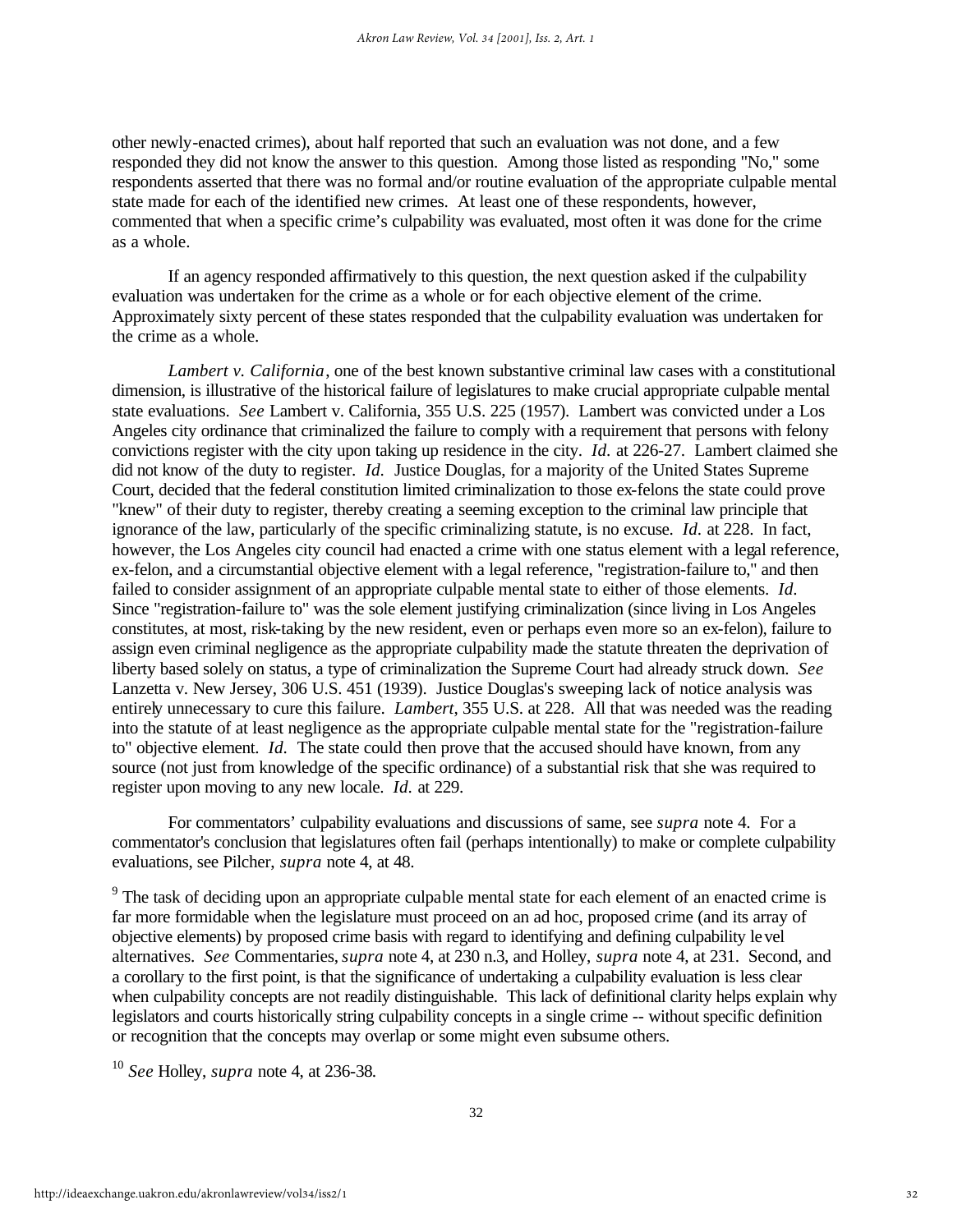$11$  For commentator's identification of such recommendations as special courts, joint legislative committees, or preparation of a "checklist" of critical issues for legislative drafters, see Pilcher, *supra* note 4, at 49. Arguably, drafters of culpability evaluation guidelines might view the relatively recent development of federal and state sentencing guidelines as models. *But see* Paul Robinson, *Symposium: The Federal Sentencing Guidelines: Ten Years Later, An Introduction and Comments*, 91 NW. U. L. REV. 1231, 1241 (1997). Robinson points out that the drafters of the federal sentencing guidelines failed to undertake systematic policy analyses and evaluations to substantively determine appropriate sentencing guidelines. *Id.* Instead, they chose to simply mathematically average historical practice as the bases for the guidelines. *Id.* Arguably, systematic culpability evaluations should proceed, and arguably reduce, the difficulty of drafting sentencing guidelines, because conceptually fewer crimes would overlap, and the specific culpability of the accused would have been much more accurately determined at the guilt and innocence phase of the trial, hence, sentencing could more justly and accurately focus upon the specific offense committed. *Id.* at 1243.

<sup>12</sup> The final question asked state legislative service agencies in the survey discussed, *supra* note 8, sought information about the agencies' opinion concerning the feasibility of such guidelines with regard to culpability evaluations. Most of the respondents indicated that the legislature was unlikely to authorize another agency to enact such guidelines. Some even asserted that they thought such delegation would be inappropriate. More importantly, almost all of the agencies indirectly indicated that no such guidelines were in place. Earlier, several of the agencies in responding to specific inquiries about culpability evaluations had indicated that systematic culpability evaluations were not performed for the new crimes identified in their responses. *See supra* note 8.

<sup>13</sup> *See* Holley, *supra* note 4, at 241-47.

<sup>14</sup> *Id.* at 244-45.

<sup>15</sup> *Id.* at 243-44.

<sup>16</sup> *Id.* at 242-43.

<sup>17</sup> *Id.* at 247-49. The article concluded that the task of identifying the appropriate culpable mental state for a charged crime is primarily a legislative responsibility, and that state legislatures have severely complicated their task by intertwining this issue with the traditional treatment of the "mistake of fact" doctrine as an independent defense. *Id.* That article concluded that the doctrine's treatment as such a defense was an anachronism, and should be abolished. Holley, *supra* note 4, at 253-56. The article found that few state legislatures had taken the step of abolishing the mistake of fact doctrine. *Id.* at 247-48 and 252.

The article found that twenty-eight state legislatures currently had mistake-of-fact provisions and seven of them had confusingly restricted the doctrine to reasonable mistakes. *Id.* at 247-48 nn.58-59, 61- 62. It is this provision which is tantamount to a legislature asserting the appropriate culpable mental state is some level of negligence. *Id.* For a recent interesting study which at some points assumed that the reasonability of a mistake was per se relevant to an inquiry as to whether the accused was culpable, see Finkel, *supra* note 4, at 72.

 $18$  Courts are loath to admit they are, in fact, making culpability evaluations as opposed to the more narrow and traditional judicial function of ascertaining legislative intent with regard to the requisite culpable mental state. But since, as documented above, state legislatures have simply not made culpability evaluations for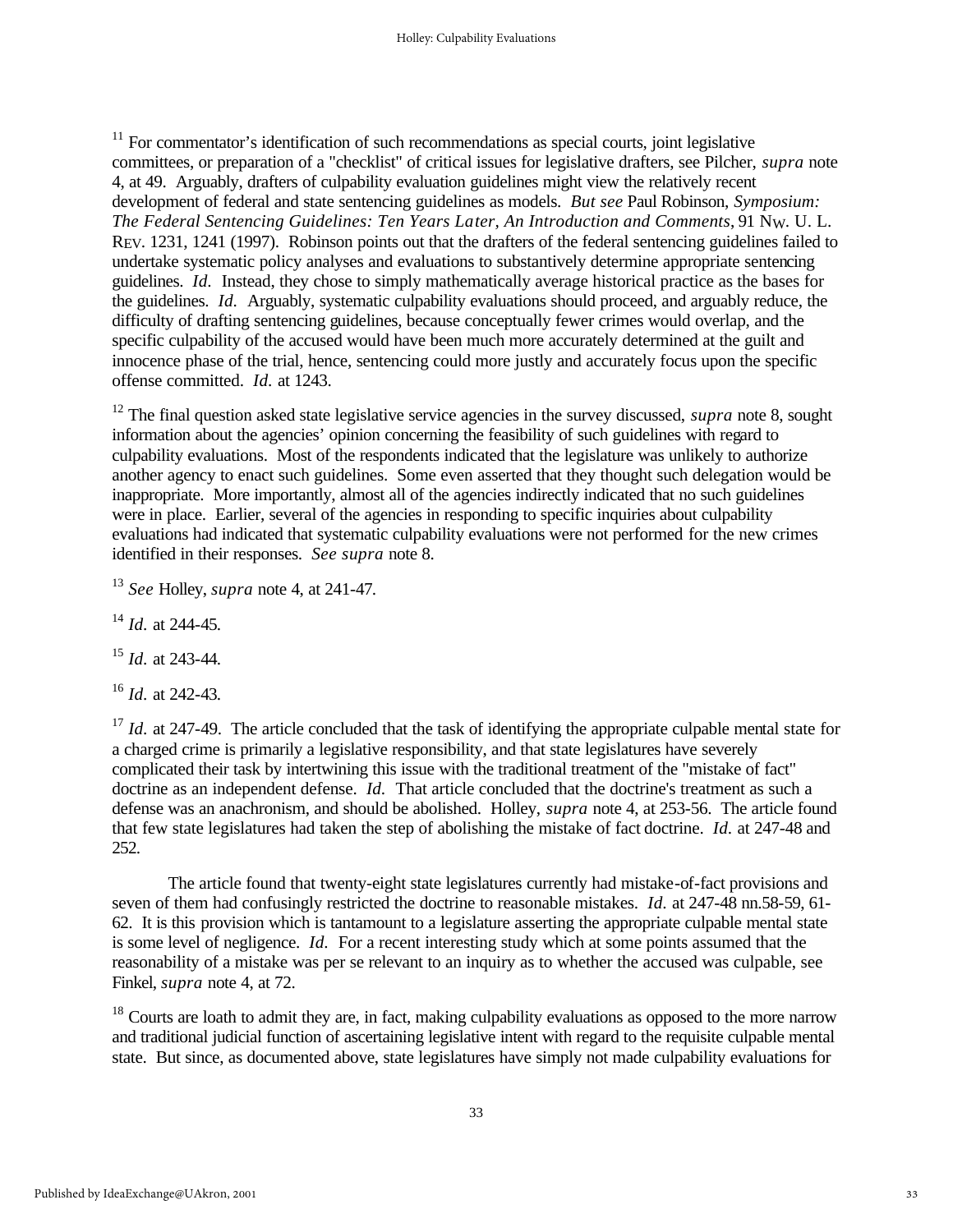many objective elements of new or reenacted crimes, searching for such intent is often pretense. *See supra* note 8 and accompanying text. *See also* Pilcher, *supra* note 4, at 48. Perhaps, as will be discussed *infra* notes 109-25, the state supreme courts expressly or by implication perceive it as necessary pretense to avoid at least the specific defendant in the case on appeal raising the claim of judicial criminalization after the fact (at least where the appropriate culpable mental state decision of these courts injures the interests of the defendant) -- the judicial analogue to legislative action which is expressly prohibited by ex post facto provisions in the national and state constitutions.

The haphazard nature of state supreme court culpability evaluations is documented by this study's finding that in only one state, Texas, were there more then approximately ten culpability evaluation decisions by a state supreme court during the 23-year period, 1977 to 1999, examined in this study. *See infra* note 33. Texas cases also provide another indicator of the haphazard nature of state supreme court culpability evaluations. During the period under study, the Texas intermediate appellate courts rendered over a thousand decisions which potentially qualified as culpability evaluation decisions, but less than 10 percent of such cases were reviewed on the merits by the Texas Court of Criminal Appeals. For the federal parallel with regard to recent United States Supreme Court culpability evaluations, see Pilcher, *supra* note 4, at 4.

<sup>19</sup> *See supra* notes 8-17 and accompanying text.

<sup>20</sup> Holley, *supra* note 4, at 249-53. The article identified the following 25 states as arguably qualifying under this criteria: Alabama, Arizona, Arkansas, California, Connecticut, Delaware, Hawaii, Idaho, Illinois, Iowa, Kansas, Kentucky, Maine, Missouri, Montana, New Hampshire, New York, North Dakota, Ohio, Oklahoma, Oregon, South Dakota, Tennessee, Utah, and Wisconsin. *Id.*

Of course, this meant that the article concluded that the other half of the states' legislatures had failed to take a significant step to enhance the identification of the appropriate/requisite culpable mental state when the legislature itself failed to undertake or clearly complete this task. *Id.* These states include: Alaska, Colorado, Florida, Georgia, Indiana, Louisiana, Maryland, Massachusetts, Michigan, Minnesota, Mississippi, Nebraska, Nevada, New Jersey, New Mexico, North Carolina, Pennsylvania, Rhode Island, South Carolina, Texas, Vermont, Virginia, Washington, West Virginia, and Wyoming. *Id.* While Alaska, Colorado, Pennsylvania, Texas, and Washington had adopted hierarchical culpability definitions, their state legislatures had also retained a "mistake-of-fact" separate defense doctrine which created the possibility that the criminal law bar and judges would ignore the rarely completed culpability evaluation, and instead assume that the legislature really decided that negligence was the appropriate culpability. *Id.*

<sup>21</sup> *See supra* note 8 and accompanying text; *see infra* notes 41, 53, and 68-75 and accompanying text.

<sup>22</sup> *See supra* notes 9-10 and accompanying text; *see infra* notes 42, 54, and 76-101 and accompanying text.

<sup>23</sup> See supra notes 4-7 and accompanying text. This inquiry may be even more specifically focused on the objective element(s) for which the prosecution and defense have claimed different levels of culpability as the appropriate and/or requisite level of culpability. *Id.* This sub-step requires an examination of the definition of the crime and the legislative history of the newly enacted or reenacted crime, and its related and predecessor crimes, if any. *Id.*

<sup>24</sup> *See supra* note 7 and accompanying text; *see infra* notes 45 and 57 and accompanying text; *See, e.g.*, State v. Silveira, 503 A.2d 599, 603-04 (Conn. 1986). *See also* Bryan v. State, 745 P.2d 905 (Wyo. 1987)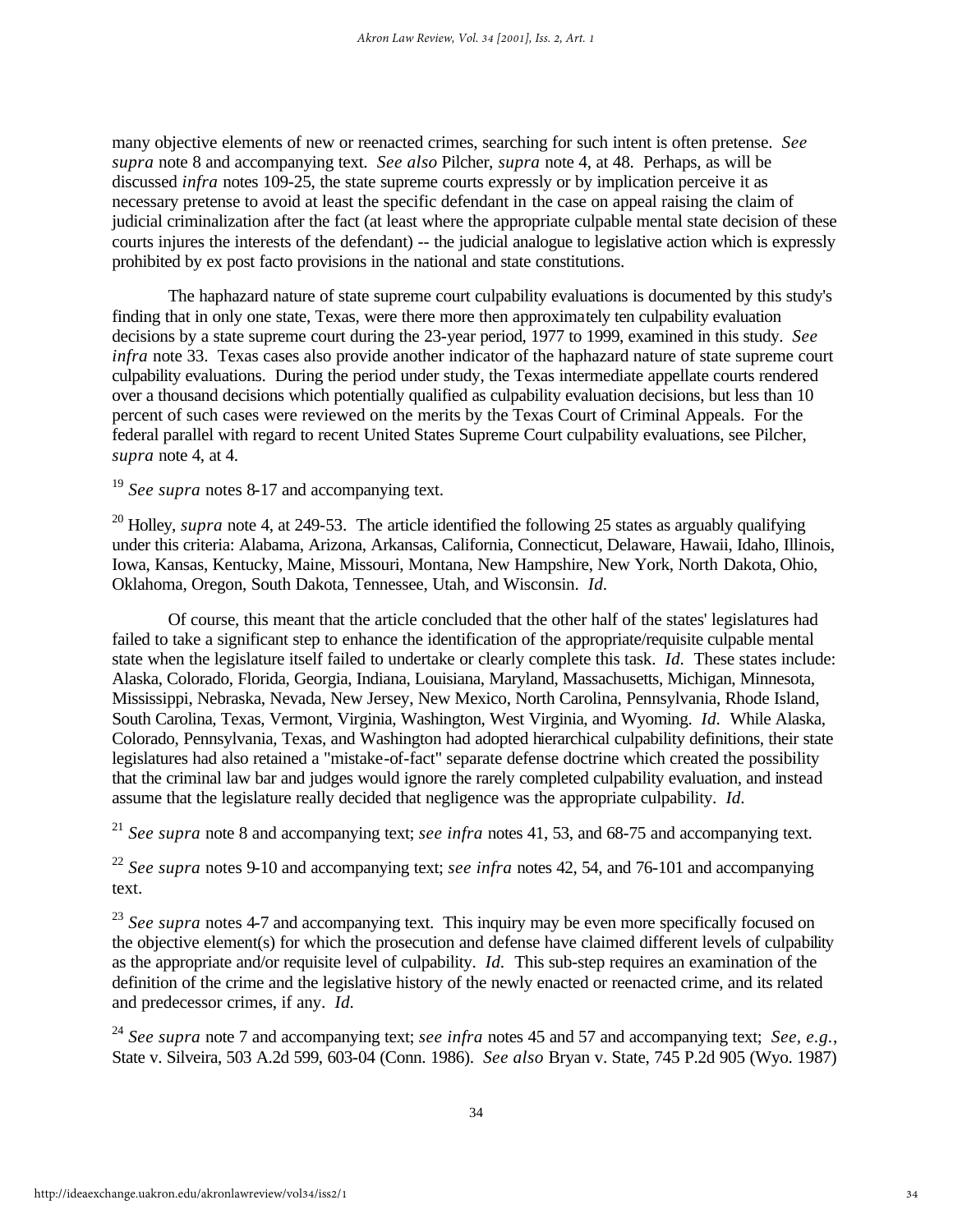(illustrating that these steps in the analysis can be applied even when the accused has pled guilty.).

<sup>25</sup> *See supra* notes 13-18 and accompanying text; *see infra* notes 43, 55, and 102-25 and accompanying text.

<sup>26</sup> *See supra* note 4 and accompanying text; *see infra* notes 45 and 57 and accompanying text.

<sup>27</sup> *See supra* notes 5, 11-12 and accompanying text; *see infra* notes 44, 56, 126-41 and accompanying text. In light of the discussion, *supra* note 8, with regard to the lack of evidence the legislatures systematically make culpability evaluations, most of the state supreme court decisions arguably could and should include all of these identified steps.

<sup>28</sup> *See supra* notes 7 and accompanying text; *see infra* notes 45 and 57 and accompanying text.

<sup>29</sup> *See supra* note 17 and accompanying text; *see infra* notes 46-47, 58-59, 142-46, 156-57 and accompanying text.

 $30$  In this study, no points, a half point, or a full point were awarded, depending upon whether the court undertook, or undertook in depth, regardless of order, each of the maximum of five sequential analytic steps in identifying the appropriate culpable mental state. A maximum of another point was awarded to decisions which demonstrated that the court understood the lack of independent utility of the mistake-offact doctrine in culpability evaluation analysis. Hence, each opinion could receive a maximum of six points, and a minimum of zero points. When a court concluded that an objective element had no accompanying culpability, i.e. was a strict liability element (or crime), there was no basis for evaluating the record to determine if the prosecution had proven culpability beyond a reasonable doubt. The procedural posture of the appellate record in a few cases impacted the possible point total. For example, when the case came to the state supreme court as a result of a pre-trial procedural decision, there was less need and sometimes no ability to review the factual record to ascertain guilt. *See, e.g*.*,* State v. Brown, 422 S.E.2d 489 (W.Va. 1992) (involving the pre-trial dismissal of charges based on alleged defect in the charging instrument). Finally, with regard to the method of evaluation, each of the 174 cases were evaluated individually before points were totaled by categories.

<sup>31</sup> As indicated earlier, *supra* note 18, when state supreme court justices debate the culpable mental state, they are in fact deciding upon the appropriate culpable mental state for at least one element of the crime. *See infra* notes 111-25 and accompanying text. This debate can have a number of variations. In common-law terms, the most frequent debate would involve the prosecution arguing the crime or element required proof of only general intent, while the defense argued that the state must prove specific intent. *See supra* note 9. A preliminary difficulty with resolving this debate was the lack of consistent definition of these common-law culpability concepts. *Id.*

In Model Penal Code culpability terms, the debate at the top of the culpability hierarchy could involve the prosecutor arguing that the appropriate culpable mental state was knowledge, while the defense argues it was purpose. The debate at the bottom of the culpability hierarchy would involve the prosecutor arguing that there was no culpability requirement for the crime or the objective element of the crime focused upon in the debate, while the defense would argue that at least some form of negligence must be proven by the state. The debate could, of course, focus upon any point in the culpability hierarchy between these two extremes. *See, e.g.*, Santillanes v. State, 849 P.2d 358 (N.M. 1993) (stating that negligence used in the child abuse statute requires proof of criminal, and not just ordinary, civil negligence). In *State v. Bogle*, 376 S.E.2d 745 (N.C. 1989), the defense argued knowledge while the prosecution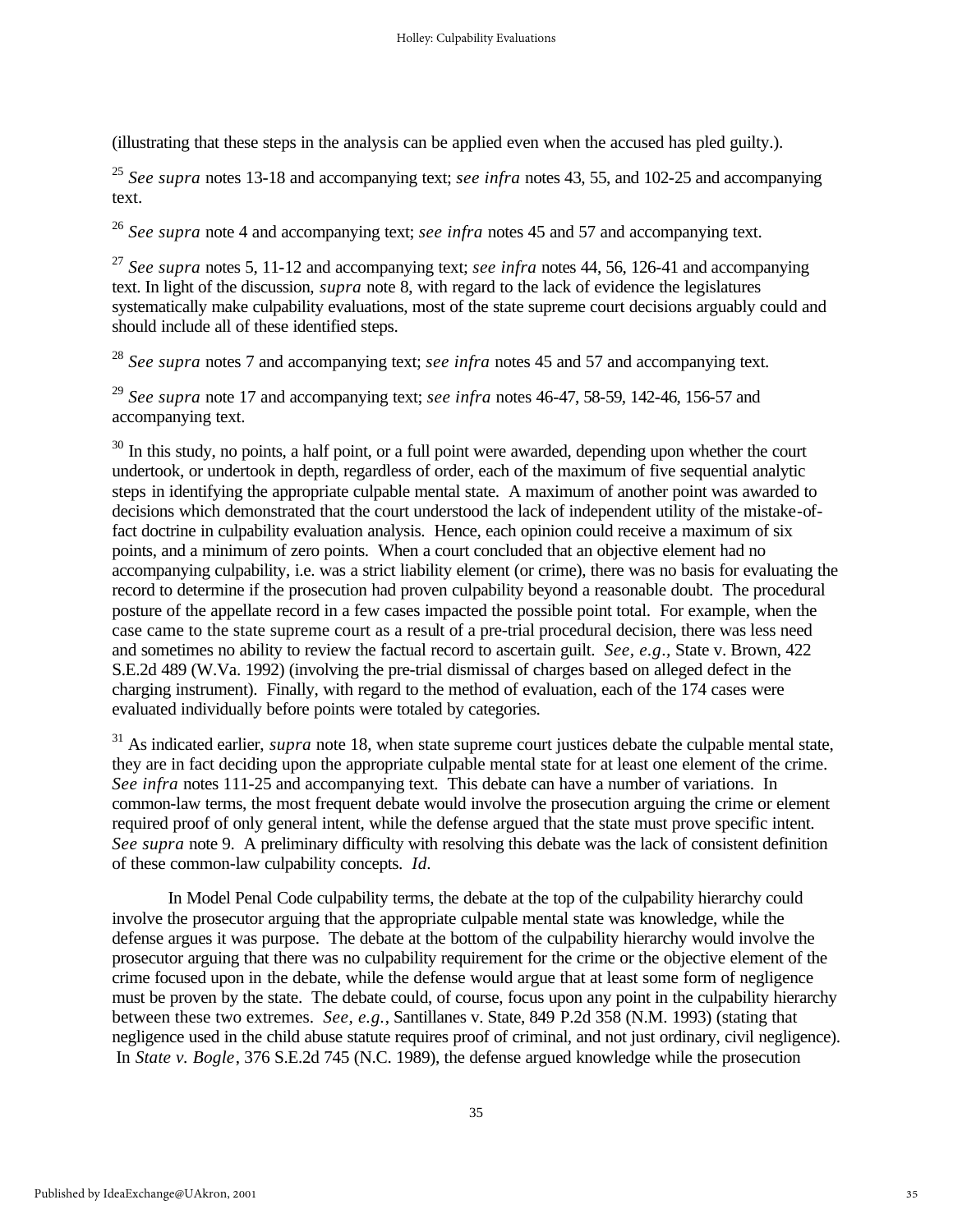argued "willful ignorance." The court decided that willful ignorance was not the appropriate culpable mental state instruction, but without recognizing that this culpability concept is most often closest to the Model Penal Code's "recklessly" culpability level. *Id.* 

The debate could also focus upon points beyond the attachment of one of the culpability levels to an objective element of the crime. Common-law specific intent, for example, was interpreted in cases in this study and by some commentators as requiring the state to prove that the accused had the conscious objective of obtaining some result that was not itself an objective element of the crime. *See, e.g.,* State v. Stroh, 588 P.2d 1182 (Wash. 1979). Sometimes the accused would concede no culpable mental state level need be proven for the crime or element in question, but he must be allowed to raise a defense or at least an affirmative defense based on his lack of culpability. *Id.*

<sup>32</sup> The period from 1977 to 1999 was chosen for this study because of currency and because most of the penal code revisions, which reflect the culpability approach of the Model Penal Code, were enacted by or shortly after 1977. Hence, cases decided in this period in such states for the most part should reflect the work of state supreme courts employing these statutory changes. For the actual years of the revisions of state penal codes, see Holley, *supra* note 4, at 229-30 n.2, and the authority cited therein.

<sup>33</sup> These state supreme court decisions were identified by searching each state's case law database with WESTLAW "Key Number" searches and "natural language" combined with state culpability statutory law searches. With regard to the key number searches, Criminal Law was the topic. Keys #33 ("Mistake of Fact"), #19 ("Criminal intent and malice" -- which subsumed keys #20 ("intent generally") and #21 (acts prohibited by statute)), #23 ("negligence"), #24 (presumption from unintended act), #25 ("unintended consequences of act"), and #32 ("Mistake of Law"). The "natural language" searches involved use of the phrases "mistake of fact," "mistake of law," "penal," and "criminal code," "culpable mental state," "specific intent," "general intent," and the appropriate abbreviations and numbers for a state's culpability statutes.

Only in Texas did the searches yield more than 10 cases that qualified for this study. Texas, the clear-cut dominant state with regard to culpability evaluations by state appellate courts (over a thousand cases were found using just one search inquiry), clearly had over 10 such decisions by its highest state court with criminal jurisdiction, the Texas Court of Criminal Appeals. The author decided to include the 10 most recent Texas Court of Criminal Appeals decisions. All of the culpability evaluation decisions discovered via the searches for the period for the rest of the 49 states were included in the study.

Cases discovered in these searches that involved an express or implied debate by the parties and/or the courts about the appropriate culpable mental state for the crime or an element of the crime, and in which the accused was arguably claiming that if the culpable mental state was of a particular level he was innocent, were included in this study, with the following exception. Those cases in which the claim of lack of the culpable mental state was based upon voluntary or involuntary intoxication were excluded from the study because the author felt that reliance on intoxication triggered a policy debate about the level of "badness" and the social stigma society attached to becoming intoxicated, and hence was likely to taint the requisite culpable mental state evaluation by the courts. Second, state supreme court decisions identified in the above searches, which expressly characterized at least one of the accused theories of defense as mistake of fact, but in which there was no debate about the appropriate level of culpability are discussed *infra* note 42, but are not formally included in the study. Finally, the author decided to exclude *State v. Sexton*, 733 A.2d 1125 (N.J. 1999). *Sexton* qualified, and would have received a high point score on the assessment model. The New Jersey Supreme Court in *Sexton*, however, made several references to and appeared to place some conceptual reliance upon this author's article on culpability provisions in state legislatures. *See generally* Holley, *supra* note 4. While such use is the ultimate goal of that and this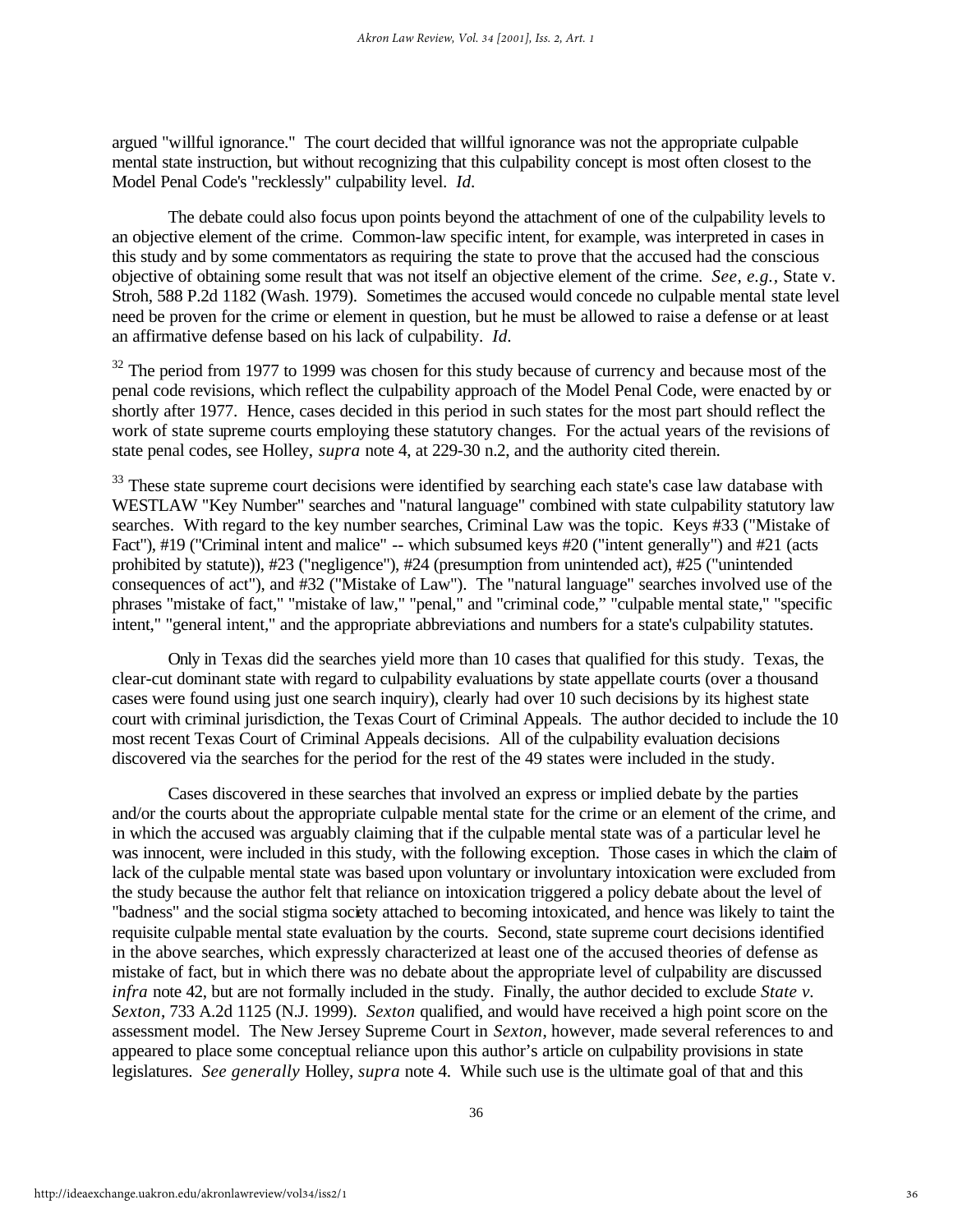article, I felt inclusion of the decision would distort the assessment comparison and some of the findings and implications drawn from the assessment.

Somewhat of a surprise to the author was that four jurisdictions did not have any state supreme court decisions discovered by the above search methods in the twenty-two year period from 1977 to 1999: Delaware, Kentucky, Mississippi, and Virginia. Also surprising was the number of states that had no decisions in this period under the specific West Digest Key, Criminal Law, Key #33 (Mistake of Fact): Alabama, Alaska, Delaware, Kansas, Kentucky, Louisiana, Maine, Maryland, Massachusetts, Minnesota, Mississippi, Montana, Nebraska, Nevada, New Hampshire, New Jersey, New Mexico, North Carolina, Ohio, Oklahoma, Oregon, Pennsylvania, Rhode Island, South Carolina, South Dakota, Tennessee, Utah, Virginia, West Virginia, Wisconsin, and Wyoming.

<sup>34</sup> *See infra* notes 37-48 and accompanying text; *see supra* notes 19-20 for a discussion of why states were characterized as "legislatively improved statutory culpability evaluation states." Not all such state supreme courts made culpability decisions in the period from 1977 to 199. The jurisdictions arguably with improved culpability provisions with no such decisions were Delaware and Kentucky.

<sup>35</sup> *See infra* notes 49-59 and accompanying text; *see supra* notes 19-20 for a discussion of why states were characterized as "unimproved statutory culpability evaluation states." Not all such state supreme courts made culpability decisions during the period of this study, 1977 to 1999. The jurisdictions arguably without improved culpability provisions with no such decisions were Mississippi and Virginia.

## <sup>36</sup> *See infra* notes 60-67 and accompanying text.

 $37$  Phillips v. State, 728 So.2d 681 (Ala. Crim. App. 1998) (2 points); State v. Jennings, 722 P.2d 258 (Ariz. 1986) (1 point); State v. Williams, 698 P.2d 732 (Ariz. 1985) (1.5 points); Spitz v. Municipal Ct., 621 P.2d 911 (Ariz. 1980) (3 points); State v. Morse, 617 P.2d 1141 (Ariz. 1980) (1 point); Robinson v. State, 737 S.W.2d 153(Ark. 1987) (0 points); People v. Hering, 976 P.2d 210 (Cal. 1999) (2 points); People v. Sargent, 970 P.2d 409 (Cal. 1999) (2.5 points); People v. Beardslee, 806 P.2d 1311 (Cal. 1991) (1 point); State v. Swain, 718 A.2d 1 (Conn. 1998) (2.5 points); State v. Smith, 554 A.2d 713 (Conn. 1988) (5 points); State v. Silveira, 503 A.2d 599 (Conn. 1986) (1.5 points); State v. Tedesco, 397 A.2d 1352 (Conn.1978) (1.5 points); State v. Pinero, 778 P.2d 704 (Haw. 1989) (3.5 points); State v. Torres, 660 P.2d 522 (Haw. 1983) (2 points); State v. Rushing, 612 P.2d 103 (Haw. 1980) (2 points); State v. Fox, 866 P.2d 181 (Idaho 1993) (3 points); State v. Missamore, 803 P.2d 528 (Idaho 1990) (0 points); State v. Stiffler, 788 P.2d 220 (Idaho 1990) (4.5 points); People v. Anderson, 591 N.E.2d 461 (Ill. 1992) (2 points); People v. Frieberg, 589 N.E.2d 508 (Ill. 1992) (3 points); People v. Crane, 585 N.E.2d 99 (Ill. 1991) (1 point); People v. Gean, 573 N.E.2d 818 (Ill. 1991) (3.5 points); People v. Sevilla, 547 N.E.2d 117 (Ill. 1989) (5 points); People v. Brown, 457 N.E.2d 6 (Ill. 1983) (1 point); People v. Whitlow, 433 N.E.2d 629 (Ill. 1982) (2.5 points); People v. Valley Steel Prods. Co., 375 N.E. 2d 1297 (Ill. 1978) (2 points); State v. Neuzil, 589 N.W.2d 708 (Iowa 1999) (2 points); State v. Buchanan, 549 N.W.2d 291 (Iowa 1996) (4 points); State v. Freeman, 450 N.W.2d 826 (Iowa 1990) (1 point); Saadiq v. State, 387 N.W.2d 315 (Iowa 1986) (1.5 points); Eggman v. Scurr, 311 N.W.2d 77 (Iowa 1981) (2 points); State v. Conner, 292 N.W.2d 682 (Iowa 1980) (2.5 points); State v. Freeman, 267 N.W.2d 69 (Iowa 1978) (0 points); State v. Lewis, 953 P.2d 1016 (Kan. 1998) (2.5 points); State v. Hickles, 929 P.2d 141 (Kan. 1996) (1.5 points); State v. Mountjoy, 891 P.2d 376 (Kan. 1995) (3 points); State v. Robinson, 718 P.2d 1313 (Kan. 1986) (1.5 points); State v. Cantrell, 673 P.2d 1147 (Kan. 1983) (1.5 points); State v. Seamen's Club, 691 A.2d 1248 (Me. 1997) (2 points); State v. Fowler, 676 A.2d 43 (Me. 1996) (1 point); State v. Dana, 517 A.2d 719 (Me. 1986) (2 points); State v. Morey, 427 A.2d 479 (Me. 1981) (4 points); State v. Davis, 398 A.2d 1218 (Me. 1979) (1.5 points); State v. Carson, 941 S.W.2d 518 (Mo. 1997) (2.5 points); State v. Jones, 865 S.W.2d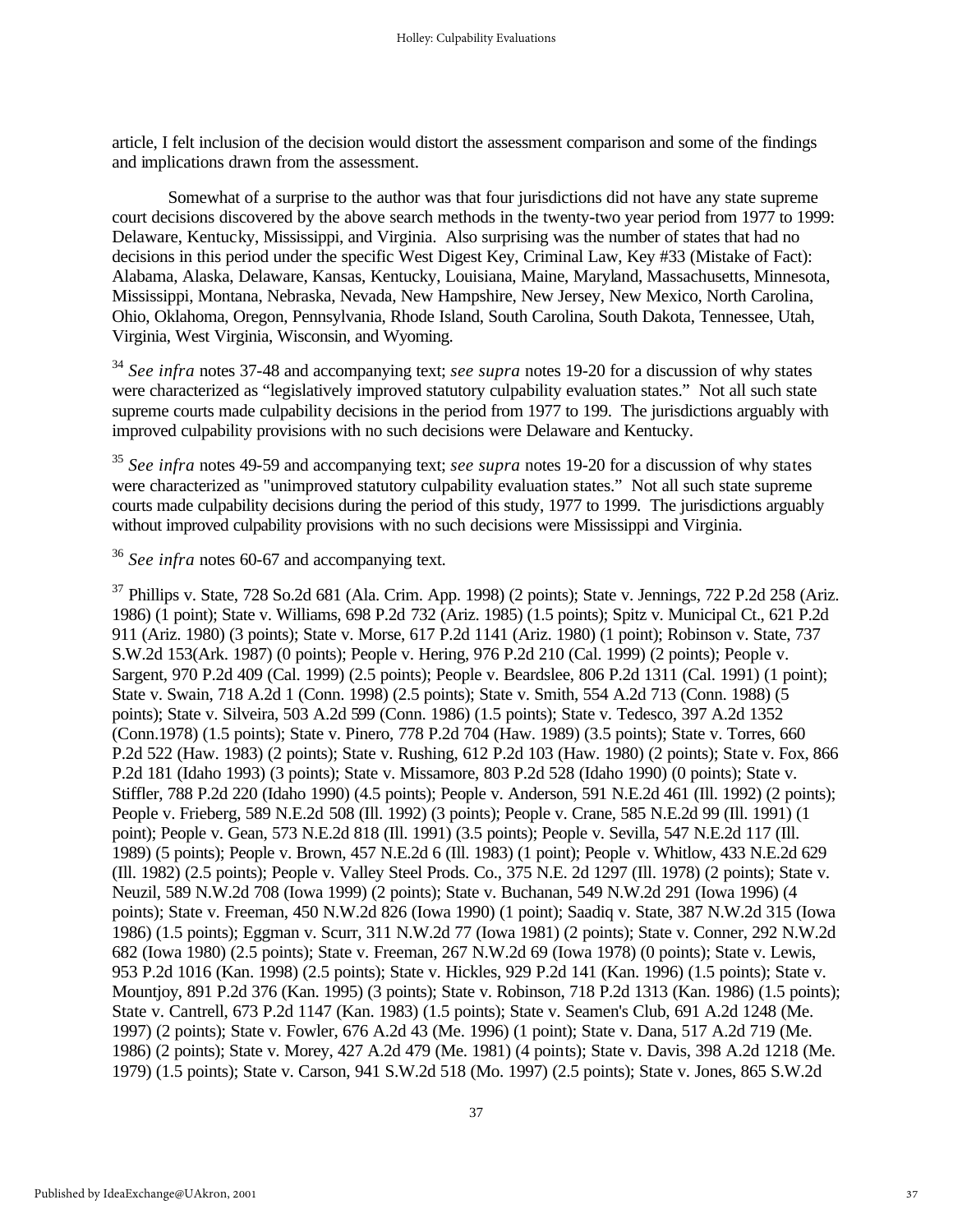658 (Mo. 1993) (2 points); State v. Munson, 714 S.W.2d 515 (Mo. 1986) (2 points); State v. Beishir, 646 S.W.2d 74 (Mo. 1983) (4 points); State v. Green, 629 S.W.2d 326 (Mo. 1982) (2 points); State v. Huebner, 827 P.2d 1260 (Mont. 1992) (.5 points); State v. Blalock, 756 P.2d 454 (Mont. 1988) (0 points); State v. Brown, 755 P.2d 1364 (Mont. 1988) (2.5 points); State v. Haines, 709 A.2d 762 (N.H. 1998) (1.5 points); State v. Bergen, 677 A.2d 145 (N.H. 1996) (3 points); State v. Goodwin, 671 A.2d 554 (N.H. 1996) (3 points); State v. Stratton, 567 A.2d 986 (N.H. 1989) (2 points); People v. Ryan, 626 N.E.2d 51 (N.Y. 1993) (4 points); People v. McNamara, 585 N.E.2d 788 (N.Y. 1991) (3.5 points); People v. Coe, 522 N.E.2d 1039 (N.Y. 1988) (2.5 points); State v. McDowell, 312 N.W.2d 301 (N.D. 1981) (1.5 points); State v. Goetz, 312 N.W.2d 1 (N.D. 1981) (2 points); State v. Schlosser, 681 N.E.2d 911 (Ohio 1997) (2.5 points); State v. McGee, 680 N.E.2d 975 (Ohio 1997) (1.5 points); State v. Warner, 564 N.E.2d 18 (Ohio 1990) (1.5 points); State v. Young, 525 N.E.2d 1363 (Ohio 1988) (2.5 points); State v. Wenger, 390 N.E.2d 801 (Ohio 1979) (.5 points); Willams v. State, 565 P.2d 46 (Okla. Crim. App. 1977) (2 points); State v. Guthrie, 741 P.2d 509 (Or. 1987) (1.5 points); State v. Chang Hwan Cho, 681 P.2d 1152 (Or. 1984) (3 points); State v. Langan, 652 P.2d 800 (Or. 1982) (2.5 points); State v. Buttrey, 651 P.2d 1075 (Or. 1982) (3 points); State v. Blanton, 588 P.2d 28 (Or. 1978) (2 points); State v. Schmiedt, 525 N.W.2d 253 (S.D. 1994) (1 point); State v. Olsen, 462 N.W.2d 474 (S.D. 1990) (2 points); State v. Rash, 294 N.W.2d 416 (S.D. 1980) (1 point); State v. Nagel, 279 N.W.2d 911 (S.D. 1979) (1.5 points); State v. Carson, 950 S.W.2d 951 (Tenn. 1997) (2.5 points); State v. Wilson, 924 S.W.2d 648 (Tenn. 1996) (2.5 points); State v. Larsen, 865 P.2d 1355 (Utah 1993) (2 points); State v. Hopkins, 782 P.2d 475 (Utah 1989) (1 point); State v. Calamity, 735 P.2d 39 (Utah 1987) (1 point); State v. Fontana, 680 P.2d 1042 (Utah 1984) (3.5 points); State v. Elton, 680 P.2d 727 (Utah 1984) (3.5 points); State v. Lakey, 659 P.2d 1061 (Utah 1983) (3 points); State v. Kemp, 318 N.W.2d 13 (Wis. 1982) (2 points); State v. Stepniewski, 314 N.W. 2d 98 (Wis. 1982) (1.5 points); State v. Collova, 255 N.W.2d 581 (Wis. 1977) (2.5 points). With regard to the Assessment Model's total points possibilities, see *supra* note 30 and accompanying text. *See supra* notes 33-34 (indicating that Alabama, Kentucky, and Delaware did not have any state supreme court decisions that qualified for inclusion in this study after the search techniques described therein were employed, and identified cases were evaluated against the criteria described therein).

 $38$  State v. Smith, 554 A.2d 713 (Conn. 1988) (5 points); State v. Stiffler, 788 P.2d 220 (Idaho 1990) (4.5 points); People v. Sevilla, 547 N.E.2d 117 (Ill. 1989) (5 points); State v. Buchanan, 549 N.W.2d 291 (Iowa 1996) (4 points); State v. Morey, 427 A.2d 479 (Me. 1981) (4 points); State v. Beishir, 646 S.W.2d 74 (Mo. 1983) (4 points); People v. Ryan, 626 N.E.2d 51 (N.Y. 1993) (4 points).

 $39$  Phillips v. State, 728 So.2d 681 (Ala. Crim. App. 1998) (2 points); Spitz v. Municipal Ct., 621 P.2d 911 (Ariz. 1986) (3 points); People v. Hering, 976 P.2d 210 (Cal. 1999) (2 points); People v. Sargent, 970 P.2d 409 (Cal. 1999) (2.5 points); State v. Swain, 718 A.2d 1 (Conn. 1998) (2.5 points); State v. Pinero, 778 P.2d 704 (Haw. 1989) (3.5 points); State v. Fox, 866 P.2d 181 (Idaho 1993) (3 points); People v. Frieberg, 589 N.E.2d 508 (Ill. 1992) (3 points); People v. Gean, 573 N.E.2d 818 (Ill. 1991) (3.5 points); People v. Whitlow, 433 N.E.2d 629 (Ill. 1982) (2.5 points); State v. Neuzil, 589 N.W.2d 708 (Iowa 1999) (2 points); Eggman v. Scurr, 311 N.W.2d 77 (Iowa 1981) (2 points); State v. Conner, 292 N.W.2d 682 (Iowa 1980) (2.5 points); State v. Lewis, 953 P.2d 1016 (Kan. 1998) (2.5 points); State v. Mountjoy, 891 P.2d 376 (Kan. 1995) (3 points); State v. Seamen's Club, 691 A.2d 1248 (Me. 1997) (2 points); State v. Dana, 517 A.2d 719 (Me. 1986) (2 points); State v. Carson, 941 S.W.2d 518 (Mo. 1997) (2.5 points); State v. Jones, 865 S.W.2d 658 (Mo. 1993) (2 points); State v. Munson, 714 S.W.2d 515 (Mo. 1986) (2 points); State v. Green, 629 S.W.2d 326 (Mo. 1982) (2 points); State v. Brown, 755 P.2d 1364 (Mont. 1988) (2.5 points); State v. Bergen, 677 A.2d 145 (N.H. 1996) (3 points); State v. Goodwin, 671 A.2d 554 (N.H. 1996) (3 points); State v. Stratton, 567 A.2d 986 (N.H. 1989) (2 points); People v. McNamara, 585 N.E.2d 788 (N.Y. 1991) (3.5 points); People v. Coe, 522 N.E.2d 1039 (N.Y. 1988) (2.5 points); State v. Goetz, 312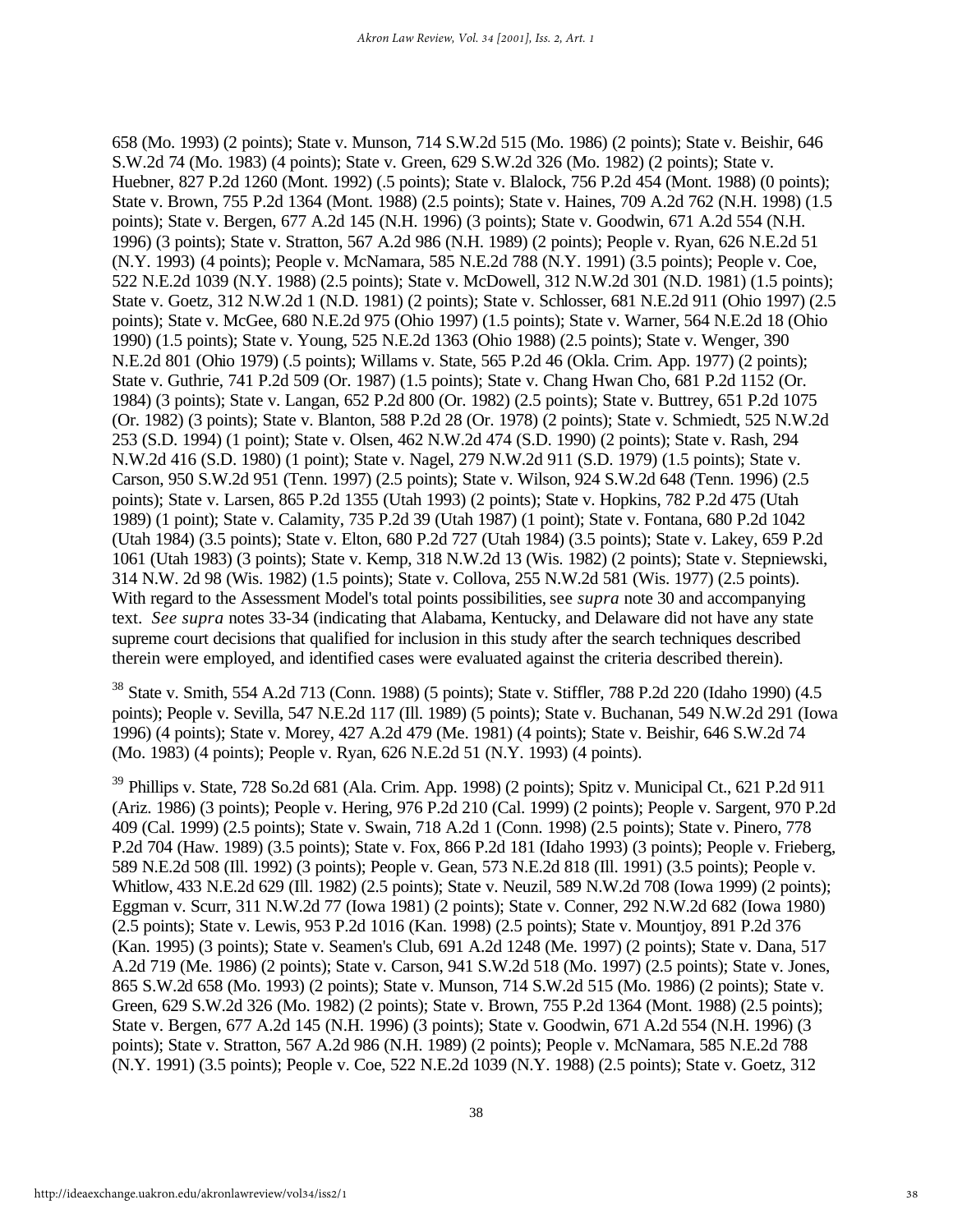N.W.2d 1 (N.D. 1981) (2 points); State v. Schlosser, 681 N.E.2d 911 (Ohio 1997) (2.5 points); State v. Young, 525 N.E.2d 1363 (Ohio 1988) (2.5 points); Willams v. State, 565 P.2d 46 (Okla. Crim. App. 1977) (2 points); State v. Chang Hwan Cho, 681 P.2d 1152 (Or. 1984) (3 points); State v. Langan, 652 P.2d 800 (Or. 1982) (2.5 points); State v. Buttrey, 651 P.2d 1075 (Or. 1982) (3 points); State v. Blanton, 588 P.2d 28 (Or. 1978) (2 points); State v. Olsen, 462 N.W.2d 474 (S.D. 1990) (2 points); State v. Carson, 950 S.W.2d 951 (Tenn. 1997) (2.5 points); State v. Wilson, 924 S.W.2d 648 (Tenn. 1996) (2.5 points); State v. Larsen, 865 P.2d 1355 (Utah 1993) (2 points); State v. Fontana, 680 P.2d 1042 (Utah 1984) (3.5 points); State v. Elton, 680 P.2d 727 (Utah 1984) (3.5 points); State v. Lakey, 659 P.2d 1061 (Utah 1983) (3 points); State v. Kemp, 318 N.W.2d 13 (Wis. 1982) (2 points); State v. Collova, 255 N.W.2d 581 (Wis. 1977) (2.5 points).

<sup>40</sup> State v. Jennings, 722 P.2d 258 (Ariz. 1986) (1 point); State v. Williams, 698 P.2d 732 (Ariz. 1985) (1.5 points); State v. Morse, 617 P.2d 1141 (Ariz. 1980) (1 point); Robinson v. State, 737 S.W.2d 153 (Ark. 1987) (0 points); People v. Beardslee, 806 P.2d 1311 (Cal. 1991) (1 point); State v. Silveira, 503 A.2d 599 (Conn. 1986) (1.5 points); State v. Tedesco, 397 A.2d 1352 (Conn.1978) (1.5 points); State v. Torres, 660 P.2d 522 (Haw. 1983) (2 points); State v. Rushing, 612 P.2d 103 (Haw. 1980) (2 points); State v. Missamore, 803 P.2d 528 (Idaho 1990) (0 points); People v. Anderson, 591 N.E.2d 461 (Ill. 1992) (2 points); People v. Crane, 585 N.E.2d 99 (Ill. 1991) (1 point); People v. Brown, 457 N.E.2d 6 (Ill. 1983) (1 point); People v. Valley Steel Prods. Co., 375 N.E. 2d 1297 (Ill. 1978) (2 points); State v. Freeman, 450 N.W.2d 826 (Iowa 1990) (1 point); Saadiq v. State, 387 N.W.2d 315 (Iowa 1986) (1.5 points); State v. Freeman, 267 N.W.2d 69 (Iowa 1978) (0 points); State v. Hickles, 929 P.2d 141 (Kan. 1996) (1.5 points); State v. Robinson, 718 P.2d 1313 (Kan. 1986) (1.5 points); State v. Cantrell, 673 P.2d 1147 (Kan. 1983) (1.5 points); State v. Fowler, 676 A.2d 43 (Me. 1996) (1 point); State v. Davis, 398 A.2d 1218 (Me. 1979) (1.5 points); State v. Huebner, 827 P.2d 1260 (Mont. 1992) (.5 point); State v. Blalock, 756 P.2d 454 (Mont. 1988) (0 points); State v. Haines, 709 A.2d 762 (N.H. 1998) (1.5 points); State v. McDowell, 312 N.W.2d 301 (N.D. 1981) (1.5 points); State v. McGee, 680 N.E.2d 975 (Ohio 1997) (1.5 points); State v. Warner, 564 N.E.2d 18 (Ohio 1990) (1.5 points); State v. Wenger, 390 N.E.2d 801 (Ohio 1979) (.5 point); State v. Guthrie, 741 P.2d 509 (Or. 1987) (1.5 points); State v. Schmiedt, 525 N.W.2d 253 (S.D. 1994) (1 point); State v. Rash, 294 N.W.2d 416 (S.D. 1980) (1 point); State v. Nagel, 279 N.W.2d 911 (S.D. 1979) (1.5 points); State v. Hopkins, 782 P.2d 475 (Utah 1989) (1 point); State v. Calamity, 735 P.2d 39 (Utah 1987) (1 point); State v. Stepniewski, 314 N.W. 2d 98 (Wis. 1982) (1.5 points).

<sup>41</sup> State v. Stiffler, 788 P.2d 220, 221 (Idaho 1990) (focusing issue directly on the circumstantial element of the age of the victim and the requisite culpable mental state, if any, for that element of the crime of statutory rape); People v. Gean, 573 N.E.2d 818, 822 (Ill. 1991) (making an express reference to possession as key element of two crimes charged, and to why "knowledge" was the appropriate and hence requisite culpable mental state for felony possession crimes); People v. Sevilla, 547 N.E.2d 117, 122 (Ill. 1989) (relating the definition of "knowledge" to identified conduct, circumstance, and result objective elements); State v. Robinson, 718 P.2d 1313, 1316 (Kan. 1986) (focusing on culpability for the circumstantial element of a "minor"); State v. Morey, 427 A.2d 479, 483-84 (Me. 1981) (undertaking an extensive policy evaluation specifically focused on the circumstantial element of "prison official" in a crime of assault of a prison official, including citation to but distinguishing United States Supreme Court's decision in *United States v. Feola*, 420 U.S. 671 (1975)); State v. Munson, 714 S.W.2d 515, 524 (Mo. 1986) (interpreting drug paraphernalia sale statute to require three different culpability levels to simultaneously be proven by the prosecution with regard to the possession objective element); State v. Beishir, 646 S.W.2d 74, 77-78 (Mo. 1983); People v. Ryan, 626 N.E.2d 51, 54 (N.Y. 1993) (identifying issue as whether "knowing" requisite culpable mental state expressed in definition of crime applied to circumstantial element of weight of the controlled substance possessed); State v. Langan, 652 P.2d 800,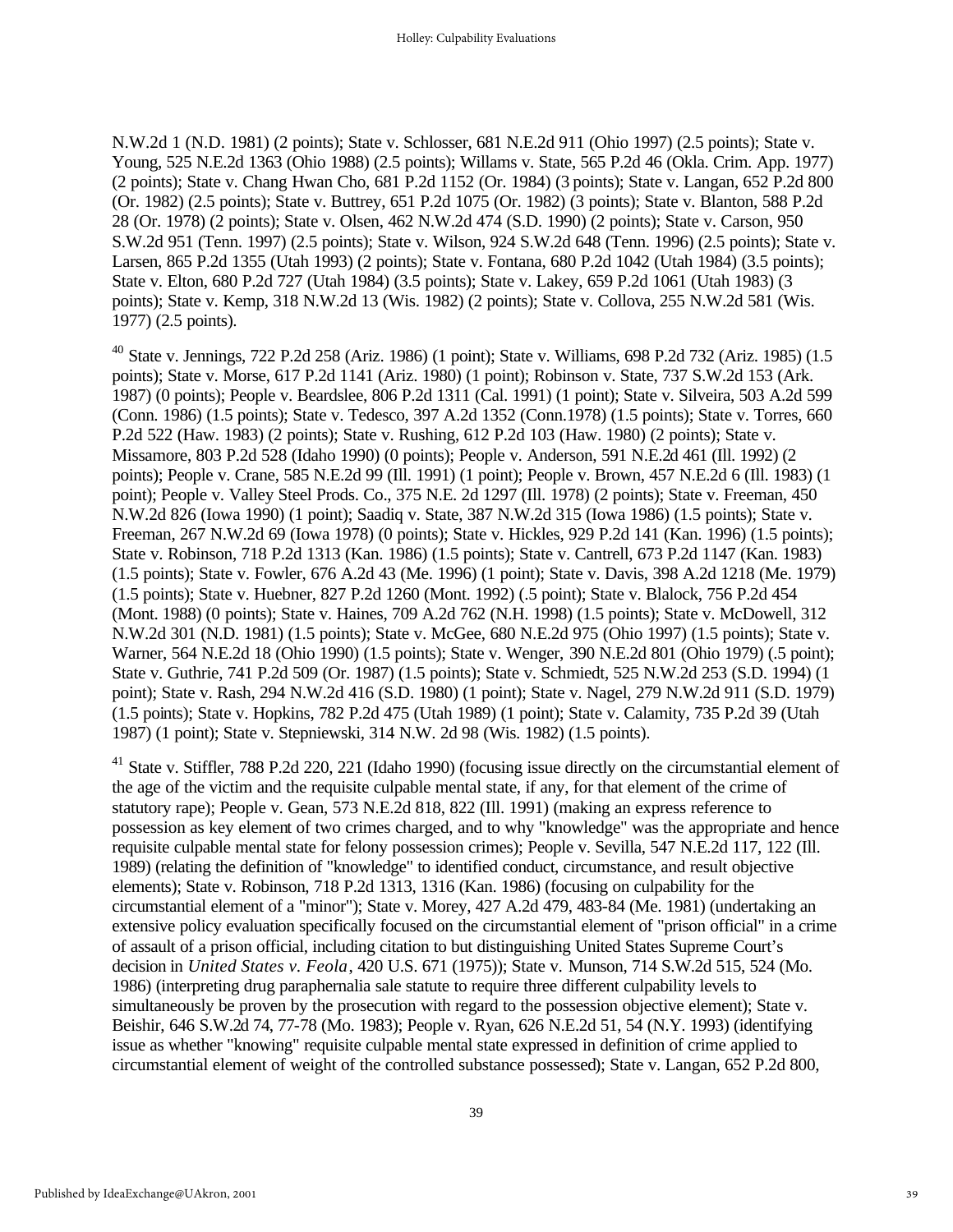804 (Or. 1982) (focusing on circumstantial element of "unlawful" with regard to the crime of promoting unlawful gambling, and then on the requisite culpable mental state for that objective element); State v. Blanton, 588 P.2d 28, 29 (Or. 1978) (focusing on circumstantial element of age of buyer of contraband drug, an objective element that aggravated crime grade, and made reference to Oregon statute that required as norm culpable mental state for each material element of the crime); State v. Wilson, 924 S.W.2d 648, 651 (Tenn. 1996) (focusing on result element of assault and whether the state had proved at least the accused was aware that conduct would put a reasonable victim in fear of imminent bodily injury); State v. Hopkins, 782 P.2d 475, 478 (Utah 1989) (focusing upon culpability for the circumstantial element of the consent of the victim to a charge of aggravated sexual assault); State v. Elton, 680 P.2d 727, 728 (Utah 1984) (citing a Utah statutory requisite culpability guideline, UTAH CODE ANN. § 76-2-101(1), which prior to 1983 expressly provided that the requisite culpability must be proven as to each element of the crime); State v. Lakey, 659 P.2d 1061, 1063 (Utah 1983) (focusing on requisite culpability level for element "by deception" which is a conduct/circumstance element of the crime of theft by deception); State v. Kemp, 318 N.W.2d 13, 18 (Wis. 1982) (focusing upon circumstantial element of suspension or revocation of driver's license and sought to determine the appropriate and/or requisite culpable mental state for that element; and determined that appropriate culpability level was negligence).

 $42$  People v. Hering, 976 P.2d 210, 212-13 (Cal. 1999) (stating "general intent" is the intent to do only the proscribed act and accused need not know that act is criminal while "specific intent" crimes include reference to intent to a future act or achieve a future consequence and suggesting that the origins of distinction between "general" and "specific" intent was a judicially-created response to accused who raised defense of voluntarily intoxication); People v. Sargent, 970 P.2d 409, 414 (Cal. 1999) (distinguishing "general" and "specific" intent and noting that neither definition recognized expressly that objective elements include circumstantial and result elements); State v. Swain, 718 A.2d 1, 10 (Conn. 1998) (making reference to earlier decision which held that an express "intent" requirement in a crime implied no "knowledge" culpability was required because two concepts were distinctly defined in the penal code); State v. Silveira, 503 A.2d 599, 603 (Conn. 1986) (making express reference to definition of "recklessness" but failed to make express reference to definition of "intention," despite fact that it made express reference to this culpability concept as part of the definition of one way to prove first degree manslaughter); State v. Pinero, 778 P.2d 704, 713 (Haw. 1989) (identifying four culpability definitions and making reference to their hierarchical relationship); State v. Fox, 866 P.2d 181, 183 (Idaho 1993) (defining distinction between retained common law culpability concepts of "general" and "specific" intent); State v. Stiffler, 788 P.2d 220, 221 (Idaho 1990) (making same references as in *State v. Fox,* 866 P.2d 181 (Idaho 1993)); People v. Frieberg, 589 N.E.2d 508, 517 (Ill. 1992) (making reference, in light of defendant's theory of case on appeal, to culpability concepts' hierarchical nature, and to specific definition of "intent" and "knowledge" in relation to objective element categories); People v. Gean, 573 N.E.2d 818, 822 (Ill. 1991) (making reference to "knowledge" and its statutory definition in context of trying to decide between recklessness and knowledge); People v. Whitlow, 433 N.E.2d 629, 634 (Ill. 1982) (recognizing hierarchical nature of culpability levels of knowledge and next lower level of recklessness); State v. Buchanan, 549 N.W.2d 291, 293 (Iowa 1996) (making reference to language distinction between "general" and "specific" intent); Eggman v. Scurr, 311 N.W.2d 77, 78-80 (Iowa 1981) (making same distinction as in *State v. Buchanan*, 549 N.W.2d 291 (Iowa 1996)); State v. Conner, 292 N.W.2d 682, 684 (Iowa 1980) (identifying the difference between recklessness and criminal negligence in contrast to tort negligence); State v. Lewis, 953 P.2d 1016, 1026 (Kan. 1998) (discussing possible dual definition of "knowledge," making reference to "knowledge" encompassing concept of "deliberate ignorance," and expressly defining and adopting this second concept as a component of the definition of "knowledge"); State v. Hickles, 929 P.2d 141, 150 (Kan. 1996) (identifying culpability levels of intentional and recklessness from statute, and making reference to other culpability concepts encompassed within those two terms); State v. Mountjoy, 891 P.2d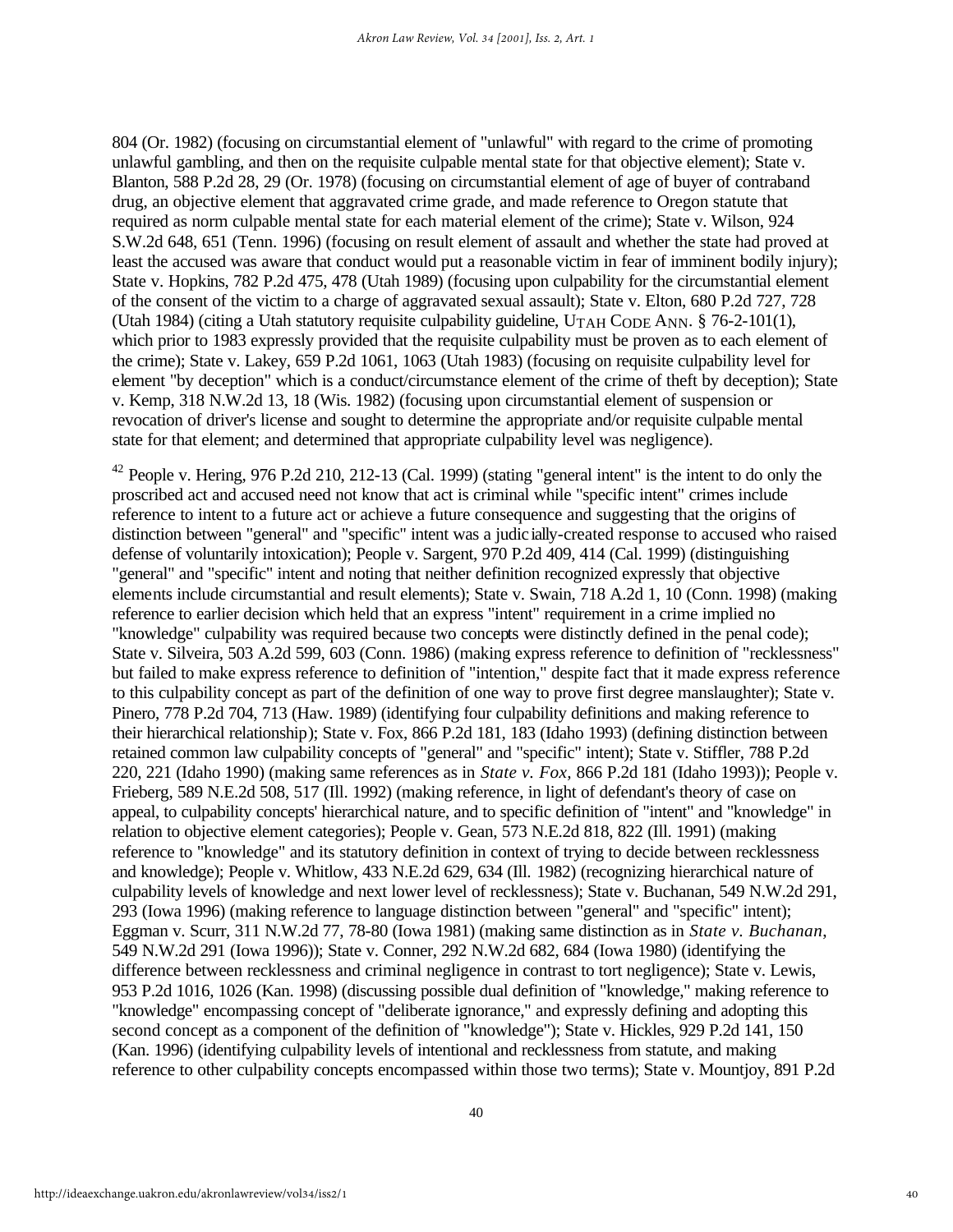376, 381 (Kan. 1995) (drawing same conclusion as in *State v. Hickles*, 929 P.2d 141 (Kan. 1996)); State v. Green, 629 S.W.2d 326, 328 n.3 (Mo. 1982) (making reference to definitions of "purposely," "knowingly," and "recklessly"); State v. Brown, 755 P.2d 1364, 1368 (Mont. 1988) (making reference to three Montana culpable mental states); State v. Bergen, 677 A.2d 145, 147 (N.H. 1996) (making reference to definition of "knowingly" as it applies to conduct and circumstance type elements); State v. Goetz, 312 N.W.2d 1, 11 (N.D. 1981) (making reference to definitions of and relationship between "willfully," "purposefully," and "knowingly," but continuing to limit the application of these culpability improvements to crimes defined in the revised penal code); State v. Warner, 564 N.E.2d 18, 48 (Ohio 1990) (making reference to statutory definition of "recklessness" as it applied to each category type of objective element and this crime was unauthorized act by an officer of a savings and loan association); State v. Young, 525 N.E.2d 1363, 1369 (Ohio 1988) (defining recklessness in relation to all three categories of objective elements; but this discussion of "recklessness" was followed by an extremely confusing and conceptually erroneous discussion of the culpability concepts and hierarchical relationship among "scienter," "knowingly," "purpose," and "innocent motive"); State v. Buttrey, 651 P.2d 1075, 1077 (Or. 1982); State v. Schmiedt, 525 N.W.2d 253, 256 (S.D. 1994) (attempting to distinguish definition of general intent from specific intent, but alluding to one of the traditional common law statements that left the distinction shrouded in mystery); State v. Olsen, 462 N.W.2d 474, 476-77 (S.D. 1990) (making reference to general definition of reckless in context of deciding requisite culpability for "reckless killing," and recognizing that, because the definition of recklessness in the South Dakota Criminal Code required awareness of risk, it clearly required more culpability than traditional criminal negligence); State v. Rash, 294 N.W.2d 416, 417 (S.D. 1980) (attempting to distinguish between general and specific intent by reference to one of the traditional common law definitions of the two concepts); State v. Carson, 950 S.W.2d 951, 954 (Tenn. 1997) (making reference to the statutory definition of "intent" as it was defined in relationship only to conduct and result objective elements of a crime); State v. Wilson, 924 S.W.2d 648, 650 (Tenn. 1996) (citing to definition of "intent" as it was defined in relationship only to conduct and result objective elements of a crime, and to "knowingly" as it is defined in relationship to conduct and result objective elements of a crime); State v. Larsen, 865 P.2d 1355, 1358 (Utah 1993) (restating statutory definition of "willfully"); State v. Calamity, 735 P.2d 39, 43 (Utah 1987) (noting that "general" and "specific" intent culpability concepts were eliminated by revised criminal code's new culpability concepts and noting that the trial court expressly defined culpability concepts of "intentionally" and 'knowingly," but giving no indication that these definitions were specifically linked to each objective element of the crime of rape); State v. Lakey, 659 P.2d 1061, 1062 (Utah 1983) (referring to definition of intent as requiring conscious objective not to perform a future promise, and to "knowledge" as awareness to a reasonable certainty that future promise will not be performed). For an example of why other cases were not included in this count, see State v. Morse, 617 P.2d 1141 (Ariz. 1980) (referring to four model penal code culpability definitions in sequence, but without definitions, and with court promptly misapplying one of the concepts in relation to the objective elements of the crime).

<sup>43</sup> Phillips v. State, 728 So.2d 681 (Ala. Crim. App. 1998) (citing to, but failing to follow, the express legislative guideline which provided that when a statute defines a crime, unless there is a clear indication to impose strict liability, it is a crime of mental culpability and also citing to the legislative guideline that even if no culpable mental state is included in the definition of a crime, an appropriate culpable mental state may nevertheless be required for some or all of the material elements if the proscribed conduct necessarily involves such a culpable mental state); State v. Williams, 698 P.2d 732, 733 (Ariz. 1985) (referring to the guideline that when no express culpable mental state was included in the definition of a crime, the legislature created a presumption that its intention was to create strict liability); People v. Hering, 976 P.2d 210, 213 (Cal. 1999) (asserting that legislative intent to require specific as opposed to general intent can be inferred from use of such language as "with the intent" or for the purpose of"); People v. Sargent, 970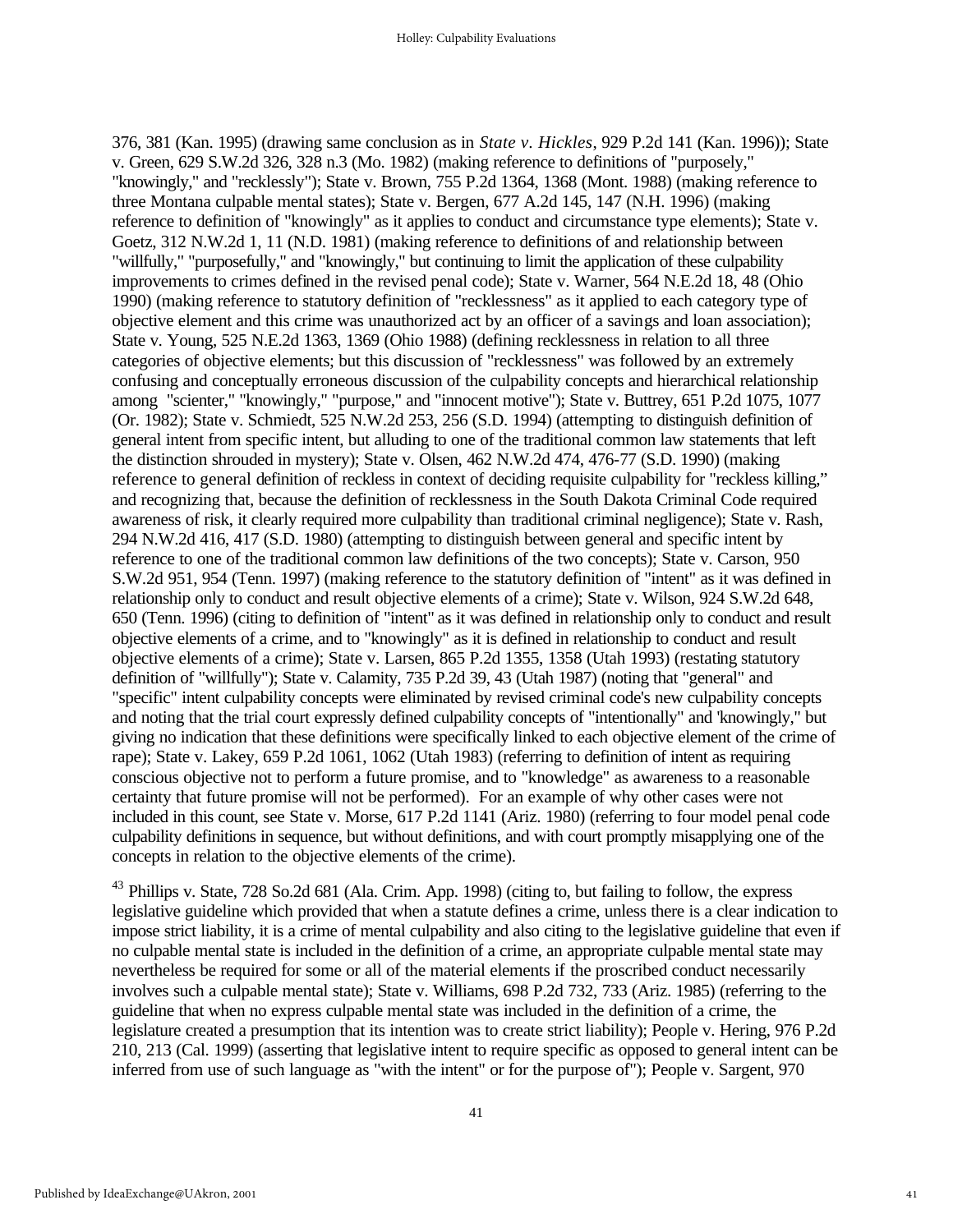P.2d 409, 414, 419 (Cal. 1999) (making reference to legislative provision that all crimes consist of union of act and some level of culpable mental state); State v. Swain, 718 A.2d 1, 6, 8-9 (Conn. 1998) (noting policy goal statements of state legislatures with regard to criminalizing driving while intoxicated); State v. Pinero, 778 P.2d 704, 715 (Haw. 1989) (making reference to statute that at least recklessness must nevertheless be proven and also making reference to the presumption against strict liability in the Hawaii penal code); State v. Torres, 660 P.2d 522, 524 (Haw. 1983) (referring to guideline that when no culpability level expressly stated in crime, culpability is still the norm and the requisite culpability is recklessness); State v. Rushing, 612 P.2d 103, 106 (Haw. 1980) (making same reference as in *State v. Torres*, 660 P.2d 522 (Haw. 1983)); State v. Fox, 866 P.2d 181, 183 (Idaho 1993) (making reference to Idaho's mistake-of-fact culpability guideline, and to provision that every crime or public offense must include a union or joint operation of act and intent); State v. Stiffler, 788 P.2d 220, 221 (Idaho 1990) (making reference to Idaho's mistake-of-fact culpability guideline, and to provision that every crime or public offense must include a union or joint operation of act and intent); People v. Frieberg, 589 N.E.2d 508, 517-18 (Ill. 1992); People v. Anderson, 591 N.E.2d 461, 465 (Ill. 1992) (making reference to guideline that, if no culpable mental state is stated in the definition of a crime, at least recklessness still must be proven and also making reference to guideline that strict (absolute) liability is an exception to norm which presumptively required some level of culpability for all crimes); People v. Crane, 585 N.E.2d 99, 102 (Ill. 1991) (making reference to mistake-of-fact statutory provision which recognized that the doctrine was primarily a basis for arguing that the accused lacked the requisite culpable mental state); People v. Gean, 573 N.E.2d 818, 820-22 (Ill. 1991) (making reference to a guideline which limited strict liability to only those crimes which can be punished by fine of \$500 or less, unless clear legislative intent to create strict liability crime (or element) appeared and also making reference to guideline that, if no culpable mental state appears in the definition of the crime, the presumption is nevertheless that at least recklessness still must be proved); People v. Sevilla, 547 N.E.2d 117, 118-19, 121-22 (Ill. 1989) (making reference to same guideline limiting strict liability as in *People v. Gean*, 573 N.E.2d 818 (Ill. 1991), as well as to same Commentary to that provision and relying upon same guideline as in *Gean* with regard to making recklessness the presumptive culpability when no culpability concept appears in crime); People v. Whitlow, 433 N.E.2d 629, 633 (Ill. 1982) (making reference to same guideline limiting strict liability as in *People v. Gean*, 573 N.E.2d 818 (Ill. 1991) and relying upon same guideline as in *Gean* with regard to making recklessness the presumptive culpability, when no culpability concept appears in crime); People v. Valley Steel Prods. Co., 375 N.E.2d 1297, 1304 (Ill. 1978) (making reference to same guideline limiting strict liability as in *People v. Gean*, 573 N.E.2d 818 (Ill. 1991) and also relying upon general statutory guideline that presumptively all crimes require conduct and a culpable mental state); State v. Neuzil, 589 N.W.2d 708, 711 (Iowa 1999) (noting that if the legislature wanted to require intent culpability for result element of "stalking," it knew how to do so, but failed to do so and also making reference to model act as the source used in drafting this Iowa stalking statute); State v. Buchanan, 549 N.W.2d 291, 293 (Iowa 1996) (recognizing generally that ascertaining the requisite culpable mental state was a matter of ascertaining legislative intent); Saadiq v. State, 387 N.W.2d 315, 323 (Iowa 1986) (making reference to (but erroneously placing reliance upon) guideline which provided that all persons are presumed to know the law, as part of the basis for rejecting accused claim that he must know he had previously committed a felony to be convicted later of the crime of being a felon in possession of a firearm); State v. Conner, 292 N.W.2d 682, 683 (Iowa 1980) (making reference to general rule of statutory construction that related crimes enacted during same legislative session should be examined to determine common scheme and then harmonize specific crime's requisite culpability with that scheme). In *State v. Lewis*, 953 P.2d 1016 (Kan. 1998), the court cited with approval to the strict construction of criminal code provisions to the benefit of the accused, but also asserting that the principle should be subordinated to accomplishing the overall purpose of the legislation. *Id.* at 1022-23. It made reference to penal code guideline that some level of culpability is required for all crimes, unless otherwise provided, and that intent and recklessness were the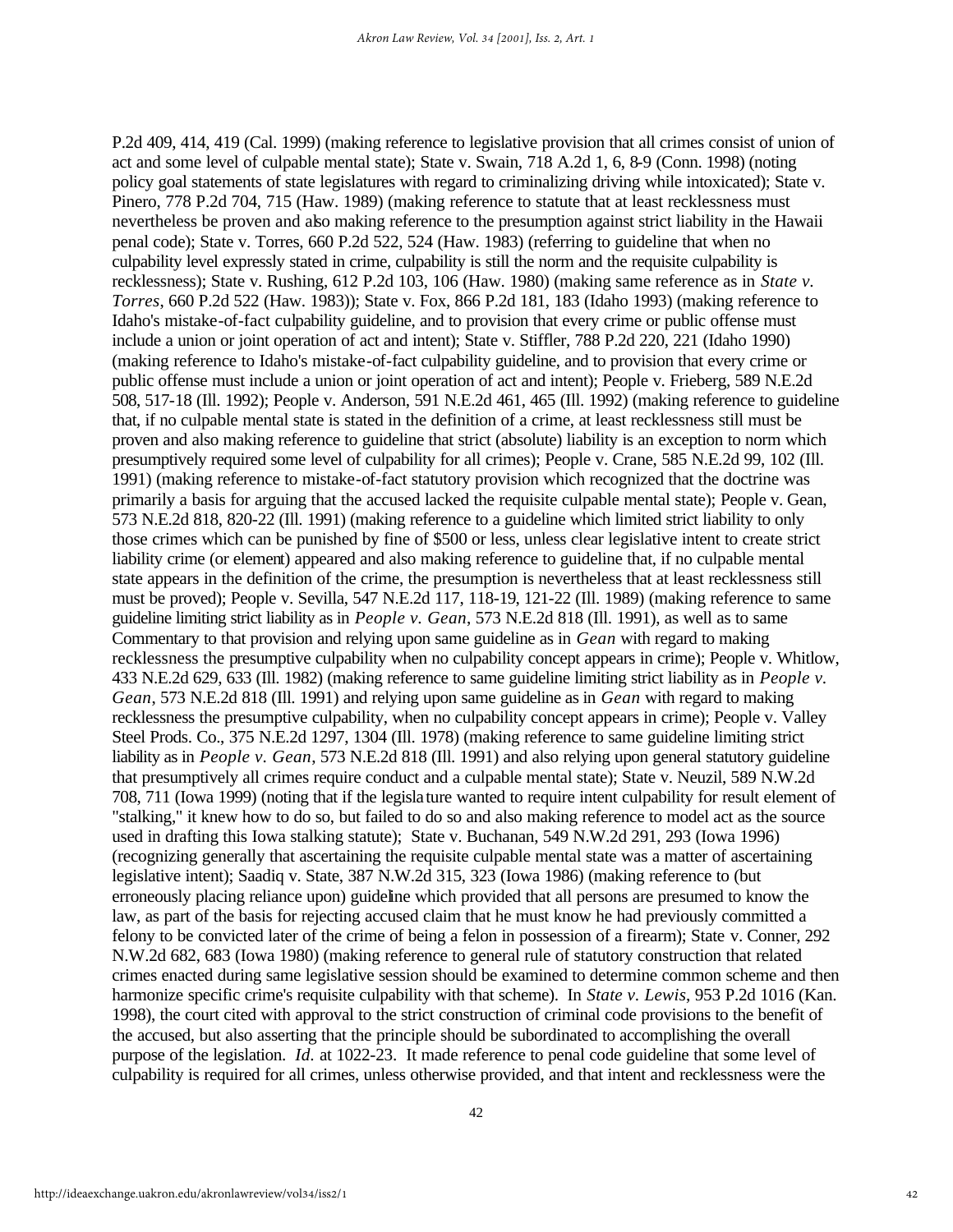culpability options. *Id.* at 1020. The court cited to penal code guideline that "intent" was the requisite culpability level, unless recklessness was expressly provided for in the definition of the crime. *Id.* at 1026. It relied on the fact that an earlier version of the same crime, because of attendant procedural safeguards, clearly manifested a legislative intent to require proof of subjective culpability with regard to the crucial circumstantial element of driving while a "habitual offender." *Id.* at 1025. The court also placed reliance on the legislative history of the revised penal code with regard to limiting strict liability to crimes where the penalty is relatively mild, and legislative intent to dispense with culpability was clearly manifested. *Id*. *See also* State v. Hickles, 929 P.2d 141, 149 (Kan. 1996) (making reference to guideline providing that prosecution burden is to establish intent, unless crime expressly provides that the act was criminal if done recklessly); State v. Mountjoy, 891 P.2d 376, 381 (Kan. 1995) (making reference to same guideline as in *State v. Hickles*, 929 P.2d 141, 149 (Kan. 1996) and also relying upon a guideline for proposition that if a crime was a misdemeanor or a traffic violation the legislature can make it a strict liability crime if it clearly indicates a decision to do so); In *State v. Robinson*, 718 P.2d 1313 (Kan. 1986), the court made reference to the guideline which provided that criminal intent for a crime does not mean that state had to prove that accused knew age of a minor, even though age was a material element of the crime and also making reference to same strict liability guideline discussed in *State v. Mountjoy*, 891 P.2d 376, 381 (Kan. 1995). *Id.* at 1316. Later, the court made reference to the legislative history, wherein legislature rejected "defense" of reasonable belief that person to whom liquor was sold was not a minor*. Id. See also* State v. Cantrell, 673 P.2d 1147, 1153 (Kan. 1983) (identifying earlier Kansas culpability level of willfulness (instead of current intentional and wantonness and instead of current recklessness), and making reference to guideline providing that prosecution burden is to establish willfulness, unless crime expressly provided that the act is criminal if done wantonly); State v. Seamen's Club, 691 A.2d 1248, 1251 (Me. 1997) (making reference to guideline that even if no culpable mental state is expressly stated in definition of crime, one is presumptively required in context of possession of "short" lobsters Class D crime but eventually concluding that the circumstantial element of the size of the lobsters was a strict liability element); State v. Fowler, 676 A.2d 43, 45 (Me. 1996) (making reference to same guideline as in *State v. Seamen's Club*, 691 A.2d 1248, 1251 (Me. 1997)); State v. Dana, 517 A.2d 719, 719-20 (Me. 1986) (making reference to same guideline as in *State v. Seamen's Club*, 691 A.2d 1248 (Me. 1997), noting that it normally applied to crimes defined outside of the penal code and also relying upon historical rule of statutory construction that criminal provisions are to be strictly construed); State v. Morey, 427 A.2d 479, 482-83 (Me. 1981) (relying upon its conclusion that crime incorporated by reference a culpable mental state, and upon guideline it interpreted to mean that the culpable mental state inserted in the crime presumptively applied to every objective element of crime but also placing reliance on same guideline as in *State v. Seamen's Club*, 691 A.2d 1248 (Me. 1997)); State v. Davis, 398 A.2d 1218, 1219 (Me. 1979) (creating a presumption, as in *State v. Seamen's Club*, 691 A.2d 1248 (Me. 1997), that some level of culpability is required even if none is stated, and holding that this guideline applied to traffic offense defined outside the penal code); State v. Carson, 941 S.W.2d 518, 522 (Mo. 1997) (assessing the significance of the Missouri legislature's repeal of the culpability ascertaining guideline stating if no requisite culpability is stated, presumptively the prosecution must still prove at least recklessness); State v. Jones, 865 S.W.2d 658, 661 (Mo. 1993) (making reference to repeal of the same guideline as in *State v. Carson*, 941 S.W.2d 518 (Mo. 1997) and also to guideline that strict liability is not presumed from failure of legislature to include a culpable mental state); State v. Munson, 714 S.W.2d 515, 522 (Mo. 1986) (holding that requisite culpability guidelines do not apply to crimes defined outside of code, when enacted after code and with specific culpability identified). In *State v. Beishir*, 646 S.W.2d 74 (Mo. 1983), the court made express reference to guideline, at this point still part of the code, that at least recklessness must be proven, even when no culpability is expressly stated for the crime. *Id.* at 77. It also relied upon guideline that legislature must clearly indicate intention to abandon mens rea. *Id.* Finally, the court made reference to specific guideline that with regard to circumstantial element -- age of the victim under fourteen -- that it is no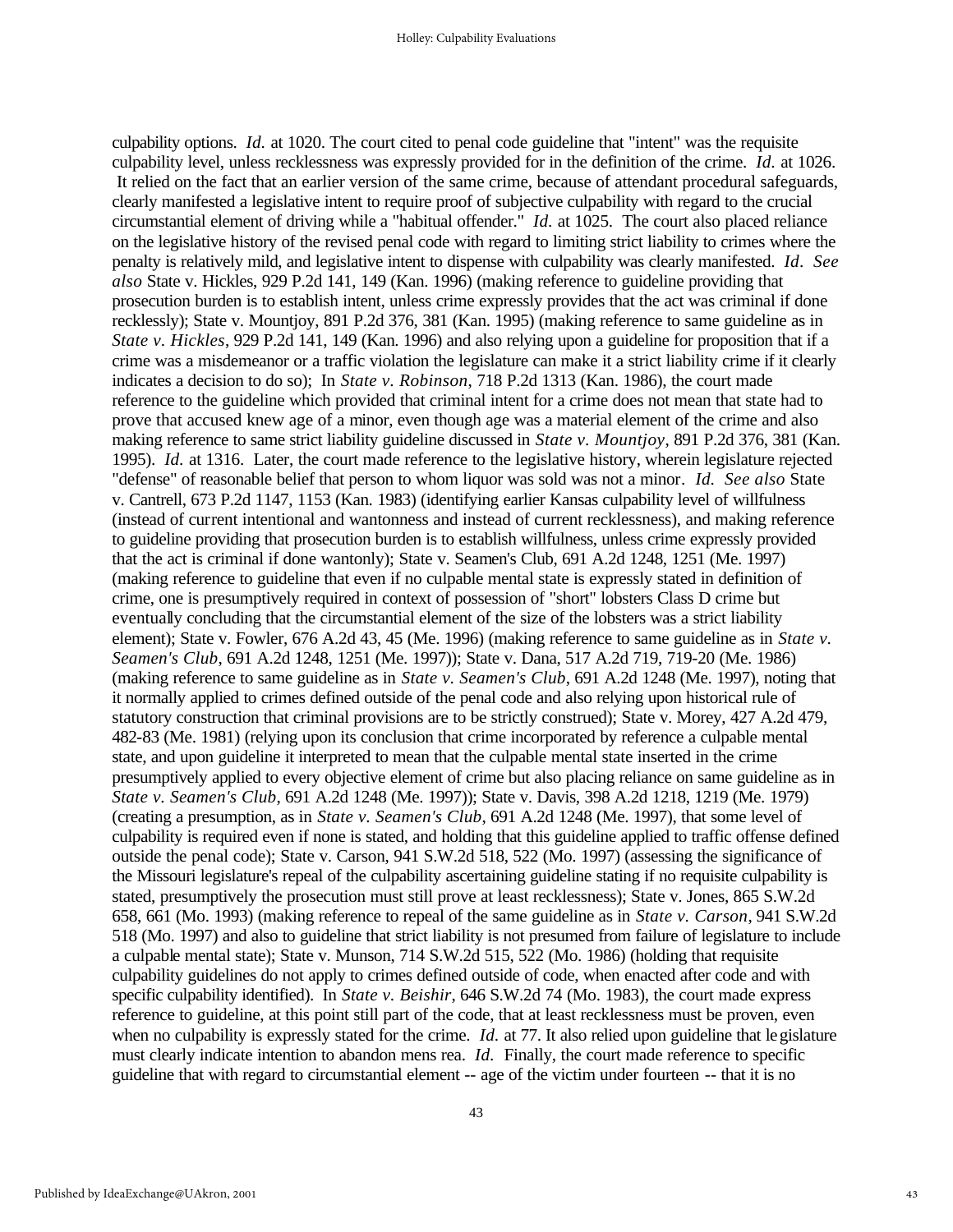defense that the defendant believed the child to be fourteen years or older. *Id.* at 79. In *State v. Green*, 629 S.W.2d 326 (Mo. 1982), the court made express reference to guideline which created presumption that penal code provisions apply to crimes outside of the code, including the obtaining or attempting to obtain by fraud a controlled substance. *Id.* at 328. It also made express reference to guideline, in effect in 1982, that when no culpability is stated, at least recklessness must nevertheless presumptively be proven by the prosecution. *Id.* Finally, the court made express reference to guideline identifying criteria to be used to determine unusual situations where strict liability decision was made by the legislature. *Id. See also* State v. Huebner, 827 P.2d 1260 (Mont. 1992) (making reference to guideline sanctioning possibility of strict liability for crimes for which punishment was limited to fine of \$500 or less, or those where legislature has clearly manifested intent to eliminate any level of culpability and ignoring the significant jail penalty that could be imposed for a waste of game misdemeanor, concluding that legislature so intended); State v. Brown, 755 P.2d 1364, 1367-68 (Mont. 1988) (making reference to guideline that norm is that some level of culpability must by proven by the prosecution with respect to each element of the crime); State v. Haines, 709 A.2d 762, 766-67 (N.H. 1998) (finding that the legislative purpose was to broadly deter use of body armor, even if the accused did not use the body armor to facilitate the commission of the felony and therefore knowledge was appropriate culpable mental state with regard to this circumstantial element); State v. Bergen, 677 A.2d 145, 147 (N.H. 1996) (making reference to culpable mental state level decided upon for same crime by another state which was expressly referred to by the Commission revising the New Hampshire Criminal Code). In *People v. Ryan*, 626 N.E.2d 51 (N.Y. 1993), the court asserted the general rule of construction of criminal culpability that legislative intent to impose strict liability with regard to an element of crime should only be concluded when such intent is clearly indicated. *Id.* at 54. Next, it made reference to the guideline that a crime is a crime of mental culpability when a mental state is required with respect to every material ("objective") element of the crime. *Id.* The court relied on the guideline that when only one culpability concept appeared in the statute defining the offense, it is presumed to apply to every element of the offense, unless an intent to limit its application clearly appears. *Id. See also* People v. McNamara, 585 N.E.2d 788, 792 (N.Y. 1991) (implying rule of construction that the culpability required for proposed and predecessor crimes should be used to ascertain requisite culpability for crime charged in case); State v. McDowell, 312 N.W.2d 301, 303 (N.D. 1981) (making reference to guideline that even when no culpability concept is stated in a crime, the prosecution must still prove "willfully," but then ruling that it was inapplicable to crimes defined outside of penal code and relying on the legislature's deletion of "knowing" from the crime in 1961 to conclude that the intent of the legislature was to make "uttering" a check with insufficient funds a strict liability misdemeanor); State v. Goetz, 312 N.W.2d 1, 11 (N.D. 1981) (making reference to same guideline as in *State v. McDowell*, 312 N.W.2d 301 (N.D. 1981) but again rejecting its application to crime charged); State v. Schlosser, 681 N.E.2d 911, 913-14 (Ohio 1997) (making reference to the guideline that in the absence of any degree of culpability in crime and when there is no clear indication of legislative intent to impose strict liability, presumptively "recklessness" must be proven by the prosecution and relying on federal interpretations of federal RICO statute and superficial reading of state legislative history (sponsor characterized state RICO statute as state of the art and toughest) to conclude that legislature intended to impose strict liability for the state RICO crime); State v. McGee, 680 N.E.2d 975, 977 (Ohio 1997) (making a reference to the same guideline -- presumption of "recklessness" as in *State v. Schlosser*, 681 N.E.2d 911 (Ohio 1997), and applying it to endangering children crime, also relying on implied rule of construction that used to determine the appropriate culpability for crime charged, the previously determined culpable mental state for other subsections of the same crime -- here endangering children); State v. Warner, 564 N.E.2d 18, 48 (Ohio 1990) (making reference to common law guideline that where no culpability is asserted in crime, legislature presumptively intended no more than general intent and also making express reference to same guideline - - presumption of "recklessness" as in *State v. Schlosser*, 681 N.E.2d 911 (Ohio 1997)); State v. Young, 525 N.E.2d 1363, 1368 (Ohio 1988) (making reference to and relying upon same guideline -- presumption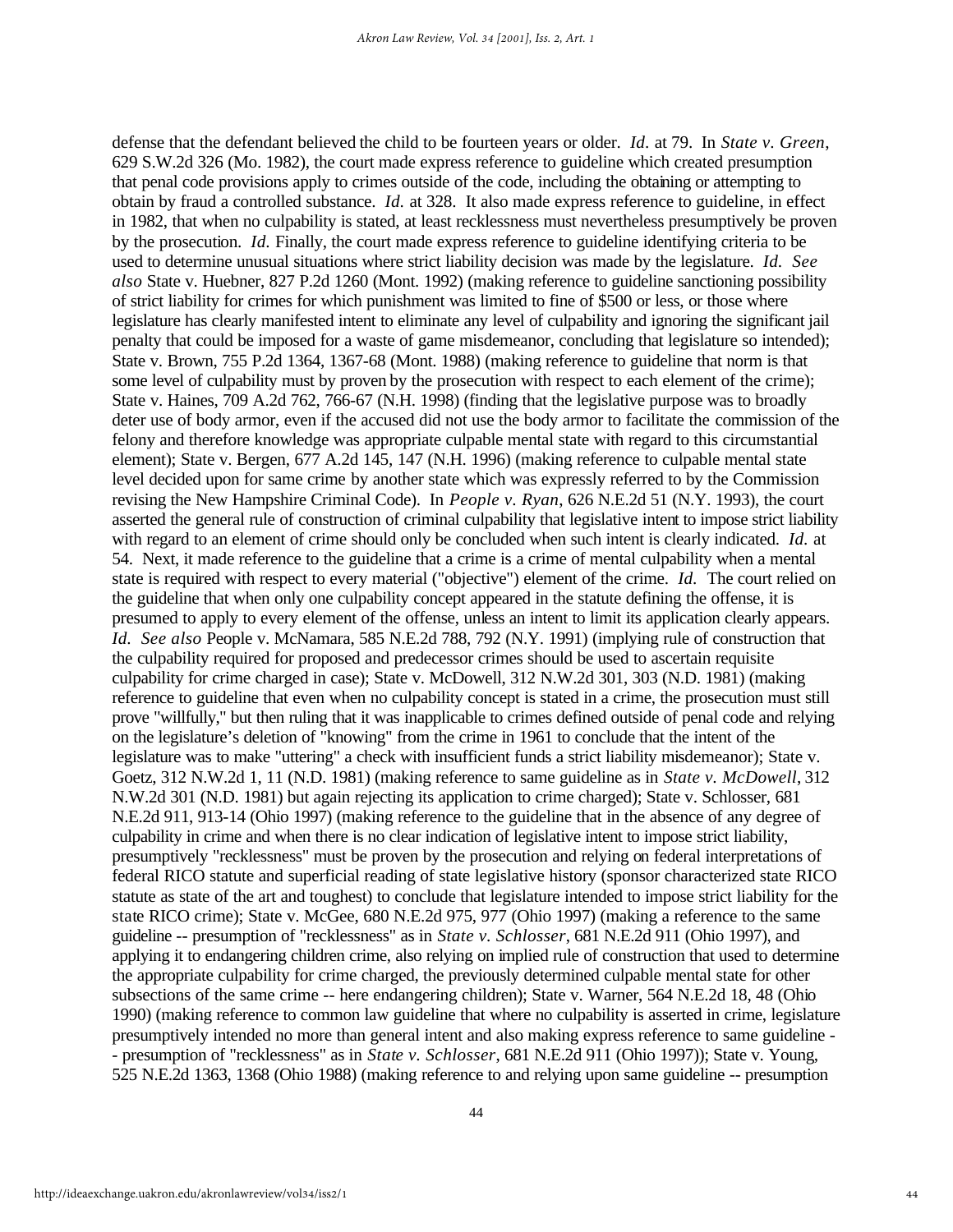of "recklessness" as in *State v. Schlosser*, 681 N.E.2d 911 (Ohio 1997)); State v. Guthrie, 741 P.2d 509, 510 (Or. 1987) (making reference to guideline that strict liability is intended by legislature only if charge is a "violation," the most minor crime category, and that violation was defined without inclusion of a culpable mental state; or a de facto violation, in that it is a crime defined outside of the Criminal Code and legislature intended to impose strict liability for the offense); State v. Chang Hwan Cho, 681 P.2d 1152, 1154-55 (Or. 1984) (making reference to same guideline as in *State v. Guthrie*, 741 P.2d 509 (Or. 1987) and making reference to the second guideline that when no culpability is stated in crime, at least negligence must be proven); State v. Langan, 652 P.2d 800, 804 (Or. 1982) (making reference to the statutory guideline that if one culpable mental state is stated in a crime it presumptively applies to all "material" elements of that crime that necessarily requires a culpable mental state and finding for circumstantial element of "unlawful" prosecution must prove accused "knowingly," that is, the accused was aware of facts that made the gambling unlawful, but not the law condemning the facts). In *State v. Buttrey*, 651 P.2d 1075 (Or. 1982), the court made reference to the general criminal code goal of limiting condemnation of conduct as criminal without fault and also made reference to the guideline that even if no culpability is stated, one is required, and state must prove at least negligence. *Id.* at 1077-78. The court made express reference to the guideline that legislature must clearly indicate decision to impose strict liability for a crime defined outside of the criminal code, or for a material element of such a crime. *Id.* at 1079. Finally, the court placed reliance on specific legislative history of the driving while license is suspended crime. *Id.* at 1079-80. In *State v. Blanton*, 588 P.2d 28 (Or. 1978), the court made reference to the guideline that presumptively a culpable mental state must be proven for each material element of the crime and also made reference to the Commentary of the Criminal Law Revision Commission for support of the guideline that each element of crimes outside of Criminal Code presumptively must be accompanied by a culpable mental state, unless legislative intent to impose strict liability for an element, or elements, or crime as a whole is clear. *Id.* at 29. It referred to confusing guideline language that culpability is required for each material element of each crime that necessarily requires a culpable mental state and found that the qualifying phrase interjected element of circularity into the provision, which it broke by interpreting the qualifying phrase as referring to only procedural requirements such as the statute of limitations or jurisdiction*. Id. See also* State v. Schmiedt, 525 N.W.2d 253, 256 (S.D. 1994) (defining aggravated assault to refer to result element, or attempting same result element, or attempting with conduct of physical menace with a deadly weapon to put someone in fear with regard to the same result and relying on its earlier decision which held that these versions of aggravated assault require only proof of general intent); State v. Nagel, 279 N.W.2d 911, 915 (S.D. 1979) (making reference to another crime in same state securities law which had express culpability requirement to infer that the securities crime with which accused was charged, which had no express culpability, signaled legislative intent to impose strict liability); State v. Carson, 950 S.W.2d 951, 953 (Tenn. 1997) (making reference to Tennessee Sentencing Commission, which was responsible for penal code revision, as authority for assertion that its revised provision on liability for criminal conduct of another was simply a restatement of the principles of Tennessee common law of parties and also making reference to the guideline of the "Sentencing Reform Act" (revised penal code) that statute should be interpreted according to its fair import, including reference to judicial decisions and common law interpretations); State v. Larsen, 865 P.2d 1355, 1359 (Utah 1993) (relying on purpose section of Uniform Securities Law to identify inference that to interpret it uniformly with other states enacting the same uniform law and finding, as have courts from those states, that no "scienter" culpability is required as an element of the securities crime charged in the case); State v. Calamity, 735 P.2d 39, 43 (Utah 1987) (making reference to guideline that when no culpable mental state is stated, and no strict liability implied, the state must prove at least recklessness). In *State v. Fontana*, 680 P.2d 1042 (Utah 1984), the court first made reference to guideline that, to be convicted of any crime, defendant must have acted intentionally, knowingly, recklessly, or with criminal negligence with regard to each element of the offense, unless the prohibited act is based upon strict liability. *Id.* at 1045. It noted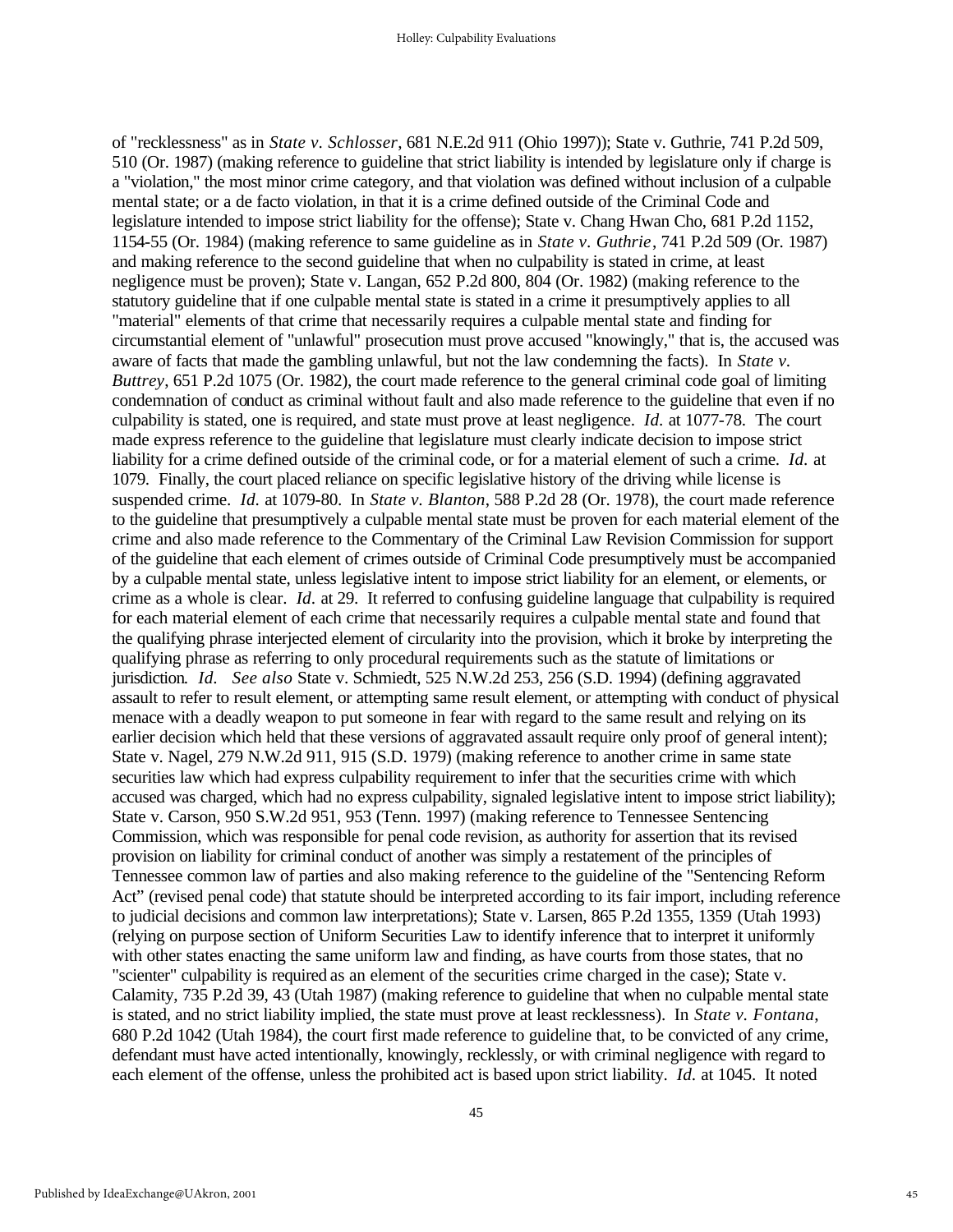that in 1983 the legislature had deleted the words with respect to each element of the offense and made express reference to guideline that when no culpability concept is expressly stated, intentionally, knowingly, or recklessness shall suffice. *Id.* at 1045 n.2. It then asserted that its task was to determine which of these three concepts is the appropriate/requisite culpable mental state for the crime of depraved indifference murder. *Id.* at 1045-46. The court ruled out recklessness as the correct culpable mental state because the legislature had amended the depraved heart murder provision to delete that concept from the definition. *Id.* at 1046. In *State v. Elton*, 680 P.2d 727 (Utah 1984), the court made reference to guideline that to be convicted of any crime, defendant must have acted intentionally, knowingly, recklessly, or with criminal negligence with regard to each element of the offense, unless the prohibited act is based upon strict liability and asserted that a crime is a strict liability crime only if the statute specifically so provides. *Id.* at 729. The court made reference to guideline that, where crime definition omits reference to a culpability concept, intent, knowledge, or recklessness, shall suffice. *Id.* It made reference to guideline that requisite culpability must be proven with regard to each element of an offense. *Id.* The court applied the latter guideline to the circumstantial element of the age of the victim (sixteen or less) in the crime of unlawful sexual intercourse. *Id.* at 729-30. *See also* State v. Stepniewski, 314 N.W. 2d 98, 101 (Wis. 1982) (making reference to another crime with similar crime definition language, but concluding that, because disjunctive word "or" was deleted from crime charged, the culpability concept of "intentionally" did not attach to the conduct element of "neglects or fails to obey trade violation regulations"); State v. Collova, 255 N.W.2d 581, 584n.2 (Wis. 1977) (making reference to guidelines in the criminal code, but apparently concluded that such guidelines could not be used when the crime, the culpability of which was under analysis, was in a statute outside the criminal code).

<sup>44</sup> In *Phillips v. State*, 728 So.2d 681 (Ala. Crim. App. 1998), the court made reference to justification for strict liability that proving culpability would make crime difficult to prove. It also referred to the policy consideration that strict liability is more appropriate when the crime is not severely punished or significantly stigmatizes the accused, and also made reference to the policy that it is more appropriate to impose strict liability for a crime when the crime does not have its origins in the common law. *Id.* The court also made reference to a synthesis of "strict liability" crime types and policy justifications by two commentators. *Id.*  Finally, the court made reference to interpretations by federal courts of migratory bird crime which the court found analogous to state crime under review and asserted that these federal decisions universally held the migratory bird crime to be a strict liability crime. *Id. See also* State v. Jennings, 722 P.2d 258, 261-62 (Ariz. 1986) (placing reliance on specific prior precedent and principle that strict liability is the exception to be found only where legislative intent is clear); State v. Williams, 698 P.2d 732, 734 (Ariz. 1985) (holding that "knowledge" is the appropriate culpable mental state for the circumstantial element of having a suspended license, and reasoning that, without requiring this level of culpability, citizens could be convicted of a crime and deprived of their liberty based on mistaken identity or unwittingly voiding his or her automobile insurance); Spitz v. Municipal Ct., 621 P.2d 911, 913 (Ariz. 1980) (placing reliance upon policy that low or no culpability is appropriate to maximize protection of children); People v. Hering, 976 P.2d 210, 213 (Cal. 1999) (relying on court-made doctrine that there is no significant difference between definitions of "specific" and "general" intent unless the defendant argues specific "mental defenses" such as voluntary intoxication, mental disease, or mental impairment); People v. Sargent, 970 P.2d 409, 415 (Cal. 1999) (asserting policy that courts should use interpretations of separate crimes designed to protect children and elderly to aid in the other's interpretation). In *State v. Swain*, 718 A.2d 1 (Conn. 1998), the court made reference to states which, with regard to similar misdemeanor (and a few felony) crimes of driving with a suspended license, held that subjective levels of culpability were or were not required with regard to the circumstantial element of "suspended license." *Id.* at 6. It also made reference to authority of legislature to dispense with mens rea, and the qualifying principle that some level of culpability is presumed with regard to crimes which originated in the common law as well as to the policy that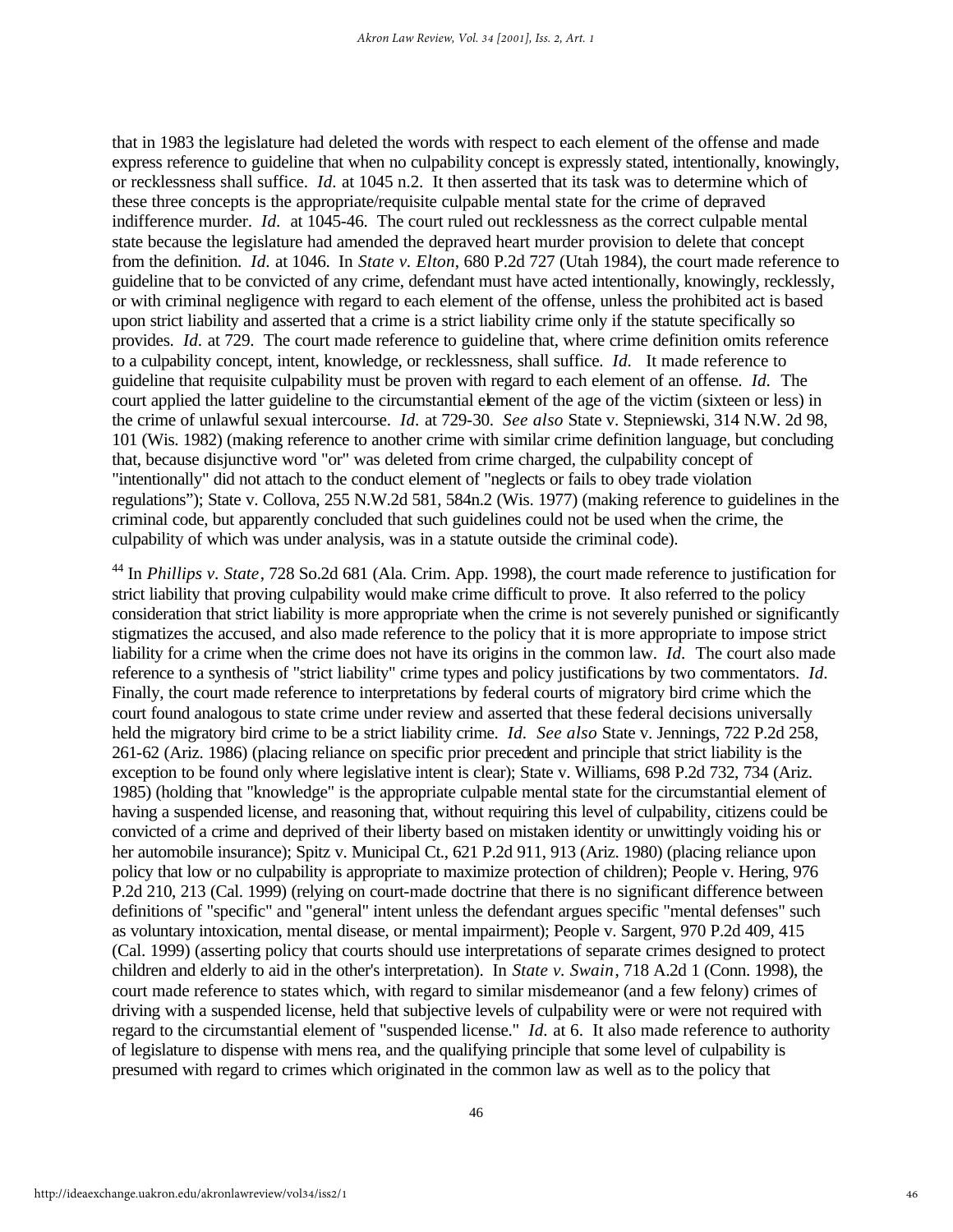regulatory crimes may have that purpose frustrated if the state must prove a subjective level of culpability, and made approving reference to the policy that culpability can be eliminated even for a crime that is graded to require imprisonment and whether the punishment serves as an effective means of regulation. *Id.* at 7-8. The court made reference to legislative goal of deterring "carnage" on state highways and finally made reference to its prior decisions finding strict liability appropriate to protect public's health or financial welfare. *Id.* at 8. *See also* State v. Tedesco, 397 A.2d 1352, 1358 (Conn. 1978) (making reference to principle that penal laws are to be strictly construed as support for finding that the appropriate culpability must be intent to deceive when the term "falsely swearing" was used in the crime); State v. Torres, 660 P.2d 522, 524 (Haw. 1983) (making express reference to *Morissette v. United States*, 342 U.S. 246 (1952), for principle that requirement of a culpable mental state is deeply rooted and remains the rule rather than the exception); State v. Rushing, 612 P.2d 103, 106 (Haw. 1980) (making reference to Model Penal Code commentary, and reliance upon it in Hawaii Penal Code's commentary for proposition that culpability is norm); State v. Fox, 866 P.2d 181, 182 (Idaho 1993) (relying on its own precedent analyzing the appropriate culpable mental state). In *State v. Stiffler*, 788 P.2d 220 (Idaho 1990), the court focused upon the policy that in determining the appropriate culpable mental state, the purposes underlying the crime (here, statutory rape) should be examined and found that two of three purposes it identified for the crime suggested one level of culpability, while a third suggested a lower level of culpability. *Id.* at 222- 23. It decided that the appropriate level is that suggested by the third purpose. *Id.* The court identified a policy of comparing crime in question to other similar crimes as to whether each crime had an express culpability proviso. *Id.* at 223-24. *See also* People v. Anderson, 591 N.E.2d 461, 465 (Ill. 1992) (placing reliance on policy that imprisonment should, in most instances, only be a permissible penalty based upon a finding that the accused was at fault); People v. Gean, 573 N.E.2d 818, 821 (Ill. 1991) (making reference to precedent and policy that severity of punishment is an important factor in determining if legislature intended strict liability crime or element). In *People v. Sevilla*, 547 N.E.2d 117 (Ill. 1989), the court relied on policies underlying the criminalization -- the evils to be remedied and purposes to be achieved. *Id.* at 119. It articulated a policy that when conduct is sanctioned by both criminal and civil liability, the criminal sanction implies the need to prove culpability to avoid the harsh outcome of potentially depriving a person of liberty for same conduct that could receive only a civil sanction. *Id.* at 121.The court made reference to principle that the severity of punishment is a policy factor in determining if culpability is required or the level of culpability, and the companion principle that increasing the penalty for a crime increased likelihood that legislative intent was to require culpability. *Id.* at 122. The court made reference to principle that, to determine the appropriate culpable state for a crime or a specific objective element, lawyers should examine the culpability levels for parallel state crimes, and for identical or similar federal crimes. *Id.* at 124. *See also* People v. Whitlow, 433 N.E.2d 629, 633-34 (Ill. 1982) (making reference to policy that severity of punishment is an important factor in determining if legislature intended strict liability crime or element, and making reference to principle that to identify the appropriate culpability level, courts should examine the culpability levels for identical or similar federal crimes); People v. Valley Steel Prods. Co., 375 N.E.2d 1297, 1304-05 (Ill. 1978) (asserting principle that the fact that the crime was graded as a felony, and the potential length of imprisonment if the accused was convicted, suggested some level of culpability must be proven); State v. Neuzil, 589 N.W.2d 708, 711 (Iowa 1999) (making reference to policy goal of not requiring proof of subjective culpability in order to avoid the possibility that a disturbed person accused of stalking would claim that he believed he was not trying to frighten the person targeted); State v. Buchanan, 549 N.W.2d 291, 294 (Iowa 1996) (implying policy that strict liability may be warranted when the purpose of criminalizing interference with an officer would be furthered by eliminating any culpability requirement); State v. Freeman, 450 N.W.2d 826, 826-27 (Iowa 1990) (relying on precedent for comparing culpability of crime charged to that previously assigned to similar crimes, and to principle that crimes consist of acts and culpability); Saadiq v. State, 387 N.W.2d 315, 323 (Iowa 1986) (relying on distinction between general and specific intent as partial basis for rejecting accused's claim that he must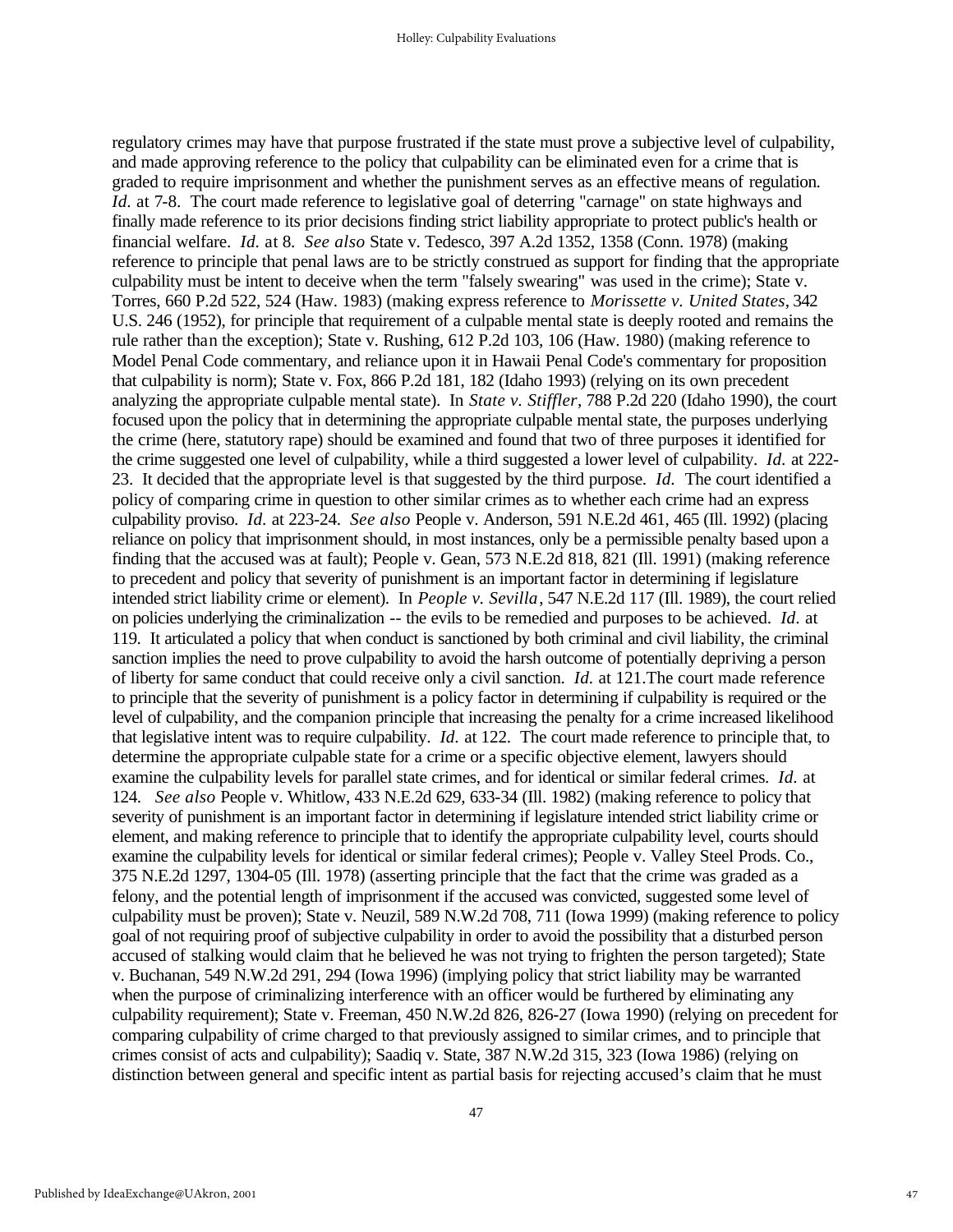know he had previously committed a felony to be subsequently convicted of the crime of being a felon in possession of a firearm); Eggman v. Scurr, 311 N.W.2d 77, 78 (Iowa 1981) (asserting principle that crimes consist of acts and culpability and relying on principle comparing culpability of theft crime in question to that assigned by the legislature and interpreted by the courts for other theft crimes to conclude that all theft crimes require at least "general intent"). In *State v. Conner*, 292 N.W.2d 682 (Iowa 1980), the court placed reliance on the principle that the appropriate culpability should be determined by comparing relative punishments for sequence of related crimes (here, homicide crimes) to conclude that the involuntary manslaughter category punished as a felony must require culpability of recklessness, since less severely punished manslaughter category required proof of recklessness. *Id.* at 684. The court placed reliance on the principle that ascertaining culpability requires reliance on the purpose and design of the criminalization. *Id.* at 685. Later, the court placed reliance on principle that looks to the culpability required at common law for a traditional crime to interpret the culpability for the same or a similar crime enacted by the legislature and also placed reliance on policy that it is unfair to impose strict liability for a crime because an accused may not be morally blameworthy. *Id.* at 687. *See also* State v. Lewis, 953 P.2d 1016, 1022-23 (Kan. 1998) (making reference to prior case policy analysis of when strict liability was appropriate to maximize protection of public health); State v. Mountjoy, 891 P.2d 376, 381-85 (Kan. 1995) (engaging in extensive discussion of precedent, both federal and state, to identify the policies that should be considered in determining if it is appropriate to impose strict liability and relying on a policy of maximizing protection of public to hold that violation of "Healing Arts" misdemeanor crime was a strict liability crime.); State v. Seamen's Club, 691 A.2d 1248, 1251 (Me. 1997) (making reference to precedent to imply policy that to ascertain the appropriate culpable mental state, or if strict liability is appropriate, courts should rely on the culpability assigned prior to the revision of the penal code to the category of crimes to which crime charged belonged); State v. Dana, 517 A.2d 719, 719-20 (Me. 1986) (expressing policy preference for requiring culpability); State v. Morey, 427 A.2d 479, 483-84 (Me. 1981). In *State v. Carson*, 941 S.W.2d 518 (Mo. 1997), the court relied on precedent to identify policy that serious felonies require proof of culpability for objective element(s) and also placed reliance on the policy that the culpability level previously identified by the court as appropriate for an antecedent crime is significant in sele cting the appropriate culpability level for the current crime. *Id.* at 520-21. The court placed reliance on policy that the various objective elements used by the legislature to define the same crime in a variety of ways, should be construed to have the same level of culpability at least with regard to the crucial conduct or conduct substitute (here, possession) objective element. *Id.* Finally, the court identified and placed reliance on the policy that the appropriate culpability level for a greater crime should be the same or higher then that for a lesser crime. *Id. See also* State v. Beishir, 646 S.W.2d 74, 76 (Mo. 1983) (holding that due process and fundamental fairness are not violated by legislative decision that made deviate sexual intercourse felony a strict-liability crime). In *State v. Bergen*, 677 A.2d 145 (N.H. 1996), the court articulated policy that legislative guideline requiring some level of culpability, even when crime definition omits reference to culpability, is in actuality a directive to the courts to employ policy analysis to ascertain the appropriate level of culpability. *Id.* at 146. It went on to place reliance on culpability for the common law antecedent crime to current public lewdness statute. *Id.* Later, the court assessed what level of culpability it thought was needed to prevent criminalization of innocent conduct and decided "knowingly" was sufficient to protect accused charged with indecent exposure. *Id.* at 147. In *People v. Ryan*, 626 N.E.2d 51 (N.Y. 1993), the court asserted the policy that the grades of same crime, carrying significantly different penalties, differentiated only by circumstantial element of the weight of the controlled substance possessed, is evidence that legislature intended to require culpable mental state for that weight element. *Id.* at 54-55. It asserted the policy that the appropriate culpability for a circumstantial element of a crime, which significantly changed the grade of the crime, should be set high enough so as to make the criminalization scheme consistent with policies of individual responsibility and proportionality prevalent in the Penal Law. *Id.* In *People v. McNamara*, 585 N.E.2d 788 (N.Y. 1991), the court used the culpability required for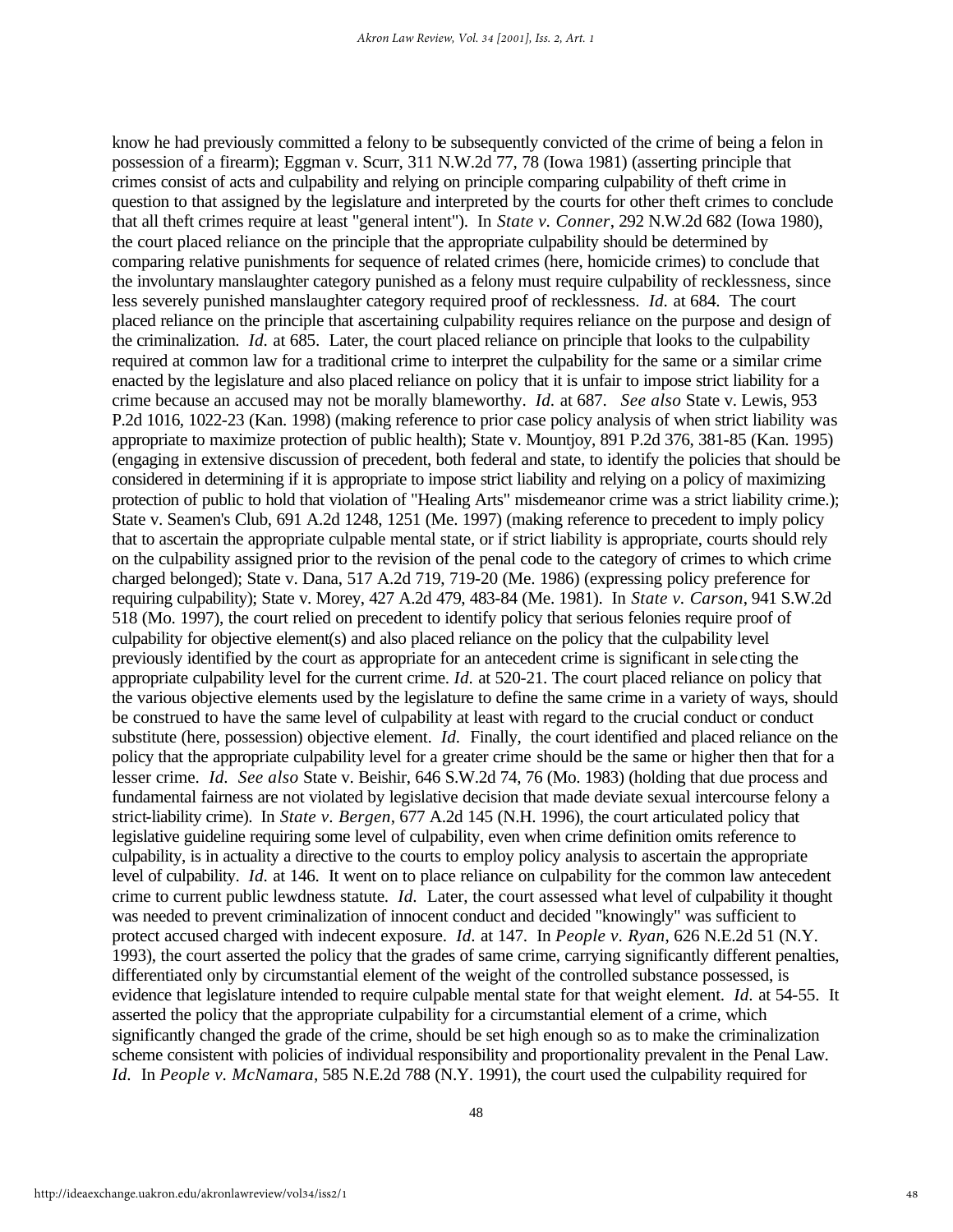comparable crimes in other jurisdictions as guidance for determining the appropriate culpable mental state. *Id.* at 791. It articulated a policy that the determination of the appropriate culpability level should be guided by the particular evil at which it is directed. *Id.* In *People v. Coe*, 522 N.E.2d 1039 (N.Y. 1988), the court used a Model Penal Code provision, which equated common-law culpability concept of "willfully" to its culpability concept of "knowingly," to equate "willfully" in public health law crimes to "knowingly" in its state penal code. *Id.* at 1040. It asserted a policy that strict liability for crimes in the public health statute would result in criminalization of seemingly innocuous conduct. *Id.* The court identified a policy that protection of public requires rejection of interpreting such crimes to require evil motive or purposeful violation of public health law regulations. *Id.* In *State v. McDowell,* 312 N.W.2d 301 (N.D. 1981), the court concluded that it is appropriate to impose strict liability for a misdemeanor that includes up to thirty days in jail in its punishment options. *Id.* at 303. It undertook an extended analysis of United States Supreme Court decisions, with *Morissette v. United States*, 342 U.S. 246 (1952), as the centerpiece. *Id.*  at 303-05. The court reviewed these decisions to glean guidance on when it was appropriate to impose strict liability for a crime. *Id.* The court concluded that one guideline emerging from these decisions was whether the crime in question had common law origins. *Id.* Because the crime in question was not found in the core penal code, the court concluded that presumptively it was not a common law crime, thereby supporting a conclusion of strict liability. *Id.* at 306. Second, the court found that these decisions provided a guideline with regard to evaluating societal policy goals, that the goal of this crime was to prevent business chaos that could result from the presentment of insufficient funds checks, and therefore the legislature intended a strict liability crime. *See McDowell,* 312 N.W.2d at 303-05. Finally, the court revisited the penalty for the crime and concluded that United States Supreme Court decisions had imposed strict liability for crimes more severely punished, and that a misdemeanor conviction does not carry with it the repercussions of a felony conviction. *Id.* at 307. *See also* State v. Goetz, 312 N.W.2d 1, 11 (N.D. 1981) (rejecting the accused's assertion that "evil intent" was required in securities crime because such culpability would exceed that required for penal code crimes). In *State v. Schlosser*, 681 N.E.2d 911 (Ohio 1997), the court concluded that the state's RICO statute imposed strict liability, in part because this would maximize promotion of the good of the public welfare, without seriously violating liberty interests of individuals because everyone who engaged in corrupt practices has an adverse impact on local and national economies and hence should be punished. *Id.* at 914-15. It asserted principle that more serious are consequences of crime to public, more likely legislative intent was to impose strict liability. *Id.* The court asserted, without reference to any evidence, that to require recklessness would cripple RICO'S intended effect of stopping criminal enterprises. *Id.* at 915. In *Willams v. State*, 565 P.2d 46 (Okla. Crim. App. 1977), the court stated the basic criminal law policy premise with approval -- "criminal intent is the essence of all criminal liability." *Id.* at 48. It focused upon ascertaining whether culpability was required if crime made no reference to it by asserting if crime was one of moral turpitude as contrasted with a crime properly characterized as mala prohibitum, culpability must be proven by the state. *Id.* In *State v. Chang Hwan Cho*, 681 P.2d 1152 (Or. 1984), the court asserted that the legislative and judicial policy was to limit criminalization without fault so that crimes outside the criminal code as well as those in the code are to be presumptively construed or were held after policy analysis to have a culpable mental state. *Id.* at 1156-57. The court endorsed the principle that if a crime is punished so as to potentially injure an accused's liberty interest, this is a strong reason to conclude that some level of culpability must be proven by the prosecution with regard to the crime, even if no culpability concept is found in the crime definition. *Id.* It implied that simply because criminalization is designed to protect public property does not justify strict liability. *Id.* In *State v. Buttrey*, 651 P.2d 1075 (Or. 1982), the court relied on precedent for the principle that strict liability is justified for public welfare crimes, but not for crimes rooted in the common law. *Id.* at 1075-76. It subsequently used this principle to eventually support a felony conviction for driving while a license was suspended, despite severity of penalty and the claim of this accused that he was unaware his license was suspended. *Id.* The court articulated the principle that blameless people may be criminalized to eradicate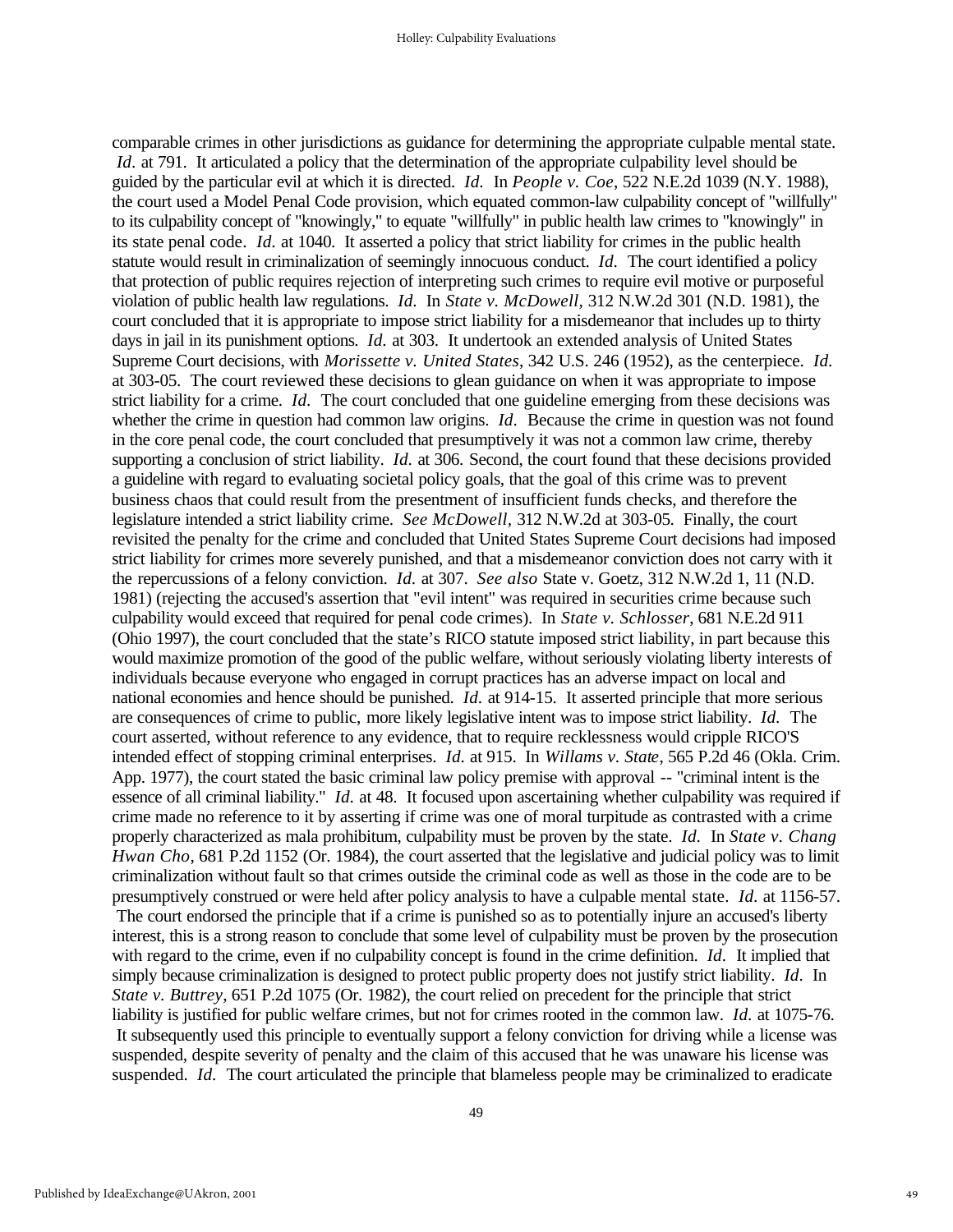evil and relied on the principle that strict liability is justified when requiring proof of culpability may make successful prosecution difficult. *Id.* at 1077. In *State v. Nagel*, 279 N.W.2d 911 (S.D. 1979), the court placed reliance upon the policy underlying the crime -- here the "Blue Sky" securities regulation law, which it identified as maximizing the protection of inexperienced investors. *Id.* at 914-15. It concluded that this purpose warranted imposing strict liability, however, it did not demonstrate that it was aware of the difference in policy implications for imposing strict liability for all of the objective elements of the crimes involved, or just the circumstantial element of "unregistered." *Id.* The court attempted to distinguish United States Supreme Court holdings in *United States v. United States Gypsum Co.*, 438 U.S. 422 (1978), and *Morissette v. United States*, 342 U.S. 246 (1952). The court, to distinguish *United States Gypsum Co.*, which held that the prosecution must prove culpability, asserted that anti-competitive conduct is more vague and more likely to encompass innocent conduct then is conduct related to sales of securities. *Id.* It asserted that securities crimes were like public welfare crimes which the *Morissette* court stated could be strict liability crimes (or an element could be strict liability) in part because an accused by checking could determine that conduct was wrong). *Id.* In *State v. Larsen*, 865 P.2d 1355 (Utah 1993), the court relied on precedent to identify policy that called for rejecting inclusion of a "scienter" requirement in a securities fraud crime. *Id.* at 1358-59. Also, the court distinguished appropriate culpability for this state crime from the United States Supreme Court decision in *Ernst & Ernst v. Hochfelder*, 425 U.S. 185 (1976), which held that a federal securities crime did require "scienter" as the culpability for the crime. *See Nagel*, 279 N.W.2d at 914-15. *See also* State v. Fontana, 680 P.2d 1042, 1045 (Utah 1984) (implying policy of employing precedent from another state to evaluate culpability for depraved indifference murder). In *State v. Elton*, 680 P.2d 727 (Utah 1984), the court asserted to determine the requisite culpable mental state for the circumstantial element of the age of the victim (sixteen or less) for the crime of unlawful sexual intercourse, the purpose(s) for criminalization must be examined. *Id.* at 729. One such purpose is to deter persons from engaging in sexual intercourse with a young, immature person, and thereby avoid risks of unexpected pregnancies. *Id.* In light of that purpose, counterbalanced by long established requirements for some level of culpability, the court decided that criminal negligence is the appropriate culpability for the age of the victim element. *Id.* It identified and then rejected the policy justifications for the position taken in many jurisdictions that strict liability should be imposed with regard to the age of the victim as a circumstantial element in a crime involving consensual sex with a young woman. *Id.* at 730. It identified and rejected what it implied was conceptually flawed use of doctrine of transferred intent in majority jurisdictions. *Id.* The court held it was unfair therefore to hold the accused morally responsible with regard to the age of his consenting sex partner because the accused was engaging in crime (fornication). *Elton*, 680 P.2d at 731. It found that this policy justification turned the doctrine of lesser included crimes on its head, and was potentially fundamentally unfair. *Id. See also* State v. Lakey, 659 P.2d 1061, 1063 (Utah 1983) (implying, based upon two prior precedent cases, the policy that the appropriate culpability for theft by false pretense must be purpose, and noting that these cases had held when an accused gave person a postdated check or otherwise knew check was to be held for a time before presentment, such a person could not be convicted of crime); State v. Stepniewski, 314 N.W.2d 98, 101-05 (Wis. 1982) (reviewing history in federal and state law of public welfare offenses which impose strict liability, and making express reference to policies justifying strict liability -- relatively small penalties and need to protect public from potential harm). In *State v. Collova*, 255 N.W.2d 581 (Wis. 1977), the court expressly recognized that when the legislature failed to decide on the appropriate culpable mental state for a crime, the courts must then ascertain the legislative intent, but went on to determine the requisite culpability by a policy analysis. *Id.* at 584. It cited to the principle that the element of "scienter" was rule with regard to the definitions of crimes. *Id.* at 584-85. The court cited to the public welfare offense category exception to the requirement of culpability, and identified key rationales for strict liability to include regulatory origins, assumption of risks, administrative efficiency, small penalties, and the need to effectively protect the public. *Id.* at 585. It then focused upon the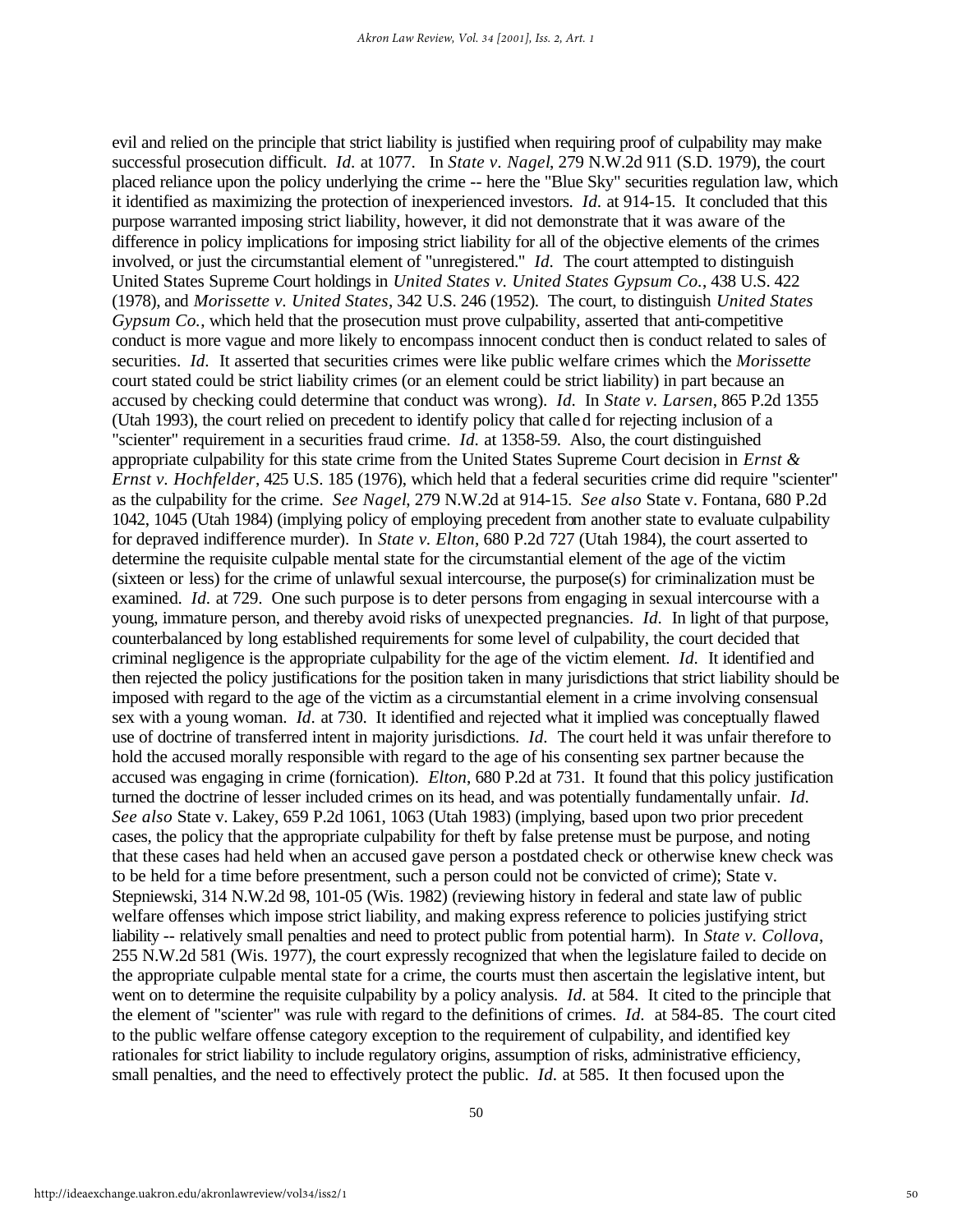relatively severe penalty if convicted of this misdemeanor of driving while one's license was suspended or revoked (mandatory minimum of ten days in county jail), to conclude that some level of culpability must be proved by the state with regard to circumstantial element that the driver's license must be suspended or revoked at the time the person is driving. *Id.* at 587. The court finally decided that simple negligence would suffice as appropriate culpable mental state. *Id.* at 588. In *People v. Brown*, 457 N.E.2d 6 (Ill. 1983), the court employed precedent, principle, and policy to try to justify its conclusion that the legislature intended to create a strict liability crime. *Id.* at 7-8. This analysis is flawed by the fact that by the court's own admission that statute criminalizes innocent persons, the purpose of criminalization was to deter theft of automobiles, and theft as a traditional crime almost universally held to be a crime requiring proof of relatively high culpability. *Id.* at 9. *See also* State v. Young, 525 N.E.2d 1363, 1369 (Ohio 1988) (focusing so heavily on deciding whether recklessness, its statutory default culpability, would satisfy the constitutional "scienter" requirement for criminalizing possession of child pornography that it completely ignored policy and precedent which had long established "knowingly" as the appropriate/requisite culpable mental state for possession crimes).

<sup>45</sup> State v. Tedesco, 397 A.2d 1352, 1359 (Conn. 1978) (holding that the trial record provided a basis for concluding that accused might have been acquitted if the jury had been instructed on the correct level of culpability with regard to the conduct element of the crime charged, though its analysis was without reference to specific facts in the appellate record); State v. Fox, 866 P.2d 181, 182 (Idaho 1993) (holding that trial record provided adequate evidence that the defendant knew he possessed particular prohibited drug, and defendant was actually claiming that there was inadequate evidence to prove that he knew the drug was illegal); People v. Sevilla, 547 N.E.2d 117, 123 (Ill. 1989); State v. Buchanan, 549 N.W.2d 291, 294 (Iowa 1996) (holding that the circumstantial element of a serious misdemeanor, obstructing or resisting a police officer, was a strict-liability element and thus the record need not establish a reasonable basis for finding that the accused was aware that the person he was resisting was a police officer); State v. Cantrell, 673 P.2d 1147, 1150 (Kan. 1983); State v. Morey, 427 A.2d 479, 481, 485 (Me. 1981); State v. Davis, 398 A.2d 1218, 1220 (Me. 1979); State v. Carson, 941 S.W.2d 518, 522 (Mo. 1997) (focusing upon accused's claim that he lacked knowledge about possession of the controlled substance); State v. Jones, 865 S.W.2d 658, 661-62 (Mo. 1993); State v. Munson, 714 S.W.2d 515, 524-26 (Mo. 1986); State v. Brown, 755 P.2d 1364, 1368 (Mont. 1988); State v. Haines, 709 A.2d 762, 767 (N.H. 1998) (deciding that "knowledge" rather than "purpose" was appropriate culpable mental state, making express reference to accused's claim that evidence was insufficient to prove guilt if culpable mental state was "purpose" and finding that the accused was not even attempting to argue that he was unaware he was wearing body armor at the time of the commission of the felony); People v. Ryan, 626 N.E.2d 51, 57 (N.Y. 1993); People v. McNamara, 585 N.E.2d 788, 792-93 (N.Y. 1991) (focusing upon whether the charging instrument alleged facts adequate to prove that a parked vehicle was a "public place" for purposes of the state's public lewdness crime); People v. Coe, 522 N.E.2d 1039, 1041 (N.Y. 1988); State v. Schlosser, 681 N.E.2d 911, 915 (Ohio 1997); State v. McGee, 680 N.E.2d 975, 977 (Ohio 1997); State v. Young, 525 N.E.2d 1363, 1369 (Ohio 1988); State v. Guthrie, 741 P.2d 509, 510 (Or. 1987) (remanding case to determine if the evidence was sufficient to convict); State v. Chang Hwan Cho, 681 P.2d 1152, 1157 (Or. 1984) (concluding that the state had failed to offer evidence to prove accused acted with any level of culpability); State v. Langan, 652 P.2d 800, 804 (Or. 1982) (concluding that the trial record included ample evidence that accused was aware of facts that would make activity in place of business "unlawful" gambling); State v. Olsen, 462 N.W.2d 474, 477 (S.D. 1990) (holding that the state failed to produce evidence that the accused was aware of risk of danger to others, and affirming the preliminary dismissal of second-degree manslaughter charge, though noting that the state need not prove that accused was aware of risk of death); State v. Carson, 950 S.W.2d 951, 956 (Tenn. 1997) (holding that the record established that the accused, who waited outside while planned armed robbery took place, was also guilty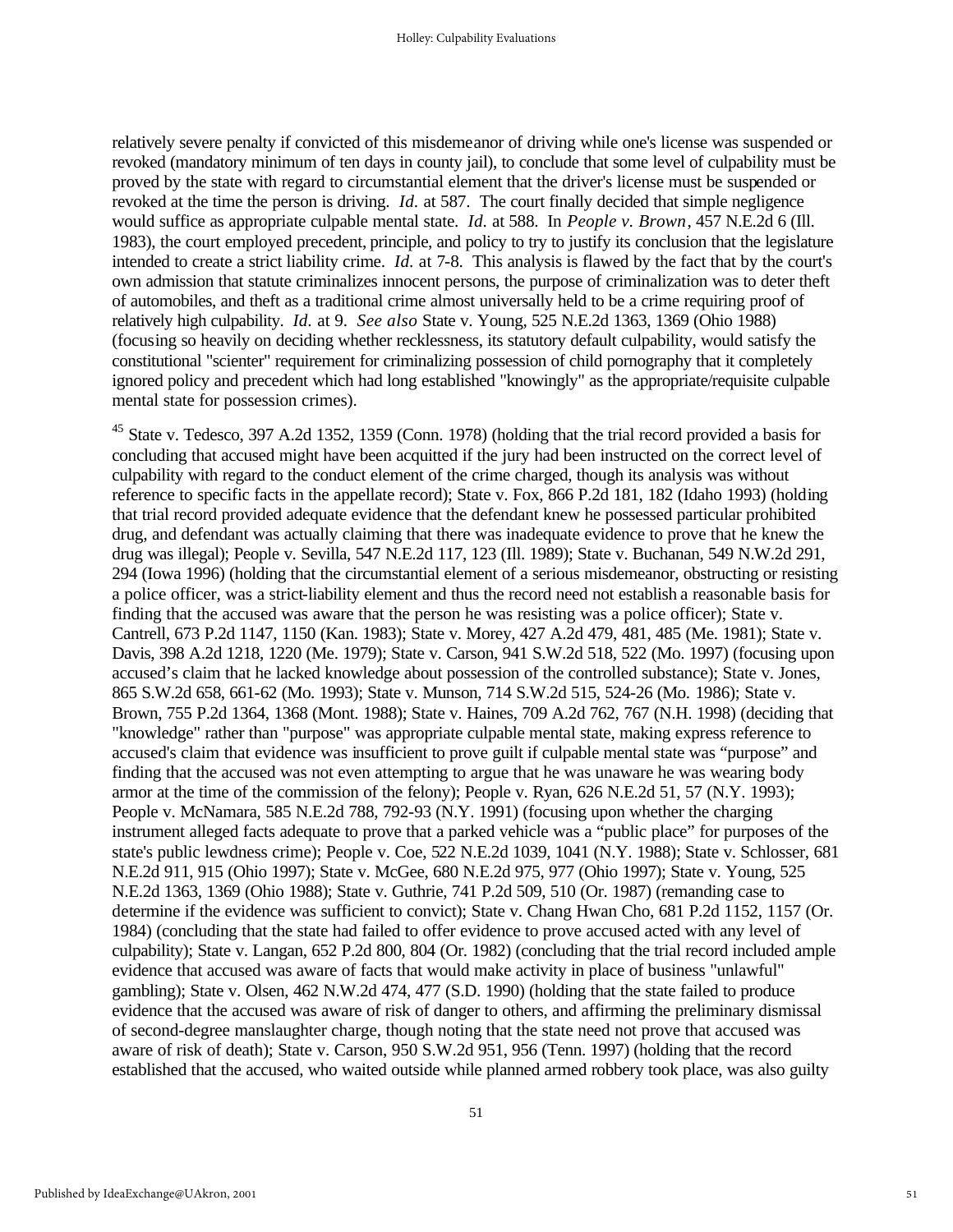of aggravated assault and the reckless endangerment crimes committed by his co-defendants because they were foreseeable in light of the robbery); State v. Wilson, 924 S.W.2d 648, 651-52 (Tenn. 1996) (focusing on the result element of assault and whether the state had proved at least that the accused was aware that conduct would put a reasonable victim in fear of imminent bodily injury and concluding (probably erroneously) that the state failed to prove that accused was aware of that fact to a reasonable certainty that when he and cohorts fired several gunshots into a dwelling); State v. Fontana, 680 P.2d 1042, 1048 (Utah 1984); State v. Lakey, 659 P.2d 1061, 1064 (Utah 1983); State v. Kemp, 318 N.W.2d 13, 20 (Wis. 1982); State v. Collova, 255 N.W.2d 581, 586 (Wis. 1977).

<sup>46</sup> State v. Silveira, 503 A.2d 599, 603-04 (Conn. 1986) (making an express and implicit recognition); State v. Pinero, 778 P.2d 704, 715 (Haw. 1989) (stating that jury instructions must include instruction on the requisite culpability for the elements of the crime charged); State v. Stiffler, 788 P.2d 220, 221 (Idaho 1990) (noting that the precise question the court must address in this case is whether any mistake of accused with regard to the age of the female with whom he had sexual intercourse would disprove the criminal intent required for statutory rape). *See also* State v. Freeman, 450 N.W.2d 826, 826-27 (Iowa 1990) (citing generally to common law for principle that mistake is only a defense when it precludes proof of the mental state necessary to commit the crime). In *State v. Tedesco*, 397 A.2d 1352, 1357 (Conn. 1978), the court partially recognized the doctrine was unnecessary but then recharacterized the defense claim as mistake of law. *Id.* at 1357. It later decided another of defendant's claims of error raised an issue regarding the requisite culpable mental state for the crime charged, and whether the evidence justified the conviction once the requisite culpable mental state was decided upon. *Id.* at 1358-59. The court failed to realize that these defense claims were substantively the same or, at the very least, overlapping. *Id.*

<sup>47</sup> State v. Silveira, 503 A.2d 599, 603 (Conn. 1986).

<sup>48</sup> In *People v. Crane*, 585 N.E.2d 99 (Ill. 1991), the accused, charged with intentional and knowing murder, claimed he acted in self-defense the first time he assaulted the deceased, and that he believed deceased was already dead the second time he burned his prone body. *Id.* at 102. The trial judge rejected defense counsel's request for a mistake-of-fact instruction with regard to the burning because the Illinois statute on mistake of fact made it clear that the doctrine was a way of acknowledging that the accused may not have had the requisite culpable mental state. *Id.* The trial judge's reason for rejecting this request was that he had instructed the jury that the state must prove beyond a reasonable doubt that the accused knew his acts were likely to cause the death of the deceased. *Id.* The Illinois Supreme Court found that the trial judge's actions were grounds for reversal because Illinois statutes expressly recognized the mistake-of-fact defense, and the culpability instruction did not alert the jury to the defense. *Id.* The court ignored completely the more salient point that the trial judge had failed to use the statutory definition of "knowingly" to explain to the jury that the state must prove that the accused was aware of the probability that death would result. *See also* State v. Freeman, 267 N.W.2d 69, 70-71 (Iowa 1978) (noting that the trial judge gave erroneous culpability instruction with regard to the theft charge, but the nature of that error was never identified by the Iowa Supreme Court); State v. Beishir, 646 S.W.2d 74, 77 (Mo. 1983) (characterizing Model Penal Code provision on culpability with regard to the age of the victim in a deviate sexual intercourse case as creating a defense). For further discussion, see *infra* notes 176-80 and accompanying text.

<sup>49</sup> State v. Hazlewood, 946 P.2d 875 (Ala. 1997) (2.5 points); State v. Rice, 626 P.2d 104 (Ala. 1981) (1.5 points); Hentzner v. State, 613 P.2d 821 (Ala. 1980) (2 points); State v. Guest, 583 P.2d 836 (Ala. 1978) (1.5 points); People v. Krovarz, 697 P.2d 378 (Colo. 1985) (4 points); People v. Moore, 674 P.2d 354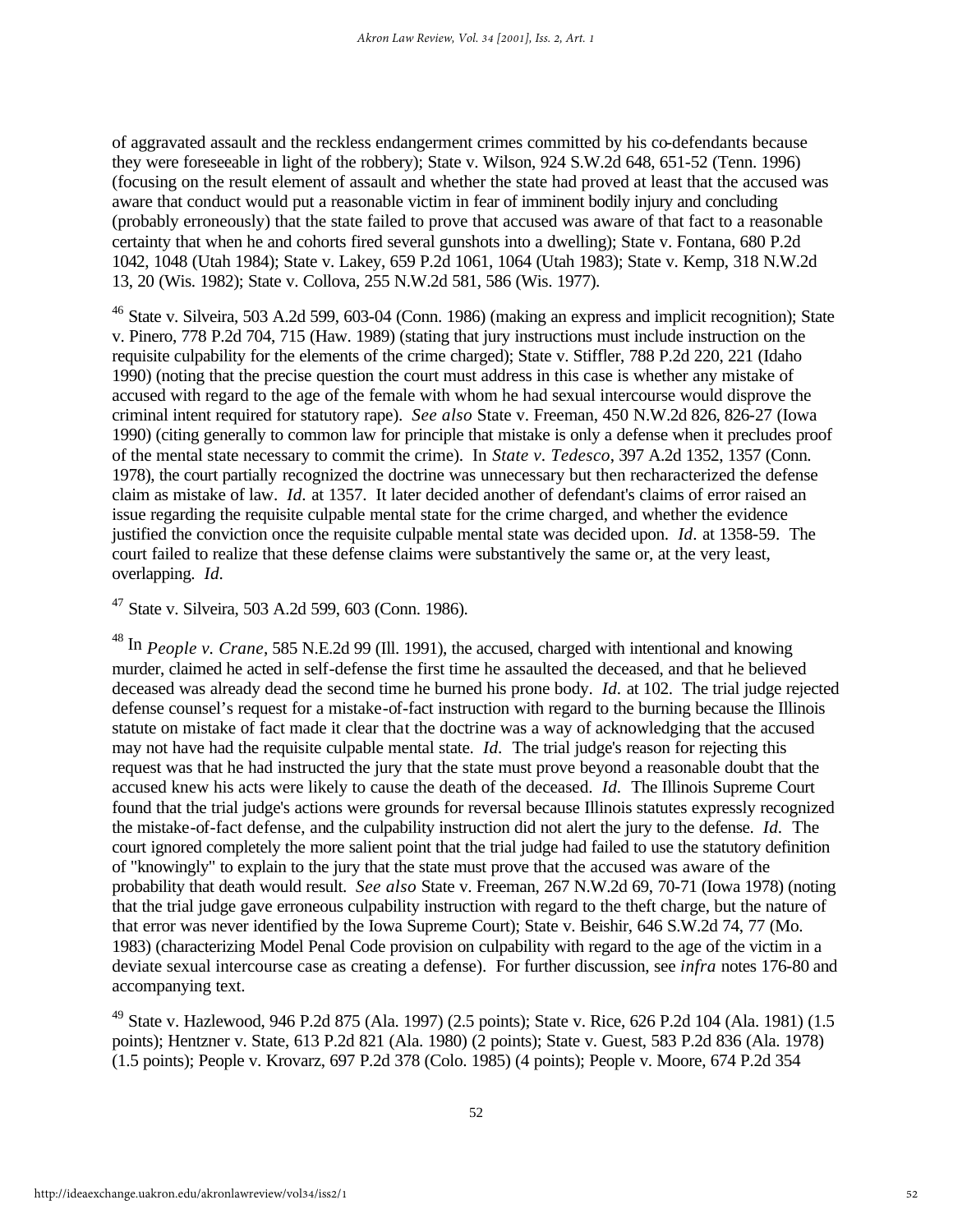(Colo. 1984) (1 point); City of Englewood v. Hammes, 671 P.2d 947 (Colo. 1983) (2.5 points); People v. Mascarenas, 666 P.2d 101 (Colo.1983) (2 points); People v. Andrews, 632 P.2d 1012 (Colo. 1981) (4 points); People v. Bridges, 620 P.2d 1 (Colo. 1980) (.5 point); People v. Washburn, 593 P.2d 962 (Colo. 1979) (1.5 points); Chicone v. State, 684 So.2d 736 (Fla.1996) (2.5 points); State v. Gray, 435 So.2d 816 (Fla. 1983) (1 point); Daniels v. State, 448 S.E.2d 185 (Ga. 1994) (2 points); Jones v. State, 439 S.E.2d 645 (Ga. 1994) (1 point); Potter v. State, 684 N.E.2d 1127 (Ind. 1997) (0 points); Dausch v. State, 616 N.E.2d 13 (Ind. 1993) (1 point); State v. Keihn, 542 N.E.2d 963 (Ind. 1989) (3.5 points); Clarkson v. State, 486 N.E.2d 501 (Ind. 1985) (0 points); State v. Larson, 653 So.2d 1158 (La. 1995) (1.5 points); State v. Cinel, 646 So.2d 309 (La. 1994) (1.5 points); State v. Ritchie, 590 So.2d 1139 (La. 1991) (2.5 points); State v. Chism, 436 So.2d 464 (La. 1983) (1.5 points); State v. Fuller, 414 So.2d 306 (La. 1982) (2.5 points); State v. Duncan, 390 So.2d 859 (La. 1980) (1.5 points); State v. Elzie, 343 So.2d 712(La. 1977) (2.5 points); Outmezguine v. State, 641 A.2d 870 (Md. 1994) (2 points); Garnett v. State, 632 A.2d 797 (Md. 1993) (2 points); Warfield v. State, 554 A.2d 1238 (Md. 1989) (2.5 points); Commonwealth v. Luna, 641 N.E.2d 1050 (Mass. 1994) (.5 point); Commonwealth v. Alvarez, 596 N.E.2d 325 (Mass. 1992) (1 point); Commonwealth v. Schuchardt, 557 N.E.2d 1380 (Mass. 1990) (.5 point); Commonwealth v. Miller, 432 N.E.2d 463 (Mass. 1982) (1 point); People v. Quinn, 487 N.W.2d 194 (Mich. 1992) (2.5 points); People v. Cash, 351 N.W.2d 822 (Mich. 1984) (2 points); In re Welfare of A.A.E., 590 N.W.2d 773 (Minn. 1999) (2.5 points); State v. Orsello, 554 N.W.2d 70 (Minn. 1996) (3 points); State v. Ryan, 543 N.W.2d 128 (Neb. 1996) (1.5 points); State v. Williams, 503 N.W.2d 561 (Neb. 1993) (.5 point); State v. LaFreniere, 481 N.W.2d 412 (Neb. 1992) (2 points); State v. Beck, 471 N.W.2d 128 (Neb. 1991) (.5 point); State v. Meyer, 460 N.W.2d 656 (Neb. 1990) (0 points); State v. Bachkora, 427 N.W.2d 71 (Neb. 1988) (1 point); State v. Schott, 384 N.W.2d 620 (Neb. 1986) (1.5 points); Batt v. State, 901 P.2d 664 (Nev. 1995) (1.5 points); Jenkins v. State, 877 P.2d 1063 (Nev. 1994) (1 point); Robey v. State, 611 P.2d 209 (Nev. 1980) (.5 point); State v. Bridges, 628 A.2d 270 (N.J. 1993) (1.5 points); State v. Sewell, 603 A.2d 21 (N.J. 1992) (5 points); State v. Lashinsky, 404 A.2d 1121 (N.J. 1979) (1.5 points); Santillanes v. State, 849 P.2d 358 (N.M. 1993) (2 points); State v. Pierce, 788 P.2d 352 (N.M. 1990) (2 points); Reese v. State, 745 P.2d 1146 (N.M. 1987) (1.5 points); State v. Lucero, 647 P.2d 406 (N.M. 1982) (1 point); State v. Pierce, 488 S.E.2d 576 (N.C. 1997) (.5 point); State v. Bogle, 376 S.E.2d 745 (N.C. 1989) (1 point); Commonwealth v. Falana, 696 A.2d 126 (Pa. 1997) (0 points); Commonwealth v. Lurie, 569 A.2d 329 (Pa. 1990) (1.5 points); Commonwealth v. Lobiondo, 462 A.2d 662 (Pa. 1983) (3.5 points); State v. Champa, 494 A.2d 102 (R.I. 1985) (.5 point); State v. Rowell, 487 S.E.2d 185 (S.C. 1997) (1.5 points); State v. Bryant, 447 S.E.2d 852 (S.C. 1994) (1.5 points); State v. Jefferies, 446 S.E.2d 427 (S.C. 1994) (3 points); State v. Ferguson, 395 S.E.2d 182 (S.C. 1990) (2 points); Schultz v. State, 923 S.W.2d 1 (Tex. Crim. App. 1996) (2.5 points); Bruno v. State, 845 S.W.2d 910 (Tex. Crim. App. 1993) (1 point); McQueen v. State, 781 S.W.2d 600 (Tex.Crim.App. 1989) (3.5 points); Hill v. State, 765 S.W.2d 794 (Tex. Crim. App. 1989) (.5 point); Kelly v. State, 748 S.W.2d 236 (Tex. Crim. App. 1988) (1 point); Stewart v. State, 718 S.W.2d 286 (Tex. Crim. App.1986) (0 points); Alvarado v. State, 704 S.W.2d 36 (Tex. Crim. App. 1985) (4.5 points); Ledesma v. State, 677 S.W.2d 529 (Tex. Crim. App. 1984) (.5 point); Roof v. State, 665 S.W.2d 490 (Tex. Crim. App. 1984) (1.5 points); Murphy v. State, 665 S.W.2d 116 (Tex. Crim. App. 1983) (0 points); State v. Mott, 692 A.2d 360 (Vt. 1997) (.5 point); State v. Searles, 621 A.2d 1281 (Vt. 1993) (2 points); State v. Sargent, 594 A.2d 401 (Vt. 1991) (3 points); State v. Stanislaw, 573 A.2d 286 (Vt. 1990) (1.5 points); State v. Audette, 543 A.2d 1315 (Vt. 1988) (2 points); State v. Patch, 488 A.2d 755 (Vt. 1985) (.5 point); State v. Groom, 947 P.2d 240 (Wash. 1997) (1 point); State v. Shipp, 610 P.2d 1322 (Wash. 1980) (3.5 points); State v. Stroh, 588 P.2d 1182 (Wash. 1979) (1 point); State v. Brown, 422 S.E.2d 489 (W.Va. 1992) (3 points); Bryan v. State, 745 P.2d 905 (Wyo. 1987) (.5 point); Capshaw v. State, 737 P.2d 740 (Wyo. 1987) (2.5 points); Dorador v. State, 573 P.2d 839 (Wyo. 1978) (2 points).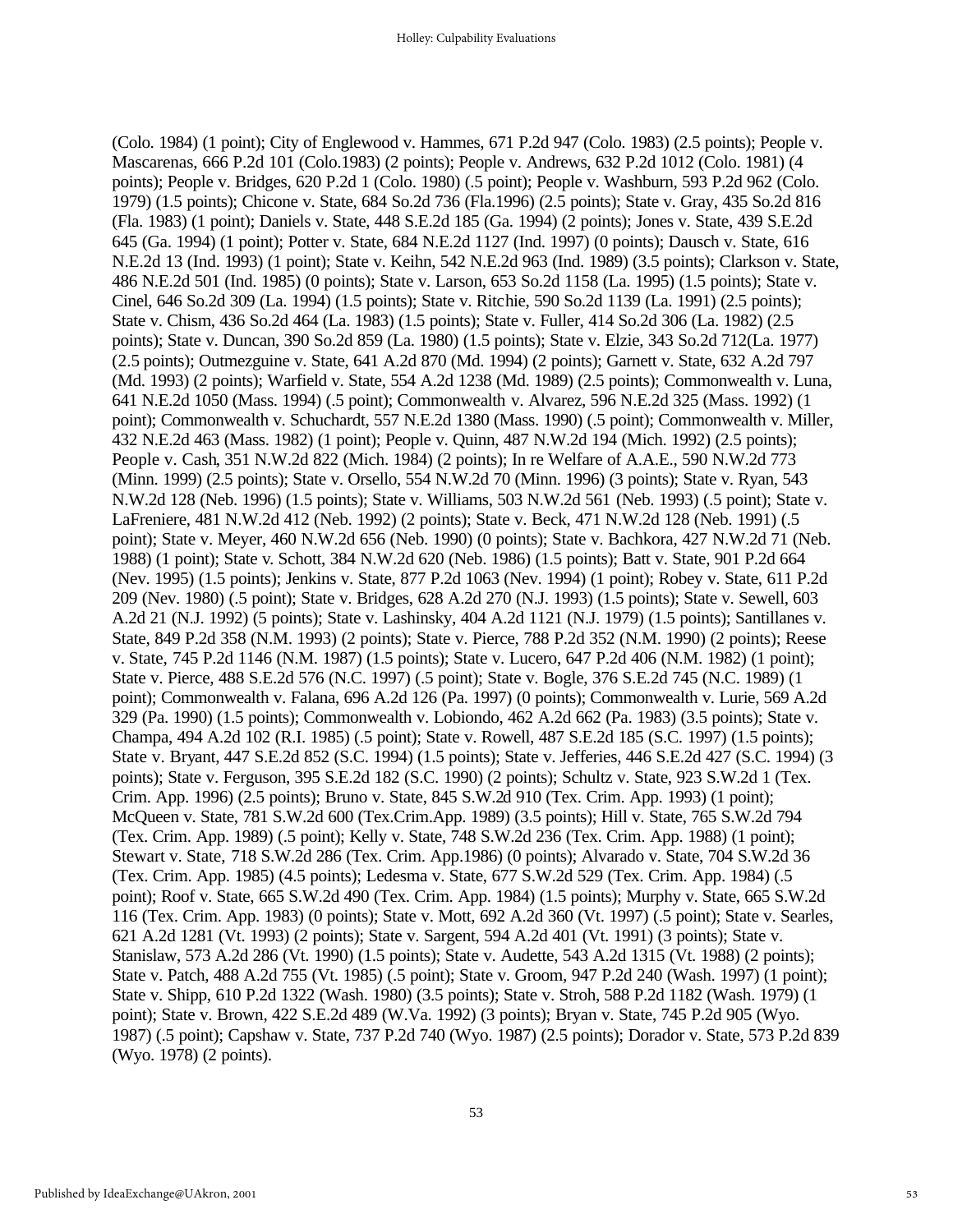<sup>50</sup> People v. Krovarz, 697 P.2d 378 (Colo. 1985) (4 points); People v. Andrews, 632 P.2d 1012 (Colo. 1981) (4 points); State v. Sewell, 603 A.2d 21 (N.J. 1992) (5 points); Alvarado v. State, 704 S.W.2d 36 (Tex. Crim. App. 1985) (4.5 points).

<sup>51</sup> State v. Hazlewood, 946 P.2d 875 (Ala. 1997) (2.5 points); Hentzner v. State, 613 P.2d 821 (Ala. 1980) (2 points); City of Englewood v. Hammes, 671 P.2d 947 (Colo. 1983) (2.5 points); People v. Mascarenas, 666 P.2d 101 (Colo. 1983) (2 points); Chicone v. State, 684 So.2d 736 (Fla. 1996) (2.5 points); Daniels v. State, 448 S.E.2d 185 (Ga. 1994) (2 points); State v. Keihn, 542 N.E.2d 963 (Ind. 1989) (3.5 points); State v. Ritchie, 590 So.2d 1139 (La. 1991) (2.5 points); State v. Fuller, 414 So.2d 306 (La. 1982) (2.5 points); State v. Elzie, 343 So.2d 712 (La. 1977) (2.5 points); Outmezguine v. State, 641 A.2d 870 (Md. 1994) (2 points); Garnett v. State, 632 A.2d 797 (Md. 1993) (2 points); Warfield v. State, 554 A.2d 1238 (Md. 1989) (2.5 points); People v. Quinn, 487 N.W.2d 194 (Mich. 1992) (2.5 points); People v. Cash, 351 N.W.2d 822 (Mich. 1984) (2 points); In re Welfare of A.A.E., 590 N.W.2d 773 (Minn. 1999) (2.5 points); State v. Orsello, 554 N.W.2d 70 (Minn. 1996) (3 points); State v. LaFreniere, 481 N.W.2d 412 (Neb. 1992) (2 points); Santillanes v. State, 849 P.2d 358 (N.M. 1993) (2 points); State v. Pierce, 788 P.2d 352 (N.M. 1990) (2 points); Commonwealth v. Lobiondo, 462 A.2d 662 (Pa. 1983) (3.5 points); State v. Jefferies, 446 S.E.2d 427 (S.C. 1994) (3 points); State v. Ferguson, 395 S.E.2d 182 (S.C. 1990) (2 points); Schultz v. State, 923 S.W.2d 1 (Tex. Crim. App. 1996) (2.5 points); McQueen v. State, 781 S.W.2d 600 (Tex. Crim. App. 1989) (3.5 points); State v. Searles, 621 A.2d 1281 (Vt. 1993) (2 points); State v. Sargent, 594 A.2d 401 (Vt. 1991) (3 points); State v. Audette, 543 A.2d 1315 (Vt. 1988) (2 points); State v. Shipp, 610 P.2d 1322 (Wash. 1980) (3.5 points); State v. Brown, 422 S.E.2d 489 (W.Va. 1992) (3 points); Capshaw v. State, 737 P.2d 740 (Wyo. 1987) (2.5 points); Dorador v. State, 573 P.2d 839 (Wyo. 1978) (2 points).

<sup>52</sup> State v. Rice, 626 P.2d 104 (Ala. 1981) (1.5 points); State v. Guest, 583 P.2d 836 (Ala. 1978) (1.5 points); People v. Moore, 674 P.2d 354 (Colo. 1984) (1 point); People v. Bridges, 620 P.2d 1 (Colo. 1980) (.5 point); People v. Washburn, 593 P.2d 962 (Colo. 1979) (1.5 points); State v. Gray, 435 So.2d 816 (Fla. 1983) (1 point); Jones v. State, 439 S.E.2d 645 (Ga. 1994) (1 point); Potter v. State, 684 N.E.2d 1127 (Ind. 1997) (0 points); Dausch v. State, 616 N.E.2d 13 (Ind. 1993) (1 point); Clarkson v. State, 486 N.E.2d 501 (Ind. 1985) (0 points); State v. Larson, 653 So.2d 1158 (La. 1995) (1.5 points); State v. Cinel, 646 So.2d 309 (La. 1994) (1.5 points); State v. Chism, 436 So.2d 464 (La. 1983) (1.5 points); State v. Duncan, 390 So.2d 859 (La.1980) (1.5 points); Commonwealth v. Luna, 641 N.E.2d 1050 (Mass. 1994) (.5 point); Commonwealth v. Alvarez, 596 N.E.2d 325 (Mass. 1992) (1 point); Commonwealth v. Schuchardt, 557 N.E.2d 1380 (Mass. 1990) (.5 point); Commonwealth v. Miller, 432 N.E.2d 463 (Mass. 1982) (1 point); State v. Ryan, 543 N.W.2d 128 (Neb. 1996) (1.5 points); State v. Williams, 503 N.W.2d 561 (Neb. 1993) (.5 point); State v. Beck, 471 N.W.2d 128 (Neb. 1991) (.5 point); State v. Meyer, 460 N.W.2d 656 (Neb. 1990) (0 points); State v. Bachkora, 427 N.W.2d 71 (Neb. 1988) (1 point); State v. Schott, 384 N.W.2d 620 (Neb. 1986) (1.5 points); Batt v. State, 901 P.2d 664 (Nev. 1995) (1.5 points); Jenkins v. State, 877 P.2d 1063 (Nev. 1994) (1 point); Robey v. State, 611 P.2d 209 (Nev. 1980) (.5 point); State v. Bridges, 628 A.2d 270 (N.J. 1993) (1.5 points); State v. Lashinsky, 404 A.2d 1121 (N.J.1979) (1.5 points); Reese v. State, 745 P.2d 1146 (N.M. 1987) (1.5 points); State v. Lucero, 647 P.2d 406 (N.M. 1982) (1 point); State v. Pierce, 488 S.E.2d 576 (N.C. 1997) (.5 point); State v. Bogle, 376 S.E.2d 745 (N.C. 1989) (1 point); Commonwealth v. Falana, 696 A.2d 126 (Pa. 1997) (0 points); Commonwealth v. Lurie, 569 A.2d 329 (Pa. 1990) (1.5 points); State v. Champa, 494 A.2d 102 (R.I. 1985) (.5 point); State v. Rowell, 487 S.E.2d 185 (S.C. 1997) (1.5 points); State v. Bryant, 447 S.E.2d 852 (S.C. 1994) (1.5 points); Bruno v. State, 845 S.W.2d 910 (Tex. Crim. App. 1993) (1 point); Hill v. State, 765 S.W.2d 794 (Tex. Crim. App. 1989) (.5 point); Kelly v. State, 748 S.W.2d 236 (Tex. Crim. App. 1988) (1 point); Stewart v. State, 718 S.W.2d 286 (Tex. Crim. App. 1986) (0 points); Ledesma v. State, 677 S.W.2d 529 (Tex. Crim. App.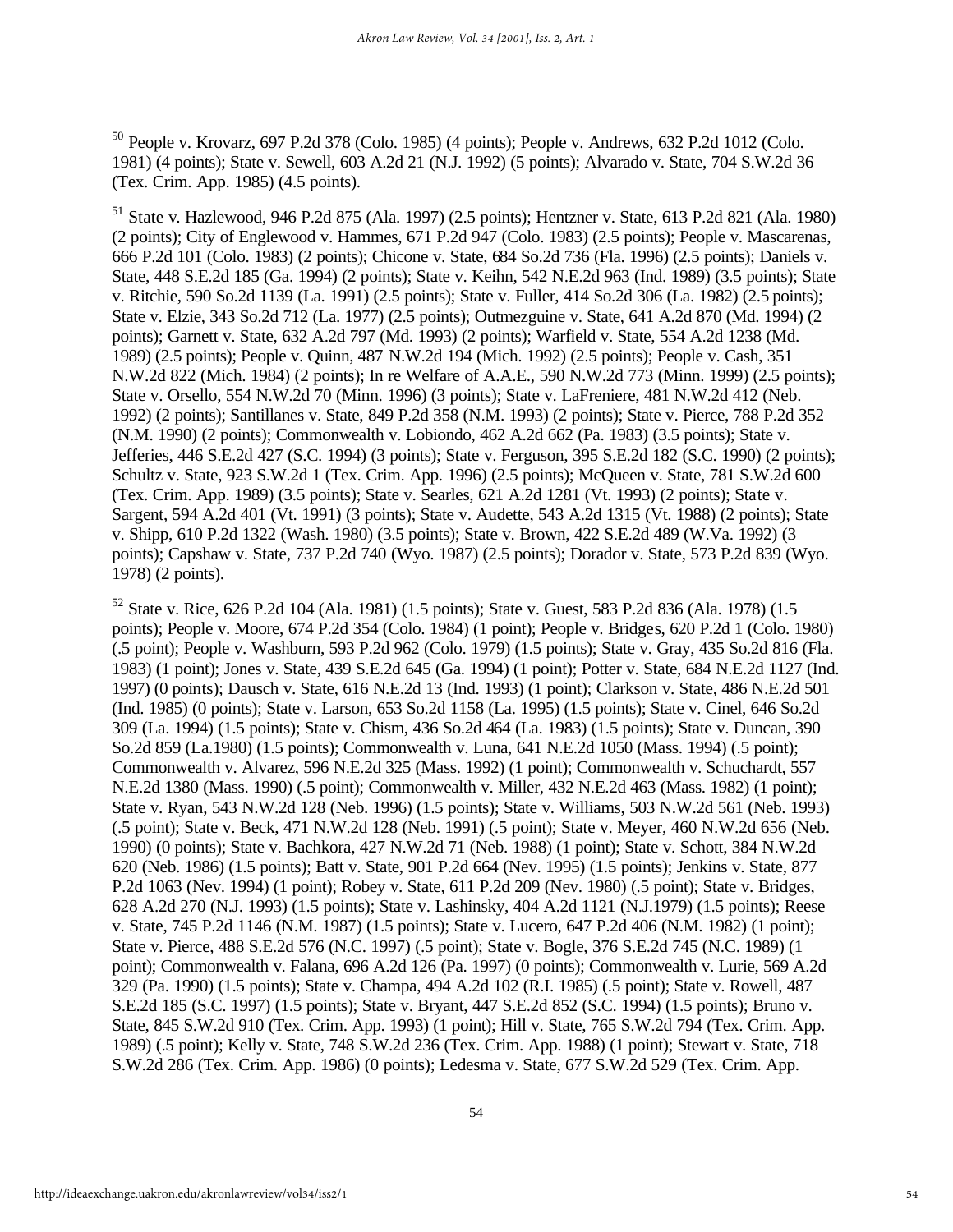1984) (.5 point); Roof v. State, 665 S.W.2d 490 (Tex. Crim. App. 1984) (1.5 points); Murphy v. State, 665 S.W.2d 116 (Tex. Crim. App. 1983); State v. Mott, 692 A.2d 360 (Vt. 1997) (.5 point); State v. Stanislaw, 573 A.2d 286 (Vt. 1990) (1.5 points); State v. Patch, 488 A.2d 755 (Vt. 1985) (.5 point); State v. Groom, 947 P.2d 240 (Wash. 1997) (1 point); State v. Stroh, 588 P.2d 1182 (Wash. 1979) (1 point); Bryan v. State, 745 P.2d 905 (Wyo. 1987) (.5 point).

<sup>53</sup> In *People v. Krovarz*, 697 P.2d 378 (Colo. 1985), the court noted that the trial judge did not isolate the element of the attempted aggravated robbery crime for which the defendant lacked specific intent, and therefore it would analyze the required mental state as it relates to all elements of the crime. *Id.* at 380- 81. It expressly recognized that attempted aggravated robbery consisted of all three types of objective elements -- conduct, circumstance, and result -- and expressly asserted that its task was therefore to examine the culpability concept of knowledge in relationship to each of these types of objective elements. *Id.* In *People v. Mascarenas*, 666 P.2d 101 (Colo. 1983), the court reversed an aggravated robbery conviction because it found that the trial court's jury instruction may have given the jury the impression that "knowingly" had to be proven only with regard to the result element of the crime, and not to the conduct element, "taking." *Id.* at 107-08. Hence in this case, in contrast to the cases discussed, *infra* at notes 68- 69 and accompanying text, express recognition of the need to attach a culpable mental state independently to each objective element of the crime resulted in the correct outcome in the case. *Id. See also* People v. Andrews, 632 P.2d 1012, 1015 (Colo. 1981); Chicone v. State, 684 So.2d 736, 743 (Fla. 1996) (making an express reference to circumstantial elements of "contraband drug" and "drug paraphernalia"); People v. Quinn, 487 N.W.2d 194, 199 (Mich. 1992) (recognizing that the legislature can require different levels of culpability for different objective elements of the same crime, including imposing strict liability for one element of a crime, but requiring some level of culpability for all other objective elements of the crime); State v. Ryan, 543 N.W.2d 128, 138 (Neb. 1996) (recognizing that mens rea should apply to each of the statutory elements which criminalize otherwise innocent conduct, citing as authority the United States Supreme Court decision in *United States v. X-Citement Video*, 513 U.S. 64 (1994)); State v. Sewell, 603 A.2d 21, 23-25 (N.J. 1992) (focusing on identifying the appropriate culpability for the assault-oriented conduct element of robbery, and asserting that to convert theft to robbery, the state must prove either accused caused bodily injury during the course of the theft or used force, and that the issue it had to decide was the culpability level for those alternative elements); Reese v. State, 745 P.2d 1146, 1147-48 (N.M. 1987) (focusing solely on the assignment of culpability to the circumstantial element of the characteristic of the victim of the aggravated assault and battery charges -- the victim must be a police officer for the aggravation to apply); State v. Jefferies, 446 S.E.2d 427, 431 nn. 7-8 (S.C. 1994) (defining "knowingly" and "purposefully" in relation to result objective elements without specifically identifying the result element of kidnapping); Schultz v. State, 923 S.W.2d 1, 3-4 (Tex. Crim. App. 1996) (evaluating court precedent with regard to appropriate culpability for result element of crimes when court's view was that criminalization was justified by that result element); Bruno v. State, 845 S.W.2d 910, 912 (Tex. Crim. App. 1993) (relying upon precedent as establishing that, to convict of unauthorized use of a vehicle, the state must prove culpability not only for conduct element, but also for critical circumstantial element of "without the owner's effective consent," but upholding the conviction despite the fact that jury instruction had failed to specifically direct jury to attach appropriate culpability of knowledge to the key circumstantial element.); McQueen v. State, 781 S.W.2d 600, 603 (Tex. Crim. App. 1989); Kelly v. State, 748 S.W.2d 236, 238-39 (Tex. Crim. App. 1988) (relying on precedent to confirm that assault crimes are result-based crimes, and stating that culpability must be proven related to the serious bodily injury result element of the crime); Alvarado v. State, 704 S.W.2d 36, 38-39 (Tex. Crim. App. 1985) (asserting that culpability must be applied to conduct which can be of three types under the penal code, conduct, circumstance, or result and also asserting that not all four levels of culpability can be attached to all three types of conduct elements -- all four can only be attached to result elements); State v. Sargent, 594 A.2d 401, 402 (Vt.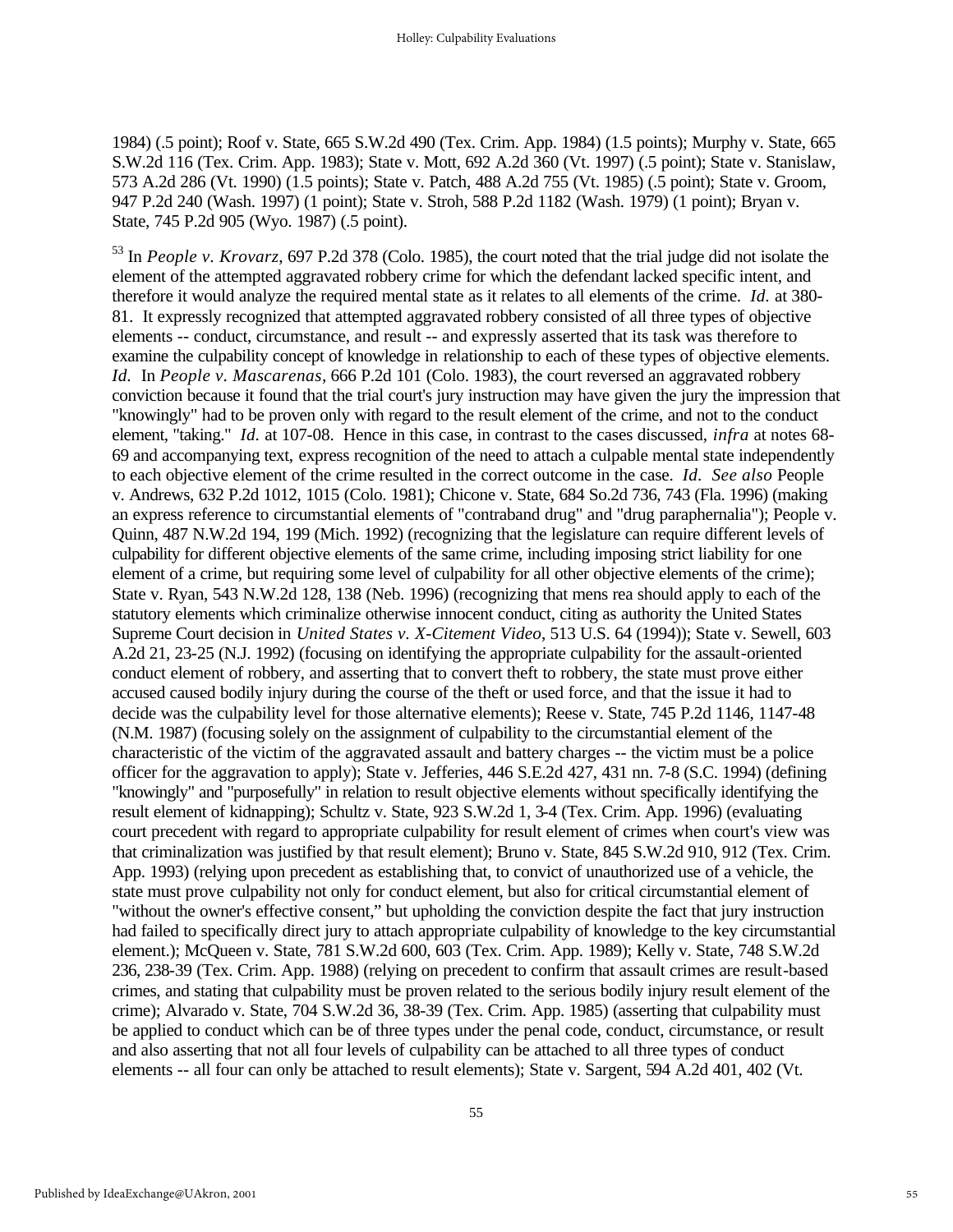1991) (focusing the appropriate culpability inquiry specifically on "confines" element of kidnapping, and expressly categorized it as a result element); State v. Audette, 543 A.2d 1315, 1316 (Vt. 1988) (making reference to result category of elements to ascertain the appropriate culpable mental state for kidnapping).

<sup>54</sup> In *Hentzner v. State*, 613 P.2d 821 (Ala. 1980), the court asserted that its task was to define "willfully" and concluded there were three possible definitions: accused must be proven to be aware of what he was doing; what he was doing was illegal; or what he was doing was wrong. *Id.* at 825. It opted for the third definition, on the grounds that it comports with normative principle that culpability for crimes, other than strict-liability crimes, is consciousness of wrongdoing. *Id.* In *People v. Krovarz*, 697 P.2d 378 (Colo. 1985), the court expressly defined "knowledge" as it applied to each category of objective element, but noted that the Colorado legislature amended its revised Penal Code to expressly define "knowledge" in relation to result elements of crimes. *Id.* at 382. Later, the court noted that, in 1977, the Colorado legislature eliminated definition of "intention" as it applied to conduct elements of crimes. *Id.* at 382-83. *See also* City of Englewood v. Hammes, 671 P.2d 947, 952 (Colo. 1983) (defining "knowingly" as applied to conduct, circumstance, and result objective elements); People v. Mascarenas, 666 P.2d 101, 107 (Colo. 1983) (approving by implication jury instruction defining "knowingly" as applied to conduct, circumstance, and result objective elements); People v. Andrews, 632 P.2d 1012, 1015-16 (Colo. 1981) (making express reference to "knowingly" with regard to conduct and circumstance elements and la ter making reference to statutory definition of "negligence" as it related to result and circumstantial elements of a crime); People v. Washburn, 593 P.2d 962, 964 (Colo. 1979) (noting that "intentionally" was specifically defined in statute); Chicone v. State, 684 So.2d 736, 740-41 n.5 (Fla. 1996) (equating common law "evil intent," "scienter," with more recent case law concept of "guilty knowledge" in the context of identifying the appropriate culpability for a drug possession conviction). In *Daniels v. State*, 448 S.E.2d 185 (Ga. 1994), the court asserted that, to constitute crime in the state, the prosecution must usually show criminal intention or negligence. *Id.* at 188. The court went on to define negligence by incorporating some general recklessness connotations -- reckless disregard of consequences or the rights and safety of others. *Id. See also* Jones v. State, 439 S.E.2d 645, 648 (Ga. 1994) (stating that malice implied the absence of all elements of justification or excuse, and the presence of an actual intent to cause the particular harm, or the wanton and willful doing of an act with awareness of a plain and strong likelihood that such harm may result); Dausch v. State, 616 N.E.2d 13, 15 (Ind. 1993) (making express reference to definitions of "intentionally" and "knowingly," but because the legislature defined these concepts only related to "conduct," the court's reference was general -- hence encompassing all three types of objective elements within the concept of conduct); State v. Keihn, 542 N.E.2d 963, 965 (Ind. 1989); State v. Ritchie, 590 So.2d 1139, 1148 (La. 1991) (equating "criminal negligence" with gross negligence in tort law as conduct demonstrating disregard of interests of others amounting to gross deviation from standard of care of reasonable person under the circumstances); State v. Chism, 436 So.2d 464, 467 (La. 1983) (holding an accessory-after-the-fact crime to require prosecution to prove two different levels of culpability - negligence with regard to commission of felony by other person, and intent to assist person avoid arrest, trial, conviction, or imprisonment and deciding that with regard to the latter culpability state could prove general or specific intent); State v. Fuller, 414 So.2d 306, 309 (La. 1982) (defining specific intent by reference to a state statutory definition that focused on intent with regard to prescribed criminal consequences); State v. Duncan, 390 So.2d 859, 861 (La. 1980) (making same statutory definition of "specific intent" as in *State v. Fuller*, 414 So.2d 306, 309 (La. 1982)); State v. Elzie, 343 So.2d 712, 714 (La. 1977) (noting the same statutory definition of "specific intent" as in *State v. Fuller*, 414 So.2d 306, 309 (La. 1982) and in *State v. Duncan*, 390 So.2d 859, 861 (La. 1980) and stating that the "general intent" statutory definition means the equivalent of "knowledge" with regard to consequences identified in the definition of the crime); Commonwealth v. Luna, 641 N.E.2d 1050, 1052 (Mass. 1994) (holding that modern common-law definition of "willful" equates it to "intentional conduct" and prosecution need not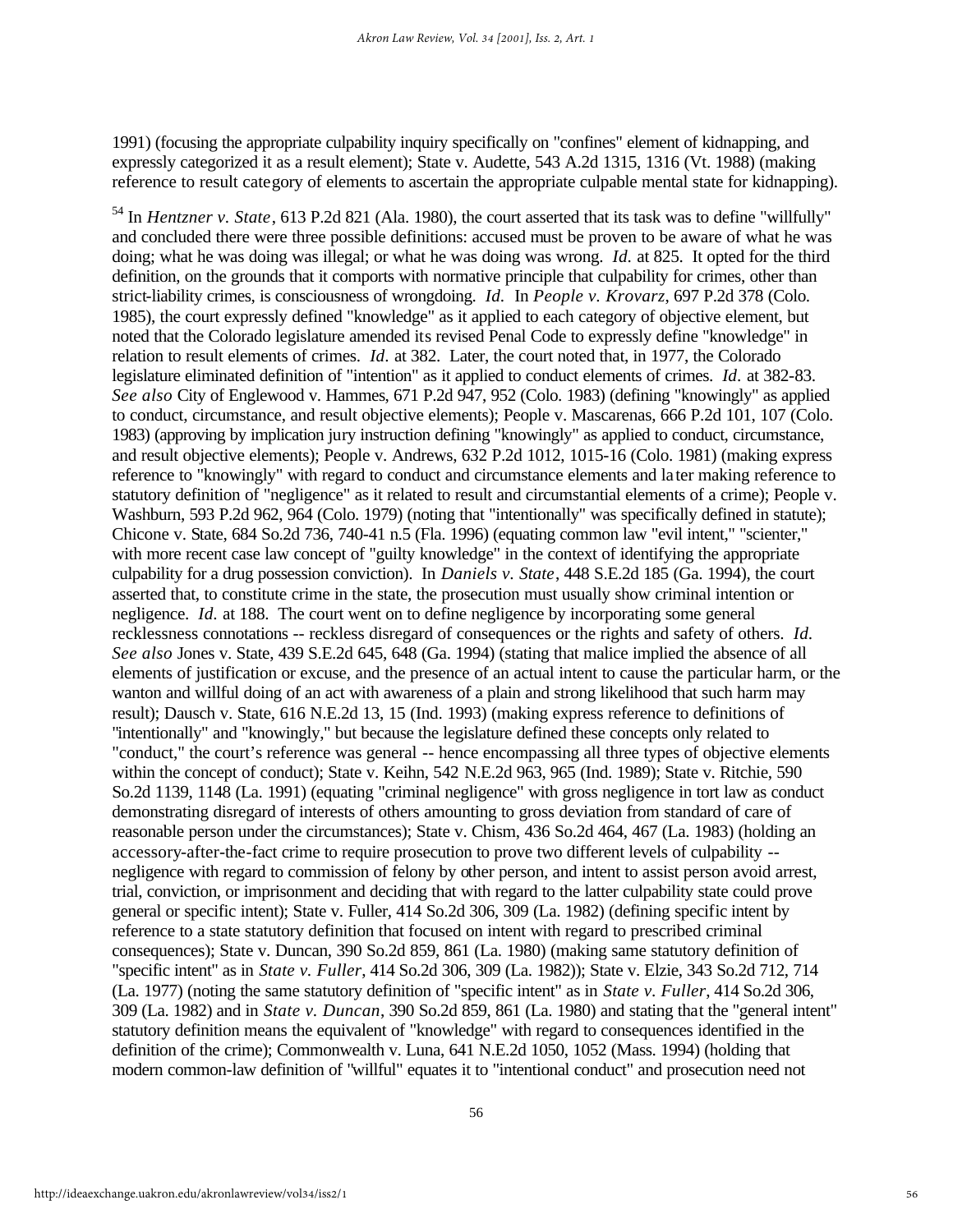prove an evil intent but failing to provide an indication how in the context of the objective elements of the crimes charged, the latter culpability definition differed significantly from the former); Commonwealth v. Schuchardt, 557 N.E.2d 1380, 1383 (Mass. 1990) (holding that "wantonness" is not lesser culpability to "willful and malicious," because wanton conduct, unlike the latter culpability, must be likely to cause substantial harm); *In re* Welfare of A.A.E., 590 N.W.2d 773, 775-76 (Minn. 1999) (making reference to statutory definition of "intentionally" as purpose to do the thing or cause the result and knowledge of those facts which are necessary to make conduct criminal which appear after the word "intentionally" and equating accused's claim that knowledge is requisite culpability to claim that crime of intentionally discharging a firearm under circumstances likely to endanger another was a "specific intent" crime). In *State v. Orsello*, 554 N.W.2d 70 (Minn. 1996), the court sought to articulate the difference in culpability of specific compared to general intent. It stated that general intent requires only that the accused intentionally engage in specific, prohibited conduct, while specific intent requires accused acted with an intention to produce a specific result. *Id.* at 72. The court made express reference to the degree to which the 1963 Minnesota Penal Code had borrowed culpability definitions from the Model Penal Code. *Id.* In *State v. LaFreniere*, 481 N.W.2d 412 (Neb. 1992), the court defined "knowledge" as a perception of facts needed to prove the crime. *Id.* at 414-15. It made no reference to "objective" elements generally, or to the fact that the objective element to which knowledge was to be attached was the circumstantial element of the "stolen" nature of the property the accused allegedly sold. *Id. See also* State v. Bachkora, 427 N.W.2d 71, 74 (Neb. 1988) (defining recklessness with regard to the result element of bodily injury in Model Penal Code terms); State v. Schott, 384 N.W.2d 620, 624 (Neb. 1986) (asserting common-law definition of "intentionally," and statutory definition of "recklessly"); Batt v. State, 901 P.2d 664, 667 (Nev. 1995) (identifying common-law definitions of "gross negligence"). In *State v. Sewell*, 603 A.2d 21 (N.J. 1992), the court expressly recognized the hierarchical culpability concept relationship between "purpose," "knowledge," and "recklessly." *Id.* at 23-24. It expressly referred to the legislatively created difference and similarity between "knowledge" and "recklessness" as those concepts are defined in relation to a result element of a crime. *Id.* at 28. *See also* State v. Pierce, 488 S.E.2d 576, 589 (N.C. 1997) (noting that specific intent crimes are crimes which have as an essential element a specific intent that a result be reached, while general intent crimes are crimes which only require commission of some act); Commonwealth v. Lobiondo, 462 A.2d 662, 664-65 (Pa. 1983) (reciting Model Penal Code emulating definition of "negligence" adopted by the Pennsylvania legislature, expressly stating definition of "recklessness," and then equating traditional common law "gross negligence" with the penal code definition of "recklessness"); State v. Champa, 494 A.2d 102, 105 (R.I. 1985) (suggesting a guideline for distinguishing general from specific intent -- when crime is a misdemeanor the prosecution need not prove specific intent); State v. Rowell, 487 S.E.2d 185, 186 (S.C. 1997) (equating recklessness to conscious failure to exercise due care or conscious indifference to the rights and safety of others); State v. Bryant, 447 S.E.2d 852, 854 (S.C.1994) (equating, in a conclusory fashion, "willful" with "intentional," and distinguished "malicious" from these concepts). In *State v. Jefferies*, 446 S.E.2d 427, 430 (S.C. 1994), the court, where the legislature had not revised its culpability definitions, expressly cited to four hierarchical culpability concepts of the Model Penal Code, as well as traditional common law categories of general and specific intent. *Id.* at 430-31. It cited with approval the earlier equation of the common law culpability concept of "specific intent" with the Model Penal Code culpability concept of "purpose." *Id. See also* State v. Ferguson, 395 S.E.2d 182, 183 (S.C. 1990) (citing to four hierarchical culpability concepts of the Model Penal Code.); Kelly v. State, 748 S.W.2d 236, 238 (Tex. Crim. App. 1988) (applying definition standards of "intent" and "knowledge" to result element of causing serious bodily injury); Alvarado v. State, 704 S.W.2d 36, 37 (Tex. Crim. App. 1985) (making the same analysis as in *Kelly v. State*, 748 S.W.2d 236, 238 (Tex. Crim. App. 1988)); State v. Sargent, 594 A.2d 401, 402 (Vt. 1991) (employing the Model Penal Code's hierarchical definition structure and rationale for why serious felonies normatively required proof of at least "knowingly" as opposed to recklessly or negligently, though the legislature had not revised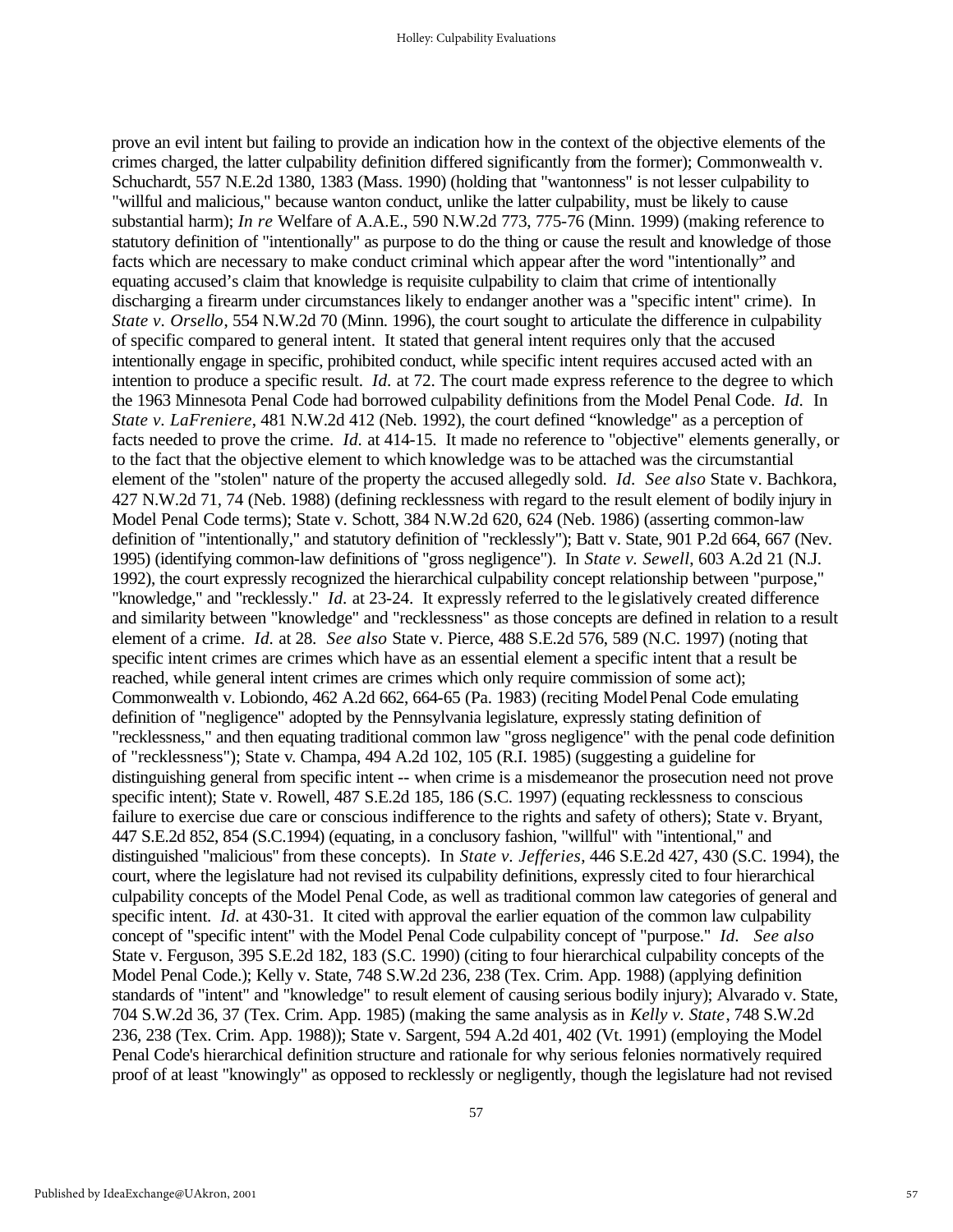culpability definitions); State v. Stanislaw, 573 A.2d 286, 291 (Vt. 1990) (defining criminal negligence, and citing with approval the Model Penal Code definition of "negligence"); State v. Audette, 543 A.2d 1315, 1316 (Vt. 1988) (equating general intent with regard to result elements as requiring no more than proof of culpable criminal negligence, while specific intent with regard to result equated to intent). In *State v. Shipp*, 610 P.2d 1322 (Wash. 1980), the court made reference to two definitions of "knowledge" in the WASH. REV. CODE § 9A.08.010(1)(b). *Id* at 1325. First, knowledge meant awareness of facts, circumstances, or results described in the definition of a crime. *Id.* Second, "knowledge" meant a belief formed by a reasonable person in the same situation and with the same information as the accused that a fact described in a crime's definition exists. *Id.* The court held that second definition only permitted but did not require a jury to find that the specific accused was aware of the objective element/fact, but failed to appreciate that even this limited sanctioning of the second definition of "knowledge" created a substantial risk that the concept had been converted to "criminal negligence." *Id.* In *State v. Brown*, 422 S.E.2d 489 (W.Va. 1992), the court defined "specific intent" in a manner that commentators had characterized as its "most common usage" -- to designate a special mental element that is required above and beyond the actus reus of the crime. *Id.* at 493-94. The court, after holding that embezzlement by a public official was not a specific intent crime, expressly declined to hold that the requisite culpable mental state was therefore properly characterized "general intent." *Id.* In fact, the court, expressly relying on the recommendation and arguments of the Model Penal Code, characterized common law use of "general" in contrast to "specific" intent as a source ambiguity and confusion. *Id. See also* Bryan v. State, 745 P.2d 905, 908-09 (Wyo. 1987) (asserting that sexual assault was a general intent crime, and general intent, required only that state prove act was voluntary, and inference arises that accused intended result); Capshaw v. State, 737 P.2d 740, 742 (Wyo. 1987) (asserting that when crime is defined without reference to intent to do further act or result it is a "general intent" crime, but where such intention is expressly stated in the crime, it is a "specific intent" crime); Dorador v. State, 573 P.2d 839, 843 (Wyo. 1978) (asserting that delivery of controlled substance is a general intent crime requiring proof act was voluntary and done with knowledge of the nature of the substance delivered).

<sup>55</sup> State v. Rice, 626 P.2d 104, 109 (Ala. 1981) (making reference to two other game and wildlife regulatory crimes, both of which did expressly include a culpability level, to imply that the game and wildlife crime at issue also should be interpreted to include a culpability level). In *People v. Krovarz*, 697 P.2d 378 (Colo. 1985), the court noted the Colorado legislature's 1977 changes to the definitions of intention and knowledge, as they relate to the objective element categories of conduct and result, as support for court's conclusion that knowledge would suffice as culpable mental state for attempt crimes as they relate to objective elements of completed crime. *Id.* at 382-83. The court ignored the statute's express requirement that the substantial step the actor must take to commit an attempt must be strongly collaborative of the actor's "purpose" to complete the crime. *Id.* It noted that belief that circumstance exists was expressly stated in "impossibility" provision related to attempt as sufficing as requisite culpable mental state. *Id. See also* People v. Moore, 674 P.2d 354, 358 (Colo. 1984) (making express reference to statute proving guideline that even if a crime is defined without reference to a culpable mental state one nevertheless is normatively applied); People v. Andrews, 632 P.2d 1012, 1015 (Colo. 1981) (referring to statutory requisite culpability guideline that, when one culpable mental state is specified in a crime's definition, it applied to every element of the offense unless an intent to limit its application clearly appeared); Chicone v. State, 684 So.2d 736, 743 n.11 (Fla. 1996) (comparing legislature's specific identification of requisite culpability level for more serious but related crime to lack of specific culpability identification for two crimes for which defendant was convicted in case). In *State v. Gray*, 435 So.2d 816 (Fla. 1983), the court made an express reference to the general, and not very useful, common-law principles that legislature may punish conduct without regard to the mental attitude of the offender. *Id.* at 819. Thus, the general intent of the accused to do the act is deemed to give rise to the presumption of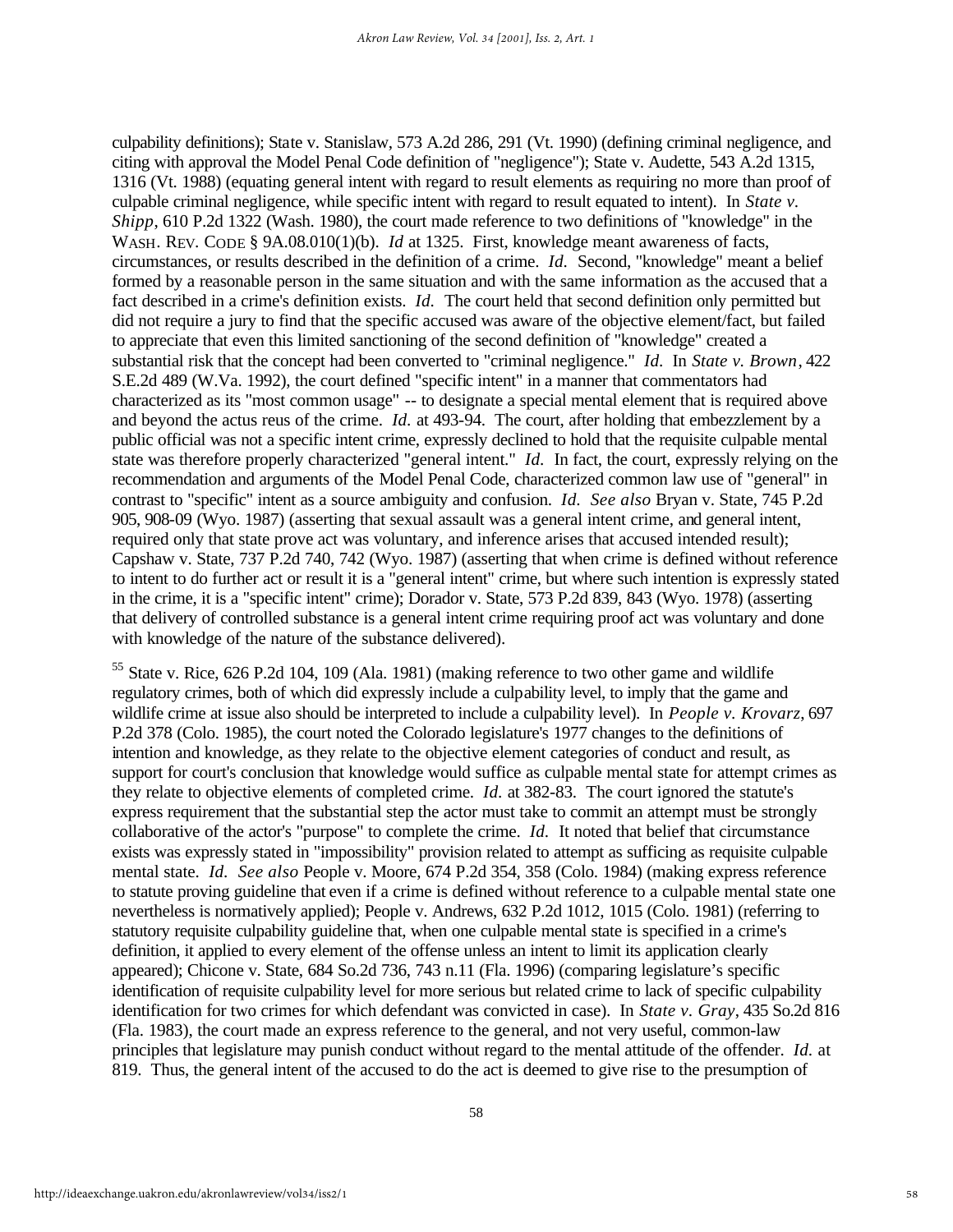intent to achieve the criminal result, and the legislature may dispense with requiring that the state prove awareness of the facts making conduct criminal. *Id. See also* Jones v. State, 439 S.E.2d 645, 648 (Ga. 1994) (citing to statute that provided a person shall be found not guilty of a crime if the act was induced by a misapprehension of fact which, if true, would have justified the act or omission); State v. Keihn, 542 N.E.2d 963, 967-68 (Ind. 1989) (noting the failure of the legislature to adopt proposed express culpability guideline, exploring the legislative history of the crime examined, reviewing the severity of penalties for other traffic crimes, and noting that traffic offenses that have lower penalties than crime charged in this case all expressly or by implication require state to prove "knowledge"); State v. Larson, 653 So.2d 1158, 1162-63 (La. 1995) (making reference to Louisiana Penal Code provisions stating that a crime may consist of an act or omission that has criminal consequences without criminal intent, and that for some crimes no criminal intent is required and comparing the inclusion of express culpability concept in other subsections of same statute to support conclusion that legislature intended strict liability for the crimes charged in this case.); State v. Cinel, 646 So.2d 309, 316 (La. 1994) (relying on legislative history, specifically, a statement of the sponsor of key amendment to the definition of the charged crime). In *State v. Ritchie*, 590 So.2d 1139 (La. 1991), the court held that the general statutory section relating to "elements of crime" required proof of general or specific intent, or of criminal negligence that produces criminal consequences. *Id.* at 1148. It relied on the reporter's commentary to the criminal code section defining criminal negligence, and equated it with gross negligence in civil law. *Id.* The court also applied the principle that the legislature, in enacting the statute, referred to both recklessness and negligence and must have known that the state supreme court had previously equated those culpability concepts. *Id.* In *State v. Fuller*, 414 So.2d 306 (La. 1982), the court made an express reference to the rule of statutory construction that words (here "specific intent") should be taken in their usual sense in context and with reference to purpose of provision. *Id.* at 309-10. It referred to the absence of a second culpability word in the definition of aggravated battery to support the conclusion that the legislature intended specific intent in a relatively recent seconddegree battery crime. *Id. See also* State v. Elzie, 343 So.2d 712, 713 n.2 (La. 1977) (making reference to statutory guideline identifying when specific intent, general intent, or only negligence should be construed as the appropria te culpable mental state). In *Outmezguine v. State*, 641 A.2d 870 (Md. 1994), the court relied on an earlier decision for a guideline that required examination of culpability for another method of committing rape (where the legislature expressly stated that the prosecution must prove "knowledge" with regard to a circumstantial element of that crime related to a characteristic of the victim) to conclude that the failure of the legislature to include a knowledge requirement in the statutory rape crime with regard to the age of the victim supported an inference that the legislature meant to make that element strict liability. *Id.* at 881. It suggested the principle that to ascertain legislative intent with regard to culpability for the specific definition of a crime, courts should examine the culpability decision the legislature made for similar crimes. *Id.* The court made use of the principle of examining the original enactment history of the crime under evaluation to determine if other forms of the bill that contained a different culpability requirement were introduced, but not enacted. *Id.* at 881-82. It examined the legislative history of the current enactment of the child pornography crime to identify what prompted the legislature to delete a provision which would have excluded a mistake of age defense. *Id. See also infra* notes 106-07 and 110, explaining the critical conceptual error made by the Maryland Court of Appeals in this case with regard to its use of both of the latter two principles. In *Garnett v. State*, 632 A.2d 797 (Md. 1993), the court made an express reference to the inclusion of a culpability requirement in a separate section defining the same crime of second degree rape to infer that the legislature's omission of such a concept in the statutory rape subsection of second-degree rape signaled the intention to make the crime a strict liability one. *Id.* at 804-05. It also made an express reference to aspects of specific legislative history of current statutory rape subsection to point out that the state senate's version of the bill had a culpability requirement while the state house's version did not. *Id.* Eventually the House version of the bill was enacted. *Id.* In *Warfield v. State*, 554 A.2d 1238 (Md. 1989), the court examined the legislative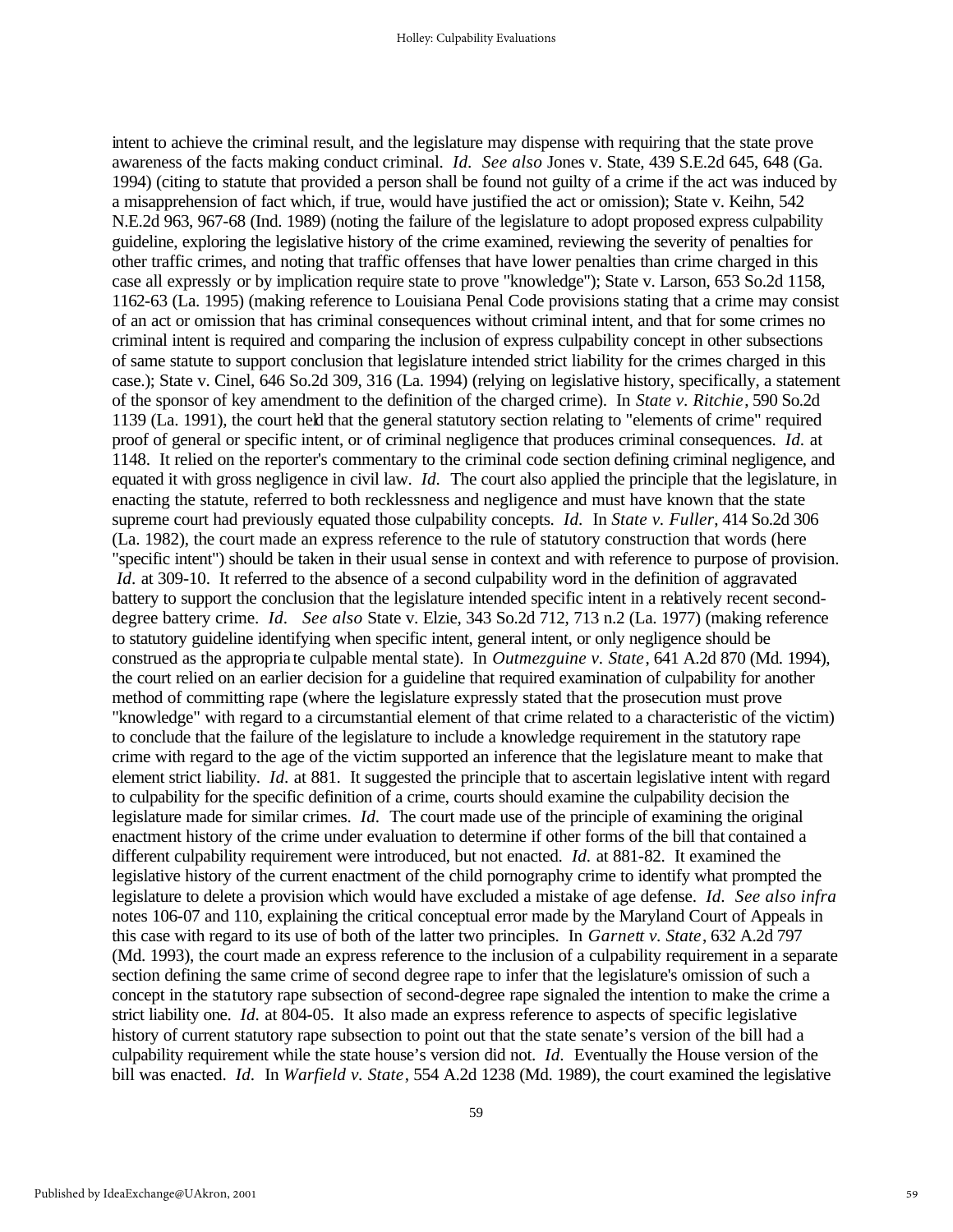history of an antecedent and related crime to conclude that, for the crime in the case at bar, only general and not specific intent attached to the breaking and entering of a dwelling or a storehouse. *Id.* at 1249-50. It expressly made reference to principle that culpability for a crime should be identified by examining the culpability assigned by the legislature to antecedent and subsequent criminalization decisions and its implication for the culpability goal of the legislature for this crime. *Id.* In *Commonwealth v. Miller*, 432 N.E.2d 463 (Mass. 1982), the court made an express reference to and relied upon statutory construction rule that when a legislature reenacts a crime intact after a particular construction of that crime was placed on it by the state supreme court, the legislature is presumed to have accepted that construction. *Id.* at 465. In this instance, it made reference to its construction of the statutory rape crime as requiring no culpability with regard to the circumstantial element of the age of the minor, and the subsequent reenactment of that crime without inclusion of an express culpability concept. *Id.* In *People v. Quinn*, 487 N.W.2d 194 (Mich. 1992), the court made express reference to the statutory provision abrogating the traditional assumption that penal code provisions are to be strictly construed. Instead, the penal code is to be interpreted in accord with fair import of its terms. *Id.* at 200. It made express reference to the legislative history that led to the enactment of crime under evaluation, including earlier interpretations of a similar but narrower crime, to support conclusion that "loaded" circumstantial element of crime was intended by the legislature to be strict liability element. *Id.* In *People v. Cash*, 351 N.W.2d 822 (Mich. 1984), the court made reference to statutory rule of interpretation that legislature in reenacting and/or revising a crime, is presumed to know interpretations of the crime made by the state supreme court prior to the enactment. *Id.* at 826-27. Therefore, if the reenactment does not expressly change that interpretation, the legislature is said to have adopted it. *Id.* In this instance, the state supreme court had rejected reasonable mistake with regard to the age of the victim in a decision made decades prior to the reenactment. *Id.* The court relied on fact that in another subsection of the third-degree criminal sexual conduct crime, the legislature expressly required culpability with regard to the circumstantial element that the "victim" was mentally defective, and hence incapable of giving valid consent. *Id.* The court implied the principle that in determining appropriate culpability, it would place some reliance on fact that, as of the date of the enactment other state legislatures (and/or Model Code) had revised their common-law position, even though the legislature had failed to clearly indicate such a revision. *Cash*, 351 N.W.2d at 822. In *State v. Orsello*, 554 N.W.2d 70 (Minn. 1996), the court articulated the guideline that when a legislature enacts a crime with identical or similar conduct elements as a prior one, and where that prior crime was enacted or was interpreted prior to the enactment of the second crime and was held to require a certain level of culpability with regard to those conduct elements, the second crime should be interpreted to require that same level of culpability for those same elements. *Id.* at 74-75. Such an interpretation furthers overall goal of consistency. *Id.* The court then asserted that use of word "intentional" with reference to conduct, along with "in a manner" infers the legislature was requiring more than general intent. *Id.* In making this assertion, however, the court ignored its earlier definition of "general intent" which seemed to mirror this language more closely than the court's earlier definition of specific intent. *Id.* In *State v. Ryan*, 543 N.W.2d 128 (Neb. 1996), the court asserted the guideline that statutes will not be interpreted as changing the common law unless such change is clearly indicated. *Id.* at 135. Hence, with regard to common law established culpability requirements for a specific crime, absence of an aspect of such culpability should not be interpreted as a legislative intention per se to abandon that aspect. *Id. See also* Jenkins v. State, 877 P.2d 1063, 1067 (Nev. 1994) (implying that other crimes in statutory scheme provide basis that state must prove at least constructive knowledge with regard to a critical circumstantial element). In *State v. Bridges*, 628 A.2d 270 (N.J. 1993), the court's evaluation sought to identify the appropriate culpable mental state for those held vicariously liable for crimes committed by a coconspirator. *Id.* at 273. The revised penal code provision on such conspiracy liability contained no culpable mental state reference, so the court placed reliance on a decision it made prior to the enactment of the penal code, on the principle that the legislature in enacting the conspiracy provision would have done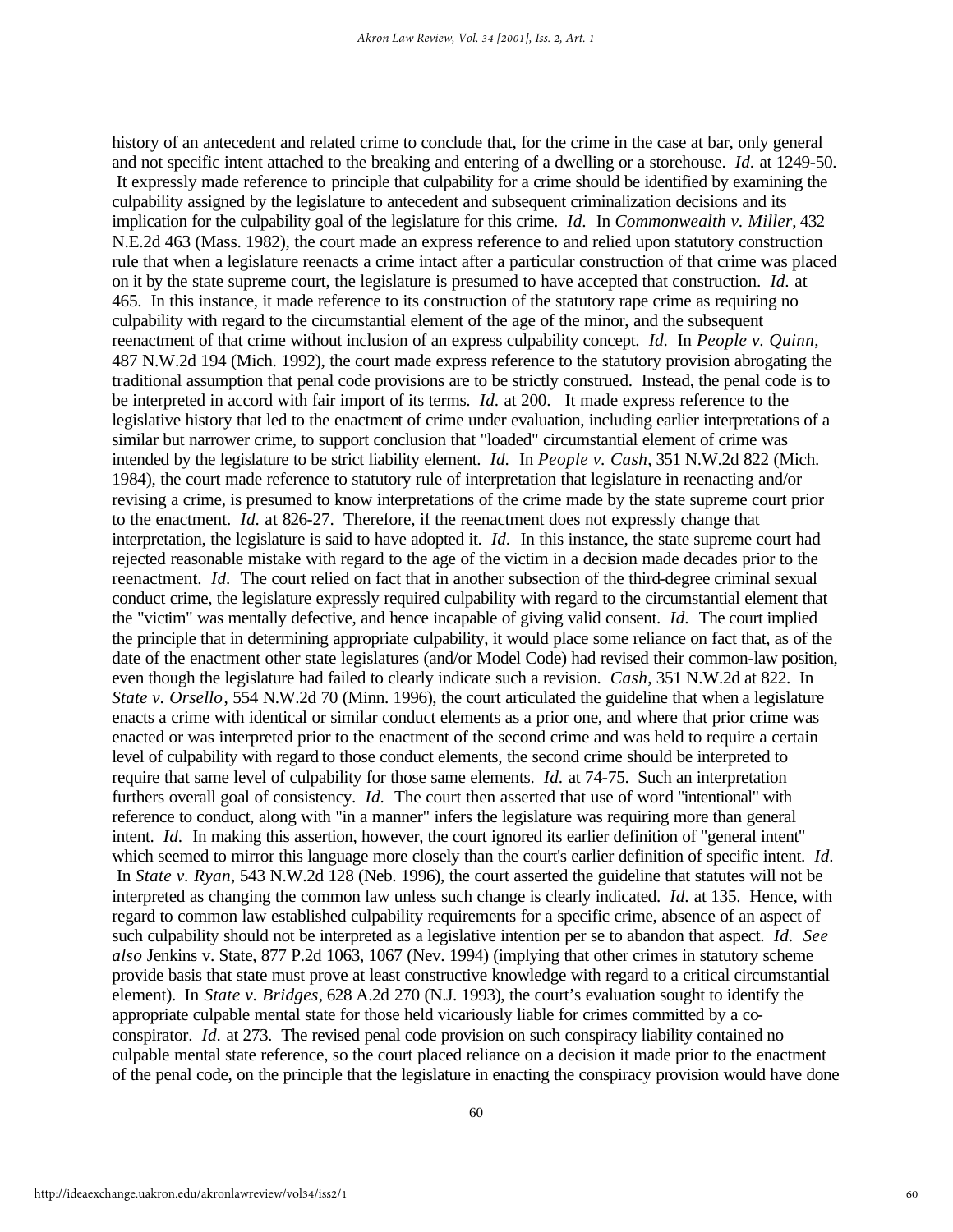so with that decision in mind. *Id.* at 275-76. It asserted that the legislative history implications with regard to the appropriate culpability should be revised in light of more recently discovered legislative history documents and placed reliance on a commentary by chairman of group that drafted the original conspiracy provision which omitted any basis for liability for crimes based on the conspiracy, which was critical of subsequent inclusion of such a provision. *Id.* at 276-77. In *State v. Sewell*, 603 A.2d 21 (N.J. 1992), the court made express reference to legislative culpability-identifying "gap fillers," unless the clear intent for strict liability knowledge must be proven by state. *Id.* at 23. It made reference to the legislative history questioning the appropriateness of recklessness as culpability for simple assault, and rejecting its use as default culpability when crime failed to include a culpability provision or clearly indicated a legislative decision to impose strict liability for at least an element of the crime under evaluation. *Id.* at 25-26. *See also* State v. Lashinsky, 404 A.2d 1121, 1125 n.2 (N.J. 1979) (relying by implication on a statutory guideline making "knowledge" the default culpability when no culpability concept is stated in the crime). In *State v. Pierce*, 788 P.2d 352 (N.M. 1990), the court made an express reference to the repeal of forcible rape and related crimes and comprehensive reenactment based upon another state's statutory scheme. *Id.*  at 358-59. The court suggested the principle that when a legislature enacts a comprehensive revision of related crimes it is presumed to know the corresponding provisions of the Model Penal Code, and when it omits a culpability provision contained in the latter, it did so purposefully. *Id.* In *Commonwealth v. Lurie*, 569 A.2d 329 (Pa. 1990), the court implied that crimes with multiple and interrelated definitions must be read in context of the definitions, the scheme of those definitions, the purpose of criminalization, and the punishment provisions. *Id.* at 331-32. It implied the principle that when a multiple definition crime has an express culpability level for one definition, that culpability level should be held as the appropriate culpability for other definitions which contain no such level. *Id.* The court asserted the principle that when a multiple definition crime has a uniform penalty provision for all relevant definitions, and there is an express culpability level for one of those definitions, then fairness requires that other definitions, which contain no culpability definition, be held to require the same level of culpability. *Id.* In *Commonwealth v. Lobiondo*, 462 A.2d 662 (Pa. 1983), the court stated that the statute must be construed, if possible, to give effect to all of its provisions. *Id.* at 664. It stated that specific statutory definitions of concepts mean that prior common law definitions and constructions under superseded statutes are no longer controlling. *Id.* The court further held that provisions of criminal code are necessarily interrelated and should be construed in their entirety. *Id. See also* State v. Champa, 494 A.2d 102, 105 (R.I. 1985) (asserting that when crime is a misdemeanor, the prosecution need not prove specific intent). In *State v. Jefferies*, 446 S.E.2d 427 (S.C. 1994), the accused was charged with kidnapping. The court relied on revisions of kidnapping crime, first inserting and then deleting objective element of "holding for hostage," to conclude current appropriate culpable mental state was "knowledge" and not "purpose." *Id.* at 430. It also asserted the judicial authority to insert, when legislature inadvertently omits, a word, here, the culpability concept. *Id.* In *State v. Ferguson*, 395 S.E.2d 182 (S.C. 1990), the court asserted the principle that common-law crimes and other crimes where the legislature has not clearly indicated the contrary, require proof of some level of culpability. *Id.* at 183-84. It indicated that the legislature would not intend to make serious crime a strictliability crime. *Id.* In *Schultz v. State*, 923 S.W.2d 1 (Tex. Crim. App. 1996), the court implied the rule of statutory construction that since legislature in another crime specifically focused on protecting children, and specified a culpable mental state for the circumstantial element of the age of the child, its failure to assign a culpable mental state to more generic circumstantial elements in crime charged meant that legislature did not intend to require culpability with regard to those circumstantial elements. *Id.* at 2-3. It expressly made reference to Code Construction Act provision that the entire statute is intended to be effective and held that the culpability level stated in statute applied only to conduct element, and relied on legislative history, specifically, a hearing dialogue about purpose/scope of the new crime. *Id. See also* McQueen v. State, 781 S.W.2d 600, 604 (Tex. Crim. App. 1989) (relying upon general purpose provision of penal code, to prevent condemnation of innocent conduct, to support its holding that knowledge was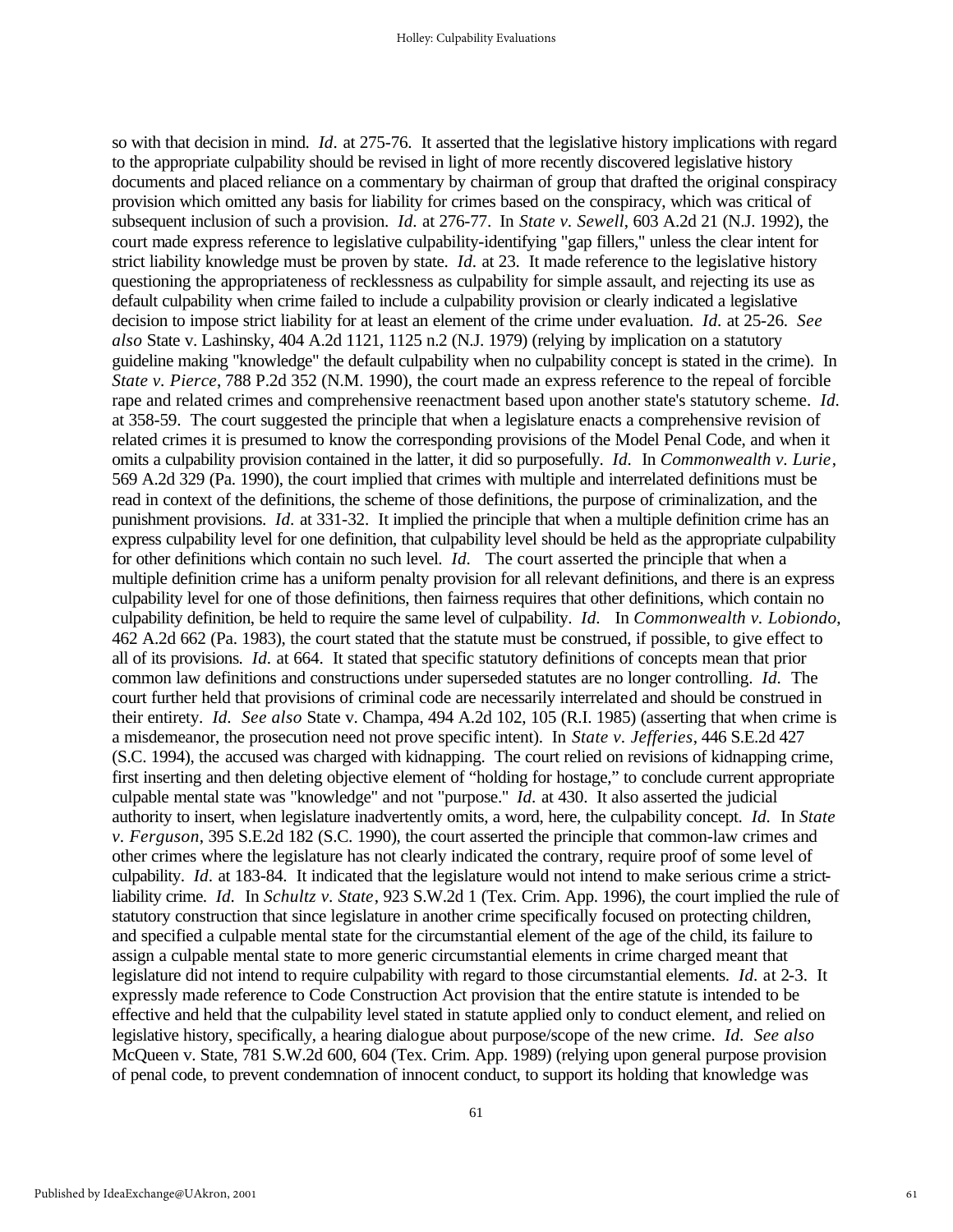appropriate culpability for circumstantial element of without the effective consent of the owner). In *Roof v. State*, 665 S.W.2d 490 (Tex. Crim. App. 1984), the accused was charged with indecency with a child and argued that the prosecution must prove that he was aware the child was indeed a child (under seventeen) at the time he exposed himself in her presence. *Id.* at 491. The court rejected this claim, relying in part on fact that the legislature had rejected a general reasonable mistake of fact defense with regard to the age of the victim for crimes in the specific chapter. *Id.* It also placed reliance on the Practice Commentary, and found implied no culpability for the age of a victim, because it focused upon recognizing that culpability was required for the presence of the child. *Id.* In *State v. Searles*, 621 A.2d 1281 (Vt. 1993), the court asserted the statutory interpretation principle that when a crime's definition contains no culpability requirement and where legislative language warrants the conclusion, no culpability requirement will be read into the crime. *Id.* at 1282-83. It examined the legislative history and noted that earlier versions of the crime of sexual assault of a minor recognized a defense related to lack of knowledge of age of the consensual sex partner, but the final version of the bill deleted that defense. *Id.*  The court compared the express inclusion of an affirmative defense based on belief related to the circumstantial element of the age of the minor in the enactment of sexual exploitation of a minor crime, and its absence in the sexual assault of a minor crime. *Id. See also* State v. Patch, 488 A.2d 755, 760 (Vt. 1985) (asserting principle that when a legislature eliminates "malice" from definition of crime the court lacks authority to read that culpability requirement back into the crime). In *State v. Brown*, 422 S.E.2d 489 (W.Va. 1992), the crime's definition made reference in its first part to "embezzles" or "fraudulently converts." The court gave great significance to the "or" language to conclude that the legislature intended two distinct crimes, the latter with a greater culpability requirement then the former. *Id.* at 491. This conclusion was reached despite the fact that no culpability was specified for "embezzles," and historically the court acknowledged that embezzlement, as with most common law larceny derivative crimes, required the prosecution to prove "specific intent" to deprive the owner permanently of the property. *Id.* It also reached this conclusion despite the fact that the legislature characterized the crime twice as "larceny," including the subsection that characterized as "embezzles" the appropriation by a public official of funds entrusted to him. *Id.* In *State v. Groom*, 947 P.2d 240 (Wash. 1997), the accused was charged with an unlawful search. The court asserted that absence of a culpable mental state was evidence of legislative intent to make crime a strict liability crime. *Id.* at 246. In *State v. Shipp*, 610 P.2d 1322 (Wash. 1980), the court asserted a legislative interpretation point that when a legislature creates a hierarchy of culpability terms and chooses one of the terms from that hierarchy as the appropriate culpable mental state for a particular crime, the legislature would not want that concept interpreted in a manner that would equate it with a different culpable mental state in that hierarchy. *Id.* at 1325-26. The court suggested the legislative interpretation point that because general culpability concepts are incorporated by reference into numerous crimes in the penal code, giving such a concept a definition which does not comport with common understanding of that term and which is not specifically spelled out in the separate definition of that concept, would mislead the ordinary person. *Id.*

<sup>56</sup> In *State v. Rice*, 626 P.2d 104 (Ala. 1981), the court stated that the normal interpretation is that consciousness of wrongdoing is an essential element to warrant the imposition of penal liability. *Id.* at 107. It made express reference to an exception for strict liability crimes, and their rationale related to regulatory and public welfare offenses. *Id.* The court expressly relied upon the principle that criminal statutes are to be strictly construed so as to require the state to prove some level of culpability unless legislative intent to impose strict liability is clearly demonstrated. *Id.* at 108.It suggested that it had extended this principle to crimes which did not have their origin in the common law and asserted that this principle was of state constitutional dimension in the context of this regulatory crime which criminalized the possession or transport of illegally taken game. *Id.* The crime was overbroad, unless at least negligence was read into the statute as the appropriate culpability with respect to the illegality circumstantial element.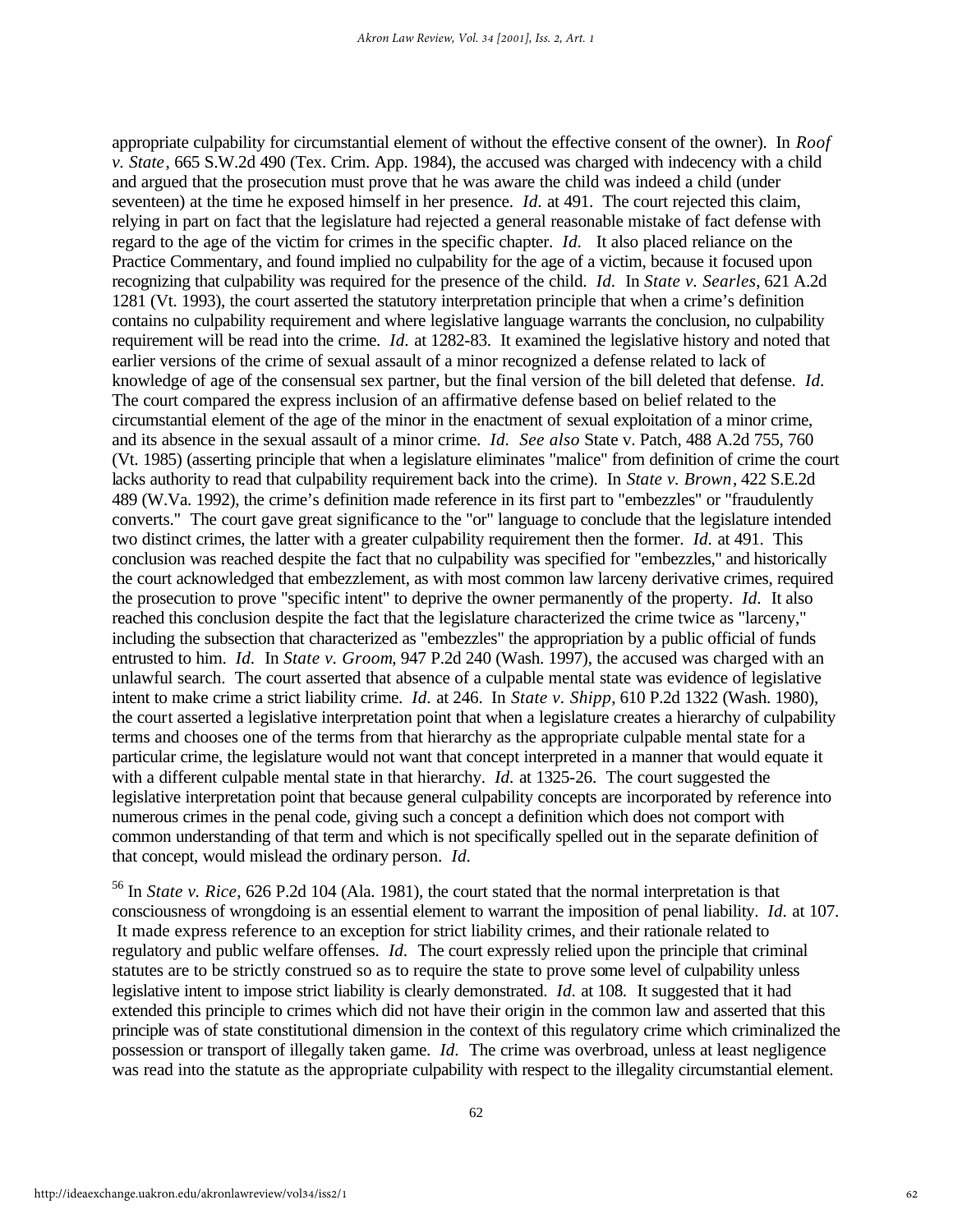*Id.* at 109. In *Hentzner v. State*, 613 P.2d 821 (Ala. 1980), the court held that "willfully" meant that the state must prove that accused knew what he was doing was wrong, because such a requirement comports with the normative principle that culpability for crimes, other than strict-liability crimes, is consciousness of wrongdoing. *Id.* at 825-26. It suggested that consciousness of the act will suffice when the act is mala in se, that is, immoral by its very nature. *Id.* The court identified a rationale for strict-liability crimes -- small penalties, protection of the public from potential harm attributable to complex commercial activities spawned by the industrial revolution, and no serious harm to a person's reputation results from a conviction. *Id.* For example, a securities crime potentially involving twenty years in prison was not a public welfare offense, and hence it was improper to impose strict liability for this particular crime. *Id.* In *State v. Guest*, 583 P.2d 836 (Ala. 1978), the court relied on the nebulous "consciousness of wrongdoing" culpability principle as well as the same strict-liability policy factors, and found that, because of these principles, the felony crime of statutory rape must be construed to have a culpability requirement of negligence with regard to the circumstantial element of the age of the victim. *Id.* at 838-39. The court rejected the principle that culpability for one element of a crime which would make the person guilty of another crime can justify finding the person guilty of crime charged without proving culpability for specific objective element of crime charged that was not an objective element of the other crime. *Id. See also* People v. Krovarz, 697 P.2d 378, 381-82 (Colo. 1985) (citing to authorities who argued that actor is sufficiently dangerous when he takes substantial step with knowledge of conduct, circumstances, and result elements of completed crime); People v. Moore, 674 P.2d 354, 357-58 (Colo. 1984) (making reference to an earlier decision which suggested a constitutional prohibition against criminalizing felony theft by receiving stolen property based only on proof that a reasonable person would have known that goods were stolen and also making reference to its prior holdings that even if crime contains no culpable mental state, culpable mental state may be implied). In *City of Englewood v. Hammes*, 671 P.2d 947 (Colo. 1983), the court made express reference to the principle that a culpability requirement is the norm with regard to crime, and a strict-liability statutes (crimes) exceptions must be narrowly drawn where they infringe on constitutional freedom. *Id.* at 952. It cited to the principle that crimes which have their origin in the common law "must" contain a mens rea element, and that the predecessor of this crime was the common-law crime of "obstructing an officer." *Id. See also* People v. Mascarenas, 666 P.2d 101, 107 (Colo. 1983) (noting the same common-law origin crime culpability mandatory principle as in *City of Englewood v. Hammes*, 671 P.2d 947 (Colo. 1983), aggravated robbery of drugs, is simply a variant of common-law crime of aggravated robbery); People v. Bridges, 620 P.2d 1, 3 (Colo. 1980) (noting the same common law origin crime culpability mandatory principle as in *City of Englewood v. Hammes*, 671 P.2d 947 (Colo. 1983), and holding that engaging in a riot was a crime at common law). In *People v. Washburn*, 593 P.2d 962 (Colo. 1979), the court noted this was same common-law origin crime culpability mandatory principle as in *City of Englewood v. Hammes*, 671 P.2d 947 (Colo. 1983)*,* and theft of rental property was a crime concerning theft which has its origins in the common law. *Id.* at 964. The court made reference to one of its earlier decisions, asserting but not explaining, that the appropriate culpability for a theft crime is more than negligence but need not be specific intent. *Id.* No policy or principle was referred to defining "specific intent" and no mention was made of history of theft crimes in which they have almost universally been held to be specific intent crimes. The court subsequently acknowledged that the legislative intent was to create a specific intent crime with respect to theft of rental property as defined at time accused allegedly committed this crime. *Id.* In *Chicone v. State*, 684 So.2d 736 (Fla. 1996), the court noted that in the context of holding that the accused in a possession of contraband prosecution must be proven to know the illicit nature of the thing possessed, the court cited with approval an earlier decision asserting the policy that the "scienter" requirement is the norm to protect the innocent from being criminalized for acts of others, and to preserve constitutional rights of citizens. *Id.* at 739. It subsequently cited with approval the principle that criminal statutes are to be strictly construed against the state and most favorably to the accused. *Id.* at 740. The court noted that commentators and courts have argued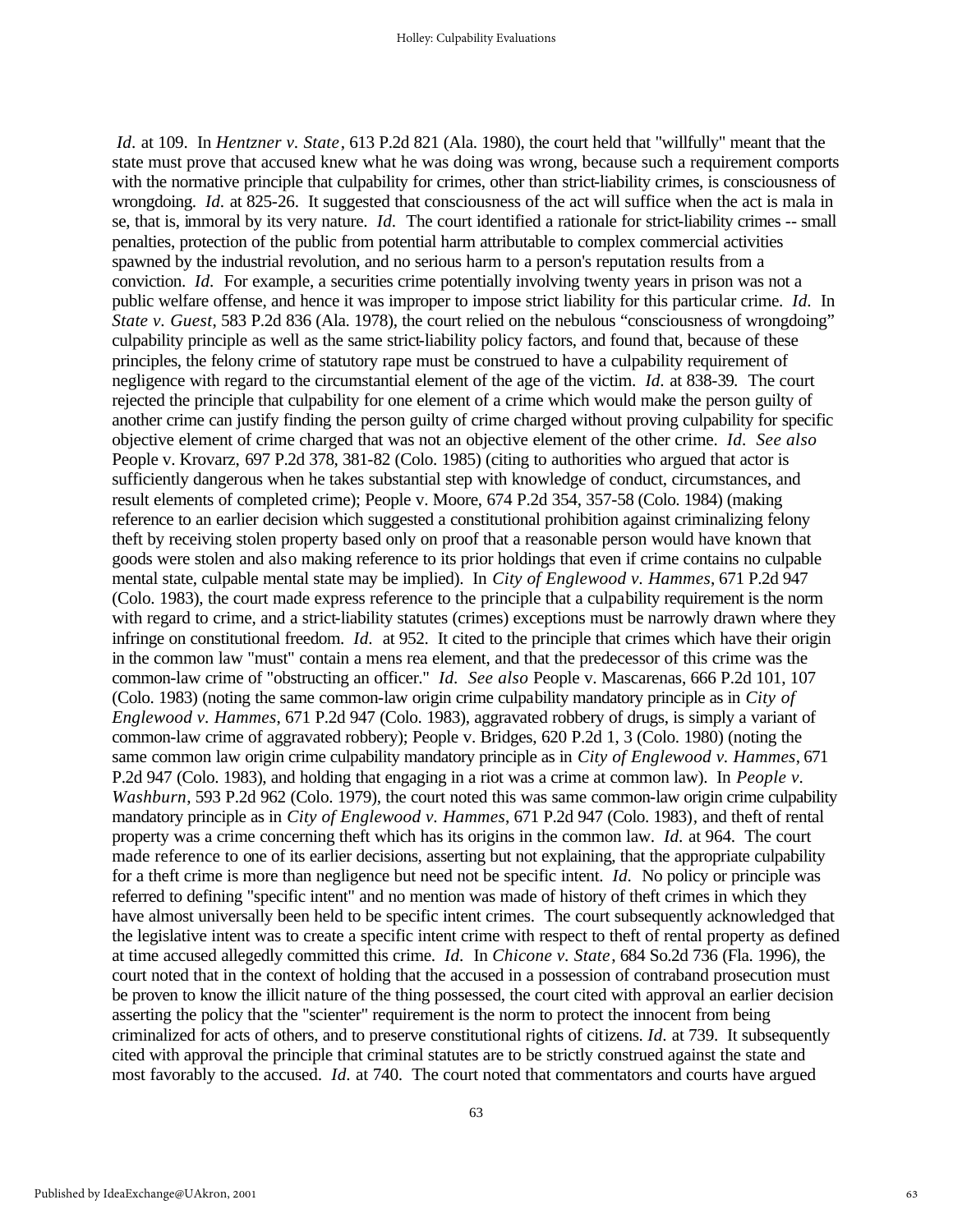that a presumption of culpability should be broadly applied to crimes solely creatures of statutes, and that characterizing crimes as mala in se or malum prohibitum is not a useful basis for deciding upon the need for a culpability requirement. *Id.* at 741-42. It expressly cited with approval authorities asserting the principle that crimes punished by significant periods of imprisonment, most obviously felonies, should not be viewed as strict liability crimes, because "felony" is as bad a word as one can give to a man or thing. *Id.*  at 742. In *State v. Gray*, 435 So.2d 816 (Fla. 1983), the court expressly asserted that some authorities, without identifying them, maintained that a legislature with regard to infamous/mala in se and/or common law crimes lacks the authority to define them without requiring specific intent. *Id.* at 820. It then asserted that "that these authorities are suspect." *Id.* In *Daniels v. State*, 448 S.E.2d 185 (Ga. 1994), the possible violation of the constitutional overbreadth doctrine required the court to read into "anti-mask" crime two culpable mental states. *Id.* at 187-89. The court generally recognized the possibility of strict liability acts, but held that the constitutional vulnerability of this crime without reading in culpability requirements prevented considering strict liability construction. *Id.* In *State v. Keihn*, 542 N.E.2d 963 (Ind. 1989), the court identified a state court policy split on whether driving while a license is suspended crime requires proof of culpability with regard to the circumstantial element that license was suspended at time person was driving. *Id.* at 965-66. It cited to United States Supreme Court precedent for principles that "intent" generally remains an indispensable element of a criminal offense, and that far more than omission of a culpability concept from the crime's definition is necessary to warrant conclusion of strict liability. *Id.* at 964. The court expressly recited seven policy factors in evaluating whether some level of culpability is warranted for a crime or an element of a crime from WAYNE R. LAFAVE AND AUSTIN W. SCOTT, SUBSTANTIVE CRIMINAL LAW (1986). *Id.* In *State v. Larson*, 653 So.2d 1158 (La. 1995), the court made an express reference to the principle that Anglo-American jurisprudence requires proof of mens rea by the prosecution as the rule rather than the exception. *Id.* at 1161. It made express reference to the establishment of this principle by the eighteenth century in England by quoting from the opinion in *Morissette v. United States*, 342 U.S. 246 (1952), which quoted Blackstone. *Id.* The Court also made express references to United States Supreme Court's sanctioning of "strict liability" for "public welfare" crimes, to "public welfare" crime indicators such as light penalties and regulatory purpose, and United States Supreme Court authority -- at least in dicta -- indicating that regulation of alcohol by criminal sanctions may be properly characterized as public welfare offense(s). *Id.* It also made express recognition of commentator support for the guideline that no crime punishable by a term of imprisonment should be construed to be a strict liability crime, but then rejecting that suggestion in the case. *Id.* It then made express recognition but rejected as applicable to the crime charged in this case the constitutional principle that criminalization of obscenity is only constitutional when the crime requires the prosecution to prove culpability. *Id.* In *State v. Cinel*, 646 So.2d 309 (La. 1994), the court expressly recognized a policy that the national constitutional principle that criminalization of obscenity is only constitutional when the crime requires the prosecution to prove some level of culpability, also applies to the criminalization of the possession of child pornography. *Id.* at 313. Ultimately, the court held that some level of culpability (perhaps no more than criminal negligence) must be proven by the state with regard to awareness of the age of the person(s) depicted. *Id.* at 317. In *State v. Ritchie*, 590 So.2d 1139 (La. 1991), the court referred to the principle of lenity for the proposition that a court will construe criminal statute's definition of a crime in favor of most narrow application when there are serious doubts concerning the meaning of a term. *Id.* at 1149. It then made reference to due process concerns that prompted the court to only construe a statute as not requiring proof of a criminal mental state when the legislative intent to so eliminate is express. *Id. See also* State v. Elzie, 343 So.2d 712, 713 (La. 1977) (noting that the prosecution must prove specific intent when the statutory definition of the crime includes intent to produce prescribed consequence). In *Outmezguine v. State*, 641 A.2d 870 (Md. 1994), the court made reference to and then evaluated the First Amendment constitutional policy that cautions states to avoid imposing strict liability on crimes or elements of crimes when to do so would "chill" the exercise of First Amendment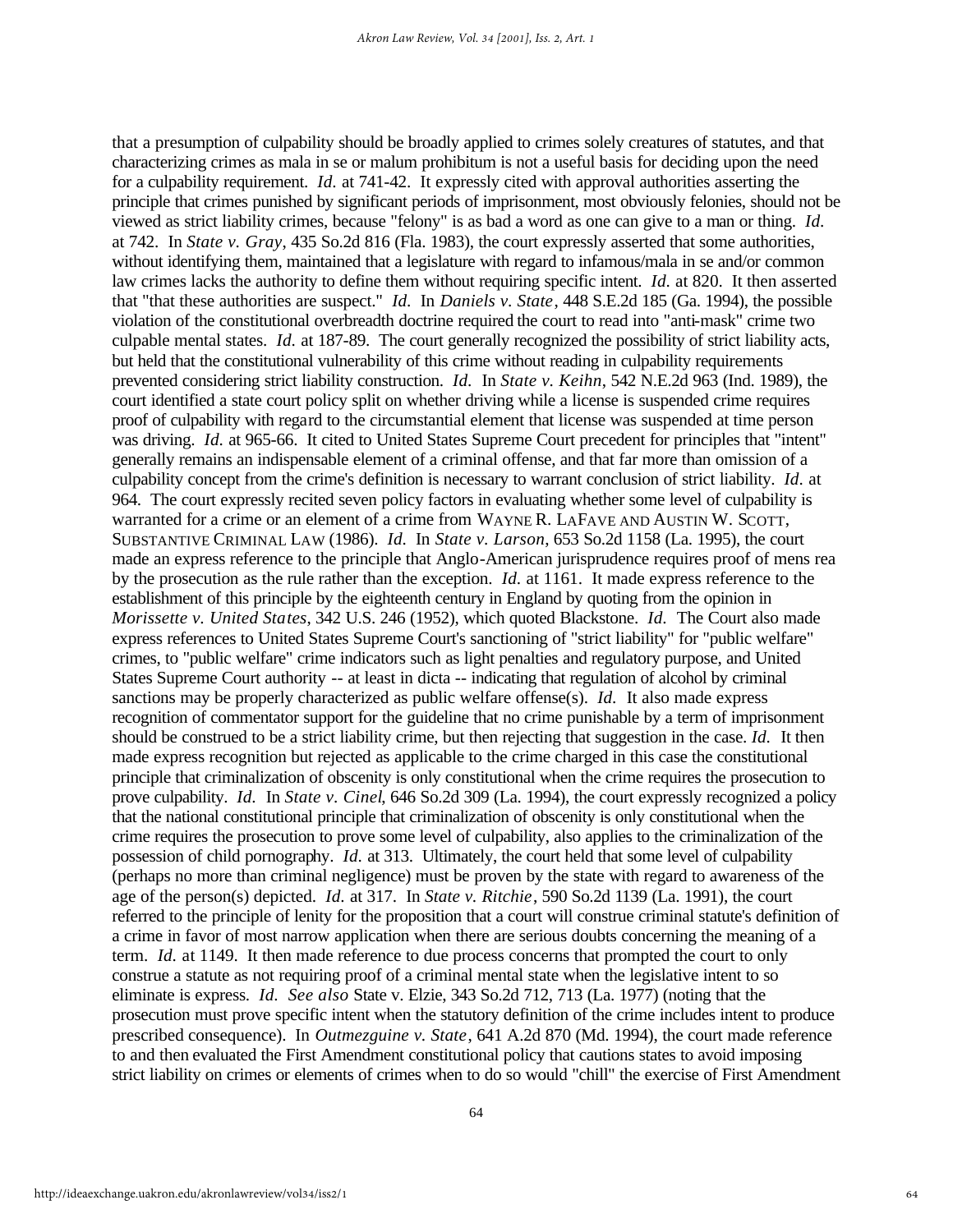rights. *Id.* at 878. It then made reference to and use of the principle that, in ascertaining the culpability level for a crime or a specific element of a crime, a court will look to the culpability level assigned that crime or element by the legislatures and/or courts of other jurisdictions. *Id.* at 883-84. In *Garnett v. State*, 632 A.2d 797 (Md. 1993), the court cited to Justice Jackson's opinion in *Morissette v. United States*, 342 U.S. 246 (1952), advocating on social policy grounds that crimes normally must consist of an evil mind as well as an evil hand. *Id.* at 800. It recognized the industrial revolution that spawned the advent of strict liability regulatory crimes -- usually with modest criminal sanctions, and contrasting such crimes with the statutory rape felony charged in this case -- punishable by a maximum of twenty years in prison. *Id.* The court identified well-known commentators and Model Penal Code criticism of strict liability criminalization and specific commentator criticism of serious criminalization of consensual sex with a teenage minor based on strict liability, that is, regardless of whether the suspect reasonably believed the female was above the age of minority. *Id.* at 800-02. The court found that punishing a person simply because his intended conduct would have been immoral under the facts as he supposed them to be is inaccurate on both descriptive and normative grounds. *Id.* at 802. The court then noted that seventeen of fifty state legislatures and four other state supreme courts have sanctioned a "mistake of age" defense under certain conditions to crimes involving consensual sex with underage persons. *Id.* It made reference to the principle that criminal statutes' scope of criminalization should be strictly construed, but qualified this point by subordinating this principle to the specific legislative intent with regard to culpability for the element of the specific crime at issue in this case. *Garnett*, 632 A.2d 797 at 804.In *Warfield v. State*, 554 A.2d 1238 (Md. 1989), the court characterized a crime charged as mala in se rather than malum prohibitum, without explaining the reason for its characterization, but explaining the distinction between the two concepts. *Id.* at 1249-50. It also made reference to a survey of states with regard to their culpability requirements for trespass. *Id.* In *Commonwealth v. Alvarez*, 596 N.E.2d 325 (Mass. 1992), the court placed reliance on federal decisions holding that the "school zone" aggravating element of sale of controlled substance crime was strict liability, and that such a strict liability finding does not violate due process. *Id.* at 328. It rejected the accused's claim that strict liability with regard to the circumstantial "school zone" element violated due process protection of the state constitution. *Id.* While the court had previously read a culpability requirement into crimes even when none was stated in order to diminish the threat of a due process violation, it took position in this case that if the legislature clearly intended such strict liability the due process threat disappeared. *Id.* In *Commonwealth v. Miller*, 432 N.E.2d 463 (Mass. 1982), the court expressly made reference to general principle that crimes presumptively require culpability but then decided not to apply it. *Id.* at 465-66. It also made reference to the constitutional rule that due process does not require inclusion of a culpability element in every crime. *Id.* The court argued that for statutory rape the circumstantial element of the age of the minor, strict liability was appropriate as it previously had held for the married circumstantial element in bigamy crime. *Id.* It failed to provide a policy justification for this analogy. *Id.* In *People v. Quinn*, 487 N.W.2d 194 (Mich. 1992), the court acknowledged the anti-strict liability policy position of the Model Penal Code and its commentators. *Id.* at 197-98. It synthesized *Morissette v. United States*, 342 U.S. 246 (1952), and other United States Supreme Court decisions for the two related principles that first, when a legislature codifies a common-law crime and fails to include an express culpability requirement, it is nevertheless conclusively presumed that a culpability requirement should be read into the statute. *Id.* at 198. Where, however, the codified crime was not recognized as such at common law, the question of whether any level of culpability should be read into the statute is a matter of legislative intent. *Id.* The court resorted to a characterization of male prohibitum rather than mala in se to label transporting a loaded firearm misdemeanor so as to conclude that the "loaded" circumstantial element was a strict liability one. *Id.* at 200. It also synthesized United States Supreme Court decisions to identify the principle that strict liability for all objective elements of a crime is disfavored. *Id.* The court noted certain commentators' policy factors used by courts when a legislature enacts a crime without an express culpability concept to ascertain if any level of culpability should be read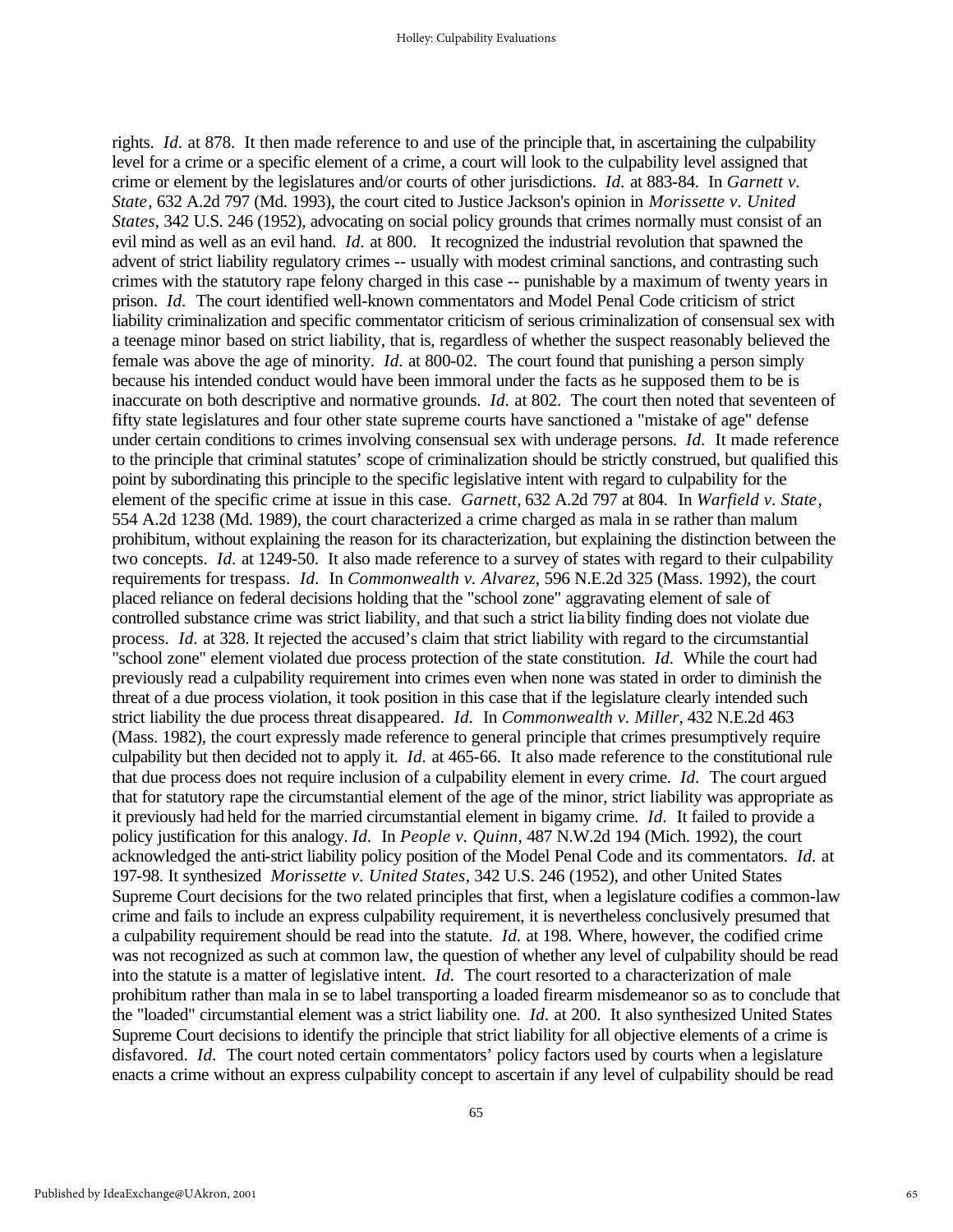into the crime. *Quinn*, 487 N.W.2d 194 at 196. It relied on a policy of maximizing protection of the public relied upon to help justify strict liability conclusion with regard to "loaded" circumstantial element of transporting firearms misdemeanor and made reference to how sister jurisdictions have decided the same or similar culpability issue. *Id.* at 202. In *People v. Cash*, 351 N.W.2d 822 (Mich. 1984), the court made reference to what it characterized as minority and majority views with regard to circumstantial element of the age of the victim of statutory rape and its successor crimes. *Id.* at 826. It characterized the majority view as not allowing an accused to argue as a defense that he reasonably believed that the victim was an adult. *Id.* The court relied upon a policy of protecting children from consensual sex to uphold a five- to fifteen-year prison sentence of a man convicted of having arguably consensual sex with a girl one month shy of her seventeenth birthday. *Id.* at 826-27.Next, the court suggested a policy that, with regard to the circumstantial elements involving characteristics of the victim, such as appearance in estimating age, are subject to change between the date of the alleged crime and the trial, and hence the trier of fact could not truly put itself in the accused's position with regard to what he knew or reasonably should have known about that characteristic at the time of the crime. *Id.* at 828. *See also In re* Welfare of A.A.E., 590 N.W.2d 773, 777 (Minn. 1999) (rejecting the state's contention that generic circumstantial objective element of "under circumstances likely to endanger another" was a strict liability element because such an interpretation would eviscerate significance of that element and could lead to an absurd result). In *State v. Orsello*, 554 N.W.2d 70 (Minn. 1996), the court cited with approval WAYNE R. LAFAVE & AUSTIN W. SCOTT, SUBSTANTIVE CRIMINAL LAW (1986), for the principle that crimes which have their origins in the common law must have some level of culpability as a necessary element. *Id.* at 72. It articulated a policy that when a legislature enacts new crime it is sometimes necessary to assure required fair notice that the crime be interpreted to include a particular level of culpability. *Id.* at 74. The court went on to suggest the related principle that when the trial record demonstrated that the trial judge, attorneys, and jury were confused as to scope of a new crime, limiting scope by requiring certain level of culpability might be necessary to insure crime provided minimally fair notice. *Id.* at 76. It noted that most of the "antistalking" new crimes that had survived constitutional challenge in other states were interpreted to include a specific intent requirement. *Id.* at 77. In *State v. Ryan*, 543 N.W.2d 128 (Neb. 1996), the court stated that penal statutes are to be strictly construed and it is not the job of the courts to supply missing words or sentences to make a penal provision clear. *Id.* at 134. It asserted that it also follows related principle of giving penal statutes sensible interpretation in accordance with the provision's purpose and mischief to be remedied. *Id.* The court also asserted the principle that when two interpretations of a statute are possible, and one of them puts the constitutionality of the statute in question, a court will adopt the other interpretation. *Id.* The court then asserted, erroneously, that without the inclusion of a separate malice culpability requirement in a second-degree murder statute, the provision would be of doubtful constitutionality, despite the fact that revised Nebraska Penal Code required an intentional killing. *Id.* In *Jenkins v. State*, 877 P.2d 1063 (Nev. 1994), the court expressed the policy that penal liability requires not only the act but also the existence of a guilty mind. *Id.* at 1066. It then expressed the policy that the definition of a culpability concept of willful is less protective of an accused when the crime's purpose is to protect minors. *Id.* Hence, "willful" in the context of such a crime requires only proof of general intent, that is, intent to do the act, and not proof of intent to cause the injury to another or to violate the law. *Id. See also* Robey v. State, 611 P.2d 209 (Nev. 1980) (asserting a policy that when a crime requires proof of a culpable mental mind the state must prove conscious wrongdoing); State v. Bridges, 628 A.2d 270, 277 (N.J. 1993) (justifying its decision to make objective negligence the appropriate culpability for coconspirators with regard to other crimes committed by their cohorts by self-imposing a requirement that such crimes must be closely connected with the criminal conspiracy). In *State v. Sewell*, 603 A.2d 21 (N.J. 1992), the court compared the Model Penal Code position with regard to the appropriate culpable mental state for the use of force/causing bodily injury element of robbery to the position taken by the New Jersey legislature. *Id.* at 25-26. It made reference to principle that criminal statutes are to be strictly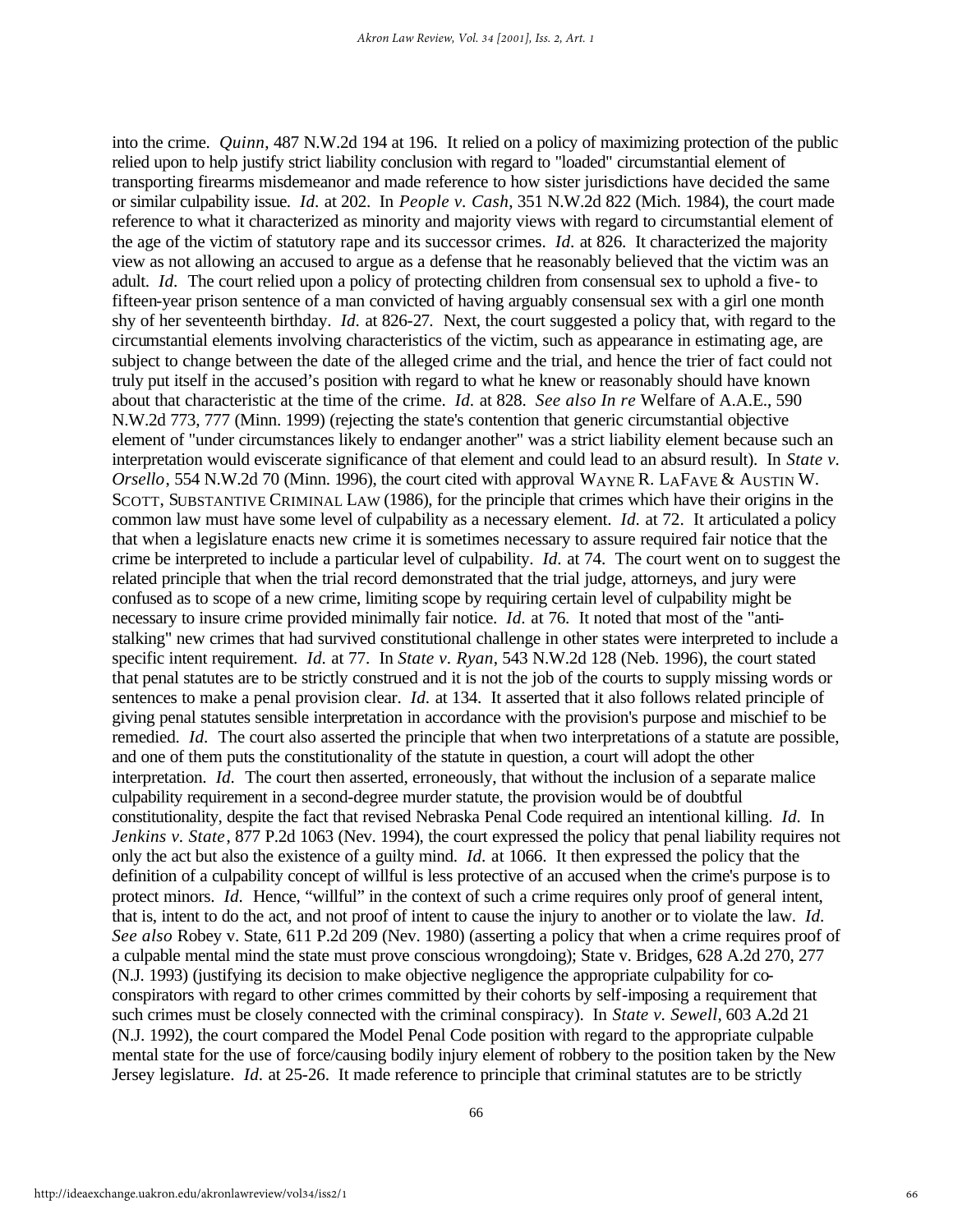construed and not extended by implication as reasons for choosing a higher rather then lesser level of culpability. *Id.* at 28. In *Santillanes v. State*, 849 P.2d 358, 361-65 (N.M. 1993), the court made reference to its policy that when a crime is enacted without a culpability requirement the court, absent clear contrary legislative intent, will presume that mens rea must be proven. *Id.* at 361. The presumption was based on what the common law required and the assumption that the legislature would not, without expressly indicating such, derogate the common law. *Id.* It rejected civil negligence as a basis for the possible imposition of a penitentiary term, and noted commentator policy agreement with this point. *Id.* at 363. The court reviewed appellate decisions from other states and found that the bulk of them as a matter of policy rejected civil negligence as the culpability requirement justifying imposition of serious criminal sanctions. *Id.* at 363-64. It made reference to the principles of strict construction of criminal statutes and lenity and employed the principle that when moral condemnation attaches to the conviction of a crime, the culpability the state must prove to convict of such a crime must warrant such contempt. *Id.* at 364-65. In *State v. Pierce*, 788 P.2d 352 (N.M. 1990), the court asserted that the purpose of the comprehensive revision of sex crimes was to further the protection of the bodily integrity of men and women. *Id.* at 358- 59. It then suggested the principle that the legislative goal of protecting children supported its conclusion that the government need not prove the accused intended sexual gratification when he contacted or penetrated the intimate parts of a child. *Id.* In *Reese v. State*, 745 P.2d 1146 (N.M. 1987), the court asserted that due process compelled its holding that the crime of aggravated assault of a police officer requires prosecution to prove that the accused had some level of subjective culpability with regard to the circumstantial element that the victim was a police officer. *Id.* at 1147-48. It expressed the view that the purpose of aggravating assault because a police officer is the victim is designed to deter interference with such officer's enforcement of the law, and therefore the added punishment is warranted in only those cases where the accused is proven to have some level of culpability regarding the officer's status. *Id.* In *State v. Lucero*, 647 P.2d 406 (N.M. 1982), the court made reference to the common law presumption that crimes involve proof of criminal intent, to the right of the legislature to impose strict liability, and that once the legislature clearly makes that choice, the presumption is in favor of upholding that decision. *Id.* at 408. It identified a rationale for sanctioning strict liability as evidence that the public interest is so compelling and potential for harm so great, that individual interests are subordinated. *Id.* Curiously, the court applied this principle to a child abuse felony with an express culpability requirement. *Id. See also* Commonwealth v. Lurie, 569 A.2d 329, 332 (Pa. 1990) (stating the traditional policy that criminal statutes must be strictly interpreted to protect accused remains applicable to crimes defined outside of a revised penal code, even if that code contains a provision seemingly designed to supersede that policy); State v. Rowell, 487 S.E.2d 185, 186-87 (S.C. 1997) (asserting the principle that criminal law ordinarily requires both an evil mind and evil hand as well as the principle that the culpable mental state of recklessness cannot be proven solely by proof of a violation of a civil statute.); Schultz v. State, 923 S.W.2d 1, 4 (Tex. Crim. App. 1996) (evaluating court precedent with regard to crimes the criminalization of which the court finds justified by a result element of crime). In *McQueen v. State*, 781 S.W.2d 600 (Tex. Crim. App. 1989), the court asserted that the unauthorized use of a motor vehicle involved the felony criminalization of innocent conduct if strict liability is found with regard to the circumstantial element of "without the owner's effective consent." *Id.* at 602. It made reference to the crime of theft, and concluded that the key element warranting its criminalization was also the same circumstantial element of "without the owner's effective consent." *Id.* at 603-04. The court noted that in a previous case it had held that the appropriate culpability for that element in theft was knowledge. *Id. See also* Alvarado v. State, 704 S.W.2d 36, 39 (Tex. Crim. App. 1985) (asserting that when legislature enacts crime which specifies particular conduct it is criminalized because of that conduct and hence culpability evaluation must focus on that specific conduct); Ledesma v. State, 677 S.W.2d 529, 531 (Tex. Crim. App. 1984) (implying that to avoid a finding that the "stop and identify" misdemeanor crime was unconstitutionally vague, it must be interpreted to find that the appropriate culpable mental state for the circumstantial element of refusing to disclose one's name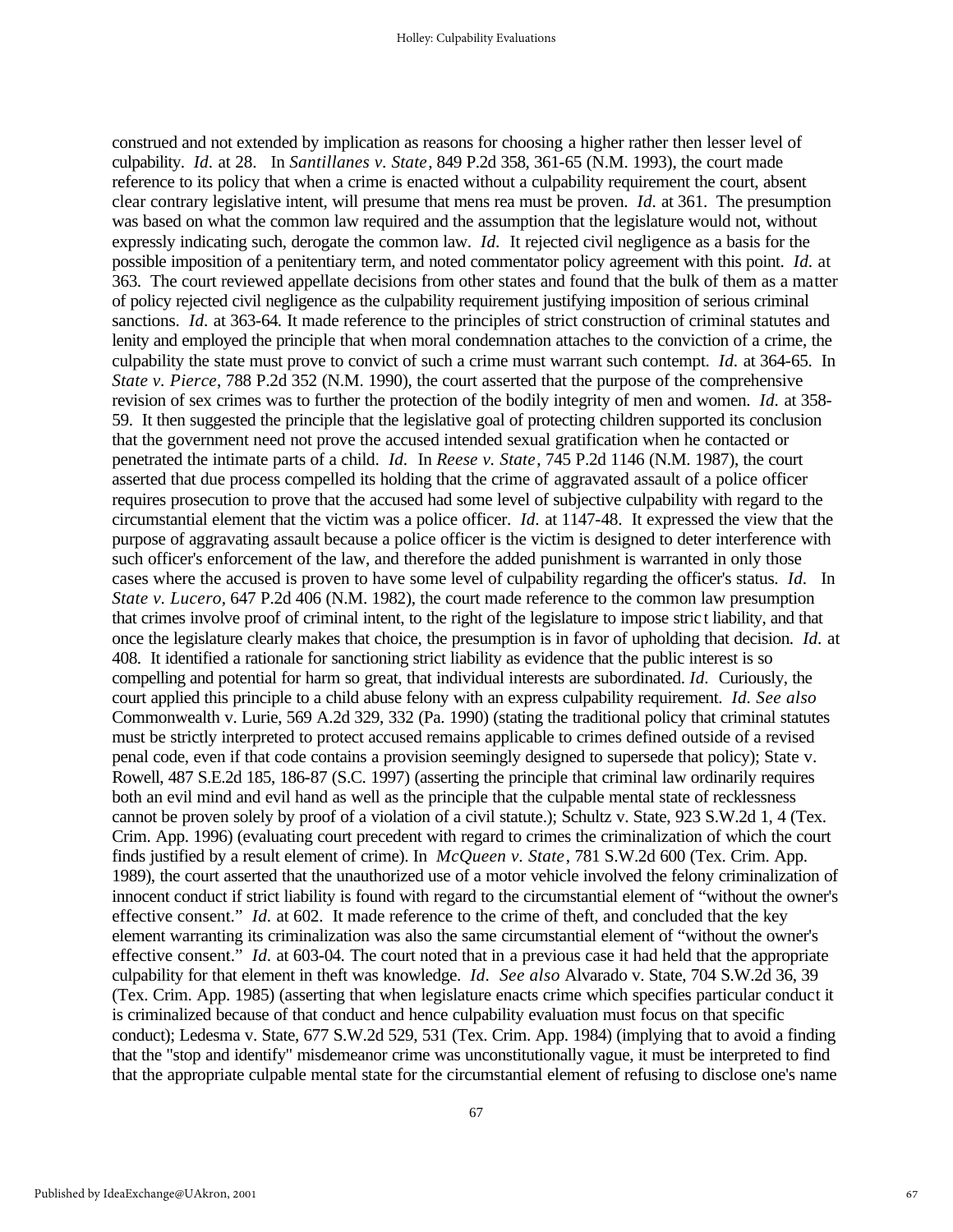to a police officer is "knowledge"); Roof v. State, 665 S.W.2d 490, 491 (Tex. Crim. App. 1984) (asserting that most American jurisdictions have rejected as inappropriate the attachment of culpability to the circumstantial element of the age of a minor for sexually related offenses). In *State v. Mott*, 692 A.2d 360 (Vt. 1997), the court expressly relied on the policy that when crimes have no common law antecedent the level of culpability for the crime is a matter of statutory construction. *Id.* at 365. The accused was convicted of failing to obey a family court order which prohibited him from calling or writing his wife. *Id.*  The court held the crime required the culpability of "knowing" with regard to the act of contacting the exspouse, and perhaps negligence with regard to exposure to the contents of the order, but that the accused need not have the purpose of violating the order. *Id.* In *State v. Searles*, 621 A.2d 1281 (Vt. 1993), the court found that statutory rape is historically a strict liability crime with regard to the age of the female, and neither the state legislature nor the courts had ever deviated from that traditional common law policy decision. *Id.* at 1282-83. It asserted that one policy factor in determining the appropriate culpable mental state, if any, for a crime is the purpose of the criminalization. *Id.* The court identified the sequence of policy factors it had developed (apparently taking a totality of policy factors approach) to use in determining whether it was appropriate to conclude that the legislature had made a decision to impose strict liability including: the severity of the punishment, the seriousness of the harm to the public, the accused's opportunity to ascertain the true facts, the difficulty of prosecution if intent is required, and the number of prosecutions expected. *Id.* In *State v. Sargent*, 594 A.2d 401 (Vt. 1991), the court asserted that an enduring principle of criminal law was that crimes with result elements are interpreted to require the state to prove that the accused had some culpability with regard to that result element. *Id.* at 402. It asserted that a relatively high level of culpability was required for the result element of kidnapping, because of the severity of the punishment (maximum twenty-five years) for the crime. *Id.* In *State v. Stanislaw*, 573 A.2d 286 (Vt. 1990), the accused was charged with involuntary manslaughter based on the unlawful act of providing liquor to a minor. *Id.* at 288. The court asserted a principle that the legislative failure to include a culpable mental state in the definition of a crime does not normally require a court to conclude that the legislative intention was to create a strict liability crime. *Id.* at 289. It asserted the policy that current crimes recognized as crimes at common law are presumed to require the state to prove some level of culpability. *Id.* at 289-90. It also asserted that an enduring principle of criminal law was that crimes with result elements are interpreted to require the state to prove that the accused had some culpability with regard to that result element. *Id.* The court stated a sequence of policy factors in assessing legislative intention with regard to culpability level or perhaps strict liability, and concluded that most significant factor was the severity of the punishment for the crime. *Id.* It also identified other policy factors and stated that the level of culpability must be set higher than that found sufficient for civil liability, given the potential maximum 15-year term of imprisonment for involuntary manslaughter. *Stanislaw*, 573 A.2d at 289-90. In *State v. Audette*, 543 A.2d 1315 (Vt. 1988), the court evaluated the policy regarding culpability for kidnapping previously undertaken by appellate courts in other states. *Id.* at 1316-17. It asserted that a principle of criminal law was that crimes with result elements are interpreted to require the state to prove that the accused had some culpability with regard to that result element. *Id.* The court cited to *Morissette v. United States*, 342 U.S. 246 (1952), for the principle that where crimes have their origins in common law, courts assume some level of mens rea is required. *Id.* It identified a sequence of policy factors it used in assessing legislative intention with regard to culpability level or perhaps strict liability, and concluded that most significant factor was the severity of the punishment for the crime. *Id.*  In *State v. Groom*, 947 P.2d 240 (Wash. 1997), the court suggested that when criminalized conduct is also expressly prohibited by a state constitutional provision, this indicated heightened protection (here against warrantless searches of home), and supported a finding that the crime was a strict liability crime. *Id.* at 246. It identified as another policy concern, warranting a conclusion of strict liability, the seriousness of harm to the public resulting from illegal searches of homes. *Id.* In *State v. Shipp*, 610 P.2d 1322 (Wash. 1980), the court asserted that it would violate due process to interpret the definition of "knowledge" to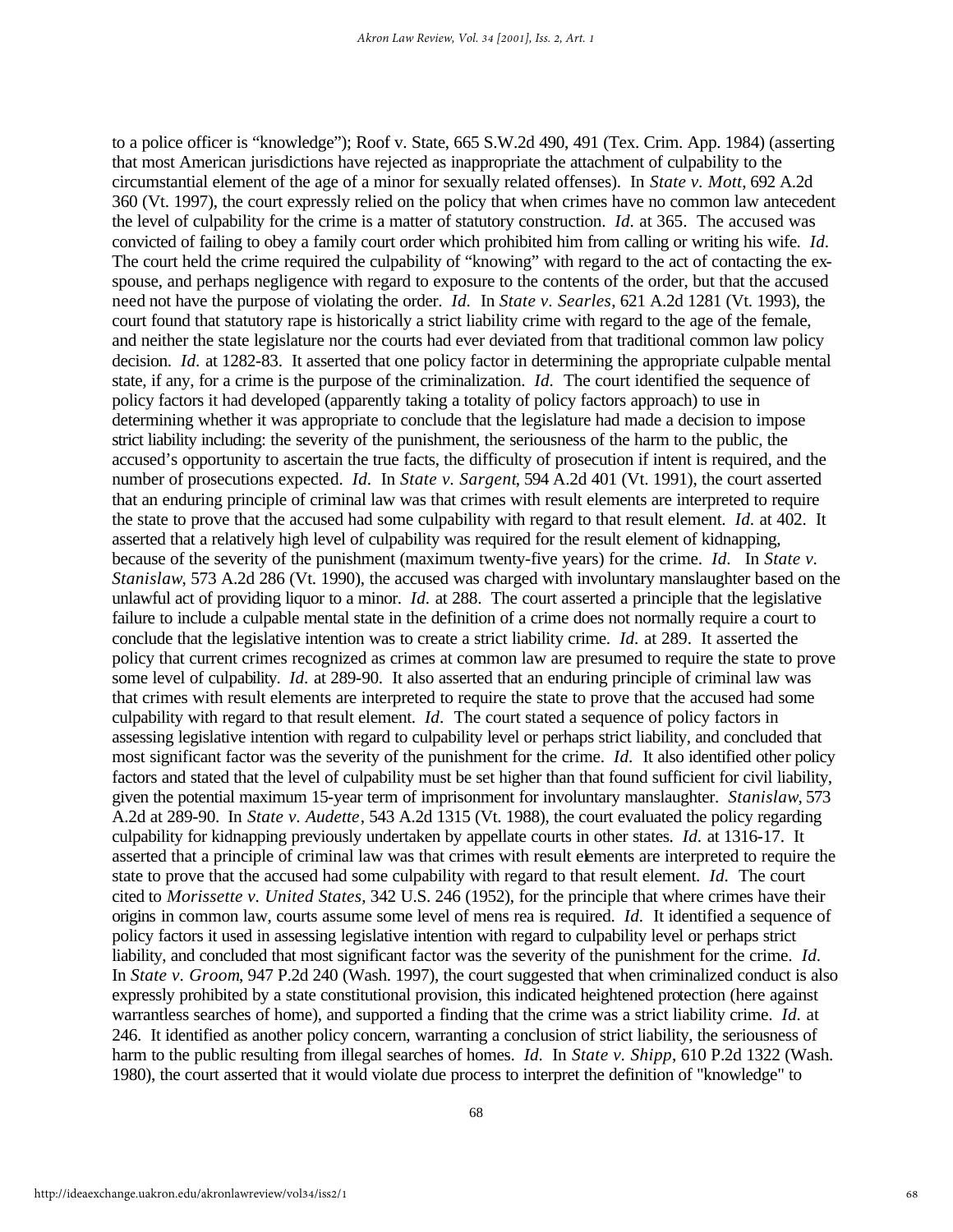allow the jury to conclusively presume the accused had such "knowledge" with regard to objective elements of the crime, because the jury found that a reasonable person in the same situation and with the same information would have such "knowledge." *Id.* at 1325-26. It found that the broadening of the definition of "knowledge" to include culpable ignorance would violate the policy against strict construction of penal statutes, and would violate the due process requirement of fair notice of the terms of the law. *Id.*  In *State v. Stroh*, 588 P.2d 1182 (Wash. 1979), the accused was charged with tampering with a witness because he asked a police officer not to attend an administrative hearing involving one of his clients. *Id.* at 1183-84.He claimed that the crime required the prosecution to prove that he had some form of intent to obstruct justice. *Id.* The court rejected this claim based in part on its reasoning that the policy underlying this crime assumes that every attempt to so influence a witness necessarily involves at least the threat of obstructing justice. *Id.* Hence, if "knowingly" is a culpable mental state with regard to the circumstantial element of "witness" or "about to be called as a witness," every convicted person will conclusively be shown to have the intent to obstruct justice. *Id.* The court then synthesized prior cases in which it had imposed a specific intent requirement to find the principle that when this was done it was done with regard to criminalized conduct which itself did not merit criminalization. *Id.* In *State v. Brown*, 422 S.E.2d 489 (W.Va. 1992), the court recognized other sources that have established the principle when the crime of embezzlement is committed by a public official the culpability requirement is watered down because such officials are not as closely supervised by the employer, the public. *Id.* at 492-93.It also asserted the related principle that public officials are held to a higher standard of conduct, and hence a lesser culpability is required, because public funds are a matter of the public welfare. *Id.* at 492. The court relied on decisions from other states also holding that state need not prove that a public official intended to deprive the public permanently of its property at the time she appropriated that property. *Id.* at 492-94. It equated "fraudulent intent" with requiring state to prove that the accused's purpose was to violate law and rejected imposing this burden on the prosecution because it would render numerous crimes ineffective. *Id.* at 494. In *Capshaw v. State*, 737 P.2d 740 (Wyo. 1987), the court approved the principle that when a crime contains no reference to the culpability concepts of "knowledge" and "intent" the court will not require their proof. *Id.* at 743-44. It then compared state statutory approaches with regard to requiring specific intent to deprive the owner permanently of the property as an element of receipt of stolen property. *Id.* It declared at the end of its survey that the position that no such proof is required is the majority rule, and decided it would follow that rule. *Id.*

 $57$  City of Englewood v. Hammes, 671 P.2d 947, 953 (Colo. 1983); People v. Andrews, 632 P.2d 1012, 1017 (Colo. 1981); Daniels v. State, 448 S.E.2d 185, 188-89 (Ga. 1994); Dausch v. State, 616 N.E.2d 13, 15 (Ind. 1993); State v. Keihn, 542 N.E.2d 963, 968 (Ind. 1989); State v. Chism, 436 So.2d 464, 469 (La. 1983); State v. Fuller, 414 So.2d 306, 310 (La. 1982); State v. Duncan, 390 So.2d 859, 861 (La. 1980); State v. Elzie, 343 So.2d 712, 716 (La. 1977); Warfield v. State, 554 A.2d 1238, 1248, 1252 (Md. 1989); *In re* Welfare of A.A.E., 590 N.W.2d 773, 777 (Minn. 1999); State v. Williams, 503 N.W.2d 561. 565 (Neb. 1993) (focusing on sufficiency of evidence with regard to requisite culpability for the conduct but the result element of first degree assault); State v. LaFreniere, 481 N.W.2d 412, 416 (Neb. 1992); State v. Beck, 471 N.W.2d 128, 130-31 (Neb. 1991) (holding erroneously that the evidence offered by the accused with regard to the culpability for the legal duty circumstantial element of the crime was irrelevant because the court reviewed the divorce decree and found nothing in its content that would provide a basis for the accused to believe that he could stop paying child support if his wife interfered with his visitation rights); State v. Schott, 384 N.W.2d 620, 625 (Neb. 1986); Batt v. State, 901 P.2d 664, 666-67 (Nev. 1995); State v. Sewell, 603 A.2d 21, 29 (N.J. 1992); State v. Lashinsky, 404 A.2d 1121, 1127 (N.J. 1979); Santillanes v. State, 849 P.2d 358, 366 (N.M. 1993); State v. Bogle, 376 S.E.2d 745, 749 (N.C. 1989); Commonwealth v. Lobiondo, 462 A.2d 662, 666 (Pa. 1983); State v. Bryant, 447 S.E.2d 852, 854 (S.C. 1994); State v. Jefferies, 446 S.E.2d 427, 433 (S.C. 1994); State v. Ferguson, 395 S.E.2d 182, 184 (S.C.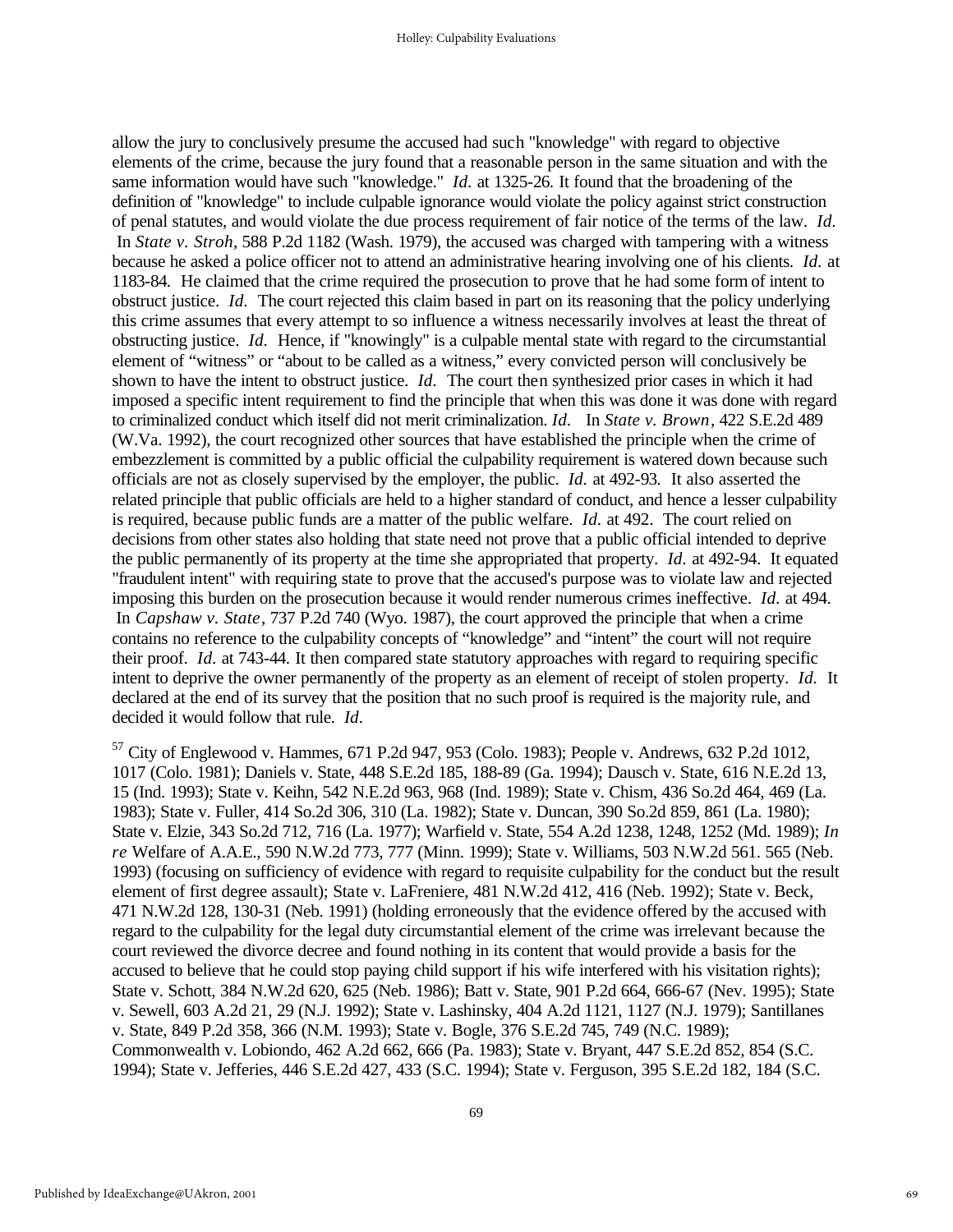1990); McQueen v. State, 781 S.W.2d 600, 604 (Tex. Crim. App. 1989); Hill v. State, 765 S.W.2d 794, 797 (Tex. Crim. App. 1989); Alvarado v. State, 704 S.W.2d 36, 39 (Tex. Crim. App. 1985); State v. Sargent, 594 A.2d 401, 403 (Vt. 1991); State v. Shipp, 610 P.2d 1322, 1326-27 (Wash. 1980); Capshaw v. State, 737 P.2d 740, 745-46 (Wyo. 1987); Dorador v. State, 573 P.2d 839, 843 (Wyo. 1978).

<sup>58</sup> State v. Guest, 583 P.2d 836, 838-39 n.5 (Ala. 1978) (recognizing that the mistake concept could just as easily be expressed by reference to the inability of the state to prove that the accused had the mental state for the crime or the specific element of the crime, by eventually citing to WAYNE R. LAFAVE & AUSTIN W. SCOTT, JR., CRIMINAL LAW (2d ed. 1986) as authority); People v. Andrews, 632 P.2d 1012, 1016) (Colo. 1981) (rejecting defendant's argument that he could be convicted of the crime of aggravated theft of an automobile if the state only proved that he was mistaken about authorization to exercise control of the car by holding that the requisite culpable mental state for the crime was knowingly, and making express reference to a statutory provision that mistake was only an affirmative defense when it negated requisite culpable mental state). In *Alvarado v. State*, 704 S.W.2d 36, 37 (Tex. Crim. App. 1985), the court made express reference to precedent which had held that the focus of criminalization on the crime of assault was on the result element, and hence attachment of the appropriate culpability must focus on that objective element. The precedent case then expressly recognized that this specific focus with regard to culpability evaluation would in turn affect the application of the mistake of fact defense. *Id.* In *Jones v. State*, 439 S.E.2d 645, 648 (Ga. 1994), the court expressly cited to a secondary authority as the basis for express recognition of the principle that "mistake of fact" is a defense to a crime to the extent that ignorance of some fact negates the existence of the mental state required to establish a material element of the crime. *Id.* The court followed this statement of the principle, by misapplying it by holding that it did not apply to a cruelty to children crime where the culpability was wanton and willful doing of an act with an awareness of plain and strong likelihood that cruel and excessive physical or mental pain would result. *Id.*

<sup>59</sup> Implicit recognitions may also be seen in a decision such as *State v. Brown*, 422 S.E.2d 489, 494 (W. Va. 1992), in which the court held that it would require the state to prove a purposeful act which by implication included, in the court's view, knowledge of circumstantial elements such as the public nature of the funds appropriated. The court therefore concluded that a public official who mistakenly spent public funds for his own use could not be successfully prosecuted. *Id.*

<sup>60</sup> *See supra* notes 37, 49 and accompanying text. In more detail the comparisons were as follows: seven (7) decisions constituting approximately nine percent (9%) of category 1 cases received a point-per-case score between 4 and 6 points, while four (4) decisions constituting five percent of category 2 cases received a point-per-case score between 4 and 6 points, see *supra* notes 38, 50 and accompanying text; thirty-eight (38) decisions constituting approximately forty-seven percent (47%) of category 1 cases received a point-per-case score between 2 and 3.5 points, while thirty-one (31) decisions constituting thirty-six (36%) percent of category 2 cases received a point-per-case score between 2-3.5 points, see *supra* notes 39, 51 and accompanying text; thirty-five (35) decisions constituting approximately forty-four percent (44%) of category 1 cases received a point-per-case score between 0 and 1.5 points, while fiftyone (51) decisions constituting fifty-nine (59%) percent of category 2 cases received a point-per-case score between 0 and 1.5 points, see *supra* notes 40, 52 and accompanying text.

<sup>61</sup> *See supra* notes 41, 53 and accompanying text

<sup>62</sup> *See supra* notes 42, 54 and accompanying text.

<sup>63</sup> *See supra* notes 43, 55 and accompanying text.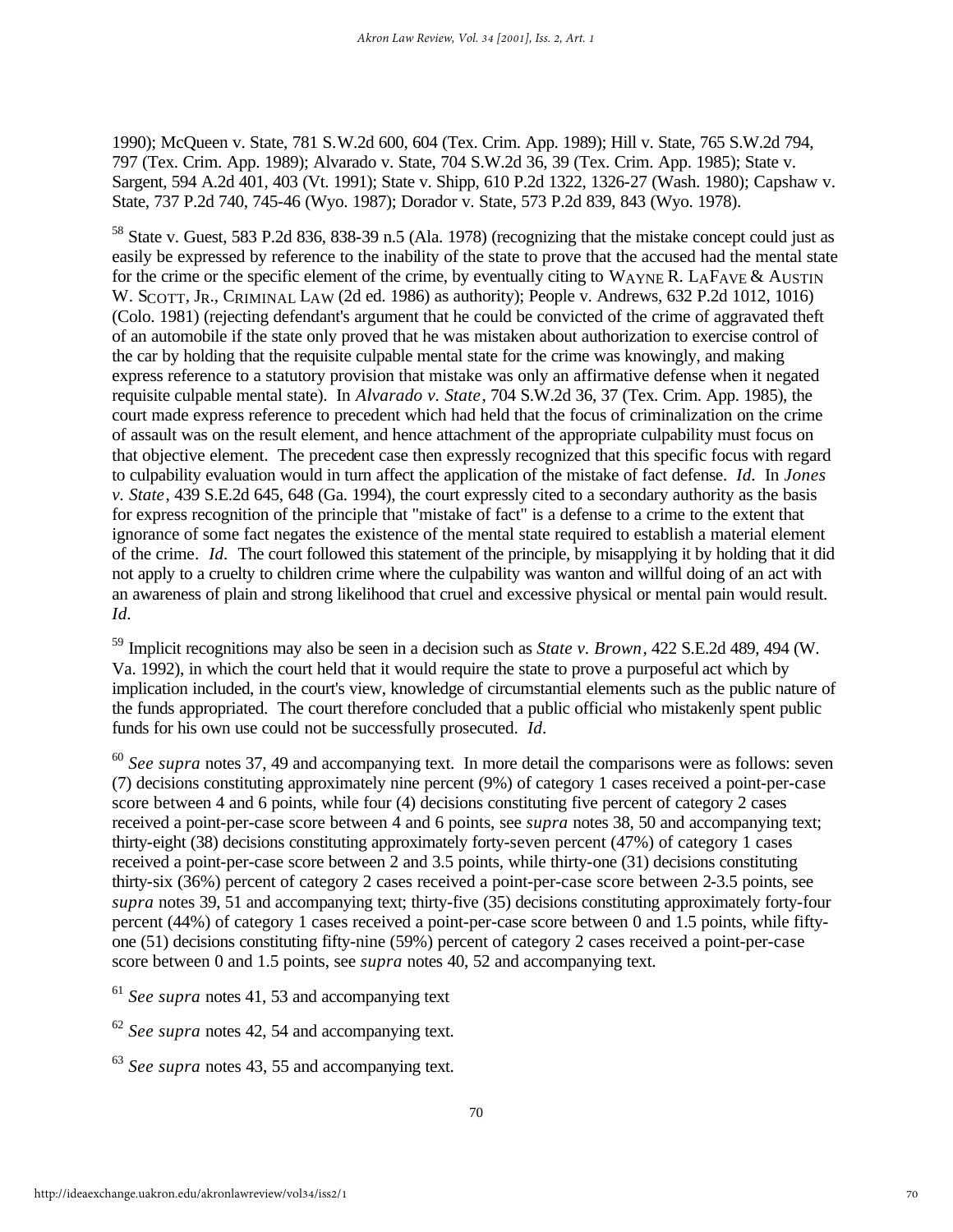- <sup>64</sup> *See supra* notes 44, 56 and accompanying text.
- <sup>65</sup> *See supra* notes 45, 57 and accompanying text.
- <sup>66</sup> *See supra* notes 46, 58 and accompanying text.
- <sup>67</sup> *See supra* note 30.

<sup>68</sup> *See supra* notes 41 and 53 and accompanying text (identifying those state supreme court decisions in category one and two states which did focus on identifying the individual objective elements for the crime). The following cases were selected to illustrate the magnitude of this omission. In *Spitz. v. Municipal Court*, 621 P.2d 911 (Ariz. 1980), the court characterized the issue on appeal as "Is the sale of alcoholic beverages to a person under the age of 19 a misdemeanor . . . a crime requiring guilty knowledge?." *Id.* at 912. In another case, the actual issue concerned only to the age of the buyer of the liquor, not the appropriate culpable mental state for the rest of the crime. *See* State v. Morse, 617 P.2d 1141, 1146 (Ariz. 1980). A revised receipt-of-stolen-property statutory definition was interpreted to include knowingly controls property of another, but with the court failing to perceive that this language would require the state to prove that the accused was aware of a conduct and a circumstantial element, control of the property, and that the property was owned by another person. The evidence in the case, by the court's own admission, showed that the accused believed that the property was abandoned at the time he took control. *Id.* In *Robinson v. State*, 737 S.W.2d 153 (Ark. 1987), the accused was charged with aggravated robbery and argued that the prosecution's trial evidence failed to prove he had the requisite culpable mental state. *Id.* at 154. The Arkansas Supreme Court found the evidence sufficient by reference to the fact that the victim interpreted the defendant's action in holding a knife to her throat as a demand for money and hence offered the accused all of her money. *Id.* In fact the defendant raped the victim, and never made an express demand for money, although he did take the money offered by the victim. *Id.* The Arkansas Supreme Court made no reference to the objective elements of the aggravated robbery, nor the appropriate culpability required for those elements. General reference was made by the court to "intent" and to the possibly unconstitutional presumption that one is presumed to intend the natural consequences of his act. *Id.* No reference was made by the court to Model Penal Code culpable mental states adopted by the Arkansas Penal Code. *See also* State v. Blalock, 756 P.2d 454, 456 (Mont. 1988). In *Potter v. State*, 684 N.E.2d 1127 (Ind. 1997), the accused was convicted of Class A felony rape which required compulsion and use of a deadly weapon to accomplish rape or possession of a deadly weapon during the rape. *Id.* at 1134. The accused did not have a knife in his possession at the time of the sexual act, nor did he threaten its use at that time, but earlier that same evening had threatened to kill his wife(victim), children, and himself. *Id.* On appeal, the accused complained that the judge had refused to specifically instruct the jury that the prosecution must prove knowingly and intentionally in relation to each objective element, including the use of the knife. *Id.* The Indiana Supreme Court ruled that the failure to give the instruction was not prejudicial because the judge did instruct the jury that the knife must be used in the commission of the rape. *Id.* at 1135. The court thereby completely ignored the point of the requested instruction - telling the jury that the state must prove beyond a reasonable doubt that the accused was aware at the time he was using the knife that he was doing so to obtain the acquiescence of the alleged victim in the rape. In *State v. Williams*, 503 N.W.2d 561 (Neb. 1993), the court completely failed to first analyze the objective elements in the penal code's revised and interrelated definitions of first-, second-, and third-degree assaults. It therefore never focused its culpability analysis on how the different levels of culpability related to different objective elements in order to make comprehensive sense out of the assault definition scheme. Instead, the court reverted to a common law culpability generic labeling process to erroneously conclude that all three of the assault crimes were crimes of general and not specific intent,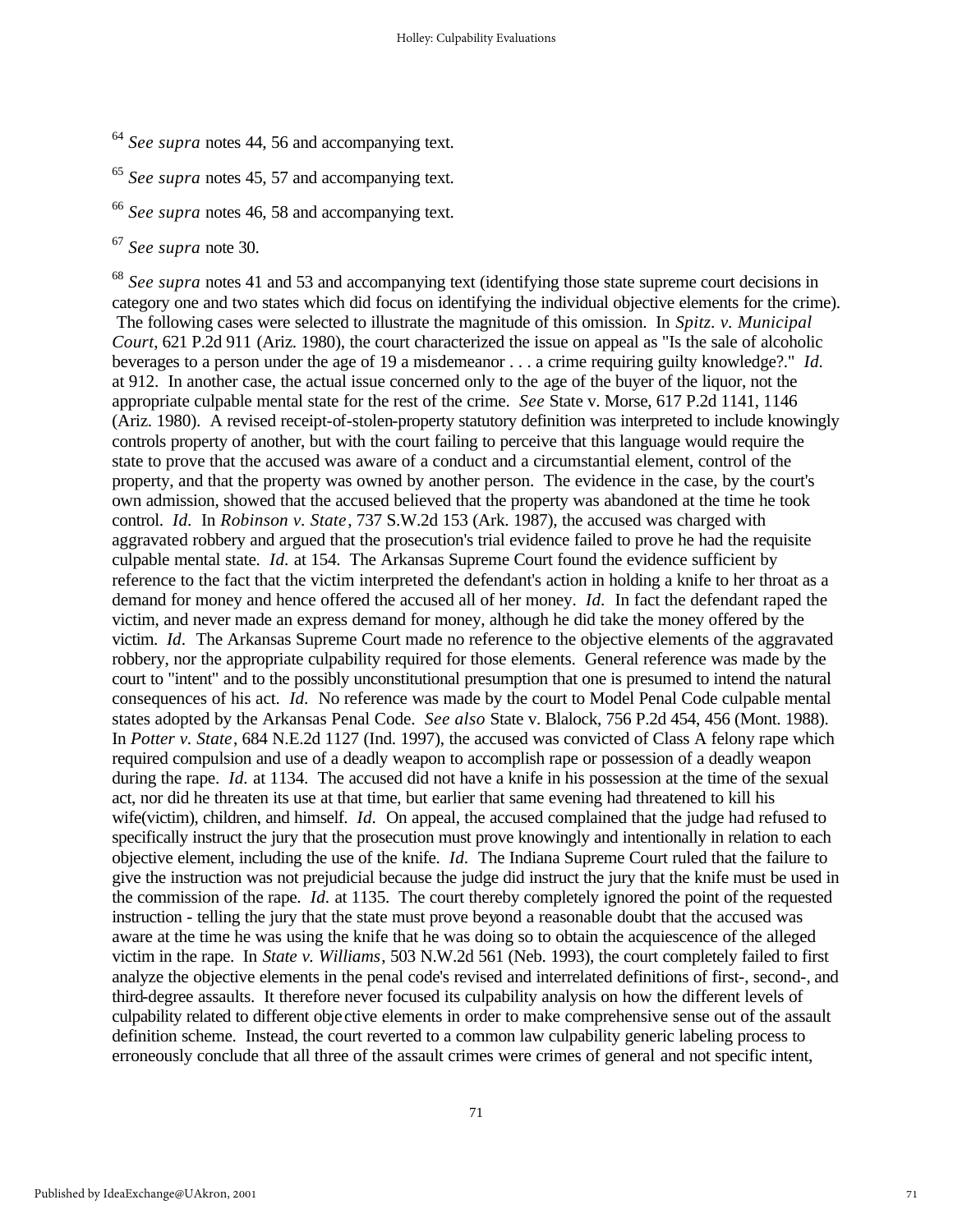and therefore the fact that the accused arguably did not intend to inflict seriously bodily injury was irrelevant to the first degree assault prosecution. *Id.* at 563. In *State v. Lashinsky*, 404 A.2d 1121 (N.J. 1979), the court held that disorderly conduct required the prosecution to prove that the accused knowingly interfered with another person in a public or private place when the latter was lawfully at such place. *Id.* at 1126. The court held that the state need only prove that the conduct was volitional and purposeful and produced the prohibited result. *Id.* The court ignored identification of the appropriate/requisite culpable mental state for the result element of "interferes," and for the circumstantial elements of "person," "place," and "lawfully". *See also* Commonwealth v. Falana, 696 A.2d 126, 129 (Pa. 1997).

<sup>69</sup> *See supra* note 68 (cases). In *State v. Missamore*, 803 P.2d 528 (Idaho 1990), the accused was charged with trespass and argued that he was entitled to a mistake of fact instruction. *Id.* at 532. The trespass definition that was the basis for the charge included refusing to leave the "property" upon request by "owner." *Id.* at 531. The accused was standing in an area that was on the border of the complainant's land. *Id.* If even recklessness was the requisite culpable mental state with respect to circumstantial element(s) of "owner" and/or "property," the above fact could have given a properly instructed jury reason to find that the state had not proven culpability beyond a reasonable doubt. The Idaho Supreme Court, however, ruled that refusal to give a mistake of fact instruction was correct because all that the state had to prove is that the defendant refused to leave property that belonged to another after being so requested by the owner or authorized agent. *Id.* at 532. Hence, the Idaho Supreme Court, perhaps unwittingly, held that a circumstantial element critical to justifying serious criminalization was a strict liability element. *See also* State v. Buchanan, 549 N.W.2d 291, 293-94 (Iowa 1996) (working with common law culpability concepts of general and specific intent to erroneously conclude that resisting or obstructing a police officer is a general intent crime, but murder is a specific intent crime). In *State v. Blalock*, 756 P.2d 454 (Mont. 1988), the accused was charged with trespass. *Id.* at 455. The accused claimed that the requisite culpable mental state was "knowingly" with regard to the circumstantial element, the real property of another, and that he lacked that culpability because he did not realize he had entered the property of another. *Id.* at 455-56. The Montana Supreme Court responded by asserting that it is well established that an accused need not form an intent to commit a specific crime or to intend the result that occurred to be found guilty of knowingly committing a crime. *Id.* at 456. The court went on to respond further with another non sequitur "that ignorance of the law has never been a defense in Montana." *Id.* In the end, the Montana Supreme Court erroneously rejected the accused's lack of culpability claim, resulting in finding strict liability for a circumstantial element crucial to justifying criminalization. In *State v. Nagel*, 279 N.W.2d 911 (S.D. 1979), the court asserted that the policy underlying "Blue Sky" securities regulation law, maximizing protection of inexperienced investors, warranted imposing strict liability. *Id.* at 915. The court, however, did not demonstrate that it was aware of the difference in policy implications for imposing strict liability for all of the objective elements of the crimes involved, or just the circumstantial element of "unregistered." The accused's lack of culpability claim given the facts of the case, was directed towards another circumstantial element, whether what they were doing involved "securities." *Id.* at 914. *See also* Potter v. State, 684 N.E.2d 1127, 1134 (Ind. 1997). In *State v. Ryan*, 543 N.W.2d 128 (Neb. 1996), *overruled by* State v. Burlison, 583 N.W.2d 31, 35 (Neb. 1998), the court held that second-degree murder required proof of the additional culpability concept "malice," despite the revision of the crime so as to specifically require an intentional killing. *Id.* at 136. The court erroneously relied on the principle that some intentional killings are justified. *Id.* at 137. The court failed to identify the objective elements of the crime first, and therefore what the "intent" culpability had to be proved with regard to. Instead, it focused on factors, such as self-defense and the right of the state to execute persons, to erroneously conclude that "malice" must be a separate culpability element. *Id. See also* State v. Williams, 503 N.W.2d 561, 563 (Neb. 1993); Commonwealth v. Falana, 696 A.2d 126, 129 (Pa. 1997) (focusing on whether the accused had wrongful intent at the time he uttered a threat to the victim in the trial courtroom, not on whether he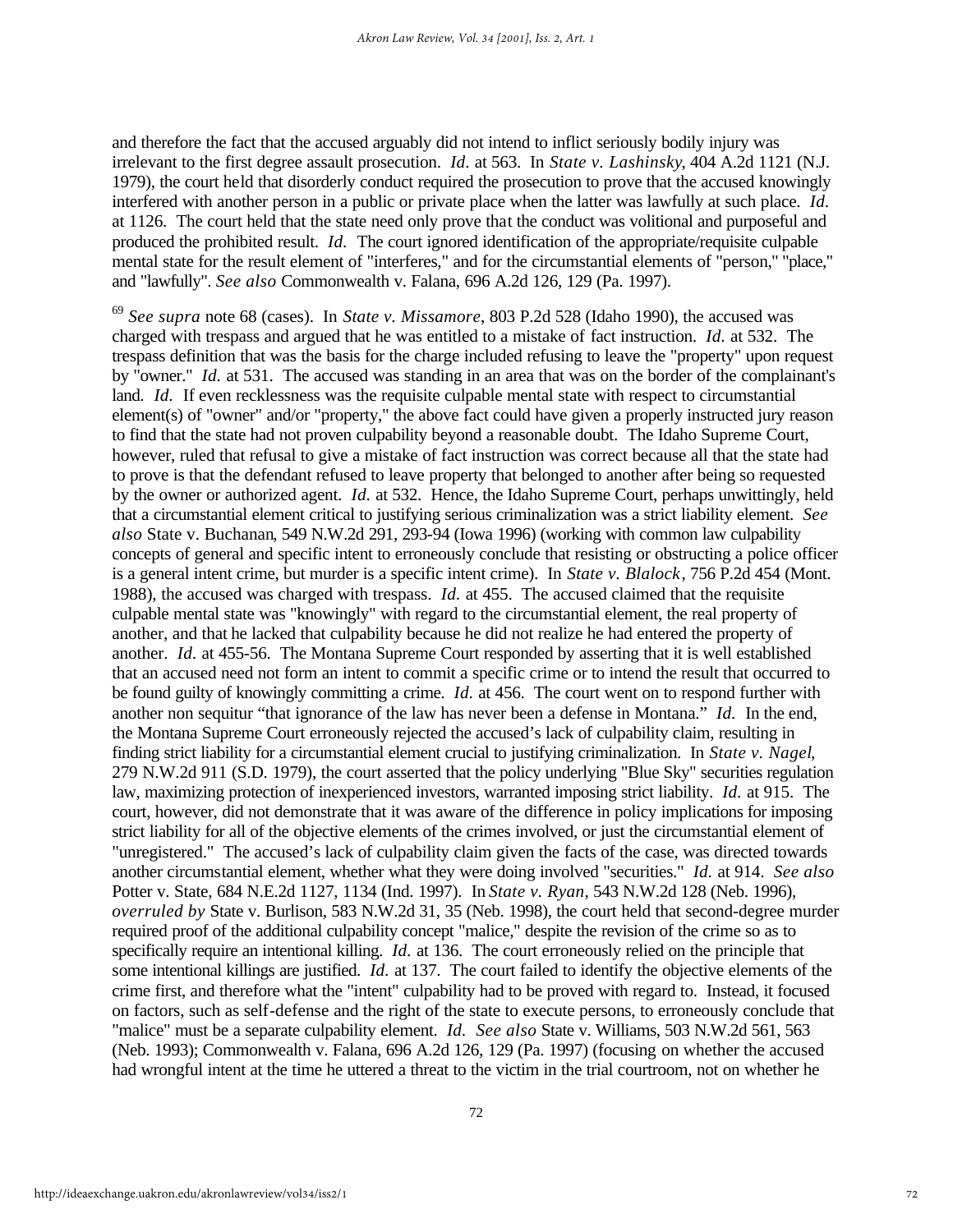made that statement with the objective of obstructing the administration of justice -- the result element the court earlier had identified as an element of the crime).

<sup>70</sup> State v. Missamore, 803 P.2d 528, 533 (Idaho 1990); State v. Blalock, 756 P.2d 454, 456 (Mont. 1988) (discussed *supra* note 69); State v. Nagel, 279 N.W.2d 911, 915-16 (S.D. 1979) (discussed *supra* note 69); In *State v. Larsen*, 865 P.2d 1355 (Utah 1993), the court omitted the focus on the requisite culpable mental state for such objective elements as "material fact," "misrepresentation," and "circumstances," and rejected a good faith defense. *See id.* at 1360. The court instead recited, but did not specifically apply to these and other objective elements of the crime, the culpability concept of "willfulness." Hence, the court failed to perceive that it might be sanctioning strict liability for some of the crucial circumstantial objective elements of this securities crime. *See also* Clarkson v. State, 486 N.E.2d 501, 506-07 (Ind. 1985) (finding that the accused, who was convicted of several securities felonies, was not prejudiced by the failure of the judge to give express culpability instruction with regard to any of the objective elements of any of the crimes). In *Outmezguine v. State*, 641 A.2d 870 (Md. 1994), the court made the error of relying on the culpability element's inclusion in other subsections of a series of child pornography crimes to conclude that the absence of the same culpability concept in the subsection accused was convicted under meant that the legislature intended strict liability with regard to the age of the victim. *Id.* at 874. The court's error was its failure to recognize that the culpability concept in other subsections might have been intended by the legislature to attach to different conduct elements in those crimes, whose nature was more general than the more specific conduct defined in the subsection in question. Hence it was not at all clear that the culpability concept in those crimes was meant to attach to the circumstantial element of the age of the victim. As a matter of policy, it was clear that in all three subsections the age of the victim was the crucial element justifying criminalization and perhaps saving the constitutionality of the criminalization. *See* John L. Diamond, *The Myth of Morality and Fault in Criminal Law Doctrine*, 34 AM. CRIM. L. REV. 111 (1996) (asserting that there are some crimes and/or elements of crimes that are strict liability and some crimes where negligence is deemed at least the requisite culpable mental state). It was not clear if Diamond recognized that his findings may be objective element specific rather then strict liability or negligence for the entire crime. It was also not clear if he was implying that strict liability or negligence was at least the requisite culpability for an objective element critical to justifying criminalization. There was an indication that he was making a finding that it was factually true. *Id.* at 129. Diamond did not make clear what percentage of strict liability and/or negligence he identified were the result of culpability evaluations by the legislature, the courts, or both. It was also not clear if he was advocating that strict liability was appropriate in the crimes he identified, or whether it is more broadly appropriate. *See also* Simons, *supra* note 4.

<sup>71</sup> Several Illinois Supreme Court decisions present this issue. *See, e.g.,* People v. Sevilla, 547 N.E.2d 117, 120 (Ill. 1989) (failing to file a retailer tax); State v. Beishir, 646 S.W.2d 74, 77 (Mo. 1983) (construing a deviate sexual intercourse statute to be strict liability without reference to the distinction between objective elements -- conduct regarding the sexual conduct, and circumstantial regarding the age of the victim). Of course it does not help when legislatures repeal guideline provisions which expressly made reference to proving the requisite culpability for each element of the crime. *See* State v. Elton, 680 P.2d 727, 728 (Utah 1984) (citing to a Utah statutory requisite culpability guideline, UTAH CODE ANN. § 76-2-101(1), which prior to its repeal in 1983, expressly provided that the requisite culpability must be proven as to each element of the crime).

 $72$  State v. Wilson, 924 S.W.2d 648, 650 (Tenn. 1996) ("By requiring that the act be either intentionally or knowingly committed, the legislature has required the state to prove an element in addition to the mere voluntary commission of the criminal act."). In *People v. Washburn*, 593 P.2d 962 (Colo. 1979), the court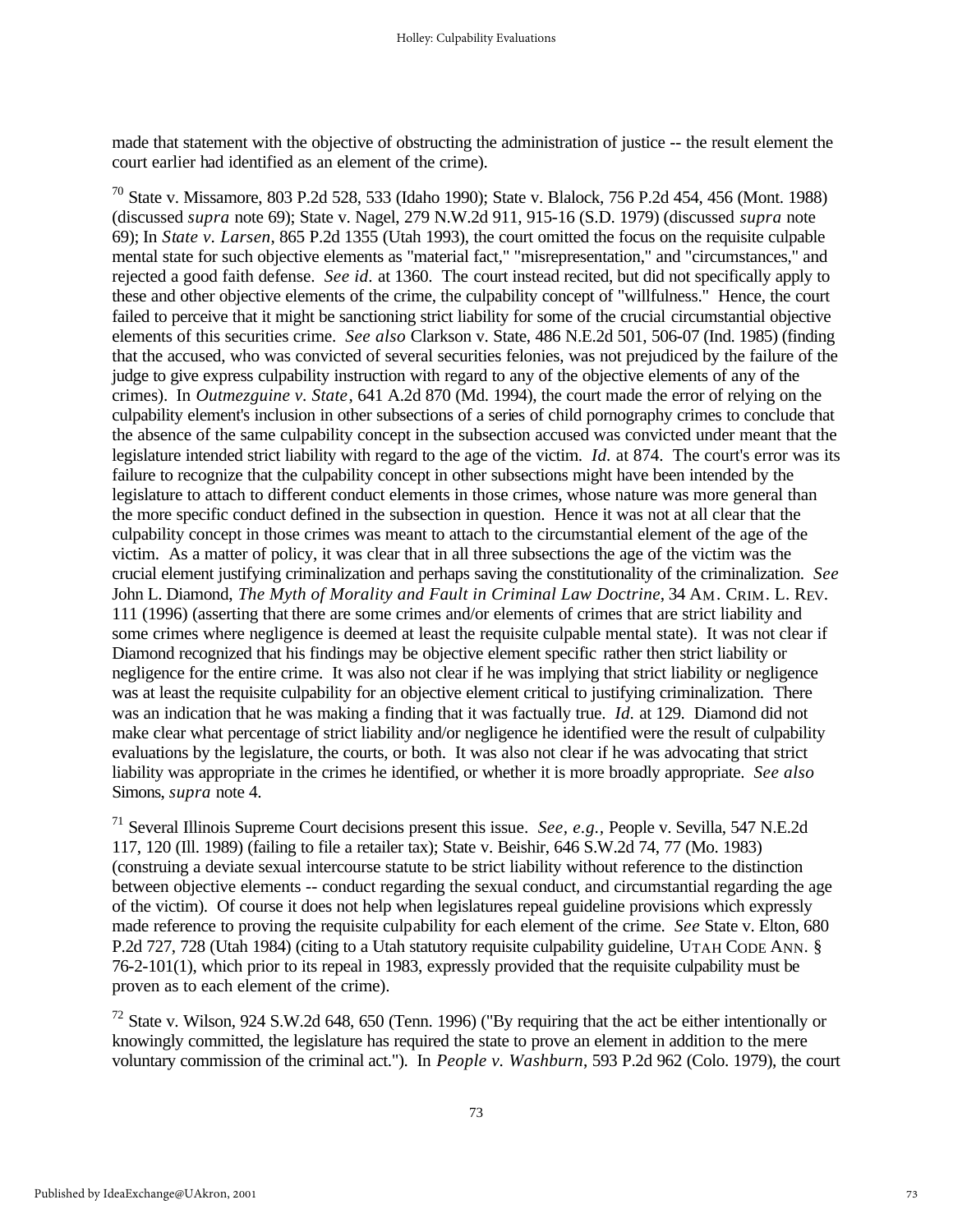asserted that a theft of rental property charge cannot be defended by a claim that the conduct was not wrong. *Id.* at 964-65. The court failed, however, to identify each objective element of the crime, what culpability was necessary to be proven with regard to each element, in order to justify felony criminalization. Hence, the court failed to appreciate that a claim that the conduct was not wrong could mean that felony criminalization was only warranted if a particular level of culpability was required for each of the objective elements of the crime, including those circumstantial element(s) with a legal reference such as "rental property."

<sup>73</sup> For example, in *Alvarado v. State*, 704 S.W.2d 36 (Tex. Crim. App. 1985), the accused was charged with assault of a child by causing seriously bodily injury to a child. *Id.* at 37. The court ruled that the critical element justifying criminalization was the result element of serious bodily injury. *Id.* at 39. The conduct element on the other hand was unspecified, and hence meant any act which caused such an injury to a child. The court ruled that the trial judge should have instructed the jury in a manner that would limit attachment of the alleged culpability level of at least knowledge to only the result element. *Id.*

<sup>74</sup> In *People v. Hering*, 976 P.2d 210 (Cal. 1999), the California Supreme Court asserted that the difference between specific and general intent was to some degree only linguistic, because the former involved intent to do a current act, while the latter involved intent to do a future act. *Id.* at 213. The statement implied that the only objective element in crimes is an act. The statement was made in the context of making a culpability evaluation for two crimes, both of which had several complex circumstantial elements. *Id. See also* People v. Sargent, 970 P.2d 409, 412 (Cal. 1999) (defining common law culpability concepts in state pattern jury instructions with reference to only the conduct category of objective element types). In *State v. Orsello*, 554 N.W.2d 70 (Minn. 1996), the court sought to articulate the difference in culpability of specific compared to general intent. *Id.* at 72. General intent, the court asserted, required only that the accused intentionally engage in specific, prohibited conduct, while specific intent required that the accused acted with an intention to produce a specific result. *Id.* The court failed to recognize that it had not addressed the key issue of whether the "specific result" it made reference to had to be an objective element of the crime, or did not have to be an objective element of the crime, or that it made no difference. *See also* State v. Beck, 471 N.W.2d 128, 130 (Neb. 1991) (choosing to ignore express statutory language that required at least negligence be proven with regard to the circumstantial element of legal duty to pay support). While in *Beck*, this failure was not outcomedeterminative, in *State v. Meyer*, it was arguably outcome-determinative, because the accused alleged facts that might have resulted in a reasonable person believing he was no longer obligated to pay the child support. *See* 460 N.W.2d 656, 658 (Neb. 1990). *See also* State v. Bachkora, 427 N.W.2d 71, 73 (Neb. 1988) (summarizing its earlier holding that the accused could be found guilty of recklessly causing serious bodily injury without the prosecution having to prove recklessness with regard to the result element of serious bodily injury).

<sup>75</sup> *See supra* notes 68-70 (discussion of cases). *See also* Spitz v. Municipal Court, 621 P.2d 911, 912 (Ariz. 1980) (age of the victim); State v. Morse, 617 P.2d 1141, 1146 (Ariz. 1980) (personal property of another). *But see* State v. Olsen, 462 N.W.2d 474, 477 (S.D. 1990) (assessing culpability required for a reckless killing, and eventually concluding that the state must prove only awareness of risk to safety of others); Outmezguine v. State, 641 A.2d 870, 874 (Md. 1994) (age of the victim in a child "pornography" crime).

<sup>76</sup> *See supra* notes 42, 54 and accompanying text.

<sup>77</sup> *See supra* note 62 and accompanying text.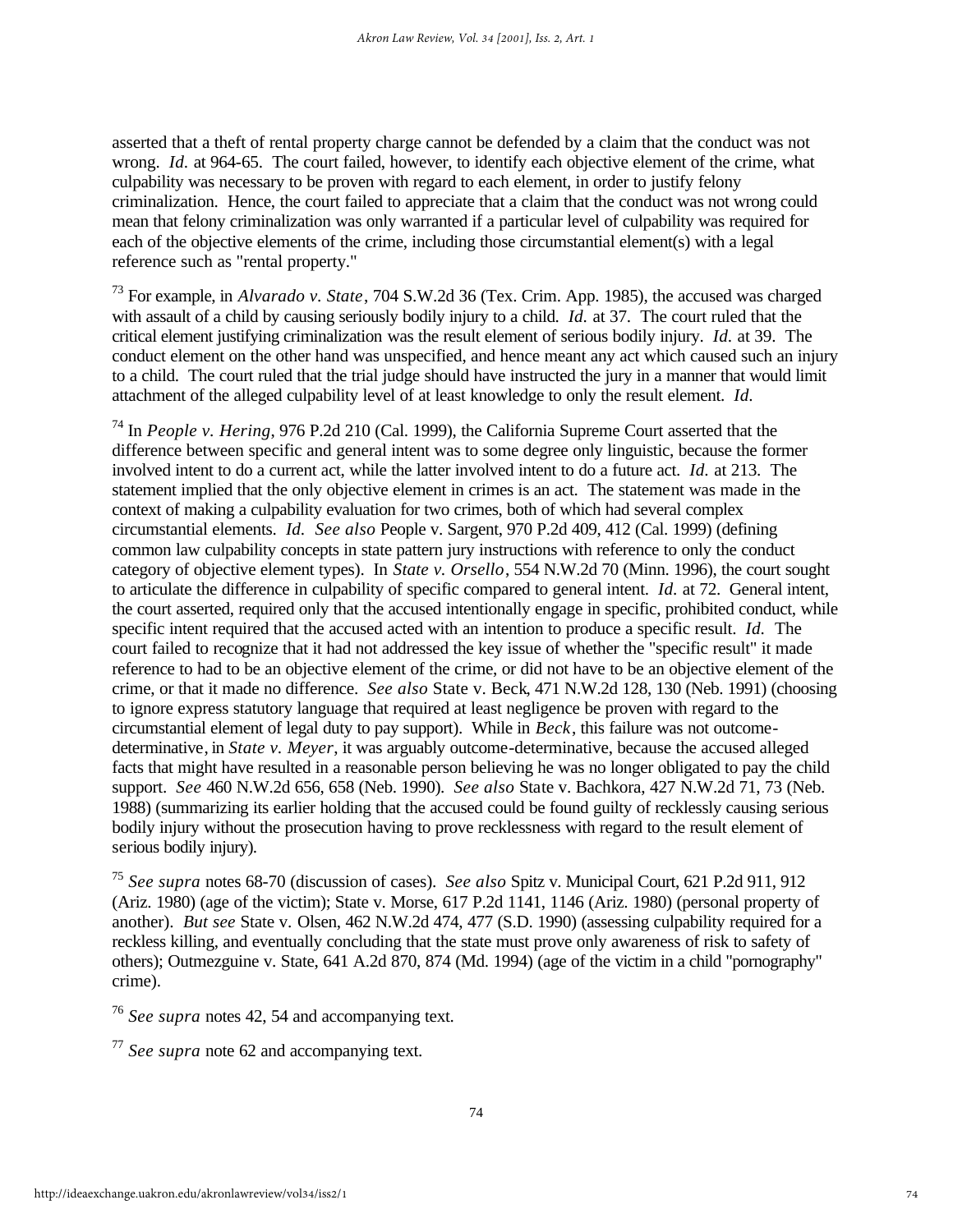<sup>78</sup> *See* State v. Schmiedt, 525 N.W.2d 253 (S.D. 1994); State v. Rash, 294 N.W.2d 416 (S.D. 1980). In *Schmiedt*, the defendant claimed aggravated assault, in which no culpability concept was expressly mentioned, was a "specific intent" crime. *See* 525 N.W.2d at 256. The court, without reference to South Dakota Criminal Code's five hierarchical culpability concepts, see *supra* note 20, evaluated whether the crime required specific as opposed to only general intent. *Id.* In *Rash*, because the defendant made reference to the argument that specific intent was equivalent to purpose or knowledge, the court did also, but with reference to the Model Penal Code provisions, and not the South Dakota Criminal Code's definitions of culpability concepts. *See* 294 N.W. 2d at 417-18. In *State v. Larsen*, 865 P.2d 1355 (Utah 1993), the defendant was convicted of violating Securities Law and claimed on appeal that the crime, which incorporated the culpability concept of "willfully," required proof of scienter. *Id.* at 1358. The Utah Supreme court rejected that claim, without attempting to define scienter, without recognizing it was a common law culpability concept, and without making reference to culpability hierarchical concepts in its revised criminal code as guidance for defining scienter. *Id.* Also, the court sought to elaborate on the statutory definition of "willfully" by making reference to how the concept was defined by courts in jurisdictions without culpability concept advancement. *Id.* In *State v. Williams*, 503 N.W.2d 561 (Neb. 1993), the Nebraska Legislature seemingly employed Model Penal Code hierarchy in defining interrelated and hierarchical crimes of first-, second-, and third-degree assault, but this revision was negated by the Nebraska Supreme Court decision. *Id.* at 563. The court resorted to common law culpability concepts of general and specific intent, and erroneously held that the state need not prove beyond a reasonable doubt that the accused was at least aware that his conduct would cause serious bodily injury to the victim. *Id.*

<sup>79</sup> In *Phillips v. State*, No. CR-96-0001, 1998 Ala. Crim. App. LEXIS 269 (Ala. Crim. App. Dec. 18, 1998), *cert. granted, remanded sub nom. Ex parte* Phillips, No. 1981083, 2000 Ala. LEXIS 82 (Ala. Mar. 10, 2000), *on remand at, remanded sub nom.* Phillips v. State, No. CR-96-0001, 2000 Ala. Crim. App. LEXIS 97 (Ala. Crim. App. Apr. 28, 2000), the court discussed the signal sent by the legislature when it omits reference to "knowledge" or other apt words in a crime the court characterized as passed in aid of police power. The court never made reference to its own culpability hierarchy, but did refer to a commentator's mention of four culpability levels. *Id.* The court eventually held that the impact of its decision might be to result in convictions of hunters who are subjectively innocent. *Id.* The court thereby ignored the fact that the impact of its decision might also be to convict hunters who are objectively innocent.

<sup>80</sup> State v. Hopkins, 782 P.2d 475, 477 (Utah 1989) (identifying recklessness as the minimum culpability level in an aggravated sexual assault crime).

<sup>81</sup> *Id.*

<sup>82</sup> In *State v. Silveira*, 503 A.2d 599 (Conn. 1986), the court acknowledged that first-degree manslaughter included a definition that required proof of recklessness with regard to the death, but then asserted that because the defendant was arguing that he did not intend to shoot the victim he was not entitled to a mistake of fact instruction on this definition of first degree manslaughter. *Id.* at 604. The court failed to perceive that the claim of lack of intent could encompass the claim that at the time of firing the gun the accused was not even aware of a substantial and unjustified risk that his conduct could cause the death of another human being. The court failed to examine the trial transcript to determine if/how the judge defined "intent" and "reckless." In *State v. Hopkins*, 782 P.2d 475 (Utah 1989), the accused was charged with aggravated sexual assault. *Id.* at 476. The court identified the victim's lack of consent as one of the objective elements and that the minimum culpable mental state expressed in the crime was recklessness. *Id.* at 477. The court then rejected the accused's claim that a reasonable belief that the victim gave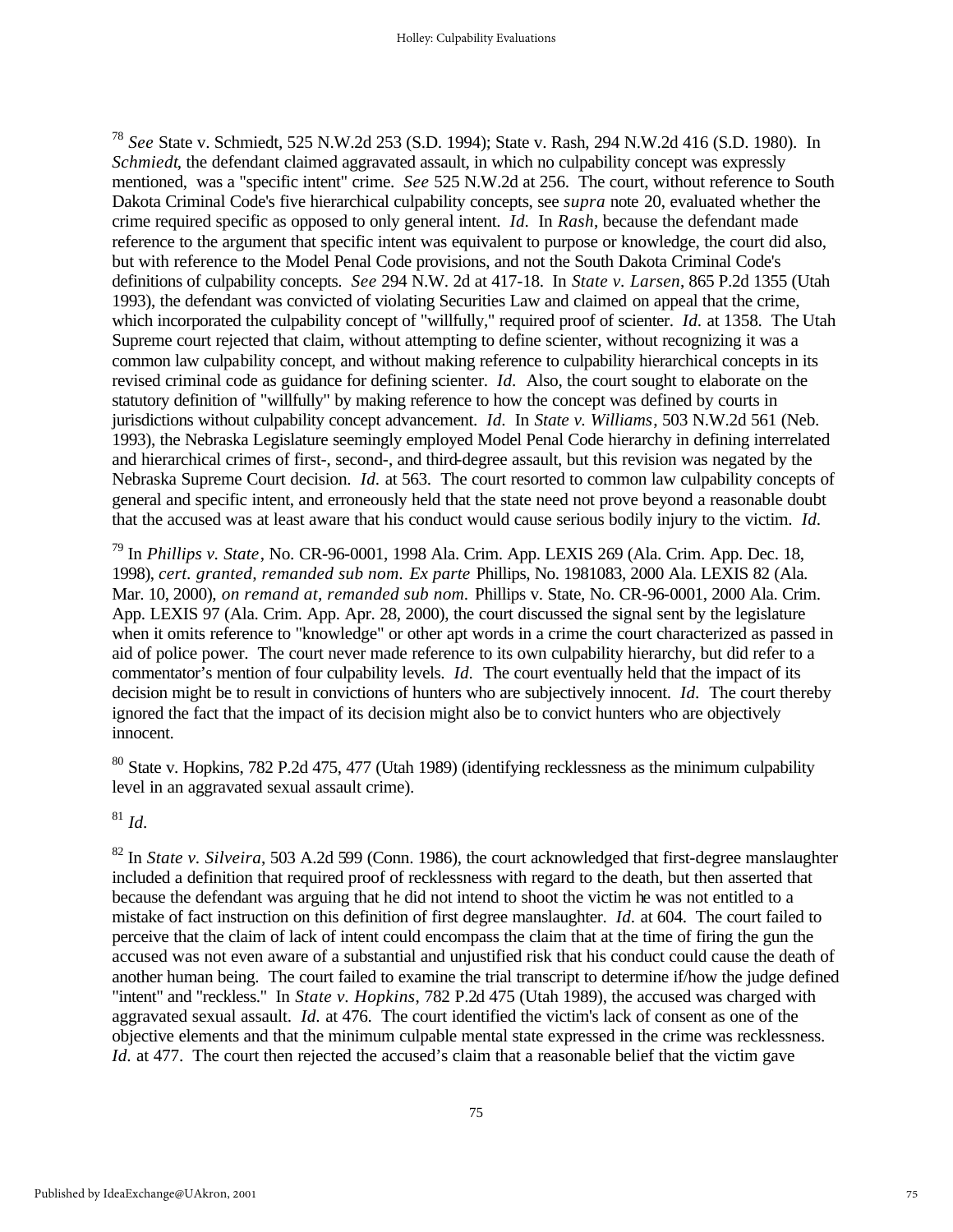consent was not a defense, because this claim sought to insert an additional subjective culpable mental state into the crime. *Id.* This was error on several levels. First, the statute already required a subjective culpable mental state, recklessness -- actual awareness by the accused of the risk -- that arguably applied to all objective elements, including the circumstantial consent element. Second, the accused's assertion was that a lesser and objective culpable mental state -- negligence -- must be proven by the state with regard to the consent element.

 $83$  Spitz. v. Municipal Court, 621 P.2d 911, 913 (Ariz. 1980) ("When a person does an act which reasonable persons should recognize will harm the health or morals of a youth, there is sufficient criminal intent to warrant conviction though the actor for good reason does not realize that the child is below the particular age selected by law. . . .") (quoting State v. Cutshaw, 437 P.2d 962, 973 (Ariz. Ct. App. 1968) (citation omitted)). In other words, the appropriate culpability is apparently negligence with regard to the age of the victim, but the actor is guilty even if he is not negligent with regard to that circumstantial element.

<sup>84</sup> In *State v. Swain*, 718 A. 2d 14 (Conn. 1998), the accused argued that the appropriate culpability for the circumstantial element of driving while her license was suspended was knowledge. *Id.* at 4. The Connecticut Supreme Court rejected this claim on policy grounds and further found that the policy justified a finding of strict liability. *Id.* at 5. The court never considered, however, that perhaps the appropriate culpability was "recklessness" or "criminal negligence," despite the express availability of those lower culpability levels in the penal code. In *State v. Neuzil*, 589 N.W.2d 708, 711 (Iowa 1999), the Iowa Supreme Court ignored the express culpability language in the definition of "stalking" which required either that the accused "know" his conduct was causing fear of bodily injury or death or that the accused should know. Instead, the court focused its attention on deciding that a specific intent instruction with regard to this element was properly denied. *Id.* The trial judge in fact gave no instruction with regard to any level of culpability for this element. *See id.* at 410. For a similar erroneous analysis by a court without a culpability hierarchy, see *infra* note 96 and accompanying text. *See also infra* note 125 (making general reference to the mixed performance of state supreme courts in applying penal code culpability concepts and hierarchical interrelationship to crimes outside of the code).

<sup>85</sup> State v. Calamity, 735 P.2d 39, 43 (Utah 1987) (holding that general and specific intent culpability concepts are eliminated by the revised criminal code); State v. Lashinsky, 404 A.2d 1121, 1125n.2 (N.J. 1979).

<sup>86</sup> State v. Smith, 554 A.2d 713, 715-17 (Conn. 1988) (making express reference to and using "specific intent" and "general intent" without recognizing the lack of clear definition distinctions between these concepts, and employing an analysis that ends by equating specific intent to Model Penal Code culpability level of recklessness); State v. Tedesco, 397 A.2d 1352, 1359 (Conn. 1978) (using common law ambiguous "specific intent" culpability concept to determine the appropriate culpable mental state). *See also* People v. Frieberg, 589 N.E.2d 508, 517 (Ill. 1992) (employing defendant's characterization of "specific intent" as point of departure for analyzing defendant's culpability argument); State v. Carson, 950 S.W.2d 951, 954 (Tenn. 1997) (characterizing Tennessee's Model Penal Code emulating definition of "intent" as similar to the common law).

<sup>87</sup> State v. Morse, 617 P.2d 1141 (Ariz. 1980) (making several references to specific intent). In *State v. Torres*, 660 P.2d 522, 524 (Haw. 1983), the state on appeal asserted that with regard to the charging instrument, incest was a crime of general and not specific intent and hence no specific culpability need be alleged. *Id.* at 1147. The Hawaii Supreme Court decided the case by relying on a procedural statute, which retained reference to common law culpability concepts. *Id.* This procedural statute obviously had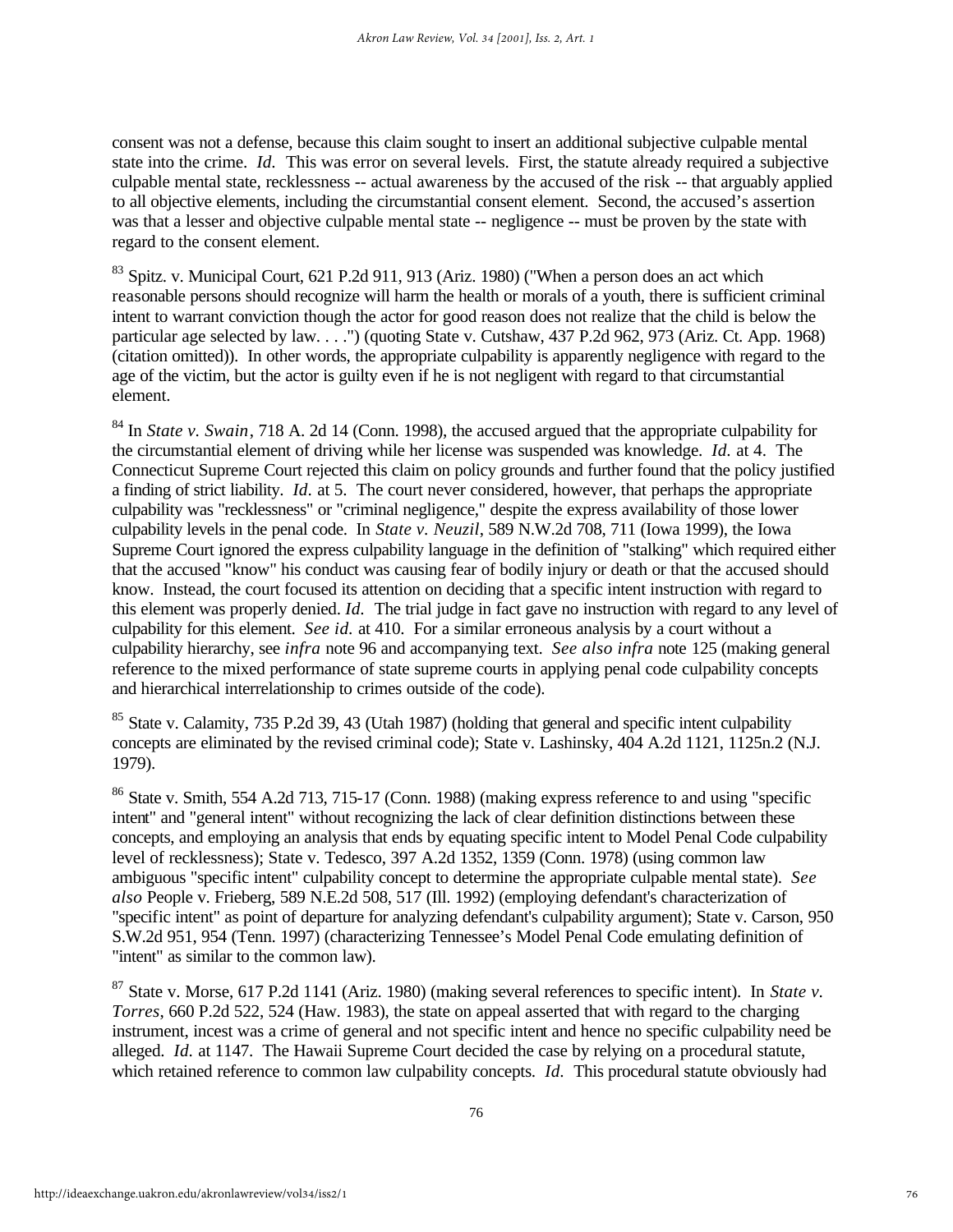not been modified to reflect Hawaii's substantive adoption of new culpability concepts.

<sup>88</sup> People v. Krovarz, 697 P.2d 378, 379 (Colo. 1985) (noting that the Colorado legislature, effective 1978, had reintroduced into its criminal code "specific intent," equating it to "intentionally," which in turn was defined similarly to the Model Penal Code concept of "purposefully," and equating "general intent," equating it to "knowingly"); People v. Washburn, 593 P.2d 962, 965 n.4 (Colo. 1979); Commonwealth v. Lobiondo, 462 A.2d 662, 664-65 (Pa. 1983).

<sup>89</sup> In *Commonwealth v. Lobiondo*, 462 A.2d 662 (Pa. 1983), the accused argued that the crime of assault required proof of gross negligence. *Id.* at 664. The court held that gross negligence was equated to recklessness by the legislature, using as authority the fact that in the current involuntary manslaughter crime the legislature used recklessness or gross negligence. *Id.* at 665. Employment of "or" in that crime would suggest a difference between those two culpability concepts. The attorney for the accused, on the other hand, had failed to recognize that the code's definition of "negligence" was identical to the historic concept of gross negligence.

<sup>90</sup> State v. Guthrie, 741 P.2d 509, 510 (Or. 1987) (rejecting the intermediate appellate court's claim that a crime involving failure to get requisite permit for a truck was a strict liability crime, but then failing to provide any guidance to identify the appropriate/requisite culpable mental state, hence making it difficult if not impossible for the intermediate appellate court to determine if the accused was guilty of the crime).

<sup>91</sup> State v. Jennings, 722 P.2d 258, 262 (Ariz. 1986) (rejecting strict liability, but selecting "knowledge" as the requisite culpable mental state without reference to three other culpable mental states or an explanation of why "knowledge" was selected). In a series of decisions, the Colorado Supreme Court resolved ambiguities about a crime by holding a culpable mental state was required. The Colorado Supreme Court, however, without further analysis, held that the appropriate culpable mental state was knowledge. *See, e.g.*, People v. Moore, 674 P.2d 354, 358 (Colo. 1984) (holding that knowingly is the requisite culpable mental state for sale of counterfeit controlled substance felony, but the court failed to specifically decide if the state must prove that the accused is aware that the substance is "counterfeit," and/or is aware that the substance appeared to be a controlled substance); City of Englewood v. Hammes, 671 P.2d 947, 951 (Colo. 1983) (reaching the conclusion without evaluation that knowing is requisite culpable mental state for a city ordinance criminalizing interference with a police officer in the course of duty); People v. Bridges, 620 P.2d 1, 3 (Colo. 1980). In *State v. Torres*, 660 P.2d 522 (Haw. 1983), "intentionally" was asserted as indisputably the appropriate culpability for the act of incest, with reference only to the fact that no legislative intent to impose strict liability appeared. *Id.* at 524. The court ignored three other culpability level options -- knowledge, recklessness, and negligence -- that could be the appropriate culpable mental state once it decided that incest/an element of incest was not strict liability. *Id.* In *People v. Brown*, 457 N.E.2d 6, 7 (Ill. 1983), an Illinois Class A misdemeanor criminalized possession of a motor vehicle with an altered vehicle identification number, even if the accused did not "know" the number had been altered. The Illinois Supreme Court construed the statute to demonstrate a legislative intent to impose strict liability for a crime for which a person could serve up to a year in prison, without considering whether "recklessness" or "negligence" were the appropriate culpable mental states for this possession crime. *Id.* at 9. For commentator recognition, in the context of an assessment of when strict liability is warranted, that appellate courts have failed to fully consider the range of culpability concepts available as options in an appropriate culpability analysis, see Simons, *supra* note 4, at 1120.

<sup>92</sup> State v. Jennings, 722 P.2d 258, 261-62 (Ariz. 1986) (placing reliance on specific prior precedent and the principle that strict liability is the exception to be found only where legislative intent is clear, resulting in the conclusion that negligence is the requisite culpable mental state for the circumstantial element of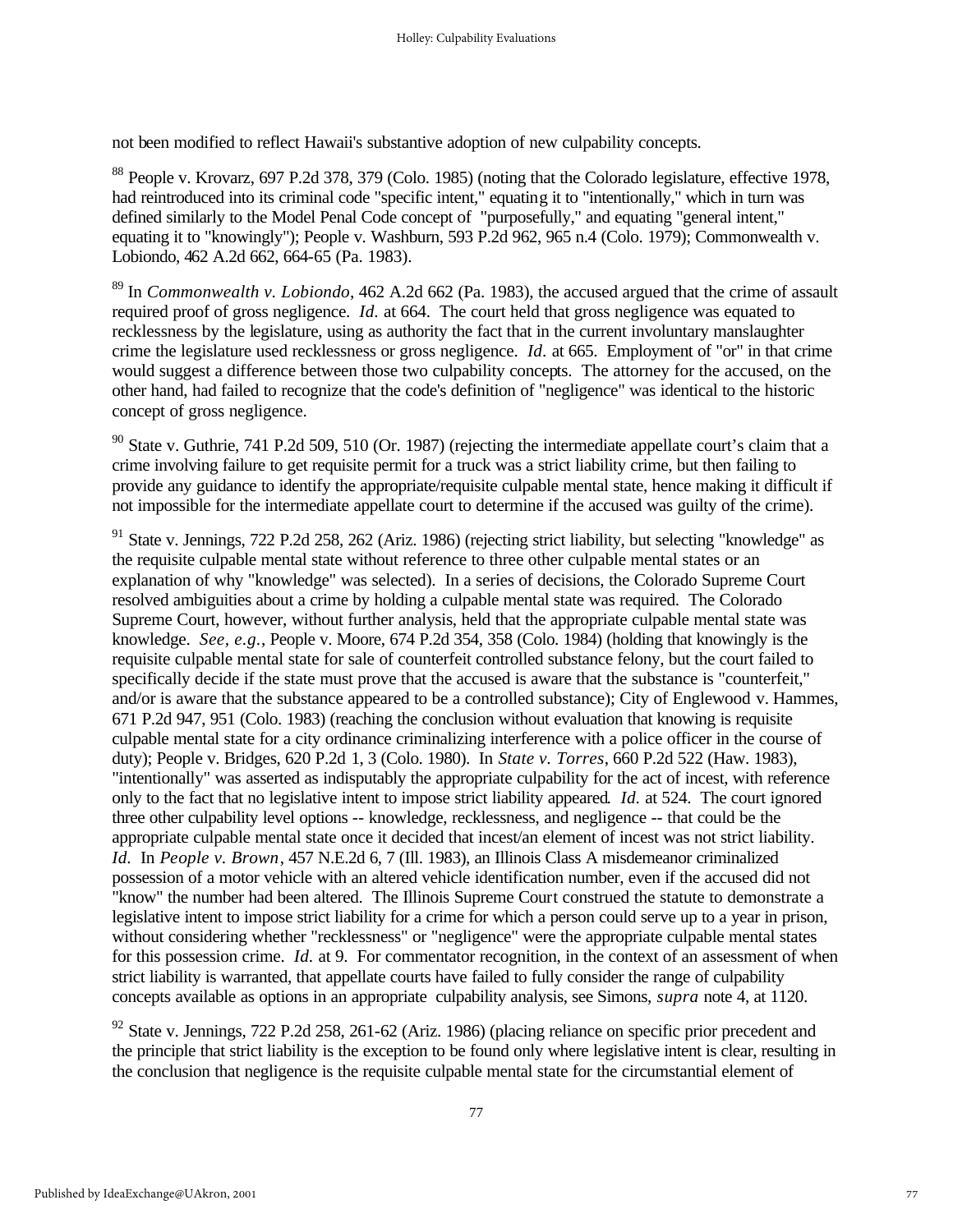driving without a license). *But see* State v. Williams, 698 P.2d 732, 734 (Ariz. 1985) (employing policy analysis to conclude that knowledge was the appropriate culpable mental state for this element).

 $93$  People v. Hering, 976 P.2d 210, 213 (Cal. 1999) (recognizing difficulty and problems with distinguishing specific from general intent). In *Commonwealth v. Schuchardt*, 557 N.E.2d 1380 (Mass. 1990), the court held that "wanton" destruction of property was not lesser culpability to "willful and malicious" destruction of property because the former, unlike the latter, required conduct whose likely effect is substantial harm. *Id.* at 1383. The court failed to recognize that the crimes in question focused on a result objective element, and with regard to that result element, the court failed to specify what "willful and malicious" required the prosecution to prove. In *State v. Ryan*, 543 N.W.2d 128 (Neb. 1996), *overruled by* State v. Burlison, 583 N.W.2d 31 (Neb. 1998), the court overturned a second-degree murder conviction because the trial judge instructed the jury that if the state proved beyond a reasonable doubt that the accused intentionally killed the victim he should be found guilty, without also instructing the jury on the additional culpability element of "malice." But as students of common law murder well know, malice aforethought was simply a term of art at common law and encompassed several types of culpability towards the result element death -- one of which that was almost universally held to be was intentional, i.e. acting with the objective of causing the death of another human being. *See also* State v. Champa, 494 A.2d 102, 105 (R.I. 1985) (suggesting that it had created a guideline that when the crime is a misdemeanor, specific intent need not be proven by the prosecution, but failing to explain the logic or policy that would justify such a guideline).

<sup>94</sup> In *People v. Hering*, 976 P.2d 210 (Cal. 1999), the court relied on a court-made doctrine that there is no significant difference between definitions of "specific" and "general" intent unless the defendant argues specific "mental defenses" such as voluntary intoxic ation, mental disease, or mental impairment. *Id.* at 213. Hence, two defendants who were charged with offering medical services in order to induce subsequent patient referrals were held not to be entitled to an instruction and possible acquittal on the theory that the state had failed to prove that they made the offer of medical discounts for the purpose of inducing future patient referrals. *Id.* The court made the gross error of asserting that the defendants must allege a "mental defense" in order to be entitled to an instruction on "specific intent." *Id.* In *Outmezguine v. State*, 641 A.2d 870 (Md. 1994), the accused's conviction of child pornography felony was upheld by the Maryland Court of Appeals despite the accused's suggestion that one appropriate resolution of the case was to construe the legislative intent to require the state to prove recklessness or negligence with regard to the age of the person depicted in the sexual conduct pictures. *Id.* at 876. The court failed to give significant consideration to this option -- Maryland had no such culpability definitions. In *Commonwealth v. Alvarez*, 596 N.E.2d 325 (Mass. 1992), the accused was charged with selling a controlled substance within 1000 feet of a school and "defended" by claiming he did not "know" he was within that proximity to a school. *Id.* at 327. Neither the accused nor the court in rejecting this defense made any reference to the lesser culpability concepts of "recklessness" or "negligence" as the appropriate culpable mental state for the "school zone" objective element that added a mandatory two additional years onto any term of imprisonment imposed on the accused for the sales crime(s). *See also* State v. Ryan, 543 N.W.2d 128 (Neb. 1996), *overruled by* State v. Burlison, 583 N.W.2d 31 (Neb 1998).

<sup>95</sup> People v. Hering, 976 P.2d 210, 213 (Cal. 1999) (relying on court-made doctrine that there is no significant difference between definitions of "specific" and "general" intent, unless the defendant argues specific "mental defenses" such as voluntary intoxication, mental disease, or mental impairment); Jones v. State, 439 S.E.2d 645, 648 (Ga. 1994) (holding that "maliciously" is of such obvious significance and there is such a common understanding that no specific definition of the concept need be given to the jury); State v. Chism, 436 So. 2d 464, 467 (La. 1983) (holding that an accessory after the fact crime required the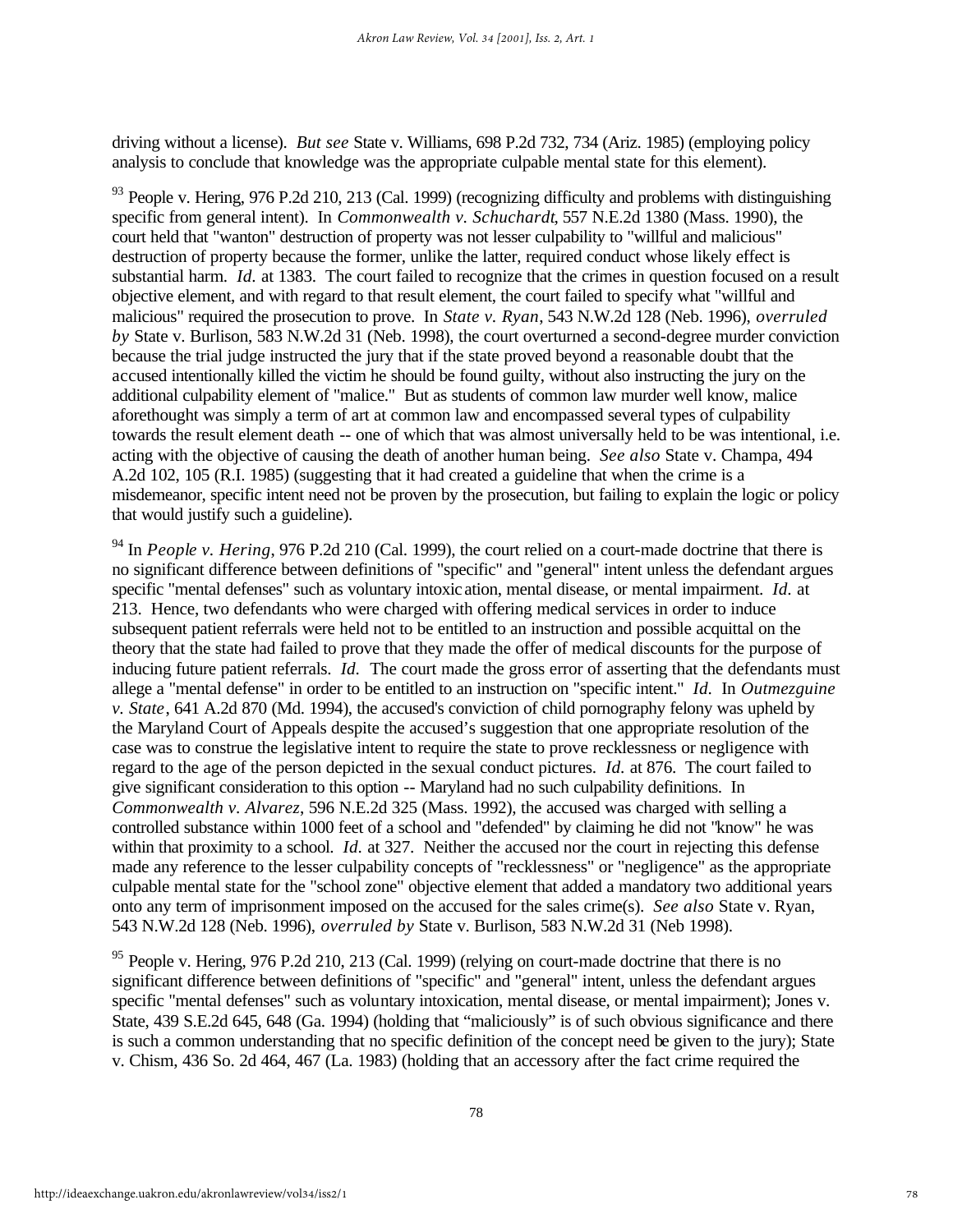prosecution to prove intent to assist another person to avoid arrest, trial, conviction, or imprisonment by proving either general or specific intent, but failing to attempt to explain how the definitions of these concepts in this context would make a difference in what the state had to prove); Commonwealth v. Luna, 641 N.E.2d 1050, 1053 (Mass. 1994) (defining "willfully"); State v. Orsello, 554 N.W.2d 70, 72, 75 (Minn. 1996) (defining specific intent as the intent to cause a particular result or perhaps knowledge that the objective result element of the crime is likely to occur). In *State v. LaFreniere*, 481 N.W.2d 412 (Neb. 1992), the court first defined "knowingly" as the perception of facts needed to prove the crime, but later stated that an acceptable definition of knowingly was that a reasonable man would believe, based on the facts possessed by the accused, that the circumstantial element in question (here the stolen nature of the property accused sold) existed. *Id.* at 414-15. This latter definition of knowledge equates it to either simple, gross, or perhaps the Model Penal Code definition of "negligence." *See also* Santillanes v. State, 849 P.2d 358, 361-62 (N.M.1993) (holding that when the legislature includes but fails to define a culpability concept, the court must fill that definition gap); State v. Patch, 488 A.2d 755, 760 (Vt. 1985) (equating "specific intent" with "purpose" and "knowing"). *But see* State v. Audette, 543 A.2d 1315 (Vt. 1988) (holding that the appropriate/requisite culpability for kidnapping is general intent which equates to Model Penal Code culpability concepts of purpose and knowledge). In *Bryan v. State*, 745 P.2d 905, 908 (Wyo. 1987), the court asserted that sexual assault was a general intent crime. *Id.* at 908. General intent, the court asserted, required only that the state prove the act was voluntary, and the inference arises that the accused intended the result. *Id.* at 909. Hence, there was no requirement that a judge taking a guilty plea to first degree sexual assault inform the accused that sexual intrusion required a factual basis for inferring that the purpose of the assault was for sexual gratification. *Id.*

<sup>96</sup> In *People v. Quinn*, 487 N.W.2d 194 (Mich. 1992), the court held that when the legislature enacts a crime that was not recognized as such at common law, the court's task is to determine if the legislature intended that knowledge be proven as an element of the offense or whether the legislature intended to hold the offender liable regardless of what he knew. *Id.* at 198. Omitted from such an analysis are the intermediate policy options, that the legislature intended the state must prove recklessness, criminal negligence, or even civil negligence as the requisite culpability level.

<sup>97</sup> Warfield v. State, 554 A.2d 1238, 1250 (Md. 1989) (defining general intent in criminal trespass type statute to mean aware of the fact that the actor is making an unwarranted intrusion by express reference to the Model Penal Code Trespass provision); State v. Jefferies, 446 S.E.2d 427, 430, 431 (S.C. 1994); State v. Ferguson, 395 S.E.2d 182, 183 (S.C. 1990); State v. Sargent, 594 A.2d 401, 402 (Vt. 1991). In *State v. Brown*, 422 S.E.2d 489, 494 n.5 (W. Va. 1992), the court, after holding that embezzlement by a public official was not a specific intent crime, expressly declined to hold that the requisite culpable mental state was therefore properly characterized as "general intent." In fact, the court, expressly relying on the recommendation and arguments of the Model Penal Code, characterized the common law use of "general" in contrast to "specific" intent as a source ambiguity and confusion. *Id.*

<sup>98</sup> State v. Chism, 436 So. 2d 464, 467 (La. 1983) (equating general intent with modern culpability concept of knowledge without explanation); State v. Audette, 543 A.2d 1315 (Vt. 1988) (holding that appropriate/requisite culpability for kidnapping is general intent, which it equates to Model Penal Code culpability concepts of purpose and knowledge).

<sup>99</sup> State v. Chism, 436 So. 2d 464, 467 (La. 1983).

<sup>100</sup> For example, in *State v. Shipp*, 610 P.2d 1322 (Wash. 1980), the court made express reference to two definitions of "knowledge" in WASH. REV. CODE § 9A.08.010(1)(b). *Id.* at 1325. First, knowledge meant awareness of facts, circumstances, or results described in the definition of a crime. *Id.* Second,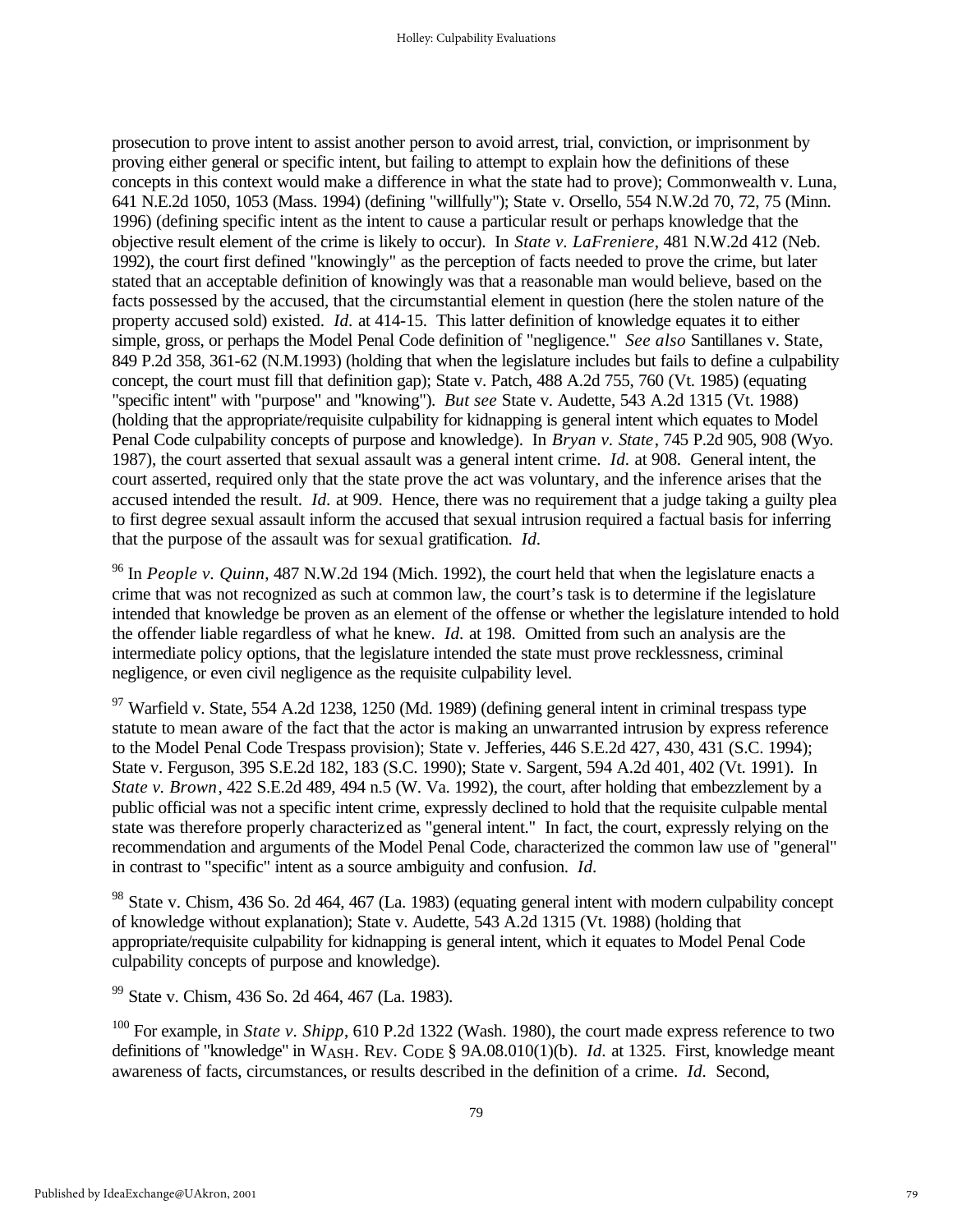"knowledge" meant a belief formed by a reasonable person in the same situation and with the same information as the accused that a fact described in a crime's definition exists. *Id.* The court held that the second definition only permitted but didn't require a jury to find that the specific accused was aware of the objective element/fact. *Id.* The court failed to appreciate that even this limited sanctioning of the second definition of "knowledge" created a substantial risk that the concept had been converted to "criminal negligence."

<sup>101</sup> For example, in *Alvarado v. State*, 704 S.W.2d 36 (Tex. Crim. App. 1985), a specialty crime, involving varying degrees of severe injury to an elderly or disabled person or to a child, made reference to all four culpable mental states and then sought to grade the crime differently dependent upon the severity of the injury to these types of persons and the level of culpability of the accused towards that result element. The Texas Legislature failed to assign specifically any of these culpability levels to the circumstantial element of the status of the person that qualified them for the special protection of this statute. Inclusion of all four levels of culpability therefore arguably made it even more difficult to decide upon an appropriate culpable mental state for this circumstantial element crucial to this criminalization, because prosecutors, defense lawyers, and courts would likely be even more reluctant to conclude that the legislature simply failed to make a culpability decisions. *See infra* notes 102-109 and accompanying text. Hence, attaching the level of culpability the legislature attached to the grading decisions it made related to the result element, and culpability for that result element (as described above) would not seem appropriate given the different functions served by these objective elements

 $102$  Some rules of statutory interpretation as they relate to culpability evaluations should be retained and employed where applicable. *See, e.g.*, Garnett v. State, 632 A.2d 797, 804-05 (Md. 1993) (making express reference to aspects of specific legislative history of current statutory rape subsection to point out that the Senate version of the bill had a culpability requirement while the House version of the bill did not, and eventually the House version of the bill was enacted).

<sup>103</sup> *See generally supra* notes 43, 54 (discussion of cases). *Compare State v. Rice*, 626 P.2d 104, 109 (Ala. 1981) (making reference to two other game and wildlife regulatory crimes, both of which expressly included a culpability level, to imply that the game and wildlife crime at issue also should be interpreted to include a culpability level), *with* State v. Larson, 653 So.2d 1158, 1163 (La. 1995) (concluding that inclusion of an express culpability concept in other subsections of the same statute meant that the legislature intended strict liability for the crimes charged).

<sup>104</sup> *See supra* notes 43, 55, 70-71, and *infra* notes 158-165. *See, e.g.,* State v. Swain, 718 A.2d 1, 11 (Conn. 1998) (holding that if the legislature had decided to require culpability then it could, as it had for other crimes, expressly include that concept in the definition of the crime).

<sup>105</sup> *See, e.g.,* State v. Mountjoy, 891 P.2d 376, 381 (Kan. 1995) (relying upon a guideline for the proposition that if a crime was a misdemeanor or a traffic violation then the legislature could make it a strict-liability crime or element). It should be noted that there is a consensus among state supreme courts that almost no crime is strict liability with regard to all of its objective elements. *See supra* notes 43, 54 (discussion of cases).

<sup>106</sup> *See generally supra* notes 43-44, 54-55 (discussion of cases). *See, e.g.,* Warfield v. State, 554 A.2d 1238, 1250 (Md. 1989); State v. McGee, 680 N.E.2d 975, 977 (Ohio 1997) (relying in part on this guideline in making a culpability evaluation of a section of the endangering children crime); Commonwealth v. Lurie, 569 A.2d 329, 331 (Pa. 1990).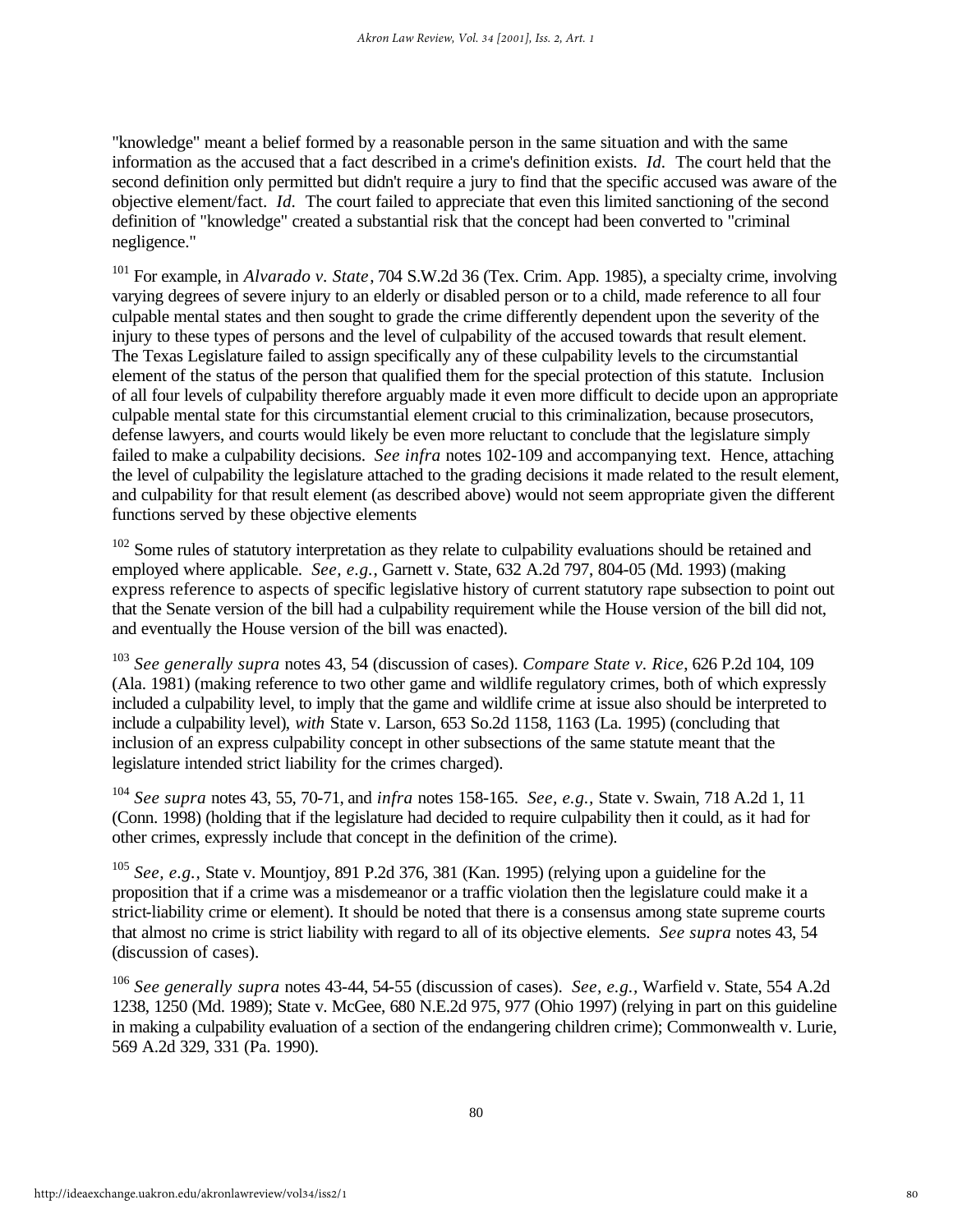<sup>107</sup> *See, e.g.,* Outmezguine v. State, 641 A.2d 870, 881 (Md. 1994) (relying on one of its earlier decisions for a guideline that required examination of culpability for another method of committing rape -- where the legislature expressly stated that the prosecution must prove "knowledge" with regard to a circumstantial element of that crime related to a characteristic of the victim, to conclude that the failure of the legislature to include a knowledge requirement in the statutory rape crime with regard to the age of the victim supported an inference that the legislature meant to make that element strict liability); State v. Orsello, 554 N.W.2d 70, 74-75 (Minn. 1996) (articulating a guideline that when the legislature enacts a crime with identical or similar conduct elements as a prior crime(s), and where that prior crime as enacted or as interpreted prior to the enactment of the second crime was held to require a certain level of culpability with regard to those conduct elements, the second crime should be interpreted to require that same level of culpability for those same elements); State v. Conner, 292 N.W.2d 682, 684-87 (Iowa 1980) (placing reliance on the principle that the appropriate culpability should be determined by comparing the relative punishments for a sequence of related crimes (here homicide crimes -- hence with the same objective elements) to conclude that the involuntary manslaughter category if punished as a felony must require culpability of recklessness, since a less severely punished manslaughter category required proof of recklessness). In *State v. Carson*, 941 S.W.2d 518, 520-21 (Mo. 1997), the court erred when it identified and placed reliance on the policy that the appropriate culpability level for a greater crime should be the same or higher then that for a lesser crime because this is only true (and then it must be done) when the lesser and greater crime have identical objective elements. This guideline also suggests that the historical guideline that the appropriate culpable mental state for crimes that have common law antecedents should adopt that policy decision is viable provided the two crimes have identical objective elements. *See, e.g.,* State v. Bergen, 677 A.2d 145, 145-47 (N.H. 1996) (placing reliance on culpability for the common law antecedent crime to current public lewdness statute). *See also* discussion *infra* notes 158-65 and accompanying text.

<sup>108</sup> *See, e.g.*, State v. Rice, 626 P.2d 104, 109(Ala. 1981) (making reference to two other game and wildlife regulatory crimes, both of which did expressly include a culpability level, to imply that the game and wildlife crime at issue also should be interpreted to include a culpability level); State v. Keihn, 542 N.E.2d 963, 968 (Ind. 1989) (reviewing and comparing severity of penalties for other traffic crimes and noting that traffic offenses that have lower penalties than the crime charged in this case all expressly or by implication require state to prove "knowledge").

<sup>109</sup> *See, e.g.,* Saadiq v. State, 387 N.W.2d 315, 323 (Iowa 1986) (making express reference, but erroneously placing reliance upon, guideline which provided that all persons are presumed to know the law as part of the basis for rejecting accused claim that he must know he had previously committed a "felony" to be convicted later of the crime of being a felon in possession of a firearm). Contrast this position with the correct position taken in *State v. Langan*, 652 P.2d 800, 804 (Or. 1982) (holding that with regard to the circumstantial element of "unlawful," the prosecution must prove that the accused was aware of the facts that made the gambling "unlawful," but not the law condemning the facts).

<sup>110</sup> *See, e.g.,* State v. Schlosser, 681 N.E.2d 911, 914 (Ohio 1997) (relying ostensibly on federal court culpability evaluations of federal RICO statute, and a very superficial reading of state legislative history (a sponsor characterized the state RICO statute as state of the art and toughest) to conclude that the legislature intended to impose strict liability for the state RICO crime). Resorting to federal culpability concepts is generally error because these concepts remain ill-defined.

<sup>111</sup> With regard to the protestations to the contrary, see discussion *supra* note 18 and accompanying text

<sup>112</sup> State v. Haines, 709 A.2d 762, 766 (N.H. 1998) (asserting that its decision was to choose knowledge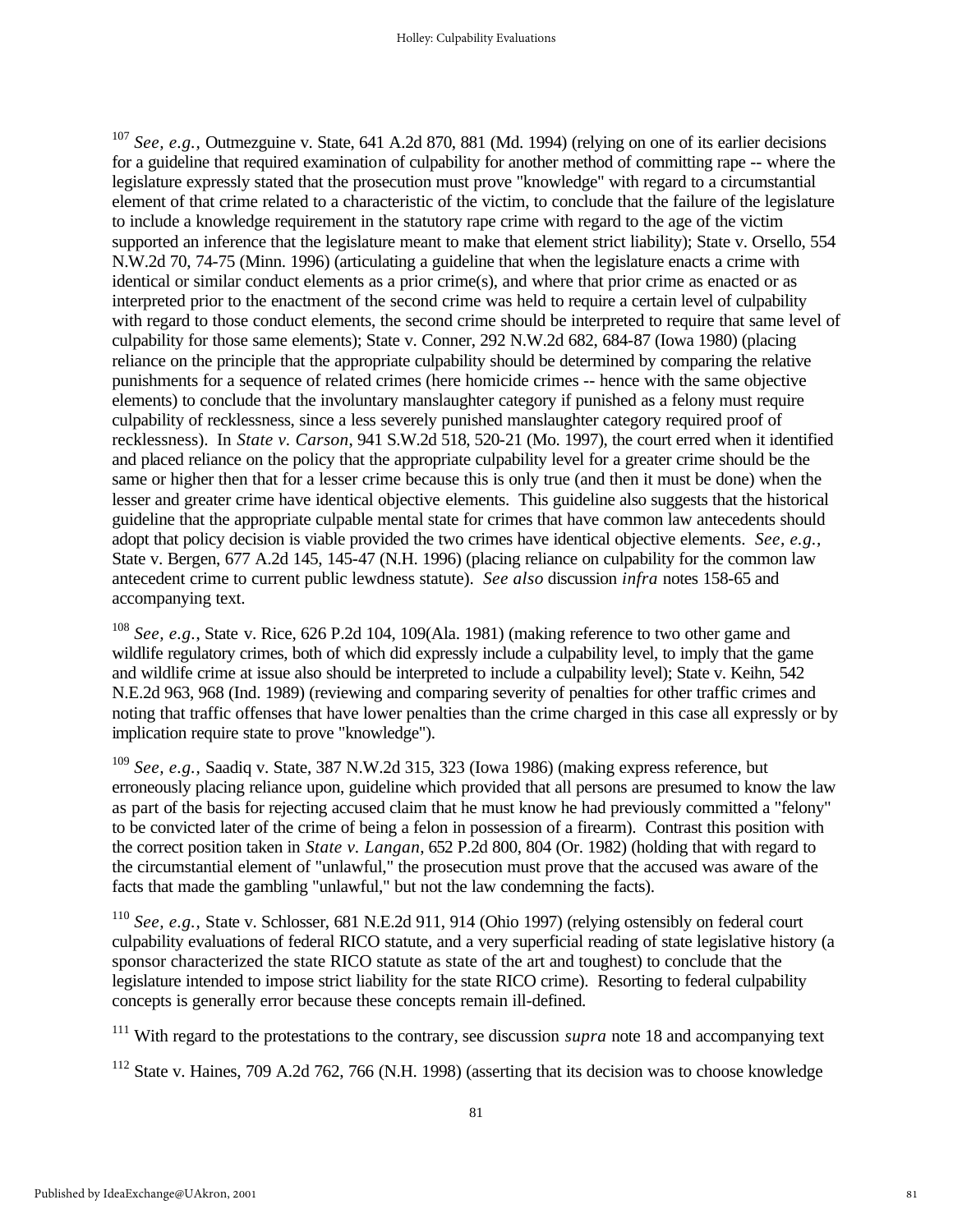rather than purpose as the appropriate culpable mental state with regard to felony of use of body armor); State v. Bergen, 677 A.2d 145, 146-47 (N.H. 1996) (articulating the policy that a legislative guideline requiring some level of culpability even when crime definition omits reference to culpability is in actuality a directive to the courts to employ policy analysis to ascertain the appropriate level of culpability); State v. Lewis, 953 P.2d 1016, 1026 (Kan. 1998) (discussing possible dual definition of "knowledge," without reference to any provision or consideration of this matter by the state legislature, and expressly defining and adopting a second concept, "deliberate ignorance," as a component of the definition of "knowledge"). In *State v. Fontana*, 680 P.2d 1042 (Utah 1984), the court expressly made reference to the statutory guideline that provided that when no culpability concept is expressly stated in the definition of a crime, intentionally, knowingly, or recklessness shall suffice. *Id.* at 1045. The court identified its task as determining which of these three concepts was the culpable mental state for the crime of depraved indifference murder. *Id.* This interpretation gave the court discretion to decide which of these three levels of culpability was appropriate for this crime or the specific objective element whose culpability was at issue. Arguably, the guideline's purpose was to instruct courts to insert recklessness as the culpable mental state the government must prove for all objective elements of the crime when no culpable mental state was expressed in the crime, unless specific legislative history indicated a legislative intent for strict liability. *See supra* note 15 and accompanying text. In *Fontana*, the court determined that recklessness was not the correct culpable mental state because the legislature had amended the depraved heart murder provision to delete that concept from the definition. *Fontana*, 680 P.2d at 1046. The court concluded therefore that "knowingly" was the culpability level that the government would have to prove with regard to the objective elements of depraved heart murder. *Id.*

 $113$  People v. Anderson, 591 N.E.2d 461, 465 (Ill. 1992) (interpreting a 1901 "hazing" crime statute to require recklessness with regard to the result element of injury to another).

<sup>114</sup> State v. Beishir, 646 S.W.2d 74, 77 (Mo. 1983) (relying on pre-revised code decisions to find that both crucial elements of deviate sexual intercourse crime, a serious felony, are strict liability elements). In *State v. Blalock*, 756 P.2d 454 (Mont. 1988), the accused was charged with trespass. *Id.* at 455. The accused claimed that the requisite culpable mental state was "knowingly" with regard to the circumstantial element -- the real property of another, and that he lacked that culpability because he did not realize he had entered the property of another. *Id.* at 456. The Court made no reference to either modern culpability definitions or guidelines in evaluating and rejecting this claim. *See also* People v. McNamara, 585 N.E.2d 788 (N.Y. 1991) (making no reference to legislative guidelines for determining the requisite culpable mental state in evaluating the culpability for the "public place" circumstantial element of a public lewdness statute).

<sup>115</sup> In *People v. McNamara*, 585 N.E.2d 788 (N.Y. 1991), the actor's intent was irrelevant in defining a specific circumstantial element, "public place" in a public lewdness statute, but the interior of a parked vehicle is only a public place when objective circumstances establish that a lewd act committed therein would likely be seen by a casual observer. *Id.* at 792-93. The court failed to identify what, if any, culpability of the accused would have to be proven with regard to that person's awareness, awareness of the risk, or awareness, that the vehicle was a "public place" as defined by the court. Given the court's definition of public place however, it appeared to make, even if the judges were not expressly aware of this culpability decision, criminal or simple negligence the culpable mental state for that circumstantial element.

<sup>116</sup> State v. Beishir, 646 S.W.2d 74, 77 (Mo. 1983) (citing and relying on its own pre-revised penal code precedent and decisions found in a pre-revised code secondary source, WAYNE R. LAFAVE & AUSTIN W.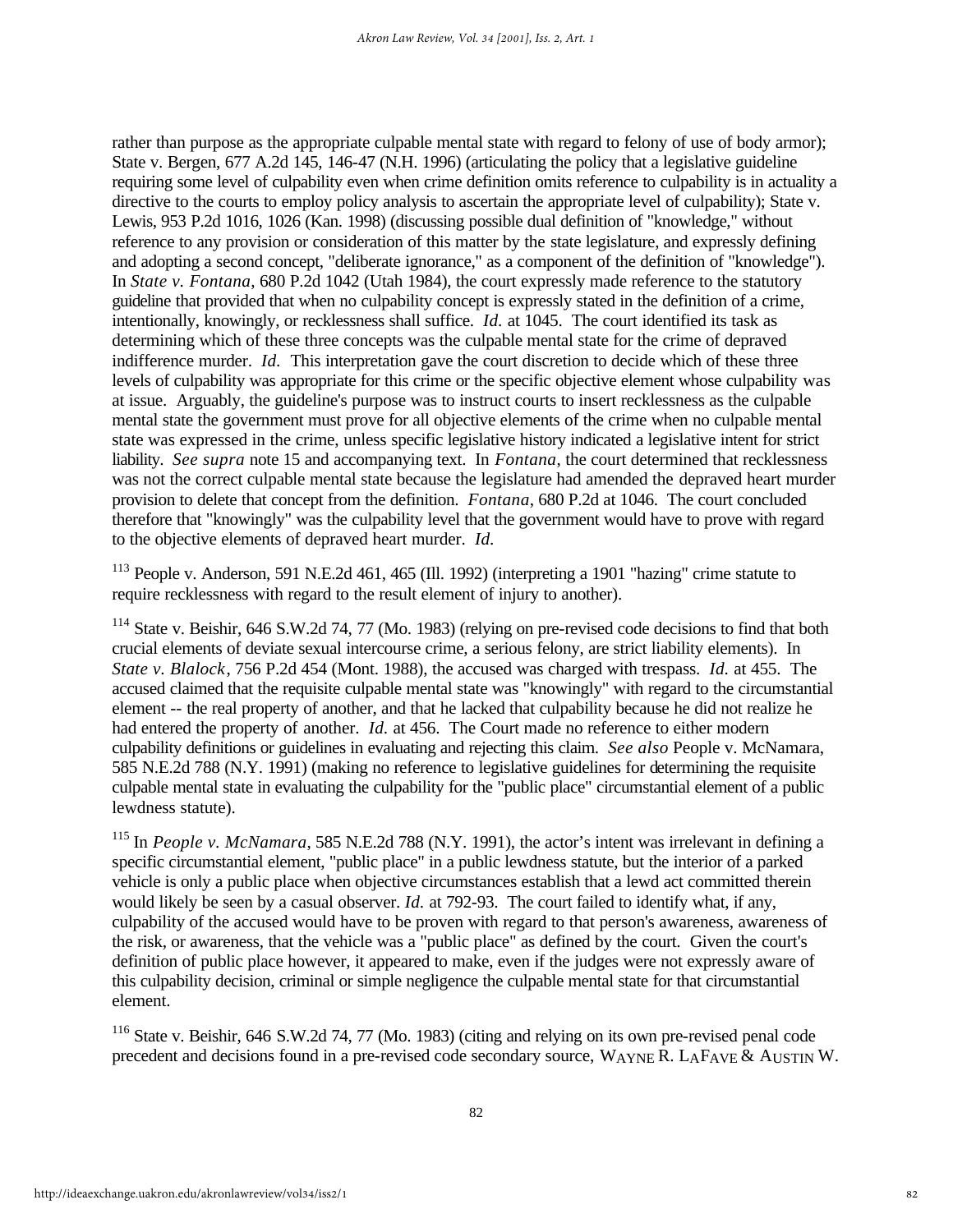SCOTT, JR., CRIMINAL LAW (2d ed. 1986) (citing the 1972 edition)). *See also* People v. Moore, 674 P.2d 354, 358 (Colo. 1984) (implying that a statutory guideline presuming a culpable mental state was required, even when the crime contained no culpability concept, was a principle found in the common law of that jurisdiction).

<sup>117</sup> In *State v. Seamen's Club*, 691 A.2d 1248 (Me. 1997), the court made reference to the statutory guideline that even if no culpable mental state is expressly stated in the definition of crime, presumptively, one is required. *Id.* at 1251. The court proceeded, however, to adhere to its previous position that no culpability need be proven by the state (strict liability) with regard to the circumstantial element, that the lobster(s) harvested was too small, of a "short" lobster crime. *Id. See also* State v. Fowler, 676 A.2d 43, 45 (Me. 1996).

<sup>118</sup> State v. Blalock, 756 P.2d 454, 456 (Mont. 1988) (discussed *supra* note 69). *See also* State v. McDowell, 312 N.W.2d 301, 303 (N.D. 1981) (holding out the possibility that an innocent person could be imprisoned if they accidentally wrote a check for insufficient funds, and subsequent events made it impossible for them to pay the check within the proscribed statutory period).

<sup>119</sup> State v. Guthrie, 741 P.2d 509 (Or. 1987).

<sup>120</sup> In *Guthrie*, the court made express reference to a strict liability statutory guideline. *Id.* at 510. Strict liability was the appropriate culpable mental state under this guideline only if the crime in question was expressly characterized by the legislature as a violation and the crime was defined without inclusion of an express culpable mental state, or if the crime should be characterized as a de facto violation in that it is a crime defined outside of the Criminal Code and legislative intent to impose strict liability for the offense was manifest.

<sup>121</sup> State v. Ritchie, 590 So. 2d 1139, 1148 (La. 1991) (applying court-created guideline that the legislature, in enacting a crime referring to both recklessness and negligence, must have known that the state supreme court had previously equated those culpability concepts), *rev'd*, No. 90-K-0478, 1991 La. LEXIS 3458 (La. Dec. 12, 1991); Outmezguine v. State, 641 A.2d 870 (Md. 1994); Commonwealth v. Miller, 432 N.E.2d 463, 465 (Mass. 1982) (making express reference to, and relying upon, court-created statutory construction rule that when legislature reenacts a crime intact after a particular construction of that crime was placed on it by the state supreme court, the legislature is presumed to have accepted that construction). In *People v. Quinn*, 487 N.W.2d 194 (Mich. 1992), the court held that the misdemeanor crime of transporting a loaded firearm in a vehicle should be punished by the maximum sentence of two years in jail. *Id.* at 198. The Michigan Supreme Court concluded that with regard to the circumstantial element of "loaded," it was permissible for it to reach the policy conclusion that this was a strict liability objective element, despite the fact that it also concluded that knowingly carrying an unloaded firearm was not a crime at all. *Id.*

<sup>122</sup> Outmezguine v. State, 641 A.2d 870, 874 (Md. 1994).

<sup>123</sup> *Id.* The Maryland Supreme Court's error was its failure to recognize that the culpability concept in other subsections might have been intended by the legislature to attach only to different conduct elements in those crimes, whose nature was more general (and in one of the crimes focused on omissions) than the more specific conduct defined in the subsection in question. Hence it was not at all clear that the culpability concept in those subsections was meant to attach to the circumstantial element of the age of the victim. All three subsections created felony crimes, carrying a maximum term of imprisonment of ten years, and in all three instances the conduct identified was arguably constitutionally protected. Hence the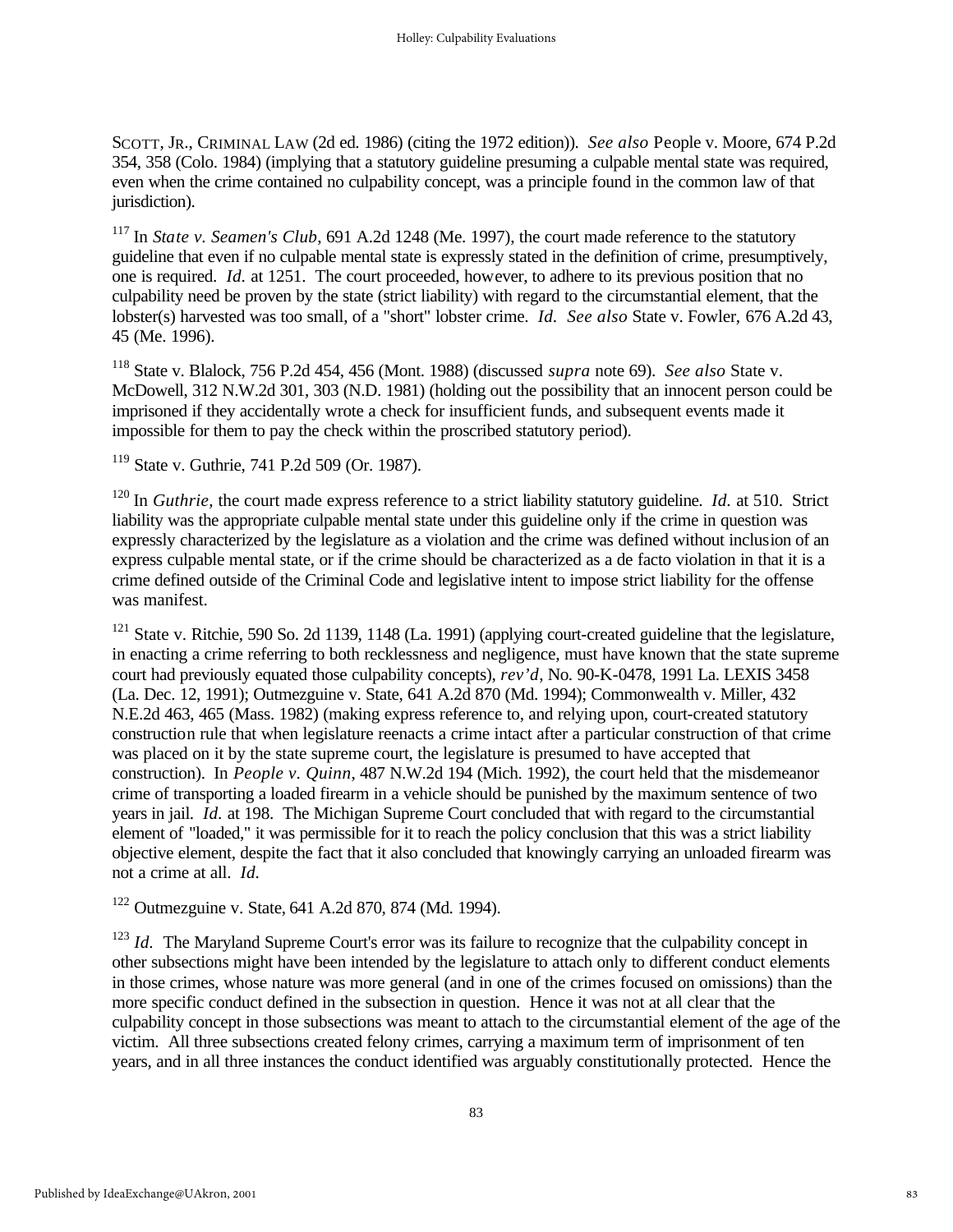only element on which criminalization could be justified was the age of the person used in the "pornography." In *Schultz v. State*, 923 S.W.2d 1 (Tex. Crim. App. 1996), the court asserted an "implied" rule of statutory construction -- that when the legislature in a similar crime that focused on protecting children specified a culpable mental state for the circumstantial element of the age of the child, its failure to assign a culpable mental state to more generic circumstantial elements in the crime charged meant that the legislature did not intend to require culpability with regard to those circumstantial elements. *Id.* at 2. Given the complexity of criminal codes, and the lack of systematic culpability evaluations by state legislatures, there is little to commend this implied rule of statutory construction.

<sup>124</sup> In *Commonwealth v. Miller*, 432 N.E.2d 463 (Mass. 1982), the court made express reference to and relied upon a statutory construction rule that when the legislature re-enacts a crime intact after a particular construction of that crime was placed on it by the state supreme court, the legislature is presumed to have accepted that construction. *Id.* at 465. In this instance, the court made reference to its construing statutory rape crime as requiring no culpability with regard to the circumstantial element of the age of the minor, and the subsequent reenactment of that crime without inclusion of an express culpability concept. *Id. See also* People v. Cash, 351 N.W.2d 822, 826 (Mich. 1984); State v. Bridges, 628 A.2d 270, 273, 277 (N.J. 1993).

<sup>125</sup> State v. Lewis, 953 P.2d 1016, 1020-21 (Kan. 1998) (making reference to Kansas Penal Code section that requires that its provisions apply to crimes defined outside the code, unless a contrary intention is expressly or contextually asserted by the legislature); State v. Dana, 517 A.2d 719, 719-20 (Me. 1986) (making reference to a specific culpability evaluation guideline and noting that it normatively applied to crimes defined outside of the penal code); State v. Munson, 714 S.W.2d 515, 522 (Mo. 1986) (holding that requisite culpability guidelines do not apply to crimes defined outside of the code when enacted after code and with a specific culpability identified); State v. McDowell, 312 N.W.2d 301, 303 (N.D. 1981) (making reference to a guideline that even when no culpability concept is stated in a crime, the prosecution must still prove "willfully," but then ruling that this principle was inapplicable to crimes defined outside of penal code); State v. Blanton, 588 P.2d 28, 29 (Or. 1978) (making reference to the Commentary of the Criminal Law Revision Commission for support of the guideline that presumptively each element of any crimes outside of the Criminal Code must be accompanied by a culpable mental state, unless the legislative intent to impose strict liability for an element, or elements of a crime as a whole was clear); State v. Collova, 255 N.W.2d 581, 584n.2 (Wisc. 1977) (making express reference to guidelines in the criminal code, but apparently concluding that such guidelines could not be used when the crime, whose culpability was under analysis, was in a statute outside the criminal code).

<sup>126</sup> *See supra* note 64 and accompanying text.

<sup>127</sup> *See supra* notes 18: 111-125 and accompanying text

<sup>128</sup> In *In re Welfare of A.A.E.*, 590 N.W.2d 773 n.1 (Minn. 1999), the court made reference to the statutory definition of "intentionally" -- purpose to do the thing or cause the result and knowledge of those facts which are necessary to make conduct criminal which appear after the word "intentionally." *Id.* at 775 n.1. Later, however, the court decided that knowledge was not the appropriate culpability level for generic circumstantial element of "under circumstances that endanger the safety of another." *Id.* at 777. The court failed to expressly articulate what level of culpability would be appropriate. In rejecting the state's claim of strict liability, however, the court did make express reference to the relevance of facts unknown to the accused. *Id.* The inference to be drawn from that assertion is that the court, perhaps unwittingly, decided simple negligence was the appropriate culpable mental state. *See also infra* note 179 and accompanying text.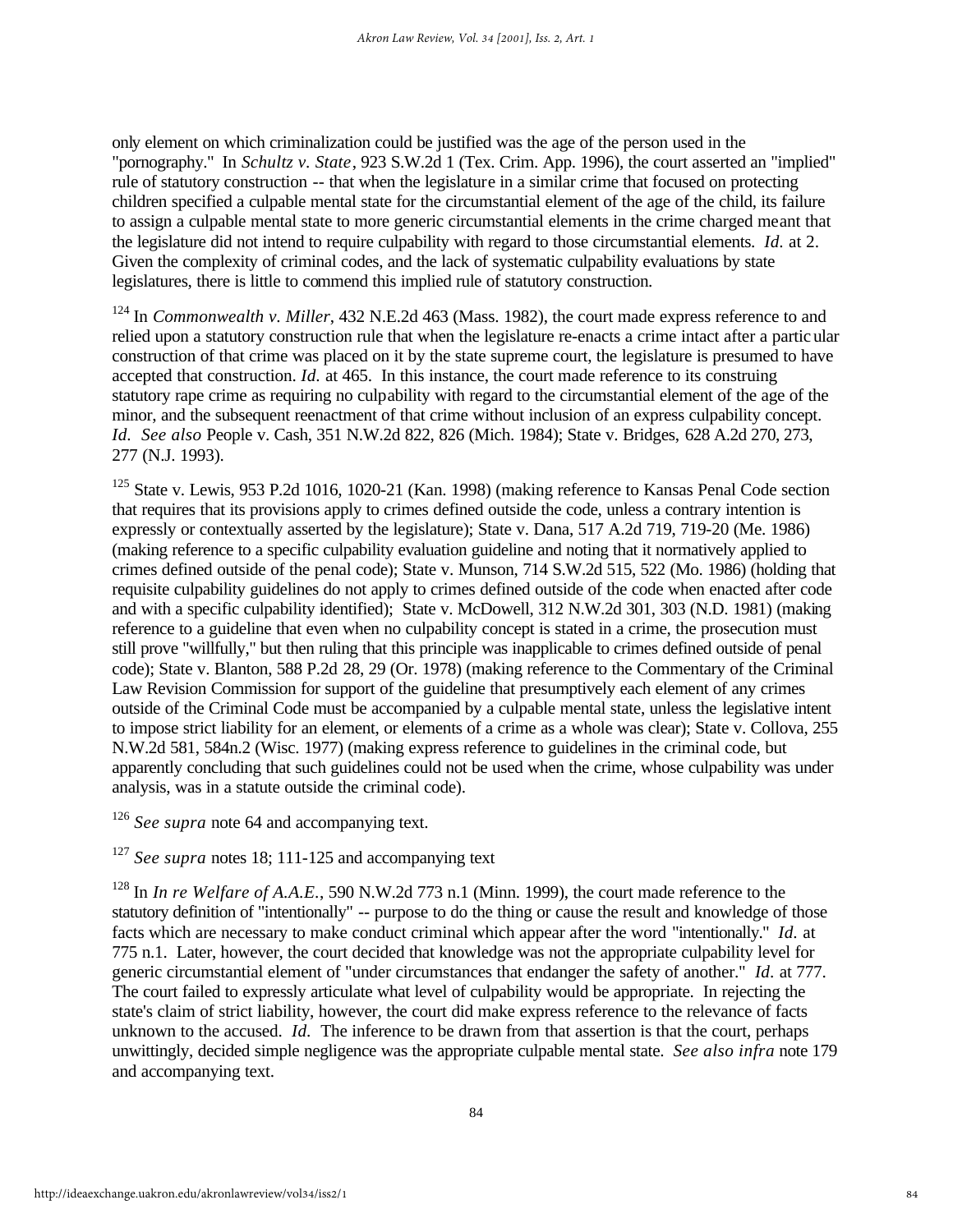<sup>129</sup> *See supra* notes 44 and 56 and accompanying text.

<sup>130</sup> In *State v. Stiffler*, 788 P.2d 220 (Idaho 1990), the court focused upon the policy that in determining the appropriate culpable mental state the purposes underlying the crime (here statutory rape) should be examined. *Id.* at 221. The court found that two of the three purposes it identified for the crime suggest one level of culpability, while a third suggested a lower level of culpability. *Id.* at 222. The court decided that the appropriate level was that suggested by the third purpose. *Id.* at 223-24. *See also* People v. Sevilla, 547 N.E.2d 117, 119, 120-21 (Ill. 1989); State v. Conner, 292 N.W.2d 682, 684-87 (Iowa 1980); State v. Pierce, 792 P.2d 408, 414 (N.M. 1990); Reese v. State, 745 P.2d 1146, 1147 (N.M. 1987); People v. McNamara, 585 N.E.2d 788, 791 (N.Y. 1991); State v. McDowell, 312 N.W.2d 301, 303-06 (N.D. 1981); State v. Schlosser, 681 N.E.2d 911, 915 (Ohio 1997); State v. Nagel, 279 N.W.2d 911, 914 (S.D. 1979); State v. Elton, 680 P.2d 727, 729 (Utah 1984).

<sup>131</sup> Schultz v. State, 923 S.W.2d 1, 4 (Tex. Crim. App. 1996); McQueen v. State, 781 S.W.2d 600, 602 (Tex. Crim. App. 1989); Alvarado v. State, 704 S.W.2d 36, 39 (Tex. Crim. App. 1985); Ledesma v. State, 677 S.W.2d 529, 531 (Tex. Crim. App. 1984). *See also supra* note 73 and accompanying text.

<sup>132</sup> Schultz v. State, 923 S.W.2d 1, 4 (Tex. Crim. App. 1996) (evaluating court precedent with regard to crimes whose criminalization the court found to be justified by a result element of the crime). In *McQueen v. State*, 781 S.W.2d 600 (Tex. Crim. App. 1989), the court asserted that unauthorized use of a motor vehicle involved felony criminalization of innocent conduct if strict liability is held with regard to circumstantial element of without the owner's effective consent. *Id.* at 602. The court made reference to the crime of theft and concluded that the key element warranting its criminalization was also the same circumstantial element of without the owner's effective consent. *Id.* at 604. The court noted that in a previous case it had held that the appropriate culpability for that element in a theft crime was knowledge. *Id.* In *Alvarado v. State*, 704 S.W.2d 36 (Tex. Crim. App. 1985), the court asserted that when the legislature enacts a crime which specifies particular conduct, it is a crime criminalized because of that conduct and hence the culpability evaluation must focus on that specific conduct. *Id.* at 39. When, however, the conduct identified in the definition of the crime is generic, a result element is usually included, and the focus of the culpability evaluation should be on that result element. *See also* Ledesma v. State, 677 S.W.2d 529, 531 (Tex. Crim. App. 1984) (implying that to avoid a finding that the "stop and identify" misdemeanor crime was unconstitutionally vague, it must be interpreted to find that the appropriate culpable mental state for the circumstantial element of refusing to disclose one's name to a police officer is knowledge).

*See also* People v. Anderson, 591 N.E.2d 461, 465 (Ill. 1992) (placing reliance on the policy that imprisonment should, in most instances, only be a permissible penalty based upon a finding that the accused was at fault). *See also* other Illinois Supreme Court decisions citing this policy with approval *supra* note 44. In *State v. Sargent*, 594 A.2d 401 (Vt. 1991), the court asserted that an enduring principle of criminal law was that crimes with result elements are interpreted to require the state to prove that the accused had some culpability with regard to that result element. *Id.* at 402. The court asserted that a relatively high level of culpability was required for the result element of kidnapping, because of the severity of the punishment for the crime (maximum twenty-five years). *Id. See also infra* notes 158-65 and accompanying text (discussion of cases).

<sup>133</sup> State v. Rice, 626 P.2d 104, 109 (Ala. 1981) (holding that at least negligence must be read into the statute as the appropriate culpability with respect to the "illegality" circumstantial element); State v. Williams, 698 P.2d 732, 734 (Ariz. 1985) (holding that "knowledge" is the appropriate culpable mental state for the circumstantial element of having a suspended license). For an example of a recent state supreme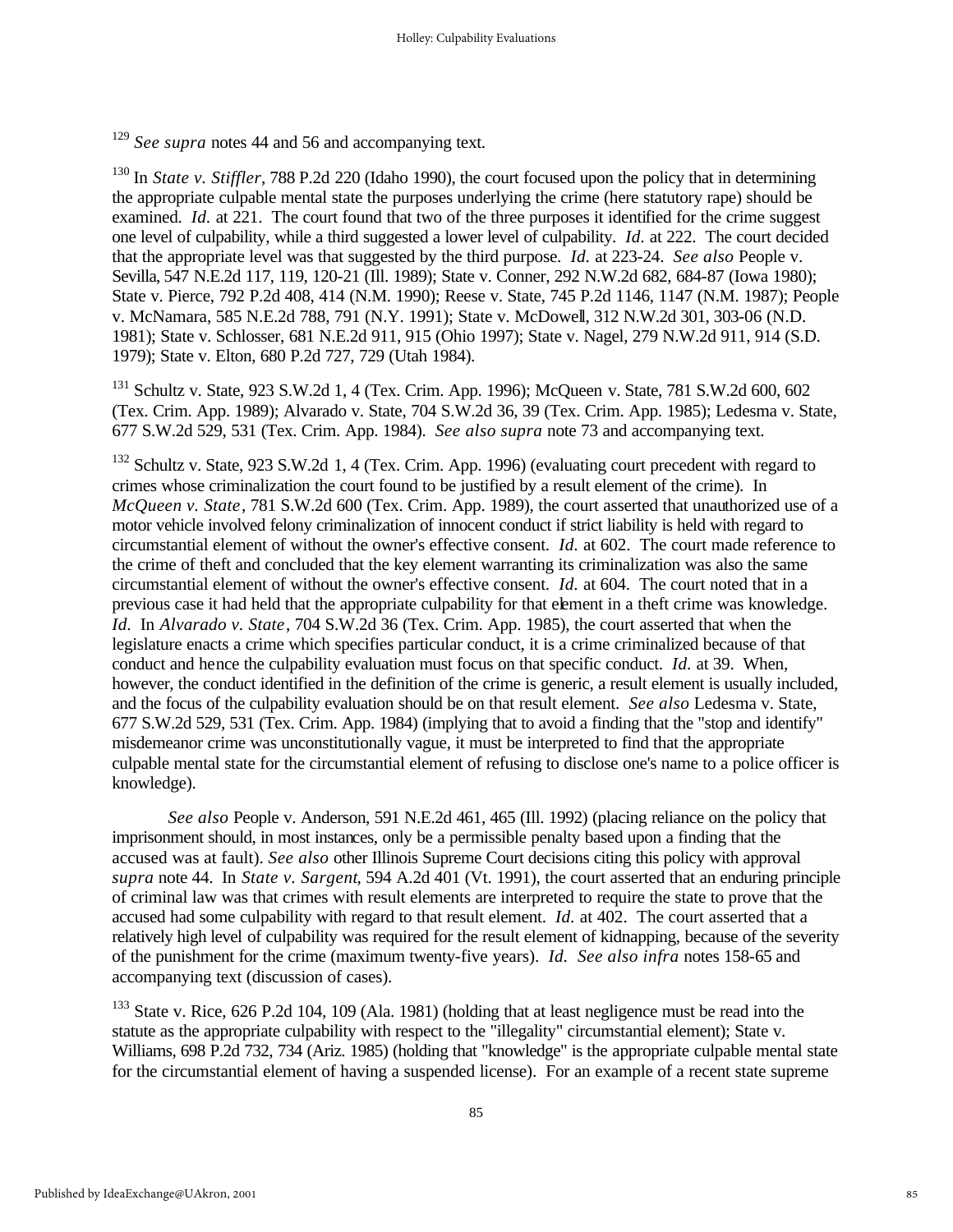court decision ignoring this policy-reconciling guideline, see *People v. Sargent*, 970 P.2d 409 (Cal. 1999). The court relied on the conceptually flawed idea that when an injury is directly inflicted, no instruction on criminal negligence need be given by the trial judge. *Id.* at 415. The court lost focus of the fact that the crucial culpability evaluation was with regard to the universal circumstantial element for all versions of the felony child abuse statute, "under circumstances . . . likely to produce great bodily harm. . . ." *Id.* at 415 n.6. By the time the court gained that focus, thanks to a quality job by appellate defense counsel, it was willing to hold that this grading circumstantial element was "strict liability." *Id.* at 419.

<sup>134</sup> People v. Sevilla, 547 N.E.2d 117, 119, 120-21 (Ill. 1989). In *State v. Stanislaw*, 573 A.2d 286 (Vt. 1990), the accused was charged with involuntary manslaughter based on the unlawful act of providing liquor to a minor. *Id.* at 291. The court asserted that the level of culpability must be set higher than that found sufficient for civil liability given the potential maximum fifteen year term of imprisonment for involuntary manslaughter. *Id.*

<sup>135</sup> Spitz v. Municipal Court, 621 P.2d 911, 913 (Ariz. 1980) (placing reliance upon the policy that low or no culpability is appropriate to maximize protection of children); State v. Pierce, 792 P.2d 408, 415 (N.M. 1990) (suggesting the principle that the legislative goal of protecting children supported its conclusion that the government need not prove that the accused intended sexual gratification when he contacted or penetrated the intimate parts of a child). For a discussion of this policy, see Holley, *supra* note 4, at 260- 63.

<sup>136</sup> State v. Buchanan, 549 N.W.2d 291, 294 (Iowa 1996) (implying the policy that strict liability may be warranted when the purpose of criminalizing interference with an officer would be furthered by eliminating any culpability requirement). *But see Reese v. State*, 745 P.2d 1146 (N.M. 1987), in which the court asserted that due process compelled the holding that the crime of aggravated assault of a police officer requires the prosecution to prove that the accused had some level of subjective culpability with regard to the circumstantial element that the victim was a police officer. *Id.* at 1147. Next, the court expressed the view that the purpose of aggravating assault because a police officer is the victim is designed to deter interference with such officer's enforcement of the law, and therefore the added punishment is warranted in only those cases where the accused is proven to have some level of culpability with regard to the officer's status. *Id.* at 1148.

<sup>137</sup> In *State v. Brown*, 422 S.E.2d 489 (W. Va. 1992), the court expressly recognized other sources that have established the principle that when the crime of embezzlement is committed by a public official, the culpability requirement is watered down, because such officials are not as closely supervised by the employer -- the public. *Id.* at 492. The court also asserted the related principle that public officials are held to a higher standard of conduct, and hence lesser culpability is appropriate, because public funds are a matter of the public welfare. *Id.* The court relied on decisions from other states also holding that the state need not prove that a public official intended to deprive the public permanently of its property at the time she appropriated that property. *Id.* at 493.

<sup>138</sup> State v. Mountjoy, 891 P.2d 376, 381-85 (Kan. 1995). The court engaged in extensive discussion of precedent, both federal and state, to identify the policies that should be considered in determining if it is appropriate to impose strict liability. *Id.* The court relied on the policy of maximizing protection of the public to hold that violation of "Healing Arts" misdemeanor crime was a strict liability crime. *Id. See also* State v. Schlosser, 681 N.E.2d 911, 914 (Ohio 1997) (concluding that state RICO statute imposed strict liability). In *People v. Quinn*, 487 N.W.2d 194 (Mich. 1992), the court expressly relied upon the policy of maximizing protection of the public to help justify a strict liability conclusion with regard to the "loaded" circumstantial element of a transporting firearms misdemeanor. *Id.* at 202. *See also* State v. Groom, 947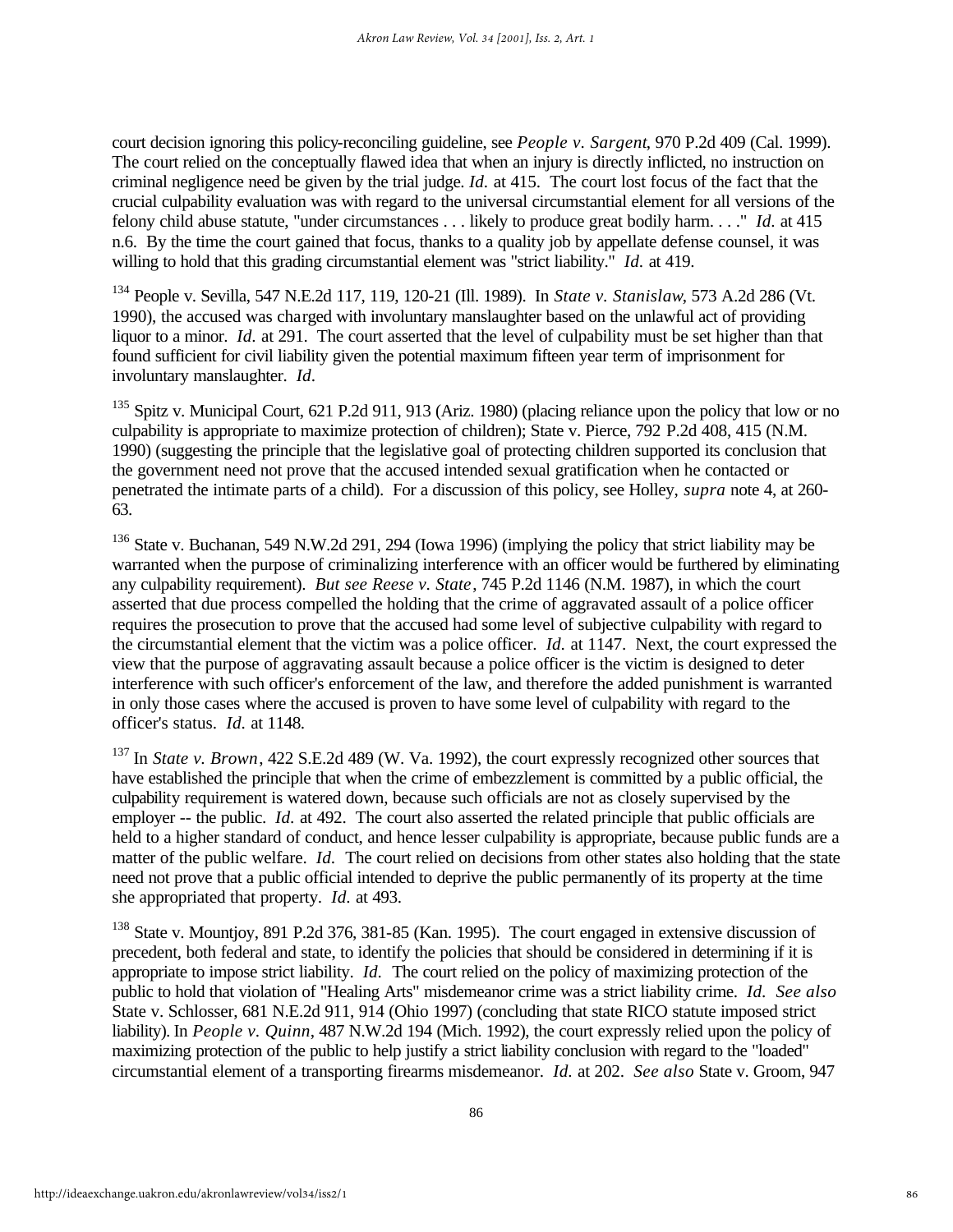P.2d 240, 246 (Wash. 1997) (identifying as another policy concern warranting a conclusion of strict liability was the seriousness of harm to the public resulting from illegal searches of homes).

<sup>139</sup> In *State v. Rice*, 626 P.2d 104 (Ala. 1981), the court asserted that the principle that crimes are to be strictly construed with regard to culpability evaluations was of state constitutional dimension in the context of this regulatory crime which criminalized the possession or transport of illegally taken game. *Id.* at 109. The crime was overbroad, unless at least negligence was read into the statute as the appropriate culpability with respect to the illegality circumstantial element. *Id. See also* Chicone v. State, 684 So. 2d 736, 739, 741-42 (Fla. 1996). In *Daniels v. State*, 448 S.E.2d 185 (Ga. 1994), a possible violation of constitutional overbreadth doctrine required the court to read into an "anti-mask" crime two culpable mental states. *Id.* at 187. Later, the court generally recognized the possibility of strict liability acts but held that the constitutional vulnerability of this crime, without reading in culpability requirements, prevented considering strict liability construction. *Id.* at 109 n.4. In *State v. Cinel*, 646 So. 2d 309 (La. 1994), the court expressly recognized that the national constitutional principle that criminalization of obscenity is only constitutional when the crime requires the prosecution to prove some level of culpability also applies to the criminalization of the possession of child pornography. *Id.* at 313. Ultimately, the Louisiana Supreme Court expressly held that some level of culpability (perhaps no more than criminal negligence) must be proven by the state with regard to awareness of the age of the person(s) depicted. *Id.* at 316. In *Outmezguine v. State*, 641 A.2d 870 (Md. 1994), the court made express reference to and then evaluated the first amendment constitutional policy that cautions states that they should avoid imposing strict liability on crimes/element(s) of crimes when to do so would "chill" the exercise of first amendment rights. *Id.* at 878-80. In *State v. Orsello*, 554 N.W.2d 70 (Minn. 1996), the court noted that most of the new "antistalking" crimes that had survived constitutional challenge in other states were interpreted to include a specific intent requirement. *Id.* at 76. In *Ledesma v. State*, 677 S.W.2d 529 (Tex. Crim. App. 1984), the court implied that to avoid a finding that the "stop and identify" misdemeanor crime was unconstitutionally vague it must be interpreted to find that knowledge is the appropriate culpable mental state for the circumstantial element of refusing to disclose one's name to a police officer is knowledge. *Id.* at 531.

<sup>140</sup> Chicone v. State, 684 So. 2d 736, 739, 741-42 (Fla.1996); People v. Coe, 522 N.E.2d 1039, 1040 (N.Y. 1988) (asserting policy that strict liability for crimes in Public Health Statute would result in criminalization of seemingly innocuous conduct); State v. Cho, 681 P.2d 1152, 1156 (Or. 1984) (endorsing the principle that if a crime is punished so as to potentially injure an accused's liberty interest this is a strong reason to conclude that some level of culpability must be proven by the prosecution with regard to the crime, even if no culpability concept is found in the crime definition). *But see* State v. Buttrey, 651 P.2d 1075, 1077 (Or. 1982) (articulating principle that blameless people may be criminalized to eradicate evil). In *People v. Brown*, 457 N.E.2d 6 (Ill. 1983), the Illinois Supreme Court employed precedent, principle, and policy to try to justify its conclusion that the legislature intended to create a stric t liability crime. *Id.* at 7-9. The court's analysis was flawed by the fact that by the court's own admission that the statute as interpreted criminalized innocent persons, that the purpose of criminalization was to deter theft of automobiles, and theft as a traditional crime is almost universally held to be a crime requiring proof of relatively high culpability. *See also* McQueen v. State, 781 S.W.2d 600, 602 (Tex. Crim. App. 1989) (asserting that unauthorized use of a motor vehicle involved felony criminalization of innocent conduct if strict liability is held with regard to circumstantial element, "of without the owner's effective consent"). *See also infra* notes 159-60 and accompanying text.

<sup>141</sup> *See infra* note 160 and accompanying text (cases). *But see Commonwealth v. Alvarez*, 596 N.E.2d 325 (Mass. 1992), in which the court placed express reliance on federal decisions holding that the "school zone" aggravating element of the sale of a controlled substance crime was strict liability and that such a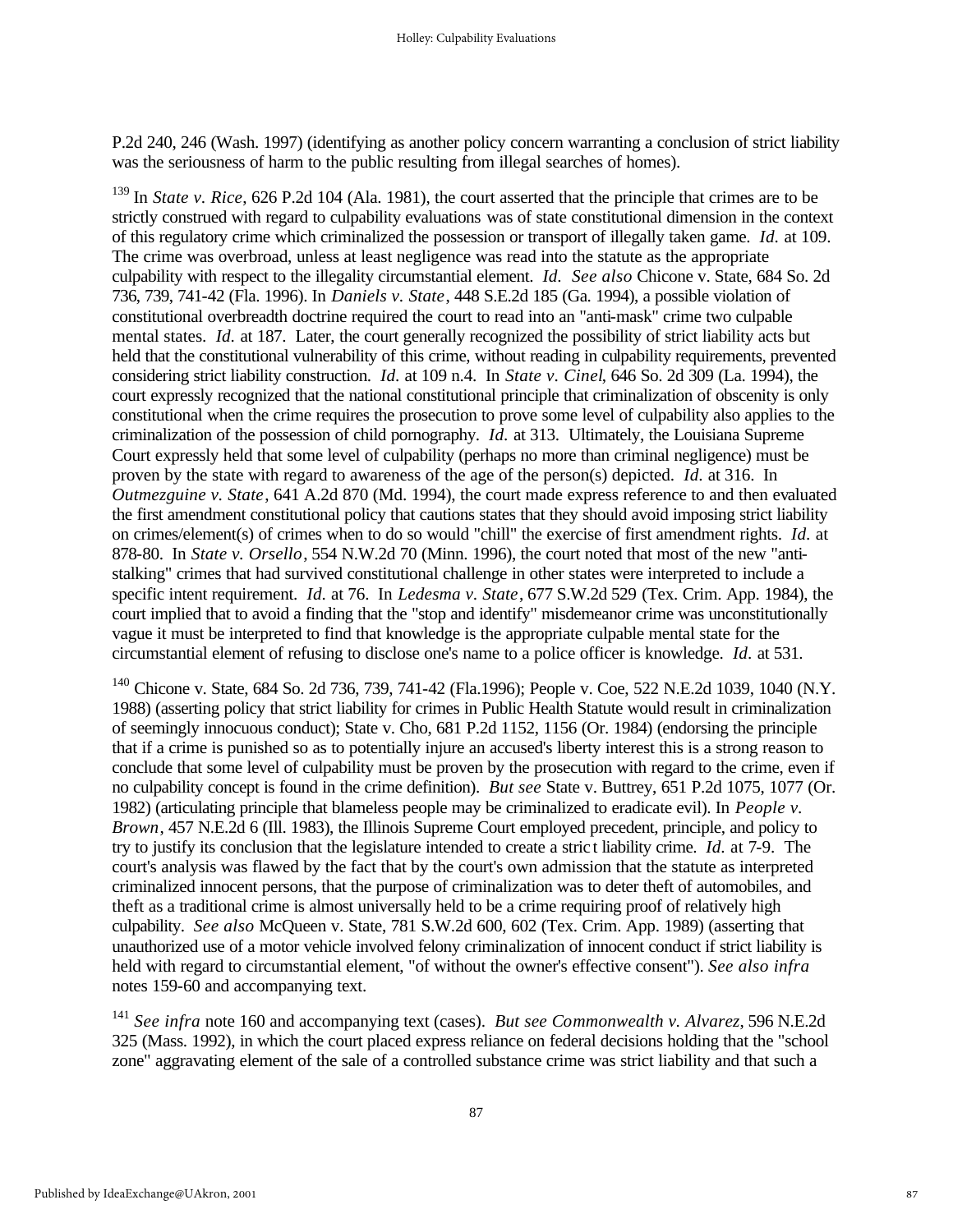strict liability finding does not violate due process. *Id.* at 328. The court expressly rejected the accused's claim that strict liability with regard to the circumstantial "school zone" element violated the due process protection of the state constitution. *Id.* While the court had prior thereto read into crimes a culpability requirement, even when none was stated, in order to diminish the threat of a due process violation, the court took the position in this case that if the legislature clearly intended such strict liability the due process threat disappeared. *Id.*

<sup>142</sup> State v. Smith, 554 A.2d 713, 716 (Conn. 1988) (despite the lack of any support in the statutory language, the Court asserted that a mistake of fact could only be used to negate specific, not general, intent); Potter v. State, 684 N.E.2d 1127, 1135 (Ind. 1997); Outmezguine v. State, 641 A.2d 870, 885 (Md. 1994); People v. Cash, 351 N.W.2d 822, 823 (Mich. 1984). In *Jenkins v. State*, 877 P.2d 1063 (Nev. 1994), the accused was charged with sexual seduction of a minor and tried to raise the defense of mistake of fact. *Id.* at 1065. Nevada limited reliance on mistake of fact to those crimes which required specific intent. *Id.* The Nevada Supreme Court characterized the crime of seduction of a minor as a crime of general intent. *Id.* The court thereby completely missed the real issue of what specifically defined culpability level applied to the crucial elements of "sexual seduction" and "minor." In *Bruno v. State*, 845 S.W.2d 910 (Tex. Crim. App. 1993), the mistake-of-fact doctrine discussion lost focus on culpability evaluation as the court asserted that no mistake of fact separate defense instruction was necessary because the jury, if it believed the complainant's story, as it apparently did in convicting the accused, must have found that in fact circumstantial element of without the effective consent of the owner was proven beyond reasonable doubt. *Id.* at 912. The actual issue in the case, however, a culpability issue, was different. The issue was whether given the conflicting stories told by the complainant and the accused, did the state prove beyond a reasonable doubt that the accused was aware that he lacked the effective consent of the owner. The trial judge failed to specifically instruct the jury with regard to linking "awareness" to the without effective consent of the owner circumstantial element. *See id.* at 911. Furthermore, he expressly instructed that the mistake must be reasonable. *Id.* The Texas Court of Criminal Appeals asserted that the jury must have found the accused's mistake was unreasonable or he would have been acquitted. *Id.* If the appropriate culpability was knowledge, however, the mistake need not be reasonable to warrant acquittal. All that was required was that the jury understand that if the state failed to prove beyond a reasonable doubt that the accused did not believe he had the consent of the owner he must be acquitted. Hence the jury was without even a reasonable possibility of understanding the appropriate culpability as it related to the crucial circumstantial element. In *Hill v. State*, 765 S.W.2d 794 (Tex. Crim. App. 1989), the accused was convicted of commercially dispensing a controlled substance without a valid medical purpose. *Id.* at 795. The accused was a doctor who was related symptoms by an undercover police officer. *Id.* The proper focus of the parties and the trial court should have been on identifying the appropriate culpable mental state for the circumstantial element of without a valid medical purpose. Instead, the focus at trial and on appeal was on whether a mistake of fact "affirmative defense" instruction was proper. *Id.* at 796. The court expressly relied on precedent for the rule that mistake of fact, once enacted by the legislature, required a charge, even if it simply was a reiteration of the elements of the crime. *Id.* at 797. The Court of Criminal Appeals held that therefore it was error to fail to give the requested instruction, and specifically stated that if the accused could offer proof that he reasonably believed he was dispensing the controlled substance for a valid medical purpose he was entitled to acquittal. *Id.* Here, the court committed fundamental and unconstitutional error, since the accused only needed to have the trial record include evidence that cast doubt on whether he in fact believed the drug was for a valid medical purpose. In *State v. Elton*, 680 P.2d 727 (Utah 1984), after a policy analysis led the court to preliminarily conclude that the appropriate culpable mental state for the age of the victim circumstantial element in the crime of unlawful sexual intercourse was negligence, the court turned to relating this finding to the Utah mistake of fact provision. *Id.* at 729-30. The court characterized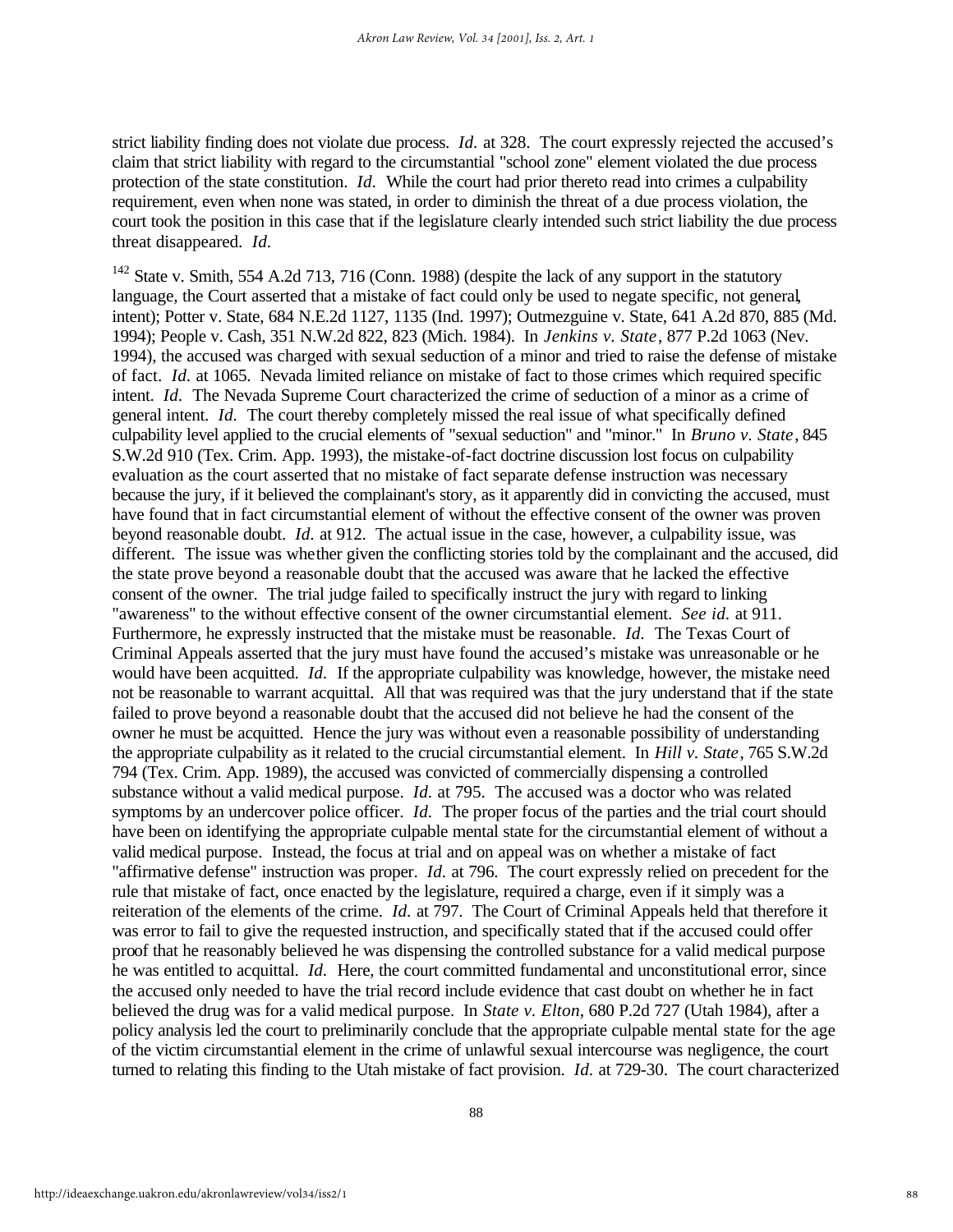the mistake-of-fact provision, which was couched in terms of a defense of disproving the culpable mental state, as an affirmative defense that focused on the subjective state of mind of the defendant, while the negligence culpability as to the age of the victim focused on objective criteria. *Id.* at 731-32. Later, the court returned to the interrelationship of its holding on the appropriate culpability and the mistake of fact doctrine to again assert they are separate and distinct doctrines. *Id.* at 732.

<sup>143</sup> State v. Smith, 554 A.2d 713, 716 (Conn. 1989) (category 1); Potter v. State, 684 N.E.2d 1127, 1135 (Ind. 1997) (category 2); Outmezguine v. State, 641 A.2d 870, 885 (Md. 1994) (category 2); People v. Cash, 351 N.W.2d 822, 823 (Mich. 1984) (category 2); Jenkins v. State, 877 P.2d 1063, 1065 (Nev. 1994) (category 2); Bruno v. State, 845 S.W.2d 910, 912 (Tex. Crim. App. 1993) (category 2); State v. Elton, 680 P.2d 727, 729-30 (Utah 1984) (category 1).

<sup>144</sup> Potter v. State, 684 N.E.2d 1127, 1135 (Ind. 1997).

<sup>145</sup> Outmezguine v. State, 641 A.2d 870, 885 (Md. 1994). *See also* Commonwealth v. Miller, 432 N.E.2d 463, 465 (Mass. 1982).

<sup>146</sup> State v. Sewell, 603 A.2d 21 (N.J. 1992).

<sup>147</sup> *See supra* notes 114-15, 117-18 and accompanying text.

<sup>148</sup> State v. Bridges, 628 A.2d 270, 274-76 (N.J. 1993).

<sup>149</sup> *See* discussion *supra* notes 15, 102-04, 113 and accompanying text.

<sup>150</sup> State v. Young, 525 N.E.2d 1363, 1368-69 (Ohio 1988), *rev'd sub nom.* Osborne v. Ohio, 495 U.S. 103 (1990).

<sup>151</sup> For example, in *State v. Brown*, 422 S.E.2d 489 (W. Va. 1992), the crime definition made reference in first part to "embezzles" or "fraudulently converts." *Id.* at 491. The court gave great significance to "or" to implicitly conclude that the legislature intended two distinct crimes, the latter with a greater culpability requirement than the former. *Id.* This conclusion was reached despite the fact that neither "embezzles" or "fraudulently converts" were specifically (hence distinctly) defined; no culpability was specified for "embezzles"; and historically, the court acknowledged that embezzlement, as with most common law larceny derivative crimes, required the prosecution to prove "specific intent" to deprive the owner permanently of the property. The court also reached this conclusion despite the fact that the legislature characterized the crime twice as "larceny," including the subsection that it characterized as "embezzles" - the appropriation by a public official of funds entrusted to him. The risk of this legislative drafting technique was borne out even further in this case, when subsequently the court implied that the "embezzles" or "fraudulently converts" should be read for another potential class of culprits identified in the statute, other than public officials, as equating the meaning of "embezzles" with the meaning of "fraudulently converts." *Id.* at 492.

<sup>152</sup> In *State v. Stepniewski*, 314 N.W.2d 98 (Wis. 1982), a statute criminalized "illegal" trade practices, but the reference was to "intentional" refusal, neglect, or failure to obey regulations proscribed by an administrative agency, which had the authority to identify the true objective elements of the crime that constituted the illegal trade practices. *Id.* at 98. The court was unable to recognize that the "regulation" reference opened the door to the identification of the true objective elements, and thereafter the task was to determine the appropriate level of culpability for each such element, and simply held that intention only modified refusal, and not neglect or failure. *Id.* at 101. *See also* State v. Rice, 626 P.2d 104 (Ala. 1981)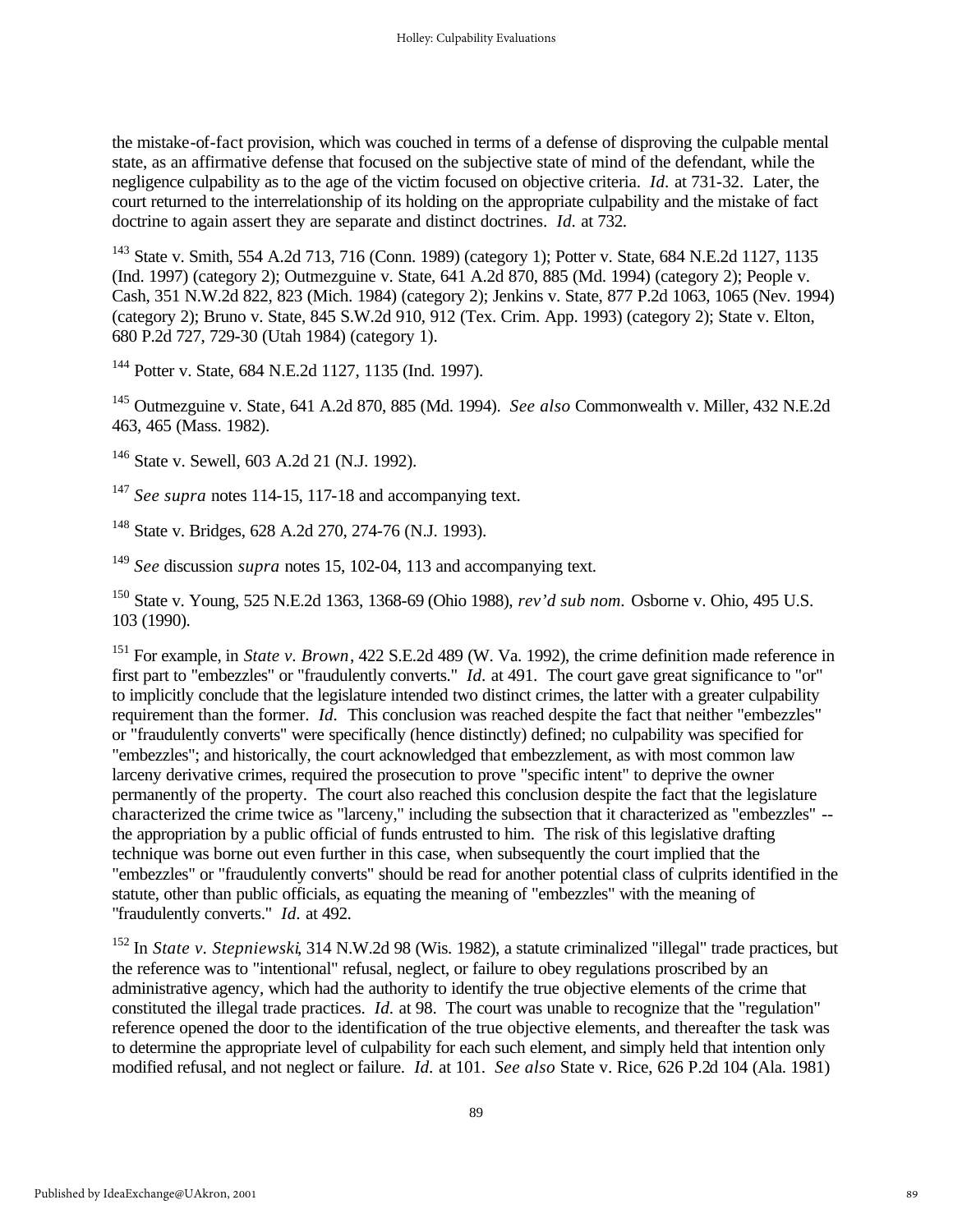(interpreting a crime of possessing or transporting game "illegally" to require proof of at least negligence with respect to "illegally" circumstantial element, but without any evaluation of how to interpret "illegally" in relation to that culpability). *See also* discussion *supra* note 109 and accompanying text

<sup>153</sup> *See supra* notes 21-30, 41-47, 53-59 and accompanying text. For example, in *State v. Pinero*, 778 P.2d 704 (Haw. 1989), the court failed to recognize that only when the trial judge properly instructed the jury on the appropriate level of culpability for murder and for each of the two forms of manslaughter could it decide if the accused had the requisite level to be convicted of murder. *See id.* at 714. Once it decided this issue, then and only then could the jury consider whether the defendant had acted amidst the mitigating circumstances which would convert the murder to one type of manslaughter.

<sup>154</sup> See supra notes 41, 53 and accompanying text. The Texas Court of Criminal Appeals did recognize this point. *See, e.g.*, Schultz v. State, 923 S.W.2d 1, 3n.2 (Tex. Crim. App. 1996); McQueen v. State, 781 S.W.2d 600, 603 (Tex. Crim. App. 1989).

<sup>155</sup> In *State v. Fontana*, 680 P.2d 1042 (Utah 1984), depraved indifference murder was defined as "[a]cting under circumstances evidencing a depraved indifference to human life [the actor] . . . engage[s] in conduct which creates a grave risk of death to another and thereby causes the death of another." *Id.* at 1046-47. The court saw its task as deciding whether the appropriate culpable mental state should be intentionally, knowingly, or recklessly, and in the end concluded it should be knowingly at least with regard to the result element of the grave risk of death of another human being. *Id.* at 1046. But the court omitted identification and evaluation of the objective elements of the crime to each of which a culpable mental state had to be attached. Its final definition of culpability, as the defendant asserted, simply turned this murder subcategory into a homicide where the culpability was somewhere between legislatively sanctioned culpability concepts of knowledge and recklessness. *Id.* at 1044. It is not clear, however, if a better interpretation could be made of the appropriate culpability for this crime given its carryover common law objective elements. For further confirmation of culpability analysis illustrating the need to eliminate depraved heart murder as a separate category of murder, see *Balistreri v. State*, 265 N.W.2d 290, 293-94 (Wis. 1978) (quoting from an earlier case, "a depraved mind has a general intent to do the acts and the consciousness of the nature of the acts and possible result but lacks the specific intent to do the harm.") In *People v. Jefferson*, 748 P.2d 1223 (Colo. 1988), the court evaluated constitutional dimensions of retention of depraved indifference murder in the context of an equal protection challenge. The majority opinion upheld a redefined extreme indifference murder statute against such an attack. *Id.* at 1233. The case of *State v. Orsello*, 554 N.W.2d 70 (Minn. 1996), involved an anti-stalking crime. The crime definition made reference to a list of acts, and began that list instead with an additional culpability element. *Id.* at 72. The conduct element in the crime definition was either generic or one of a sequence that identified more specific courses of conduct, but all had to be done purposefully and in a manner likely to intimidate that in fact intimidated. Hence if an accused's purpose was to follow another person, and as a result that person felt intimated, the statute's language created the possibility of a conviction, notwithstanding the facts that: the accused's manner in following might be innocuous, the accused might have a right to follow, and the accused might not realize he was intimidating the other person. In *State v*. *Mott*, 692 A.2d 360 (Vt. 1997), the accused was convicted of failing to obey a family court order which prohibited him from calling or writing his wife. *Id.* at 362. The court held that the crime required culpability of knowing with regard to the act of contacting the ex-spouse, and perhaps negligence with regard to exposure to the contents of the order, but that the accused need not have the purpose of violating the order. *Id.* at 365. The court failed to focus on the inadvertent failure to comprehend the order, especially in situations such as this case, where the order was made *ex parte*. Nor did the court focus upon the policy wisdom and arguable constitutionality of criminalizing a completely innocuous action.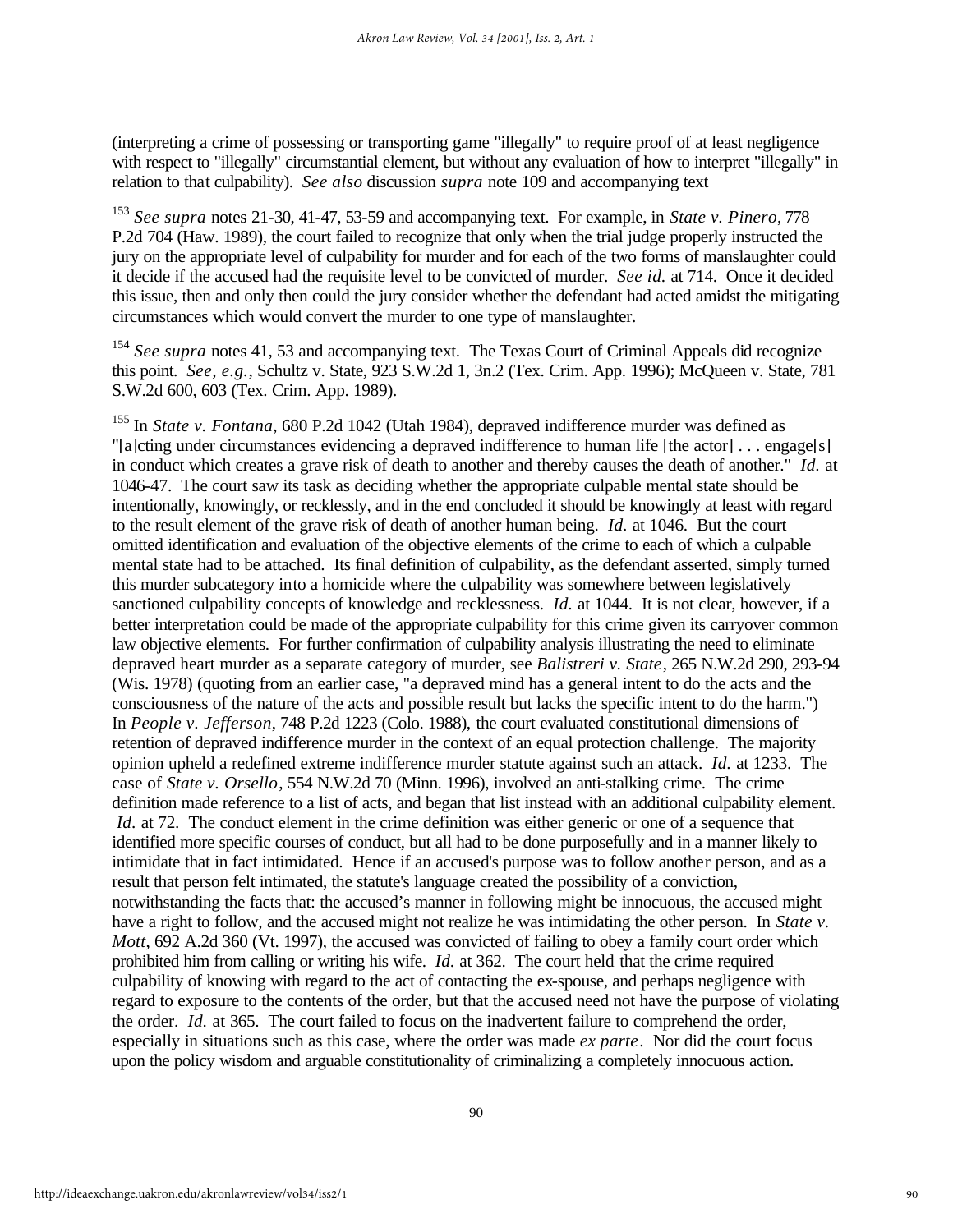<sup>156</sup> *See also supra* notes 142-46 and accompanying text. Ironically, some responsibility for the continuing vitality of the doctrine is the strategic error by defense attorneys who continue to insist on a request for an independent instruction on mistake of fact. This error is especially egregious when the statutes or the common law of the state require that the mistake be reasonable. *See supra* note 17 and accompanying text. *See, e.g.*, McQueen v. State, 781 S.W.2d 600, 602 (Tex. Crim. App. 1989).

<sup>157</sup> In *State v. Morse*, 617 P.2d 1141 (Ariz. 1980), the accused, who was charged with receipt of stolen property, made a claim that the court characterized as mistake of law, when in fact he offered evidence to prove that he believed the property was abandoned. *Id.* at 1147. If that evidence was credited, the state could not prove that the defendant was aware that the property was that of another at the time he took control over it. *Id.* As an added curiosity, neither the defense attorney nor the court apparently recognized that the accused's defense theory was identical to that which the accused successfully made in *Morissette v. United States*, 342 U.S. 246 (1952), probably historically the most frequently cited United States Supreme Court culpability evaluation decision.

<sup>158</sup> State v. Guest, 583 P.2d 836, 839 (Ala. 1978). In *Chicone v. State*, 684 So. 2d 736 (Fla. 1996), crimes of possession of contraband drugs and drug paraphernalia were both held to require that the state prove knowingly with respect to the contraband drug and paraphernalia circumstantial elements, i.e., awareness of the nature of the drug that results in its legal characterization as contraband, and of the items that results in their legal characterization as drug paraphernalia. *Id.* at 743. The court cited to the policy goal of protecting innocent people from serious criminalization which could only be achieved by requiring such culpability. *Id. See also* State v. Cinel, 646 So. 2d 309, 316 (La. 1994) (holding that possession of pictures of sex acts can only be criminalized if the persons depicted are minors - hence the state must prove some level of culpability with regard to the age of the person(s) depicted); People v. Ryan, 626 N.E.2d 51, 55 (N.Y. 1993) (focusing on the fact that the only difference in several grades of possession of a contraband drug series of crimes was the weight of the drugs and concluding therefore that a culpable mental state must be attached to this circumstantial element). *See also* Alun Griffiths, Comment, People v. Ryan*: A Trap For The Unwary*, 61 BROOK. L. REV. 1011, 1046-48 (1995) (discussing this case and this specific point); Schultz v. State, 923 S.W.2d 1, 4 (Tex. Crim. App. 1996) (evaluating court precedent with regard to crimes whose criminalization the court found was justified by a result element of crime). In *McQueen v. State*, 781 S.W.2d 600 (Tex. Crim. App. 1989), the court expressly characterized precedent as finding that the culpable mental state was appropriate when a result or circumstantial element was crucial to justifying criminalization. *Id.* at 603. The court went on to expressly hold that the unauthorized use of a motor vehicle crime charged was not a nature of conduct crime since operating a vehicle owned by another was not criminal by the very nature of the conduct, and since no result element was justified, this was a circumstance type offense. *Id. See also* Alvarado v. State, 704 S.W.2d 36, 39 (Tex. Crim. App. 1985) (asserting that when the legislature enacts a statute which specifies particular conduct as criminal it is a crime criminalized because of that conduct and hence the culpability evaluation must focus on that specific conduct). *See also supra* notes 131-34 (discussion of cases).

For commentator discussion of recent United States Supreme Court decisions in which the court at least implicitly recognized the validity of this point, see Pilcher, *supra* note 4, at 23-28. For a commentator, who based on retribution theory, would agree with this general point but would argue that strict liability in grading may be easier to justify than strict liability in criminalization see Simons, *supra* note 4, at 1104-05.

<sup>159</sup> Chicone v. State, 684 So. 2d 736, 743 (Fla. 1996); McQueen v. State, 781 S.W.2d 600, 604 (Tex. Crim. App. 1989).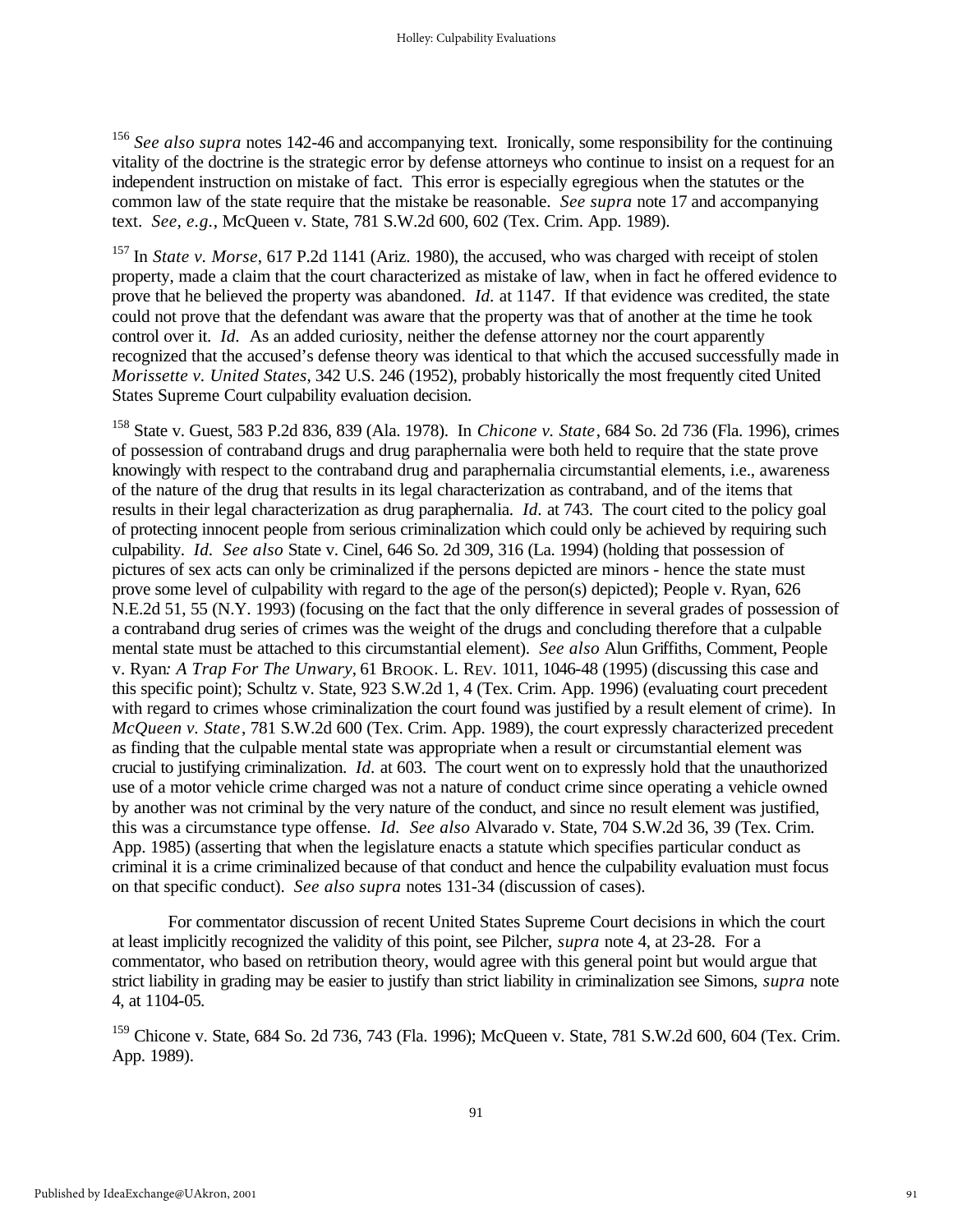<sup>160</sup> State v. Guest, 583 P.2d 836, 839 (Ala. 1978) (rejecting the principle that culpability for one element of a crime which would make the person guilty of another less severely punished crime, can justify finding the person guilty of the crime charged, without proving culpability for the specific objective element of the crime charged that was not an objective element of the other crime). Implicit in the court's decision in *Chicone v. State*, 684 So. 2d 736 (Fla. 1996), was recognition that requiring that the state prove that the possession of an item is a "knowing" possession does not protect the innocent from the threat of serious criminalization. *Id.* at 743. The court expressly cited the example of a mail carrier who is aware of his possession of a package but does not know the nature of its contents. *Id.* This example originates from *Liparota v. United States*, 471 U.S. 419, 426 (1985). Later, however, the court significantly "backslid" in its conceptual analysis by holding that only if the defendant expressly requested a more specific jury instruction with regard to identifying the requisite culpability level for the crucial serious criminalization justification objective element of the crime such instruction must be given. *Chicone*, 684 So. 2d at 745-46.

State supreme courts, where the legislatures have not significantly improved their culpability provisions related to mistake of fact, were just as likely as those courts where the legislatures had made such improvements to recognize and apply this principle. Schultz v. State, 923 S.W.2d 1, 4 (Tex. Crim. App. 1996) (demonstrating by court precedent recognition that requiring culpability for conduct element did not warrant the finding that the result element was strict liability when that result element was crucial to criminalization). In *State v. Elton*, 680 P.2d 727 (Utah 1984), the court identified and then rejected the policy justification for the position taken in many jurisdictions that strict liability should be imposed with regard to the age of the victim circumstantial element in a crime involving consensual sex with a young woman. *Id.* at 730-31. The court identified and rejected what it implied was the conceptually flawed use of the doctrine of transferred intent in majority jurisdictions. *Id.* at 731. The court held that it was unfair therefore to hold the accused morally responsible with regard to the age of his consenting sex partner because the accused was engaging in another crime (fornication). *Id.* The court found that this policy justification turned the doctrine of lesser included crimes on its head and was potentially fundamentally unfair. *Id. See also* Griffiths, *supra* note 158, at 1046-48 (characterizing the attachment of a culpability level to other shared objective element(s) of crimes, which therefore cannot account for the difference in grading of these crimes, as "threshold" mens rea).

<sup>161</sup> In *State v. Grav*, 435 So. 2d 816 (Fla. 1983), the court acknowledged that, in an earlier decision, it had asserted that legislative intent was to criminalize as a felony only those threats against witnesses done with the purpose of influencing their testimony. *Id.* at 820. In this case, however, the Florida Supreme Court held that such purpose was not an element of the crime that needed to be pled and proven against the defendant, thereby eliminating the policy justification for aggravating what would otherwise be an assault or attempted assault into a felony. *Id.* This threatening a witness crime is an example of a crime in which felony criminalization can only be justified as appropriate when the culpable mental state goes beyond that required for any of the objective elements of the crime, by requiring a purpose to accomplish evil beyond those objective elements. *See also State v. Bussey*, 463 So. 2d 1141 (Fla. 1985), in which the Florida Supreme Court arguably made the same error in evaluating the culpability required to make a felony of selling a legal substance (without any reference to quantity) to someone while maintaining that the substance was a controlled substance. *Id.* at 1143-44. The only justification for felony criminalization (but this situation should already be larceny/theft crime) is when the accused has the intent to steal, but the Court held that such intent need not be proven. *Id.* at 1145. In *Schultz v. State*, 923 S.W.2d 1 (Tex. Crim. App. 1996), the majority apparently failed to recognize that the crucial culpability issue in the case was whether some level of culpability must be proven by the prosecution with regard to generic circumstantial elements in a revised child abandonment crime. *See id.* at 4. Later in the opinion however, the majority opinion seemed to indicate that "knowledge" was the appropriate culpable mental state for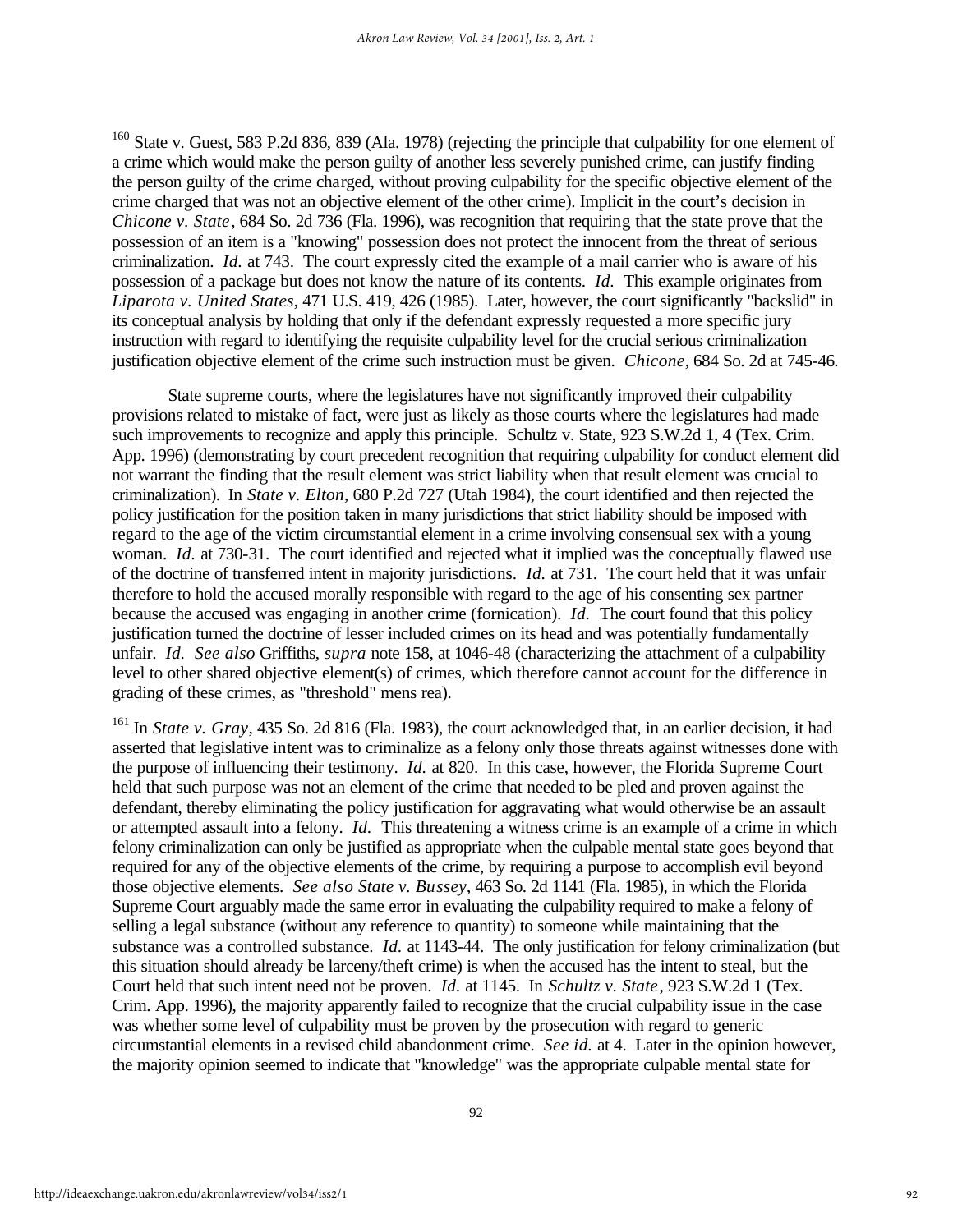these generic circumstances, but then, in apparent conflict with this position, asserted that the state need not prove that the accused was aware of the risk. *Id.* at 4 n.6.

<sup>162</sup> Daniels v. State, 448 S.E.2d 185, 189 (Ga. 1994) (reading an anti-mask crime to save the crime from a First Amendment related overbreadth attack, as requiring the accused to have the intention to conceal his identity as well as the intention to intimidate, or that a reasonable person in the position of the accused would be aware of the risk that concealing his face under the circumstances would result in intimidating a reasonable person, in reckless disregard that his conduct would have this result, or of the victim's rights).

<sup>163</sup> In *Saadiq v. State*, 387 N.W.2d 315 (Iowa 1986), the court rejected the accused's claim that he must know he had previously committed a felony to be convicted later of the crime of being a felon in possession of a firearm. *Id.* at 323. In this case, the first conviction was only for an aggravated misdemeanor. *Id.* The court relied on the specific definition of felony in the subsequent possession charge -- any crime punishable by over a year in prison. *Id. See also* Eggman v. Scurr, 311 N.W.2d 77, 80 (Iowa 1981) (deciding that the intent of the legislature was to reduce the culpability for a traditional theft crime from purpose to misappropriate to negligence with regard to misappropriation objective element); State v. McDowell, 312 N.W.2d 301, 303-07 (N.D. 1981) (holding strict liability appropriate for the crucial act of writing a check subsequently dishonored for insufficient funds). *See also supra* notes 43-44. *See also* People v. McNamara, 585 N.E.2d 788 (N.Y. 1991) (interpreting public place in public lewdness misdemeanor to mean that with regard to a vehicle that it is a public place when the objective circumstances establish that the lewd acts committed there can, and likely would be seen by the casual passerby); Commonwealth v. Alvarez, 596 N.E.2d 325, 328 (Mass. 1992); State v. Lucero, 647 P.2d 406, 408 (N.M. 1982) (adhering to its ruling that the child abuse crime was a strict liability crime despite the fact that the crime statute specifically made reference to alternative culpability concepts -- intentionally, knowingly, or negligently); State v. Hopkins, 782 P.2d 475, 477 (Utah 1989) (see *supra* notes 76-77, and accompanying text.); State v. Groom, 947 P.2d 240, 246 (Wash. 1997) (holding that all objective elements of the crime of illegal search of home by police officer were strict liability). *See also supra* note 69 and accompanying text (discussion of cases).

<sup>164</sup> In *People v. Krovarz*, 697 P.2d 378 (Colo. 1985), although taking another's property traditionally has only warranted felony criminalization because the taking was done with the objective of at least risking permanently depriving the owner of the property, the court held that a knowing taking would suffice, at least when the crime was robbery -- the taking by force, threat, or intimidation. *Id.* at 379. The court failed to recognize that a knowing taking, i.e., an awareness I am taking the property of another, is in many situations, where intent is to temporarily borrow such property, completely innocuous, and certainly does not justify the threat of a substantial deprivation of liberty. In *People v. Andrews*, 632 P.2d 1012 (Colo. 1981), the court held that felony aggravated theft of an automobile required only that the accused be proven to have "knowingly" retained possession of an automobile "without authorization," omitting the need to prove that the accused intended to permanently deprive owner of the automobile. *Id.* at 1017. In the case there was overwhelming evidence that the accused did not intend to permanently deprive the owner of the automobile, and there was inadequate proof that the owner, the defendant's employer, prior to his temporary departure or thereafter made clear that his retention of the car was without authorization. *Id.* at 1014-15. *See also* People v. Washburn, 593 P.2d 962, 964 (Colo. 1979) (holding that theft of rental property did not require the state to prove that the accused's intention in retaining the property of the owner, seventy-two hours beyond the rental agreement, was to permanently deprive the owner of that property).

<sup>165</sup> In *People v. Krovarz*, 697 P.2d 378 (Colo. 1985), the accused, likely suffering from mental disease or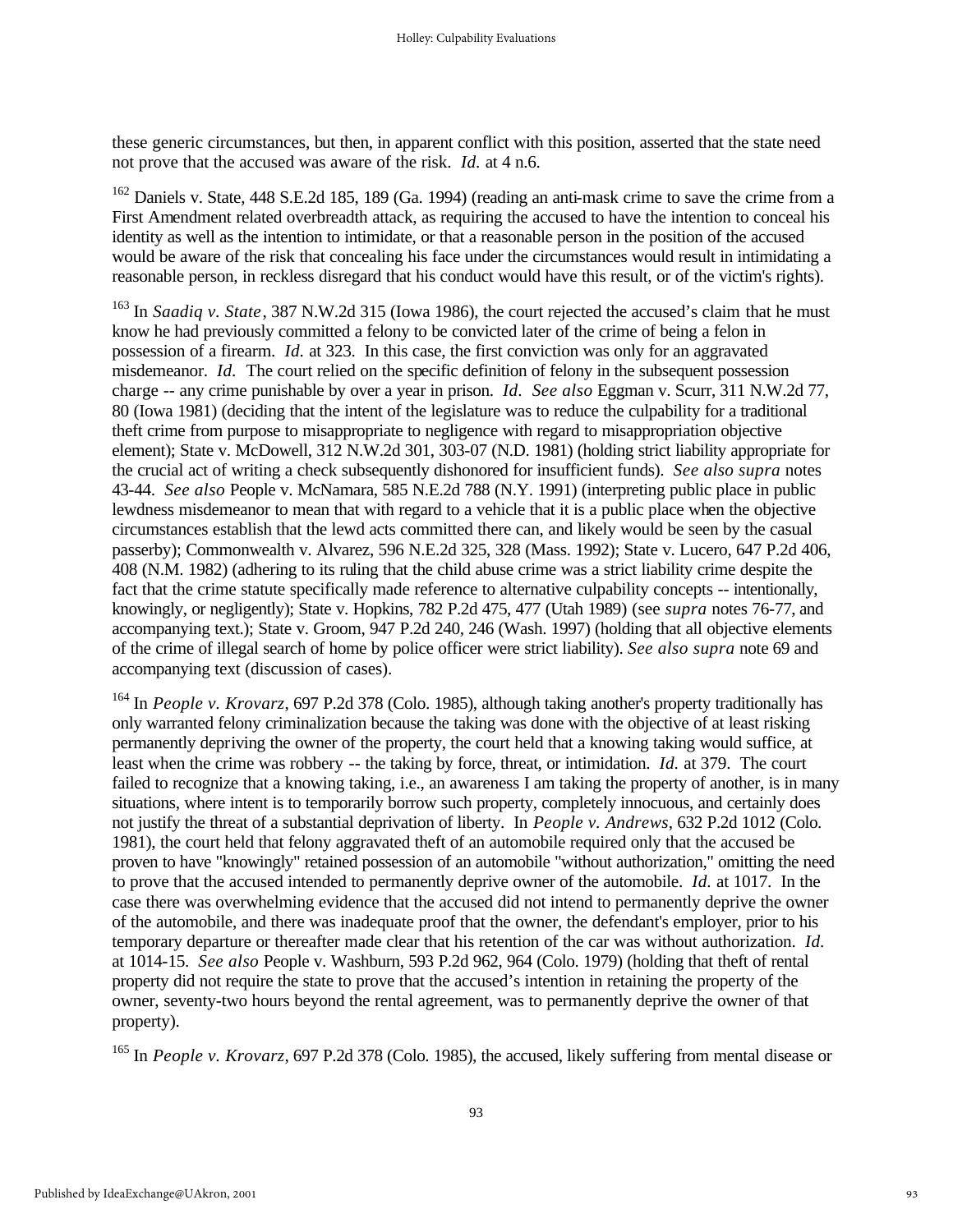defect, was charged with an attempted aggravated robbery when he took money from a store clerk. *Id.* at 379. A psychologist for the defense testified that Krovarz took the money for the purpose of being caught and returning to institutionalization. *Id.* The Colorado Supreme Court focused on facts that proved the accused was aware that he was taking money by force and was aware that the victim would reasonably fear bodily injury, but seemingly held irrelevant that the accused was not intending to even risk depriving the owner permanently of the money. *See id.* at 383. *See also* People v. Andrews, 632 P.2d 1012, 1017 (Colo. 1981).

<sup>166</sup> Several state statutes defining "lesser-included offense" recognize this relationship. *See, e.g.,* ALA. CODE § 13A-1-9(a)(4) (1975) ("an offense is an included one if it differs from the offense charged only in the respect that . . . a lesser kind of culpability suffices to establish its commission."); GA. CODE ANN. § 16-1-6(2) (1998) ("A crime is so included when: . . . it differs from the crime charged only in the respect that . . . a lesser kind of culpability suffices to establish its commission."); TEX. CRIM. P. CODE ANN. § 37.09 (West 1996). With regard to commentator recognition of this rela tionship, see Andrew D. Goldsmith & Susan Copeland Ferguson, *Lesser Included Offense Analysis of Environmental Crimes*, 7 FORDHAM ENVTL. L.J. 737, 741-42 (1996).

<sup>167</sup> Blockburger v. United States, 284 U.S. 299 (1932); United States v. Dixon, 509 U.S. 688 (1993) (returning to and reconfirming *Blockburger* focus on same elements); Rutledge v. United States, 517 U.S. 292 (1996) (adhering to and applying same element test). *See, e.g.,* HAW. REV. STAT. § 701- 109(4)(c) (2000) (defining lesser included offense several ways, including that "[i]t differs from the offense charged only in the respect that . . . a different state of mind indicating lesser degree of culpability suffices to establish its commission."), *overruled by* State v. Burlison, 583 N.W. 2d 31, 35 (Neb. 1998). This statute was cited and discussed in *State v. Pinero*, 778 P.2d 704, 714 (Haw. 1989). For an example of a broader state law definition of lesser offense, see, TEX. CRIM. P. CODE ANN. § 37.09 (1996). *See also* James A. Shellenberger & James A. Strazzella, *The Lesser Included Offense Doctrine and the Constitution: The Development of Due Process and Double Jeopardy Remedies*, 79 MARQ. L. REV. 1, 6-13 (1995) (identifying three traditional approaches to defining lesser-included offense).

<sup>168</sup> *See supra* note 4 and accompanying text. Earlier, we documented the failure of state legislatures to systematically undertake culpability evaluations for new crimes. *See supra* note 8 and accompanying text. This failure would seem to foredoom systematic, quality, lesser included offense analysis by the state courts and other lawyers. See examples, *infra* notes 171-73 and accompanying text.

<sup>169</sup> Brown v. Ohio, 432 U.S. 161, 165-66 (1977) (identifying that the federal Double Jeopardy Clause generally forbids excessive prosecutions and cumulative punishments for the greater and lesser offenses, whatever the sequence). The Double Jeopardy Clause of the Fifth Amendment of the United States Constitution provides: "nor shall any person be subject for the same offense to be twice put in jeopardy of life or limb." U.S. CONST. amend. V. A lesser-included offense, as narrowly defined above, is by definition the same offense as the greater crime. Prosecutors particularly are held responsible for knowing the lesser-greater relationship between crimes, because failure to prosecute and present crimes with this relationship to the jury will, in most cases, bar subsequent prosecution on the omitted crime. For a detailed evaluation of this point and generally on the impact of the federal constitution's double jeopardy protection, as well as due process protection with regard to the lesser-included-offense doctrine, see Shellenberger & Strazzella, *supra* note 167.

<sup>170</sup> The Ohio statutes involved in *Brown v. Ohio*, 432 U.S. 161 (1977), presented an example of two crimes the only difference between which was an additional culpability requirement that must be proven to accompany at least one of the shared objective elements in order to prove guilt of the greater crime, here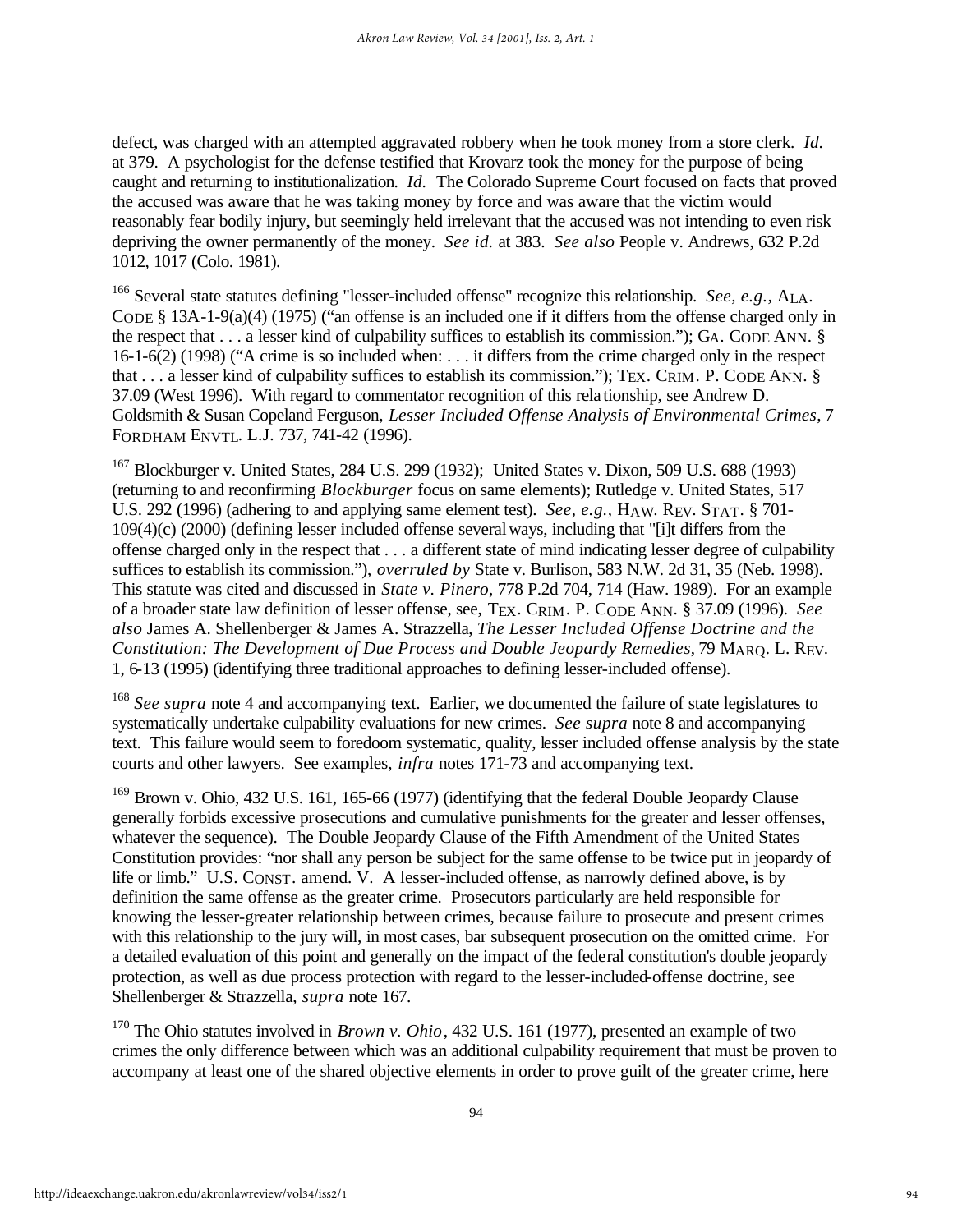the theft. *Id.* at 166. While neither the Ohio courts or the U.S. Supreme Court sought to identify the appropriate/requisite culpable mental state for either the objective element of taking, or the circumstantial element of without the effective consent of the owner, both recognized that the theft crime required a second and additional culpable mental state with regard to the taking element -- the goal (even if not accomplished) of permanently depriving the owner of the automobile. *Id.* at 168.

By definition, a finding of innocence on the lesser crime means a finding of innocence on the greater crime, because it means that the state failed to prove beyond a reasonable doubt at least one of the objective elements shared by the lesser and greater crime, or failed to prove a lower level of culpability than that found appropriate for the greater crime for at least an objective element shared with the lesser crime. Failure to prove a lesser level of culpability by definition means failure to prove a more culpable mental state.

With regard to acquittal by the trier of fact of the greater crime, conventional wisdom is that a jury instruction (or trial judge consideration) on the lesser crime is not warranted unless trial evidence provides a basis for convicting on the lesser crime. *See* Shellenberger & Strazzella, *supra* note 167, at 7. Where, however, the only difference between the lesser and greater crime is a lower culpability level for the lesser crime for a shared objective element, a jury instruction on the lesser is logically always warranted because the evidence used to attempt to prove the greater crime is exactly the same evidence needed to prove the lesser crime. Only the degree of the accused's cognition with regard to the shared objective element distinguishes this type of lesser included crime from the greater crime. The government is never entitled to a directed verdict with regard to the greater crime based on a judicial finding of guilt beyond reasonable doubt of the higher level of culpability. Hence it is always appropriate for the trier of fact to evaluate all the evidence relevant to culpability introduced during the trial and decide that the accused only had the lower level of culpability with regard to the shared objective element. Hence appellate courts commit gross conceptual error when, as did the Supreme Court in *Hopper v. Evans*, 456 U.S. 605 (1982), they decided, based on an appellate record, to substitute their judgment for that of the trier of fact's and find that the accused could only be convicted of the greater culpability crime. *Id.* at 614. In *Hopper*, the nine justices relied erroneously on that part of the record that proved only what the accused felt about the killing sometime after the killing occurred; not what his objective in fact was at the moment the killing occurred. *Id.* at 612-13. Hence the court erroneously upheld and applied an Alabama statue which created a blanket preclusion of jury consideration of any lesser-included offense in a capital case. Earlier, in *Roberts v. Louisiana*, 428 U.S. 325 (1976), a plurality of the Court made the same egregious conceptual error at the other end of the spectrum by finding that a Louisiana statute which required consideration of lesser-included homicide offenses (some of which at least were distinguished from the capital homicide only by different culpability levels for the same objective element) in a capital murder scheme was unconstitutional. *Id.* at 336. These justices simply failed to comprehend that the prosecution's burden of persuasion with regard to proving culpability beyond a reasonable doubt makes it impossible for the "evidence" in the case to ever preclude a possible reasonable jury finding that the accused only had a lesser level of culpability for the same result element.

With regard to a conviction on the lesser crime, the prosecution had one fair opportunity to investigate, evaluate, charge, and thereafter advocate the level of culpability it can prove with regard to the same objective element. Conversely, an accused has no right to prohibit consideration of both crimes by the trier of fact when the only difference between the crimes is the culpability level for the same objective element. *See* Jeffers v. United States, 432 U.S. 137 (1977) (plurality opinion). Hence, guilt regarding this type of lesser crime means that the jury expressly or implicitly found the accused not guilty of the higher level of culpability. If the prosecution failed to charge the greater crime, it is an admission of lack of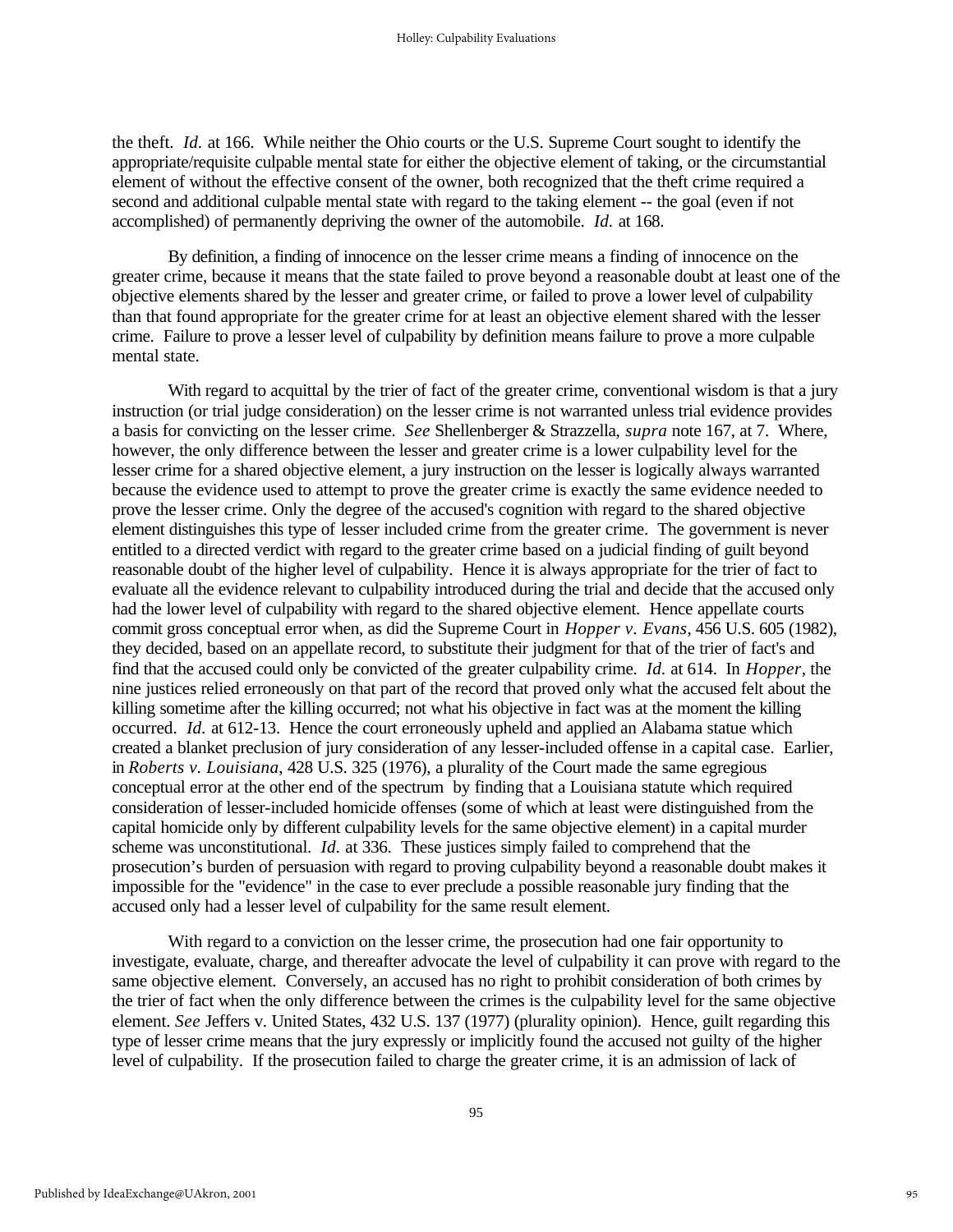sufficient evidence with regard to the higher level of culpability and fundamental fairness considerations should bar a subsequent prosecution for the greater crime. A prosecutor has no basis to argue in this situation that the additional element that is the difference between the lesser and greater crime did not exist (logically most frequently a reference to a result objective element) at the time of the prosecution of the lesser crime. *See* Garrett v. United States, 471 U.S. 773 (1985).

With regard to a finding of guilt on the greater crime, a conviction on the lesser crime in this circumstance is *per se* subsumed within that conviction, and the accused cannot be simultaneously further punished or prosecuted again for the crime of which he was already convicted. If a court, however, decided after conviction by the trier of fact on the greater crime that there was insufficient evidence of guilt with regard to the higher culpability for the greater crime, that same court should be compelled to evaluate whether there was sufficient evidence for conviction with regard to the lesser level of culpability. If there was sufficient evidence, a conviction on the lesser crime could be entered without the need for a second prosecution, if there was insufficient evidence of the lesser culpability level(s) post conviction court acquittal is also warranted on the lesser included offense. For a related commentators' discussion suggesting that a second trial on the lesser crime should not be barred by double jeopardy, see Shellenberger & Strazzella, *supra* note 167, at 138 n. 478 (characterizing blocking a subsequent prosecution of an accused on a lesser homicide charge once an appellate court has reversed a conviction for an accused of the greater charge, as a "windfall" for the accused).

<sup>171</sup> State v. Hickles, 929 P.2d 141, 150 (Kan. 1996) (denying an accused charged with first degree murder (intent) the right to have the jury charged on second degree murder (reckless) because the evidence indicated to this appellate court that the accused had intent to kill), *habeas corpus denied sub nom.* Hickles v. McKune, 58 F. Supp. 2d 1247 (D. Kan. 1999), *appeal dismissed* No. 99-3221, 2000 U.S. App. LEXIS 13674 (10th Cir. June 12, 2000); State v. Shaw, 438 A.2d 872, 875-76 (Conn. 1982). This same flawed evaluation can also be made by the trial judge with regard to his jury instruction, which could result in unwillingness to give a lesser included offense instruction or giving an erroneous instruction. *See, e.g.,* State v. Pinero, 778 P.2d 704 (Haw. 1989). In *Pinero,* a defendant charged with murder sought an instruction on the lesser included crime of manslaughter. *Id.* at 712. As in many revised penal code states, however, there were two types of manslaughter -- one involving a reckless as compared to a purposeful (murder) taking of a human life. *Id.* at 713. The other involving a purposeful killing done with a mitigating circumstance of extreme emotional distress. *Id.* The Hawaii Supreme Court, by focusing on the latter definition of manslaughter, ruled that by combining the instruction on these two types of manslaughter the trial judge instruction could have confused the jury. *Id.* at 714.

<sup>172</sup> In *Commonwealth v. Schuchardt*, 557 N.E.2d 1380 (Mass. 1990), the court held that "wanton" destruction of property was not a lesser culpability than "willful and malicious" destruction of property because the former, unlike the latter, requires conduct the likely effect of which is substantial harm. *Id.* at 1383. The court failed to recognize that the crimes in question focused on a result objective element, and with regard to that result element, the court failed to specify what "willful and malicious" required the prosecution to prove.

<sup>173</sup> In *People v. Fornear*, 680 N.E.2d 1383 (Ill. 1997), the jury convicted the accused of both aggravated discharge of a firearm and reckless conduct. *Id.* at 1384. Aggravated discharge consisted of the objective elements of discharging a firearm in the direction of another person. *Id.* at 1388. The presumptive culpable mental state for each of the objective elements was knowledge. *Id.* Reckless conduct consisted of the objective elements of any act which caused injury to another person. *Id.* The culpable mental state for these two objective elements was awareness of the risk. *Id.* Hence, reckless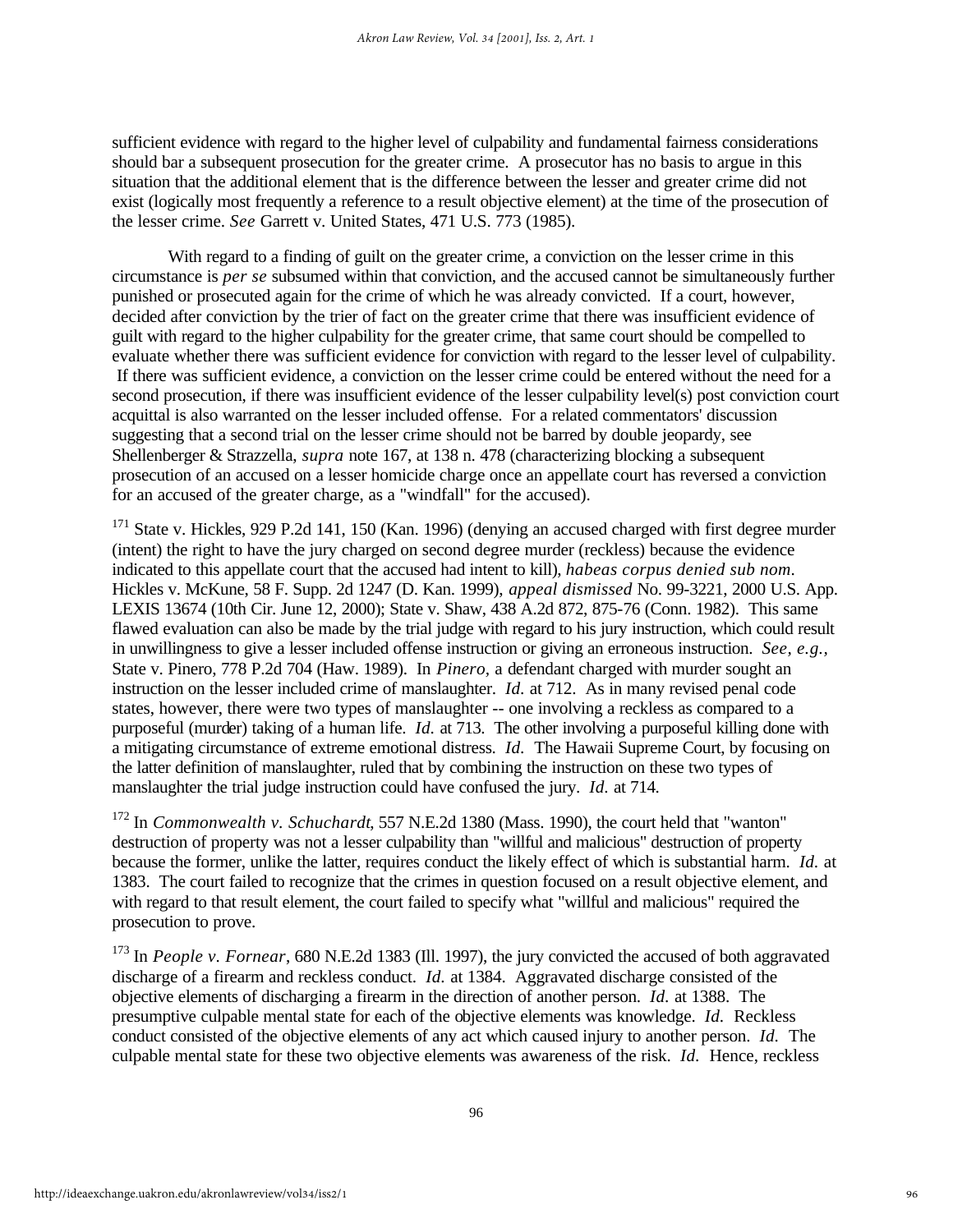conduct was not a lesser included crime of aggravated discharge of a firearm because it required a result element of actual injury to another person. *Fornear*, 680 N.E.2d at 1388*.* The Illinois Supreme Court held that a person could not simultaneously act with knowledge and recklessness. *Id.* In this respect that court erred, because conceptually it is possible for a person, at a given moment the person fires a gun, to be aware it is being discharged in the "direction" of another person, but only aware of the risk that it might injure that person.

<sup>174</sup> Chicone v. State, 684 So. 2d 736, 744 (Fla. 1996) (holding that the state must prove "knowing" possession of contraband drugs and drug paraphernalia, but need not allege such knowing possession in the charging instrument); State v. Stanislaw, 573 A.2d 286, 291 (Vt. 1990) (holding that a charge of involuntary manslaughter need not include express reference to culpable mental state of criminal negligence with regard to the death result objective element); State v. Brown, 422 S.E.2d 489 (W. Va. 1992).

<sup>175</sup> State v. Torres, 660 P.2d 522, 525 (Haw. 1983) (relying on a procedural statute which obviously had not been modified to reflect Hawaii's substantive adoption of new culpability concepts).

<sup>176</sup> The minority of courts that did conduct such a review included: Hentzner v. State, 613 P.2d 821, 825 (Ala. 1980) (reviewing the trial judge's instruction to jury which identified a sequence of culpability concepts that the accused must have to be guilty of selling unregistered and nonexempt security, including: willfully, feloniously, and with specific intent to violate the law); State v. Morse, 617 P.2d 1141, 1147 (Ariz. 1980); People v. Hering, 976 P.2d 210 (Cal. 1999); People v. Sargent, 970 P.2d 409, 412 (Cal. 1999) (reviewing a trial judge who instructed the jury that the state must prove only "general intent" to convict of felony child abuse); People v. Bridges, 620 P.2d 1, 3-4 (Colo. 1980) (deciding whether trial court committed reversible error by failing to instruct the jury on any culpable mental state for the felony of engaging in a riot); Chicone v. State, 684 So. 2d 736, 744-46 (Fla. 1996) (holding that if defendant expressly requests more specific jury instruction with regard to identifying the requisite culpability level for a specific objective element of the crime, such instruction must be given, but not otherwise); State v. Pinero, 778 P.2d 704, 715 (Haw. 1989) (holding that jury instruction must include instruction on the requisite culpability for the elements of the crime charged); State v. Silvera, 503 A.2d 599, 604 (Conn. 1986) (failing to examine trial transcript to determine if/how judge defined "intent" and "reckless"); State v. Dana, 517 A.2d 719, 721 (Me. 1986) (finding no instruction given regarding requisite culpability for one crime charged, but then ignoring all reference to new culpability concepts to hold that charge of "attempt" *per se* conveys to jury that "intention" is the requisite culpable mental state); State v. Jones, 865 S.W.2d 658, 661 (Mo. 1993) (focusing directly on failure of jury instructions to include culpable mental state); State v. Green, 629 S.W.2d 326, 328 (Mo. 1982) (finding that the trial judge failed to instruct the jury on a culpable mental state for the conduct element of attempting to obtain a controlled substance by fraud - that he must know or be aware of the substantial risk he is using a false name and prescription); State v. Bergen, 677 A.2d 145, 146 (N.H. 1996) (finding that the trial judge gave erroneous jury instruction with regard to the requisite culpable mental state -- telling jury it was recklessness when in fact it was knowingly); State v. Goetz, 312 N.W.2d 1, 11 (N.D. 1981) (finding the judge's jury instruction to have favored accused by telling jury requisite culpable mental state was greater than actually required); State v. Warner, 564 N.E.2d 18, 48 (Ohio 1990) (approving the trial judge's decision to set the requisite culpable mental state at "recklessness"); State v. Langan, 652 P.2d 800, 804-05 (Or. 1982) (finding that the trial judge failed to instruct the jury correctly that the requisite culpable mental state of knowledge did apply to circumstantial element of "unlawful"); Alvarado v. State, 704 S.W.2d 36, 39 (Tex. Crim. App. 1985) (ruling in an assault of a child case that the trial judge should have instructed the jury in a manner that would limit the attachment of the alleged culpability of at least knowledge to only the result element,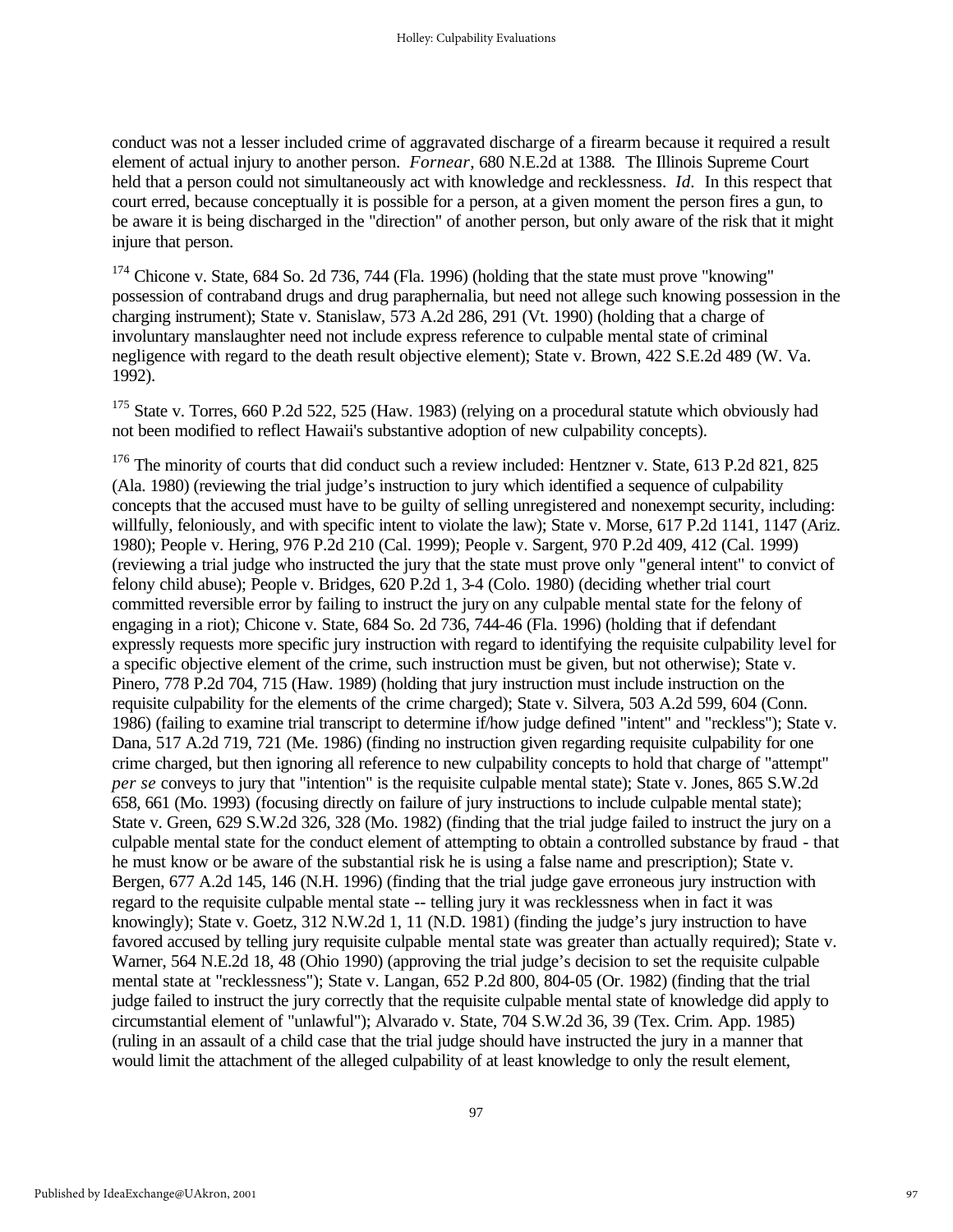serious bodily injury, because this was the critical element justifying criminalization, whereas the conduct element was unspecified and hence meant any act which caused such an injury to a child.); State v. Calamity, 735 P.2d 39, 43 (Utah 1987); State v. Fontana, 680 P.2d 1042, 1047 (Utah 1984); State v. Kemp, 318 N.W.2d 13, 18-19 (Wis. 1982).

<sup>177</sup> In *People v. Sargent*, 970 P.2d 409 (Cal. 1999), the trial judge's instruction on culpability for crime of felony child abuse included asserting that general intent and criminal negligence must be proven, despite the fact that the only culpable mental state mentioned in the statute was "willfully." *Id.* at 412. The trial judge's instruction defined general intent and criminal negligence, but perhaps not willfully. *Id.* The trial judge's definitions of these concepts were not specifically attached to one or more of the specific objective elements in this complex crime. *Id. See also* State v. Buchanan, 549 N.W.2d 291, 293-94 (Iowa 1996) (citing to trial judge's instruction on culpability where judge expressly stated obstruction or resistance must be intentional, but instead of reviewing the trial transcript to determine if there was sufficient evidence to prove both these elements beyond a reasonable doubt, the court concluded that the state need only prove that there was resistance or obstruction in fact). In *State v. Freeman*, 267 N.W.2d 69 (Iowa 1978), the court erroneously asserted that a separate instruction on mistake of fact was required because it raised a separate and distinct defense from a lack of culpability "defense." *Id.* at 70-71. The court ignored the real problem that the trial judge failed to give an accurate statement of the requisite culpability for a theft crime, despite the fact that the defense lawyer in the case had provided such an accurate definition. *But see* Alvarado v. State, 704 S.W.2d 36, 39 (Tex. Crim. App. 1985), discussed *supra* note 73.

<sup>178</sup> People v. Hering, 976 P.2d 210, 214 (Cal. 1999).

<sup>179</sup> People v. Sargent, 970 P.2d 409, 412 (Cal. 1999).

<sup>180</sup> State v. Jefferies, 446 S.E.2d 427, 432 (S.C. 1994).

<sup>181</sup> In *State v. Tedesco*, 397 A.2d 1352 (Conn. 1978), the accused was charged with the felony of falsely certifying as to the administration of an oath related to the permittee's application for renewal of a liquor license. *Id.* at 1354. The court allowed testimony that the accused certified a signature of a "backer" which was forged. *Id.* at 1357-58. The court failed to specify if the latter conduct was a crime, and if it was a crime whether it was a misdemeanor or a felony. The court failed to recognize that the conduct elements were different, and hence the appropriate culpability could well be different. The court admitted testimony of the backer without evaluation of whether it suggested anything about the accused's intent to deceive with regard to the administration of the oath. *See also* FED. R. EVID. 404(b).

 $182$  With regard to the national constitutional mandate that the prosecution bear the burden of persuasion for every element of every crime, see Holley, *supra* note 4 at 234-35n.16 and authorities cited therein. *See also* State v. Jennings, 722 P.2d 258, 262 (Ariz. 1986) (giving defendant an "opportunity" to prove that he did not "know" his license was suspended); Spitz v. Municipal Court, 621 P.2d 911, 913-14 (Ariz. 1980) (giving defendant an opportunity to show that he followed legislative "checking" procedures so that he reasonably did not know that buyer of liquor was under specified age).

<sup>183</sup> *See supra* notes 8-17 and accompanying text. For a commentator reaching a similar conclusion, see Pilcher, *supra* note 4, at 48.

<sup>184</sup> *See supra* notes 18, 111-27 and accompanying text.

<sup>185</sup> *See supra* notes 21-30, 31-59 and accompanying text.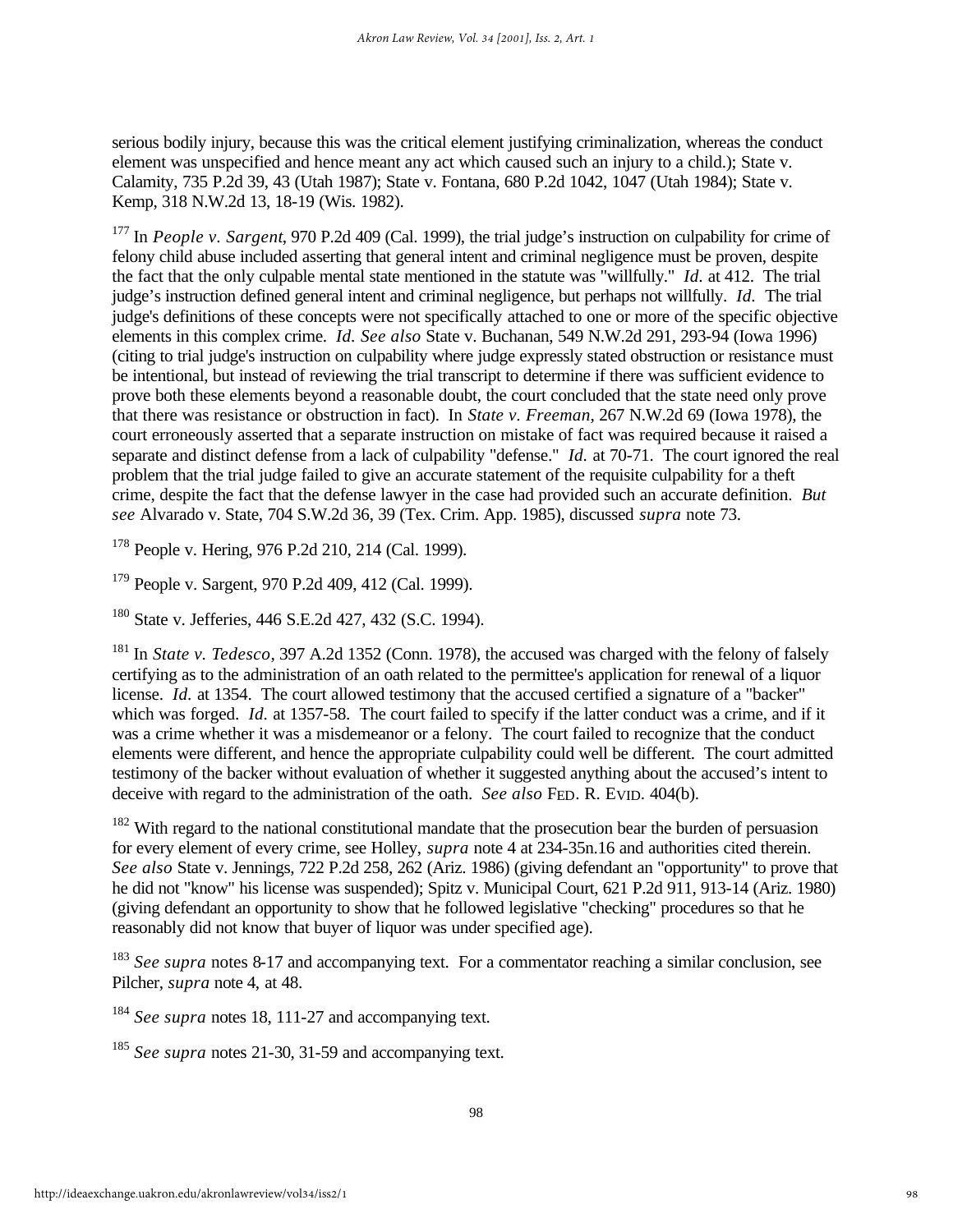- *See supra* notes 60-67 and accompanying text.
- <sup>187</sup> *See supra* notes 61, 68 and accompanying text.
- *See supra* notes 69-75 and accompanying text.
- <sup>189</sup> *See supra* notes 72-73 and accompanying text.
- *See supra* notes 68-71 and accompanying text.
- *See supra* notes 70, 122-23, 132-33, 140, 158-65 and accompanying text.
- *See supra* notes 22, 62, 76-77 and accompanying text.
- *See supra* notes 78-83 and accompanying text.
- *See supra* notes 85-89 and accompanying text.
- <sup>195</sup> See supra notes 91-92 and accompanying text.
- *See supra* notes 93-96 and accompanying text.
- *See supra* notes 97-99 and accompanying text.
- *See supra* notes 9-17, 63, 102-10 and accompanying text.
- *See supra* notes 103-10, 147-48 and accompanying text.
- *See supra* notes 124-38 and accompanying text.
- *See supra* notes 127-38 and accompanying text.
- See discussion *supra* note 4, notes 88-90, 94 and accompanying text.
- *See supra* note 65 and accompanying text.
- *See supra* notes 66, 161-62 and accompanying text.
- *See supra* notes 139-42 and accompanying text.

 *See supra* notes 136, 159-60, 163-69, 177 and accompanying text. Not making culpability evaluations for each objective element constitutes avoidance of the constitutional mandate that the state must prove beyond a reasonable doubt each culpability concept assigned to each objective element.

- *See supra* note 101 and accompanying text.
- *See supra* notes 147-52 and accompanying text.
- *See supra* note 149 and accompanying text.

*See supra* notes 71, 116, 137, 139, 154-62 and accompanying text.

*See supra* notes 100, 151-52 and accompanying text.